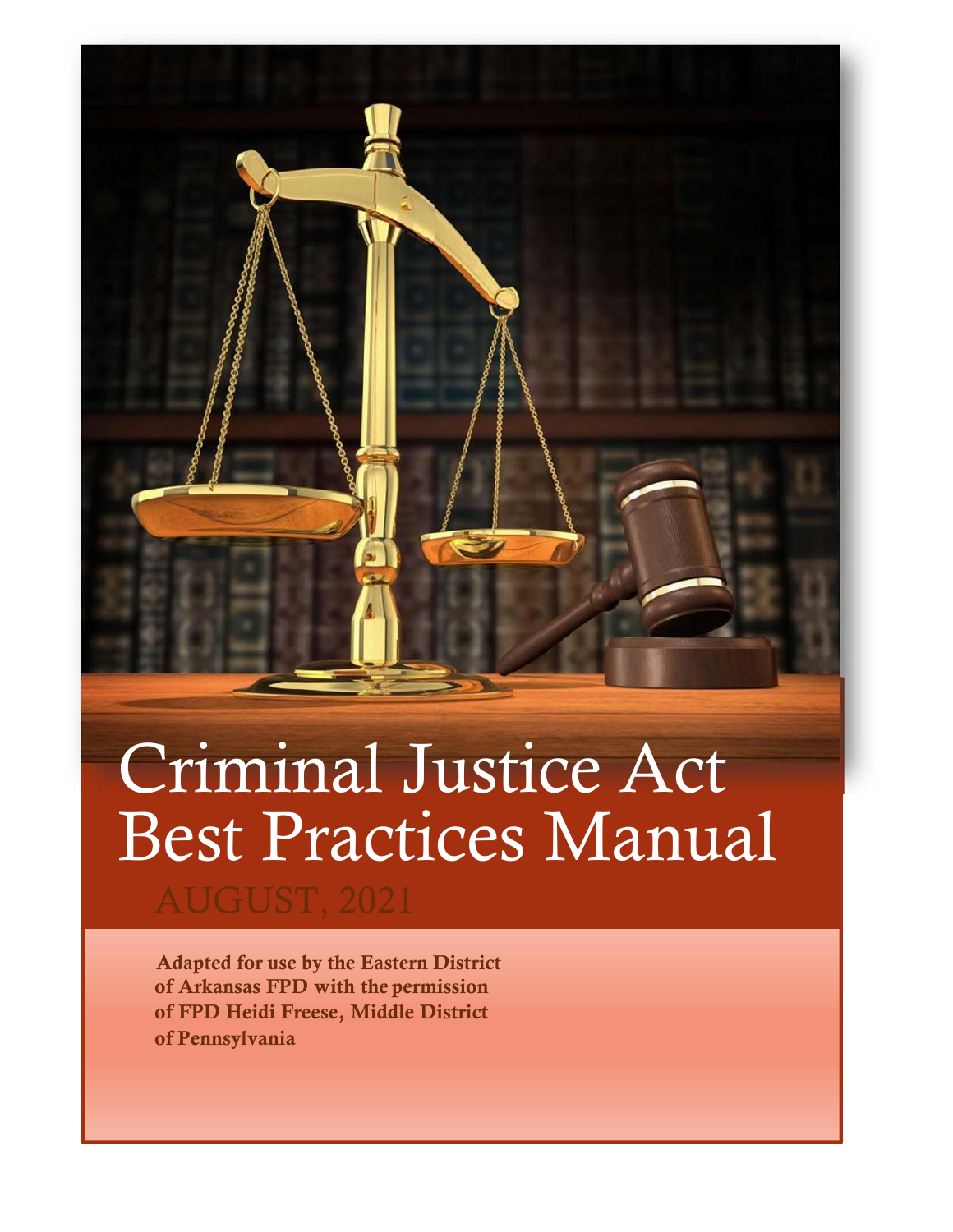### **Mission Statement**

The Office of the Federal Public Defender is committed to providing federal criminal defense practitioners within the Eastern District of Arkansas guidance regarding the most frequently encountered practical issues and topics that may arise in the daily course of managing a criminal case. This effort is designed to improve the effectiveness of criminal defense lawyers and to strive to provide the highest quality representation to our clients.

### **Preface**

A special thank you to Federal Defender Heidi Freese, Middle District of Pennsylvania, for allowing the Eastern District of Arkansas to adopt and adapt this comprehensive manual compiled by CJA Panel Attorneys from the Middle District of Pennsylvania who saw the need to discuss the practical aspects of handling a federal criminal case and the challenges faced by CJA counsel in the representation of indigent clients. This manual covers the representation of individuals facing federal charges through all stages of the case. The manual is intended as an overview of the law and rules that may apply to a federal case and has been specifically adapted for our District. It is my hope that this Best Practices Manual will facilitate advocacy by providing summaries of the law, tips for practice, references and sample motions.

FPD Lisa G. Peters appreciates and thanks Dave Parker, CJA panel member, for suggesting this wealth of information which can now be used by our own defense bar.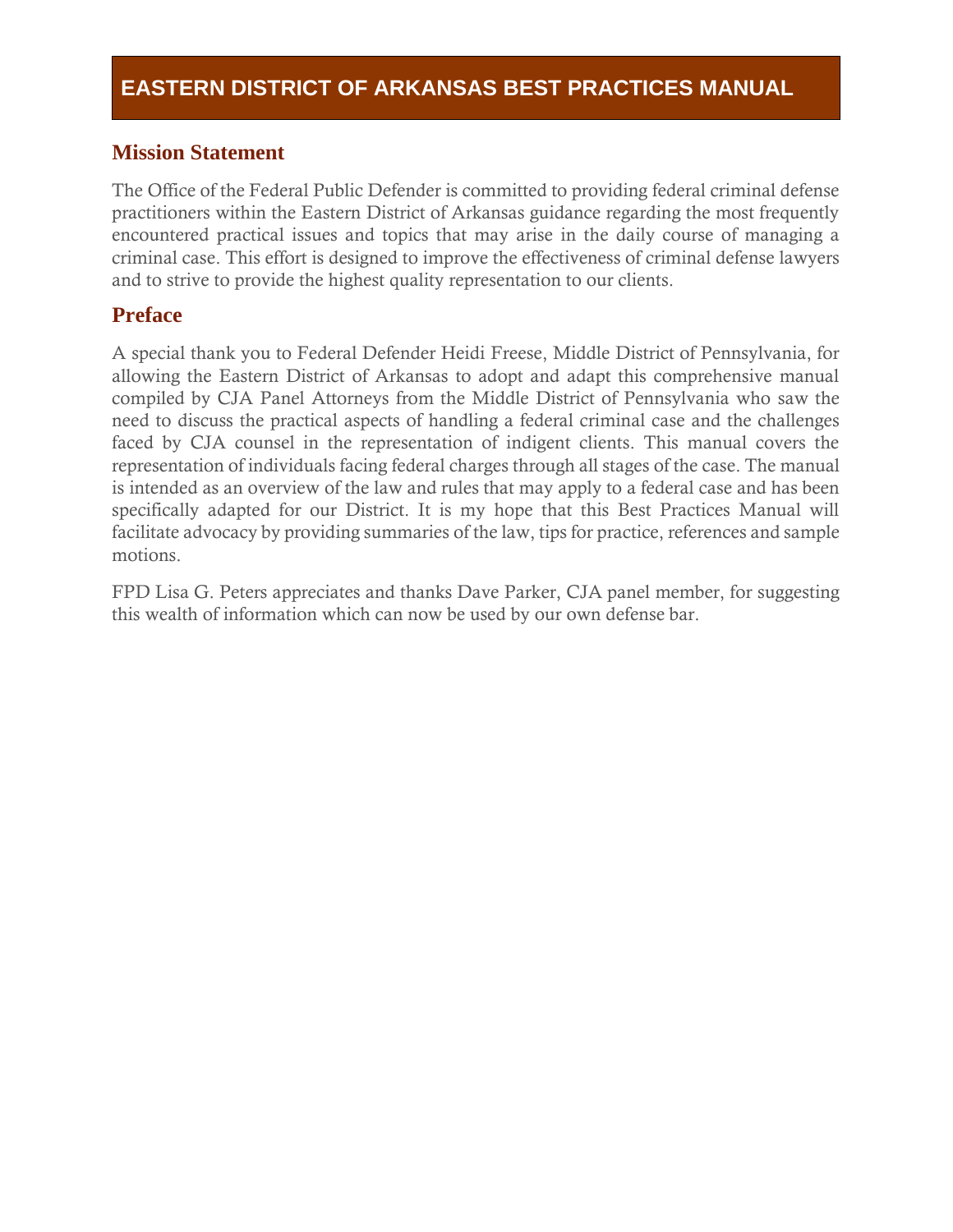# **TABLE OF CONTENTS**

| 1.1 |                                                                            |
|-----|----------------------------------------------------------------------------|
| 2.1 |                                                                            |
| 2.2 |                                                                            |
| 2.3 |                                                                            |
| 2.5 |                                                                            |
| 2.6 |                                                                            |
| 2.7 |                                                                            |
| 2.8 |                                                                            |
| 2.9 |                                                                            |
| 3.1 |                                                                            |
| 3.2 |                                                                            |
| 3.3 |                                                                            |
| 3.4 |                                                                            |
| 3.5 |                                                                            |
| 4.1 |                                                                            |
| 4.2 |                                                                            |
| 4.3 |                                                                            |
| 4.4 |                                                                            |
| 5.1 |                                                                            |
| 6.1 |                                                                            |
| 6.2 |                                                                            |
| 7.1 | Some Important Differences Between Federal and Arkansas Criminal Trials 49 |
| 8.1 |                                                                            |
| 8.2 | Authority and General Application Principles - Chapter 1 U.S.S.G.  56      |
| 8.3 |                                                                            |
| 8.4 |                                                                            |
| 8.5 |                                                                            |
| 8.6 |                                                                            |
| 8.7 |                                                                            |
| 9.1 |                                                                            |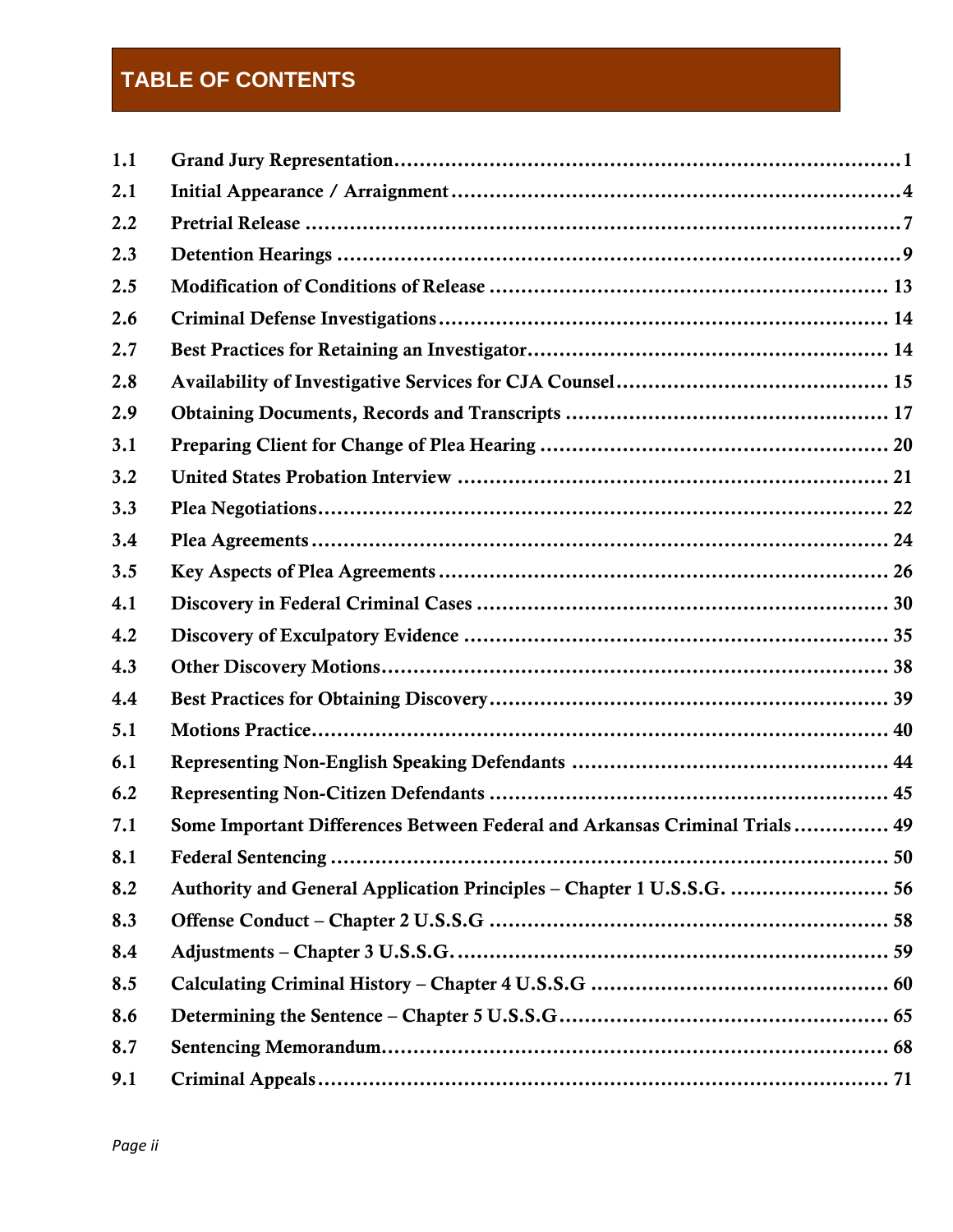# **TABLE OF CONTENTS**

|  | <b>Table of Contents</b> |  |
|--|--------------------------|--|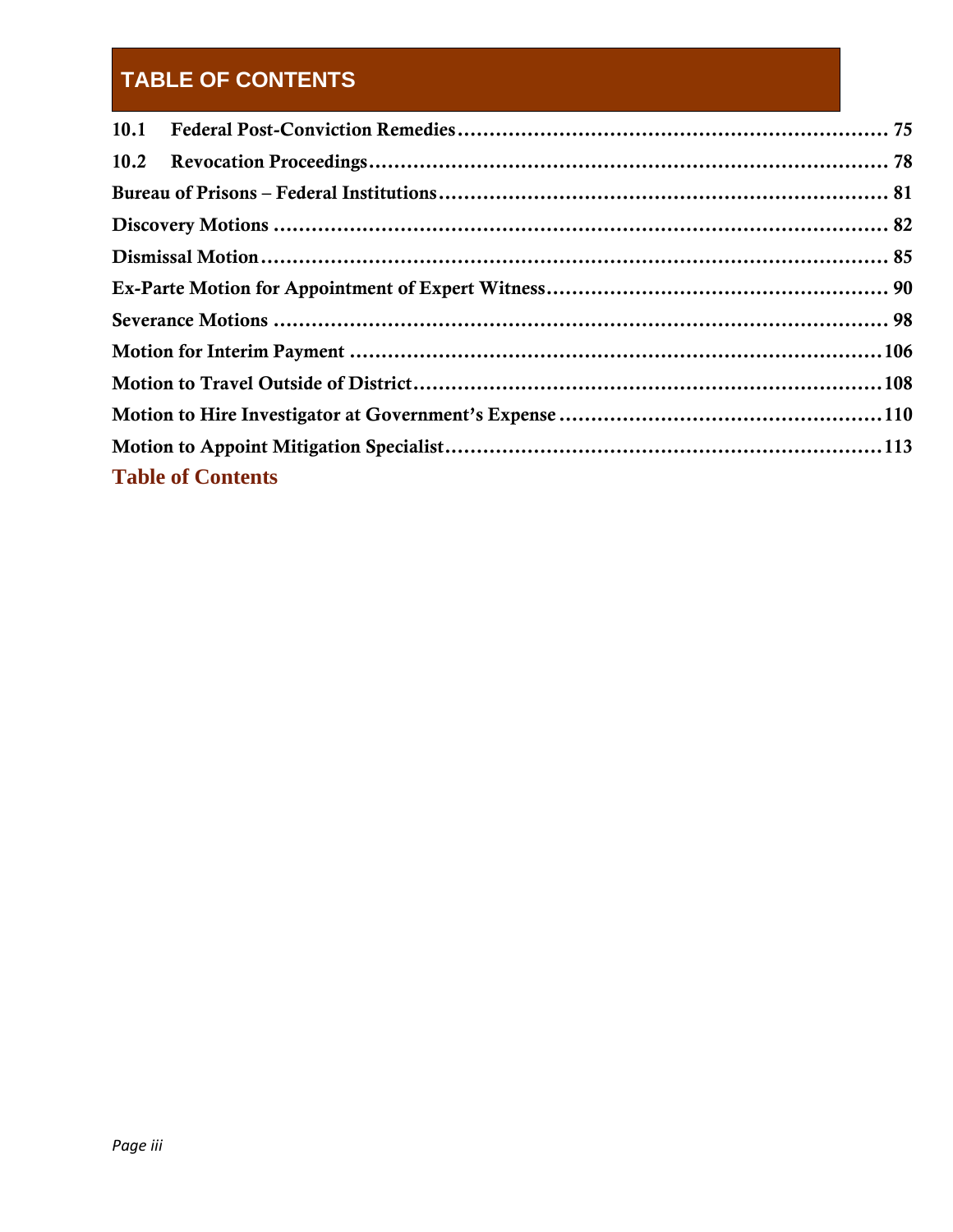### <span id="page-4-0"></span>**1.1 Grand Jury Representation**

### **Grand Jury**

The Fifth Amendment requires all federal felony charges to be by an indictment from a grand jury. The right to an indictment may be waived, and the case may proceed by way of a felony information with a formal waiver proceeding and consent of both parties.

The authority, power, and specific workings of grand juries can be found in Rule 6 of the Federal Rules of Criminal Procedure and Statutes in Title 18 of the United States Code. See references to "Relevant Sources of Law" at the end of this section.

Federal grand juries must consist of at least 16 but not more than 23 persons. An indictment requires the concurrence of at least 12 jurors. The grand jury has the power to issue subpoenas for people, documents and other physical evidence.

Normally there is no Sixth Amendment right to counsel in grand jury proceedings. The District Court has appointed counsel in some circumstances. Usually, there are some unusual factors such as age, infirmity or the possibility of a contempt finding.

Grand jury witnesses fall into 3 categories:

- 1. Target
- 2. Subject
- 3. Witness

When representing a grand jury witness you should obtain a copy of the subpoena. The subpoena will have the name of the Assistant United States Attorney in charge of the investigation. Defense counsel should meet with the client to discuss the appearance and potential testimony. Defense counsel should discuss the client's constitutional rights, statutory rights, and any privileges that may apply.

While a client may be advised about their right against self-incrimination, counsel should be careful not to convey a message that the witness has an option of not appearing and ignoring the grand jury subpoena. Such advice may be viewed as criminal conduct and subject an attorney to an obstruction of justice charge or contempt.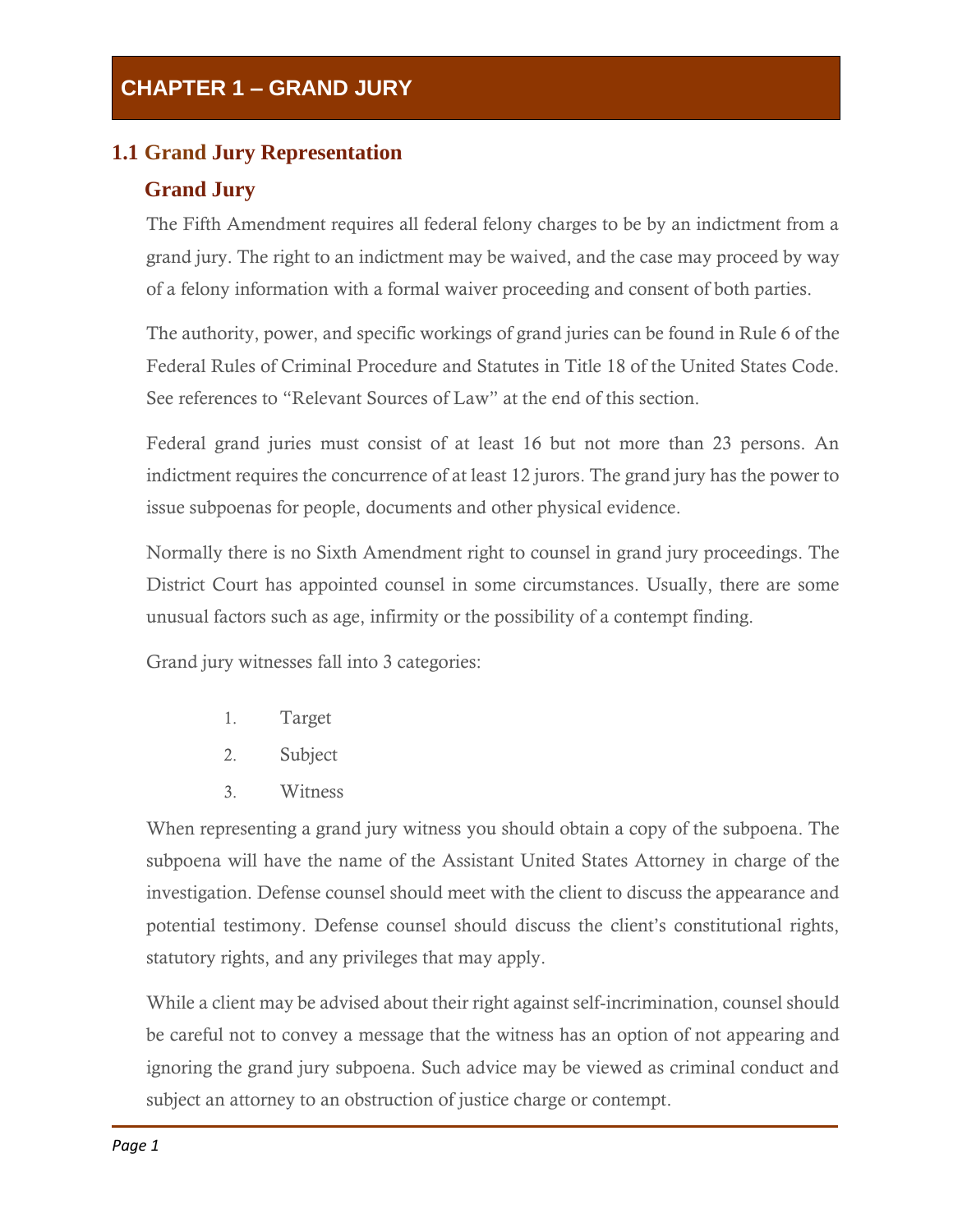### **CHAPTER 1 – GRAND JURY**

The client should appear as required and assert any rights or privileges. Ultimately, a court will decide if they apply. You may advise the client on the consequences of refusing to testify after all rights or privileges have been overcome or held not to apply. In practice, you may sit outside or near the grand jury room and be available for consultation with your client.

Ultimately you may need to be prepared to handle a contempt allegation under the Recalcitrant Witness Statute, which usually involves an immunity order. Thus, familiarity with the immunity and recalcitrant witness statutes is imperative. See "Relevant Sources of Law," at the end of this section.

#### **Target Letter**

Target letters are widely used in this district. The letter is addressed to a target of the grand jury – your client. They invite the target to provide grand jury testimony. The letter advises that the grand jury is investigating specific violations of federal law.

In practice, this letter may be viewed as an invitation to begin negotiations with the United States Attorney's Office. If ignored, the target will likely be indicted. Our judicial officers have used their discretion and appointed counsel on the basis of the target letter.

#### **Relevant Sources of Law**

#### **United States Constitution – Fifth Amendment**

"No person shall be held to answer…, unless on a presentment or indictment of a grand jury."

#### **Statutes**

- 18 U.S.C. §3321‐3322 Grand Jury
- 18 U.S.C. §3331-3334 Special Grand Jury
- 
- 
- 18 U.S.C. §6001-6003 Immunity of Witnesses 28 U.S.C. §1826 Recalcitrant Witnesses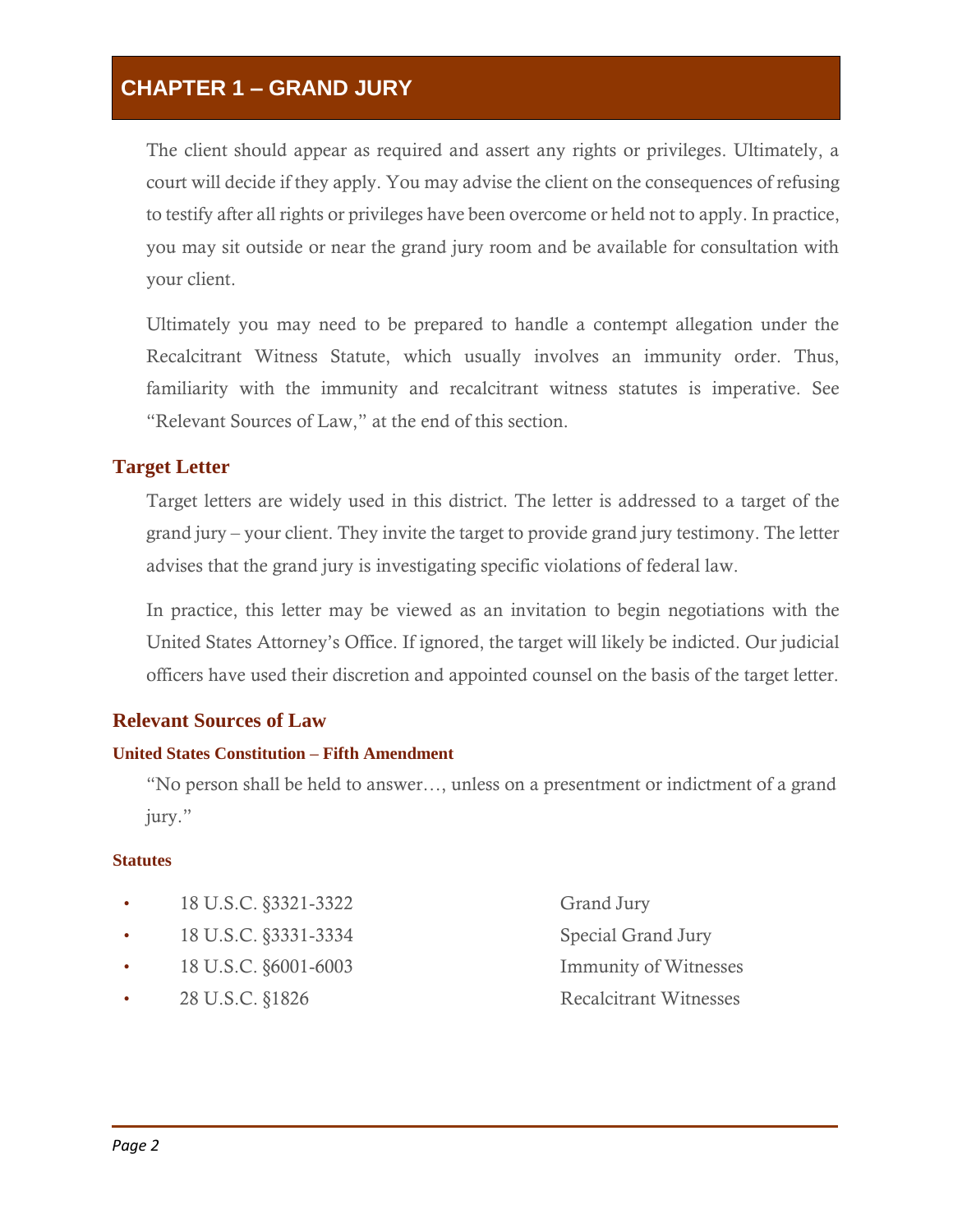# **CHAPTER 1 – GRAND JURY**

#### **Rules**

- Federal Rules of Criminal Procedure
	- Rule 6 The Grand Jury
- Federal Rules of Evidence
	- Rule 101
- Scope; Definitions
- Rules 501-502
- Privilege in General Applicability
- Rule 1101
- of the Rules
- Other Helpful Materials
- Defending a Federal Criminal Case: Vol. I, Chapter 2 (2016)
- United States Attorney's Manual, §9‐11.000
- <http://www.justice.gov/usam/usam>-9-11000-grand-jury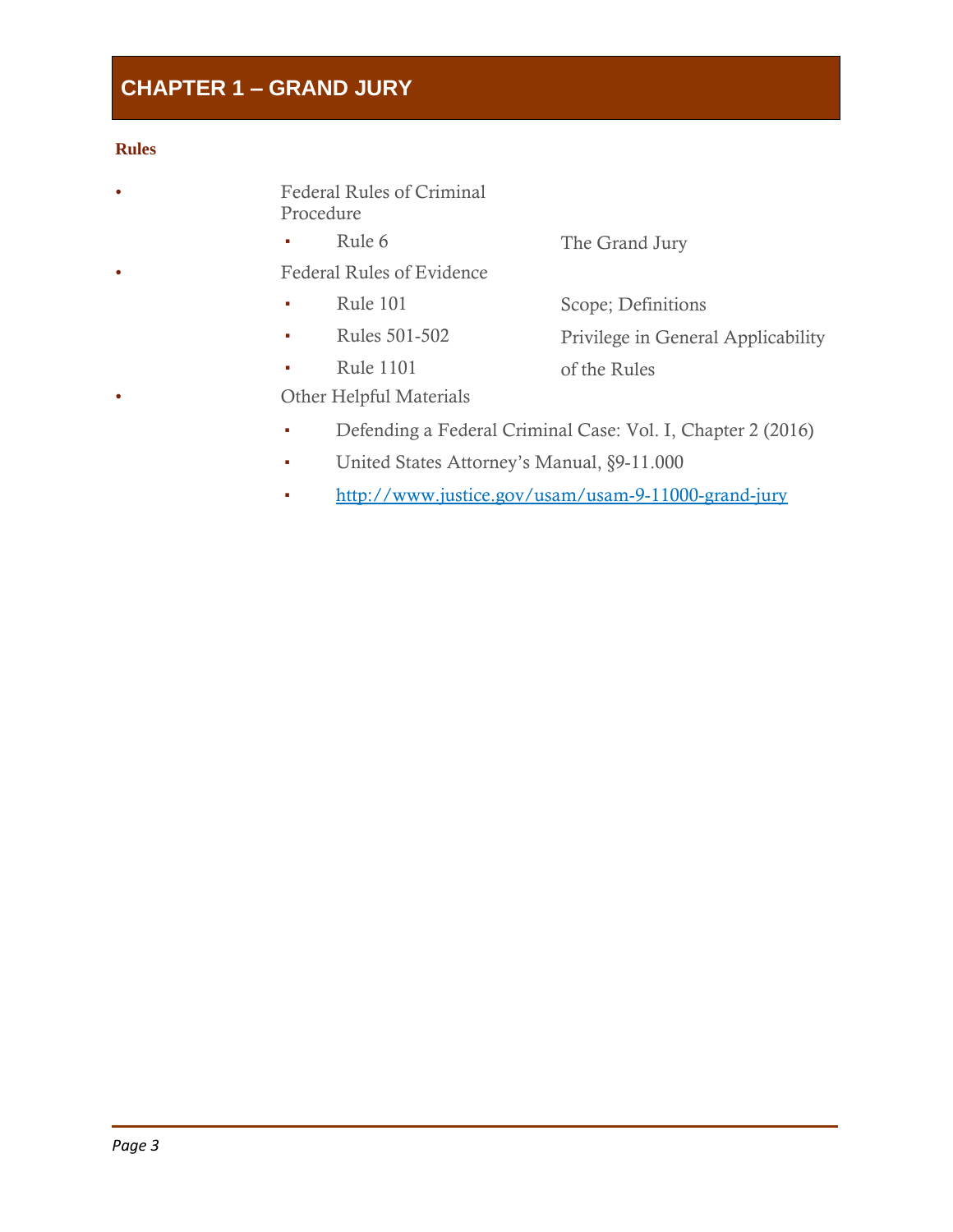### **2.1 Initial Appearance / Arraignment**

### <span id="page-7-0"></span>**Introduction**

The Initial Appearance and Arraignment serve two distinct functions. However, in the Eastern District of Arkansas, these proceedings are typically combined into one hearing.

### **Initial Appearance – Rule 5 - Federal Rules of Criminal Procedure**

### **In general, Rule 5 sets forth the procedures after a defendant's arrest.**

The Rule requires that "[a] person making an arrest within the United States must take the defendant without unnecessary delay to a magistrate judge." If a federal magistrate judge is not "reasonably available" the initial appearance may be held "[b]efore a state or local judicial officer." Rule 5(c).

### **The Rule also provides among other things specific details regarding exceptions to the general rule, arrests initiated in other districts and the use of video conferencing.**

#### **Typically, four issues are addressed at the Initial Appearance:**

- Defendant is provided notice and explanation of the charges and a copy of the charges is provided;
- Defendant is advised of rights, including the right to remain silent and right to counsel;
- Counsel is appointed if defendant meets financial eligibility (Sixth Amendment right to counsel attaches; *See Rothgery v. Gillespie County*, 554 U.S. 191 (2008));
- Proof of "indigence" is not required; the standard for appointment is found in 18 U.S.C. § 3006A
- Bail Determination
- The government must request the defendant's detention at the initial appearance. See 18 U.S.C. § 3142(f)
- A continuance of the detention hearing may be requested in order to provide the court with additional information or witness testimony.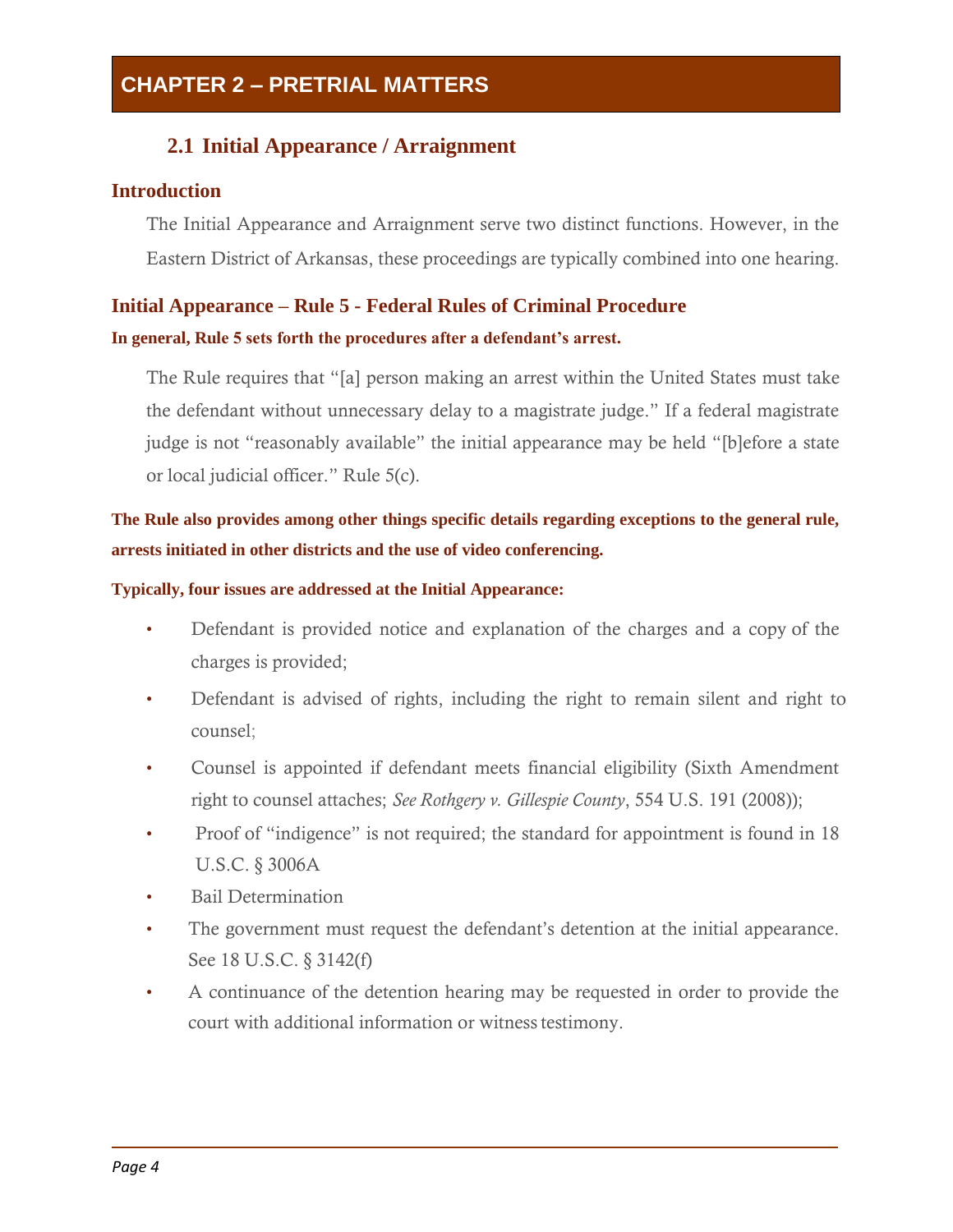### **The Pretrial Service Report**

- The Pretrial Services Division of the United States Probation Office is responsible for gathering information about a newly arrested defendant and prepares a report recommendation to the court about the defendant's release.
- Section IV( (D)(4) of the Eastern District of Arkansas' Criminal Justice Act Plan provides that "the pretrial services officer will not ordinarily conduct the pretrial service interview of a ...defendant until counsel has been appointed, unless the right to counsel is waived or the defendant otherwise consents to a pretrial service interview without counsel". In reality, a defendant typically waives this right and a pretrial service officer will interview the defendant prior to the initial appearance and before counsel has had an opportunity to speak with the defendant.
- A defendant is not required to submit to an interview. Thus, if bail is unlikely for instance because of a state detainer, there may be no reason to be interviewed.
- The officer will prepare a report which includes the defendant's criminal history, biographical information and work history and provide it to the parties and the court. The entire report may now be kept by the parties.
- The report is valuable since it presents the first source of information about the client and most importantly, their criminal history.
- The Government's use of statements made to the pretrial services officer is restricted by 18 U.S.C. § 3153(c) (1)-(3). However, be aware that the pretrial services officer will typically provide the presentence officer with any information it receives and these earlier statements may be included in probation's presentence report. "Materially false information" to the pretrial services officer may later result in obstruction points in the presentence report. *See U.S.S.G. § 3C1.1 cmt. n.4(H); See also, United States v. Greig,* 717 F.3d 212 (1st Cir. 2013) (approving increase for failing to disclose assets to pretrial service officer); *United States v. Saintil,* 910 F.2d 1231 (4th Cir. 1990) (providing false name in interview with pretrial service officer); and two unpublished 8th Circuit opinions *United States v. Ramirez-Lopez,* 1993 U.S. App. Lexis 939 and *U.S. v. Zuniga,* 2012 U.S. App. Lexis 20339 (affirming obstruction increases for providing false information to probation officers).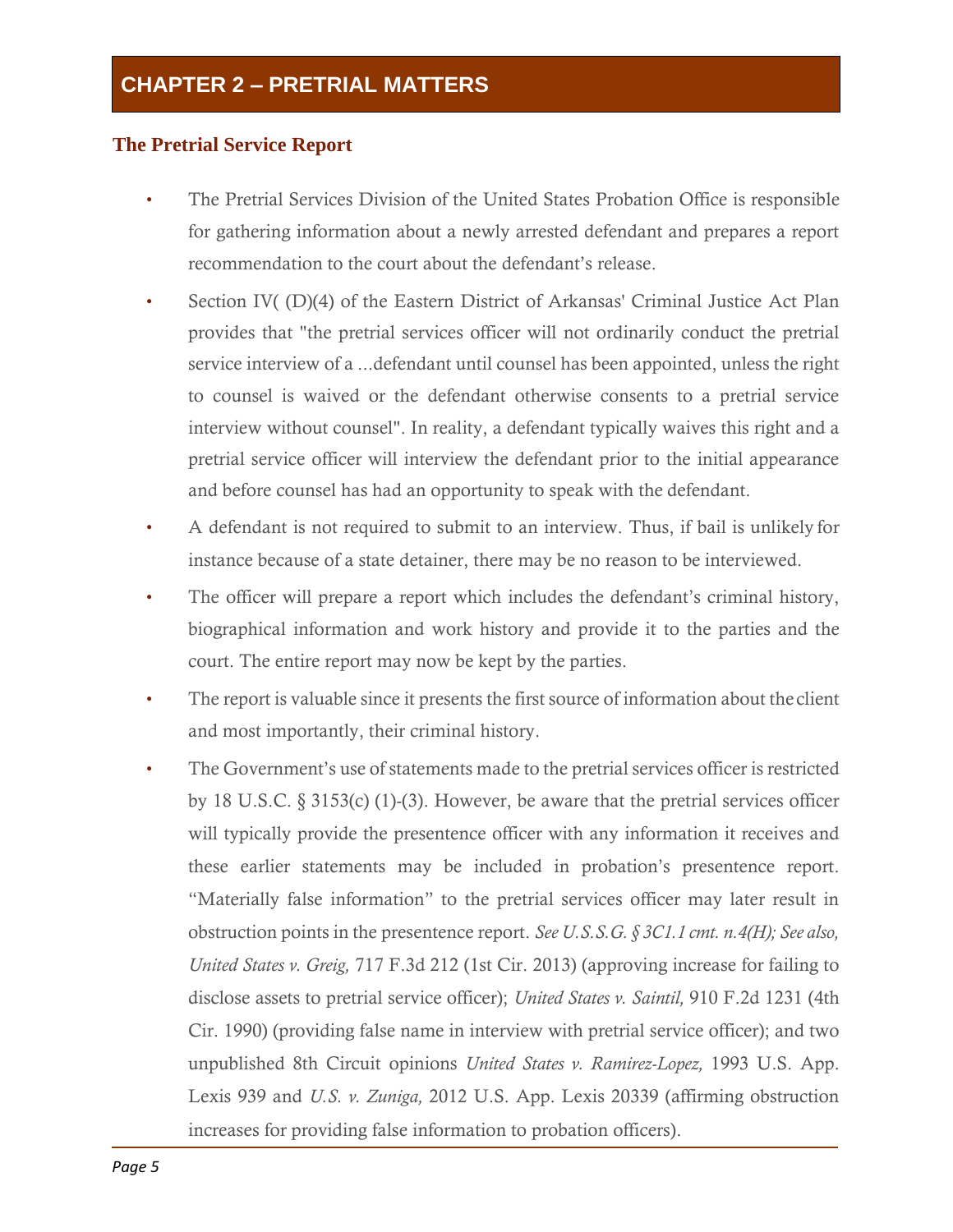### **Processing**

Before or after the initial appearance, depending on the circumstances of the arrest, the United States Marshal's Service will process the client. Processing typically consists of fingerprinting, photographing and obtaining personal data from the defendant. If counsel can speak to the client prior to processing it is imperative that counsel advise the client not to discuss any information concerning his or her case.

### **Interpreters – Rule 28 – Federal Rules of Criminal Procedure**

Interpreters will be provided at the initial appearance if required. The Clerk of Court is typically responsible for ensuring that an interpreter is present at all court appearances for any client who is in need of such services. In a multidefendant case, the same interpreter will usually provide services to all of the defendants. It is very important to ensure that the interpreter understands that all conversations with the defendant are confidential.

Arrangements may be made with the court's interpreter before or after initial appearance to meet with the client.

### **Preparation/Practical tips for Initial Appearance**

- Get as much information as early as possiblefrom any source (e.g. arresting officer, AUSA, marshal) prior to initial appearance;
- Try and meet with client early if possible;
- At the initial meeting with your client, inform client about the limited role of the initial appearance and what is about to occur, what is likely to occur thereafter, different stages of the process, the attorney's role and a reality check of federal court practice;
- Provide client with the charges explaining maximum penalties and any applicable mandatory minimum sentencing exposure;
- Interview the client and obtain as much detail as possible concerning the events from the time of arrest to the initial meeting with counsel;
- Obtain salient bail information;
- Strive to develop a level of trust and rapport.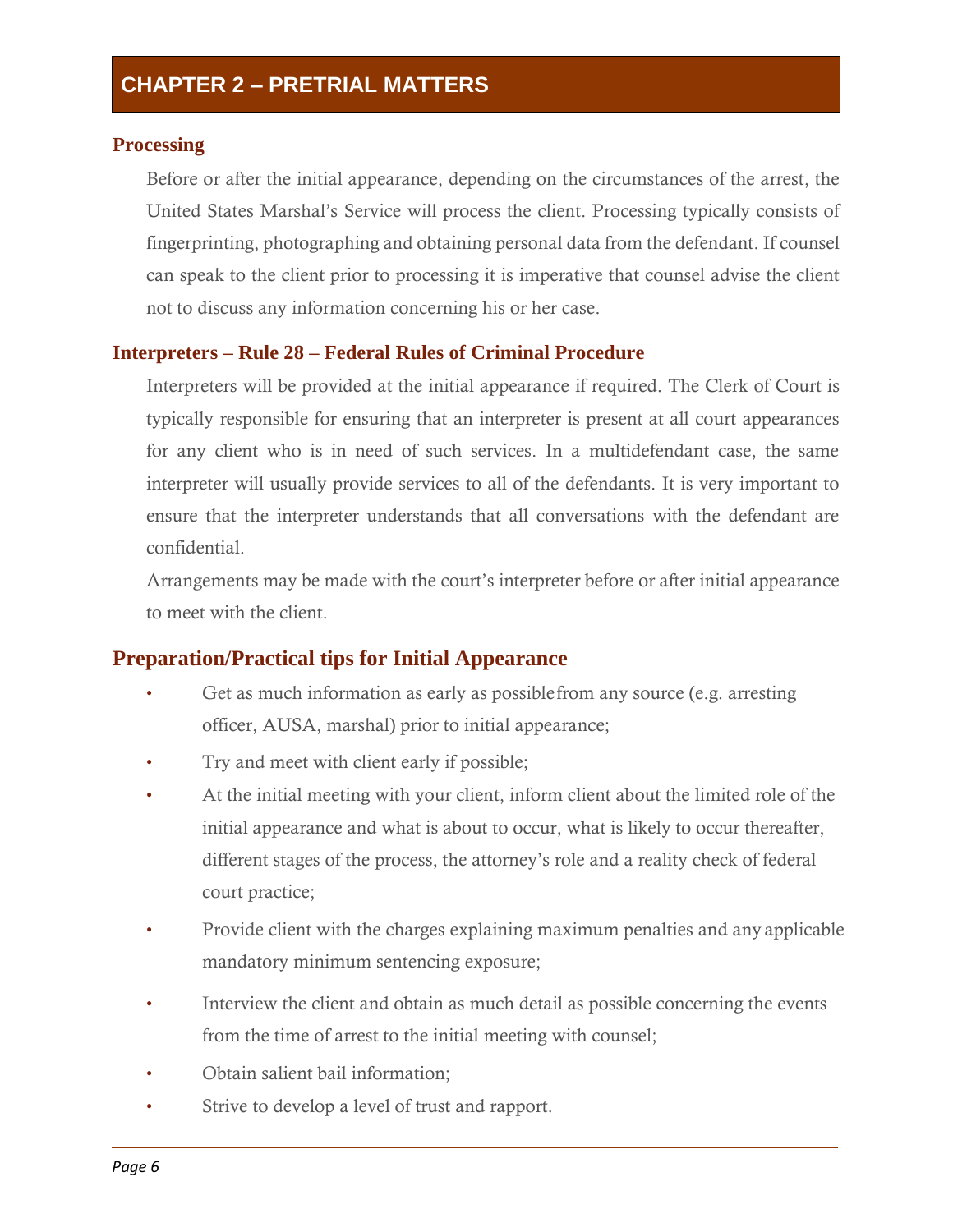### **Arraignment – Rule 10 – Federal Rules of Criminal Procedure**

- Arraignment is the first opportunity where the court obtains personal jurisdiction over a defendant and the defendant enters a plea to the charge. In virtually every instance, a not guilty plea is entered at the initial appearance/ arraignment in the Eastern District.
- Rule 10 specifically provides that the arraignment be conducted in open court, must consist of reading the indictment or information, requesting the defendant to plead guilty or not guilty, and providing defendant a copy of the indictment or information.
- The right to counsel attaches at arraignment. *See Hamilton v. Alabama*, 368 U.S. 52 (1961); *Kirby v. Illinois*, 406 U.S. 682 (1972).
- Arraignment triggers the timing requirements to file pretrial motions "at the arraignment or as soon afterward as practicable." *See Fed. R. Crim. P. 12*.

### <span id="page-10-0"></span>**2.2 Pretrial Release**

### **Types of Release**

### **Release on Personal Recognizance or Unsecured Bond**

Release on defendant's promise to appear when ordered under Title 18 U.S.C. §3142(b) mandates pretrial release on "personal recognizance" or an unsecured appearance bond unless the court determines that "such release will not reasonably assure" the defendant's appearance or "will endanger the safety of any other person or the community."

#### **Release on Conditions**

- 18 U.S.C. §3142(c) mandates release subject to certain specified conditions.
- Conditions must be the least restrictive conditions necessary to reasonably assure the defendant's appearance and the community's safety.
- House arrest is a permissible condition of release.
- Curfew restrictions, limitations on the operation of a vehicle and travel and communications restrictions are also authorized.
- Your client may have to turn in their passport if they have one.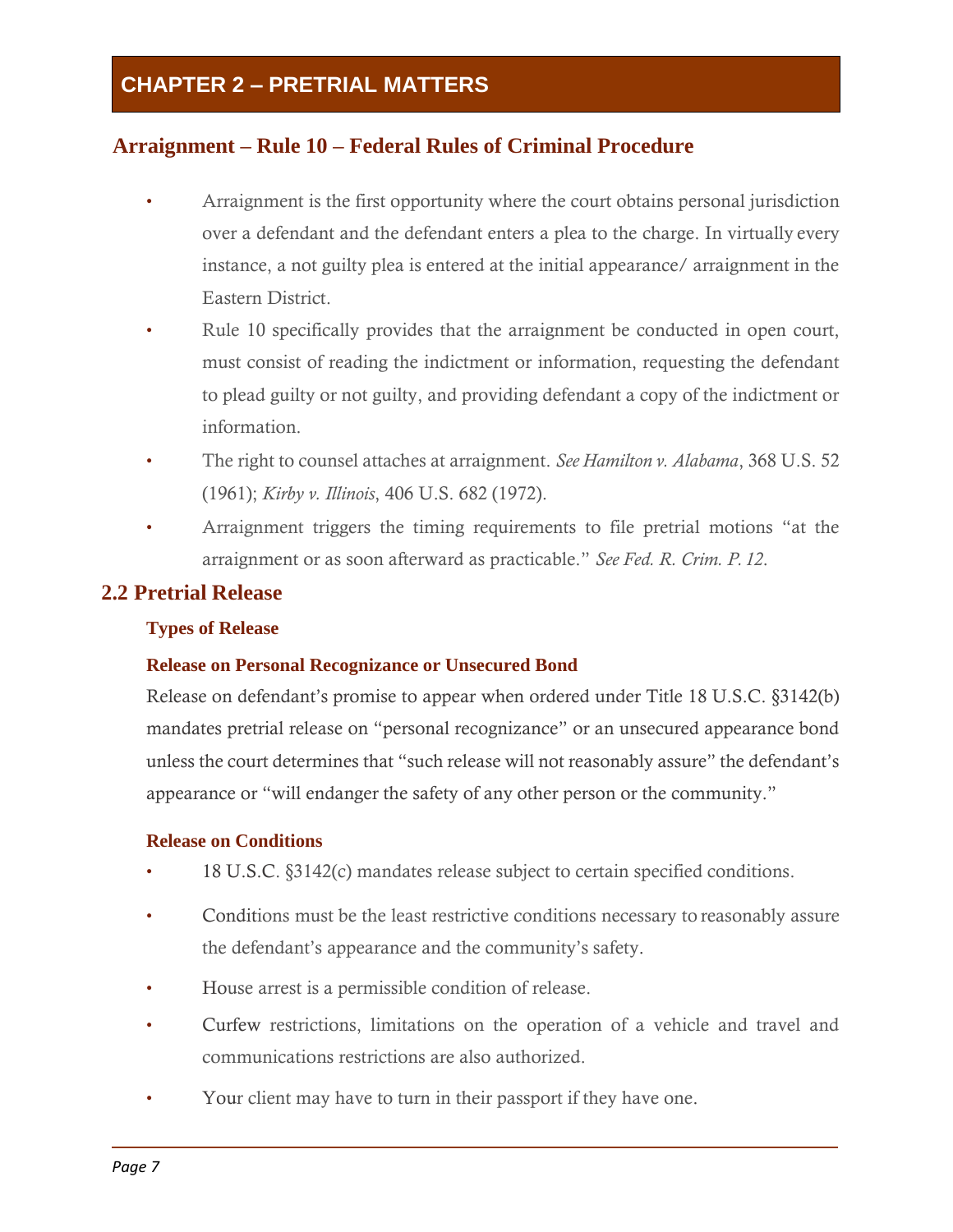- The Court may order supervision of the defendant by the Pretrial Services Division of the United States Probation Office:
- Supervision may include drug testing, home visits, and electronic monitoring.
- Psychiatric treatment can be compelled as a condition of release to ensure appearance.
- Personal Surety Bond may be secured by property that is encumbered as long as there is sufficient equity remaining to assure the appearance of the defendant. (The Court may conduct an inquiry into the source of any funds used to secure a defendant's release.

### **Third Party Custodian**

- The Court may require a third party custodian.
- Able to assist the Court in monitoring conditions of release to reasonably assure the defendant's appearance in court and the safety of thecommunity.
- Often used in conjunction with pre-trial services supervision.
- Court may also release a defendant directly to third party custodian.
- The defendant and third party custodian usually have a close personal relationship (parents, siblings, other relatives, close friends, employers)
- A third party custodian is not held liable if the person to be supervised absconds or commits crimes while under the custodian'ssupervision.
- Custodian does have duty to report to the Court any violations of the conditions of pretrial release.
- Third Party Custodians who willfully fail to comply with the release order may be subject to the provision of 18 U.S.C. §401 (Contempt of Court).
- The Court may direct the Pretrial Services Division to provide a report to the Court on the suitability of a potential third party custodian.
- In most cases the Court will request that the Pretrial Services Division conduct a criminal records check in advance of a bail hearing so that the proposed third party custodian can be properly investigated.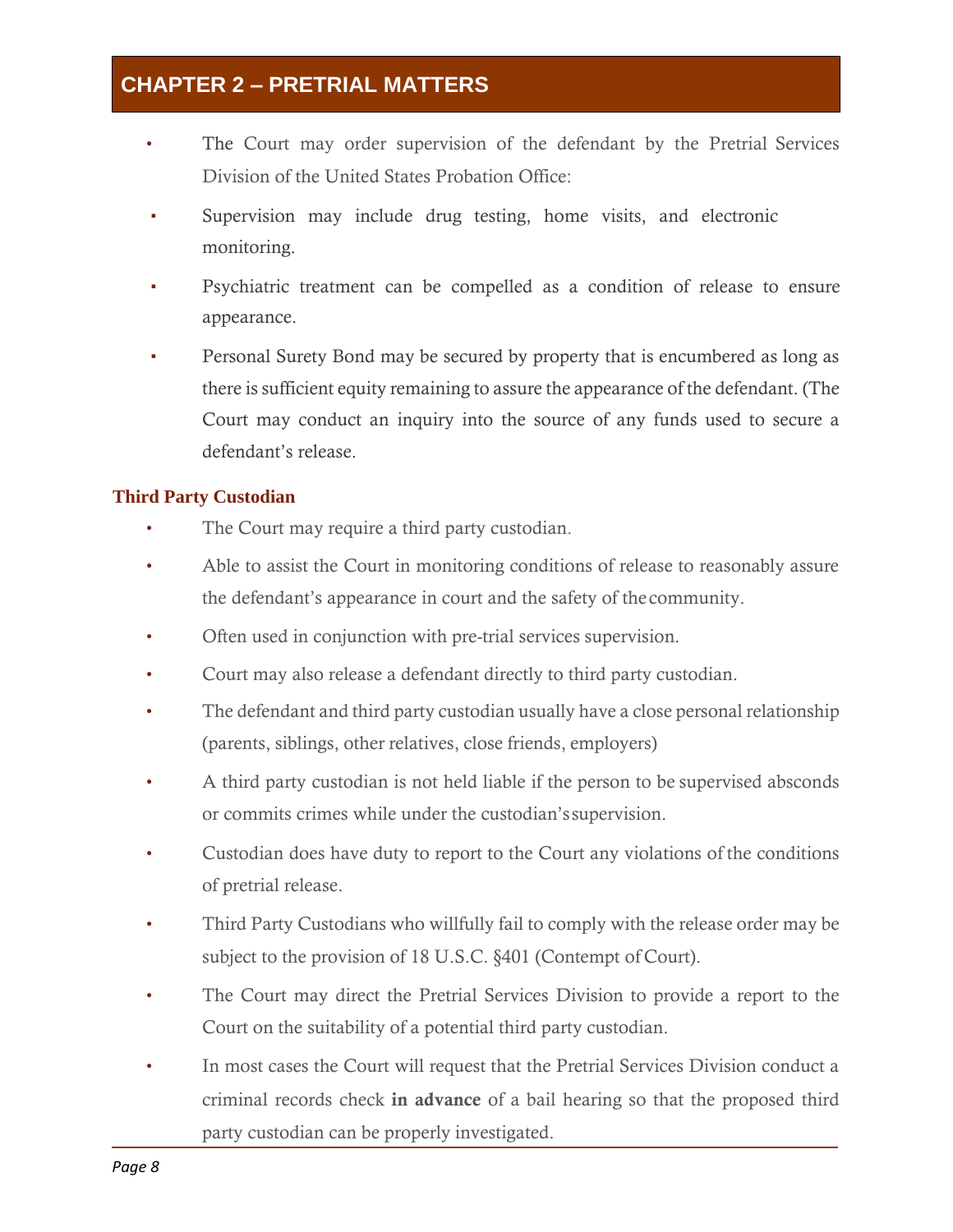- Counsel should contact the Pretrial Services Division and provide the following information for any proposed third party custodian:
- Name, Maiden Name
- Date of Birth
- Social Security Number
- Address and Employment Information
- The Pretrial Services Division may choose to personally interview the candidate regarding their willingness to act as a 3rd party custodian.
- In most cases the Court will want the defendant to reside with the third party custodian.
- The proposed third party custodian will be required to provide sworn testimony and answer the Court's questions, if any, at a hearing.

# Temporarily Detain the Defendant to Permit Revocation of Conditional Release, Deportation or Exclusion

### <span id="page-12-0"></span>**2.3 Detention Hearings**

- Held following Initial Appearance/Arraignment upon Motion of the Government or the Court's own Motion.
- On Motion of the Government or the Court's own Motion, a defendant may be held up to 3 days before a hearing is required.
- Defense counsel may request a continuance of the hearing in order to prepare. If no hearing date is set at the initial appearance, counsel should "reserve the right" to have a bond hearing.
- Pretrial Services will prepare a bail report outlining the defendant's criminal history, any pending detainers, and an analysis of flight risk and background information.
- If time permits, a Probation Officer will interview the defendant prior to preparing the report. Counsel should be present at the interview and care must be taken to protect your client from revealing harmful information.
- This Pretrial Services Report may now be kept by the parties and does not have to be returned to the probation officer following the hearing.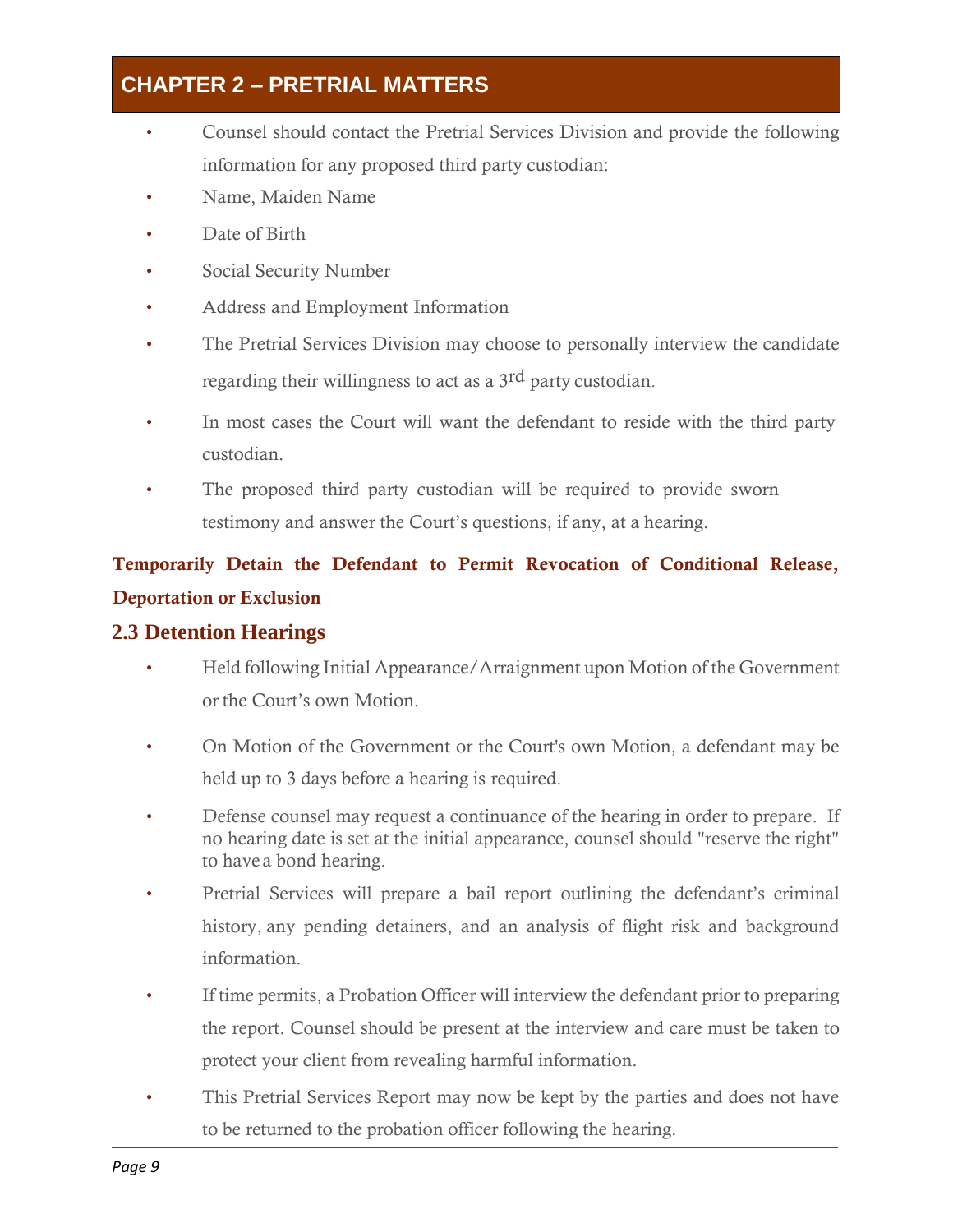At the beginning of a detention hearing, some courts will ask if you and your client have reviewed the pretrial services report, and if the information is accurate. Be prepared for this. The government may move for a detention hearing under §3142(f) when the case involves:

- Crime of violence:
- Any terroristic offense (18 U.S.C. § 2332b(g)(5)(B)) with a penalty of 10 years or more;
- An offense for which the maximum term of imprisonment is life or death;
- A drug offense carrying a maximum term of imprisonment of 10 years or more;
- Any felony committed after the person has been convicted of 2 or more of the above offenses (state or federal);
- Any felony which is not a crime of violence that involves a minor victim;
- A serious risk of flight;
- A serious risk that the person will obstruct or attempt to obstruct justice; or threaten, injure, or intimidate or attempt to do so to a prospective witness or juror.
- The purpose of a detention hearing is for the Court to determine whether any condition or combination of conditions will reasonably assure the appearance of the person as required and the safety of any other person and the community.
- The Court is obligated to consider certain factors when determining whether there are conditions of release that will reasonably assure the appearance of the defendant and the safety of any other person and the community. The factors are enumerated in 18 U.S.C. § 3142(g).
- The defendant has a right to be represented by counsel at a detention hearing.
- The defendant has the right to testify, present witnesses, cross examine witnesses and/or to present information by proffer or otherwise.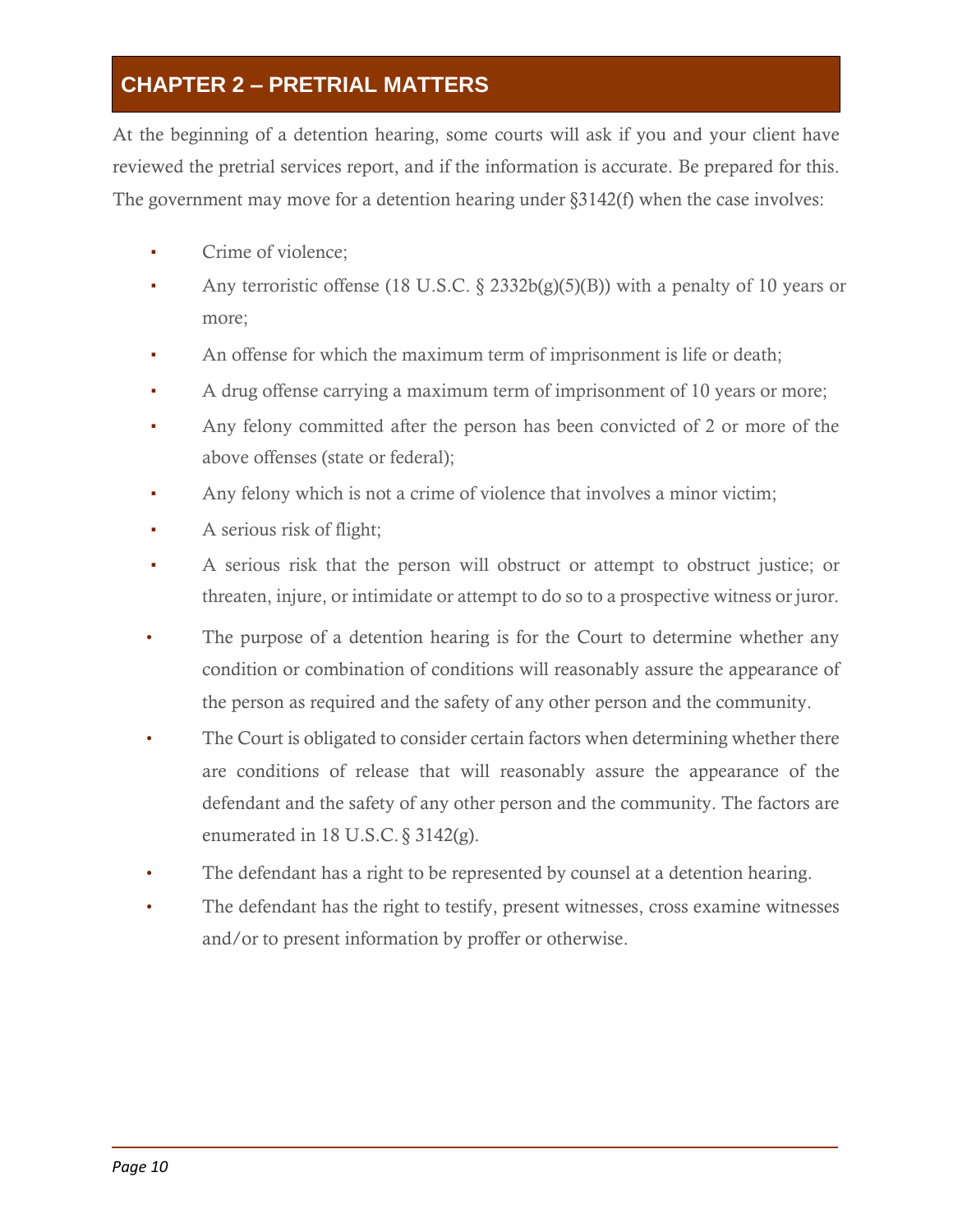Two rebuttable presumptions apply in detention hearings:

- In a case where the defendant has been charged with a crime described in §3142 (f) (1), a rebuttable presumption arises that no condition or combination of conditions will reasonably assure the safety of any other person and the community if the defendant has been convicted of an (f) (1) offense, the offense was committed while the defendant was on release pending trial and not more than 5 years have elapsed since the date of the conviction or release from imprisonment, whichever is later.
- No conditions or combination of conditions will reasonably assure the appearance and safety of the community if the judicial officer finds that there is probable cause to believe that the defendant committed a drug offense punishable by 10 years or more; some gun offenses (924(c)), certain terroristic offenses, offenses involving a minor (such as child pornography statutes).
- Presumptions have been interpreted to require the defendant to produce "some" credible evidence" showing reasonable assurance of appearance and/or no danger to the community.
- Burden of proof remains with the government to prove risk of flight and danger to the community.
- An order of detention shall:
- Include findings of fact and a written statement of reasons for the detention;
- Direct that the person be committed to the custody of the Attorney General for confinement in a correctional facility (Defendants in the Eastern District of Arkansas are generally housed in contracted county jails; defendants with state parole detainers may be housed in state correctional facilities);
- Direct that the person be afforded reasonable opportunity for private consultation with counsel, and;
- **•** Direct that the facility in which the person is confined shall deliver the person to the U.S. Marshal for all court proceedings.
- A Detention Order may be reviewed by the Court of original jurisdiction upon motion for revocation or amendment of the Order.
- The Motion should be determined promptly.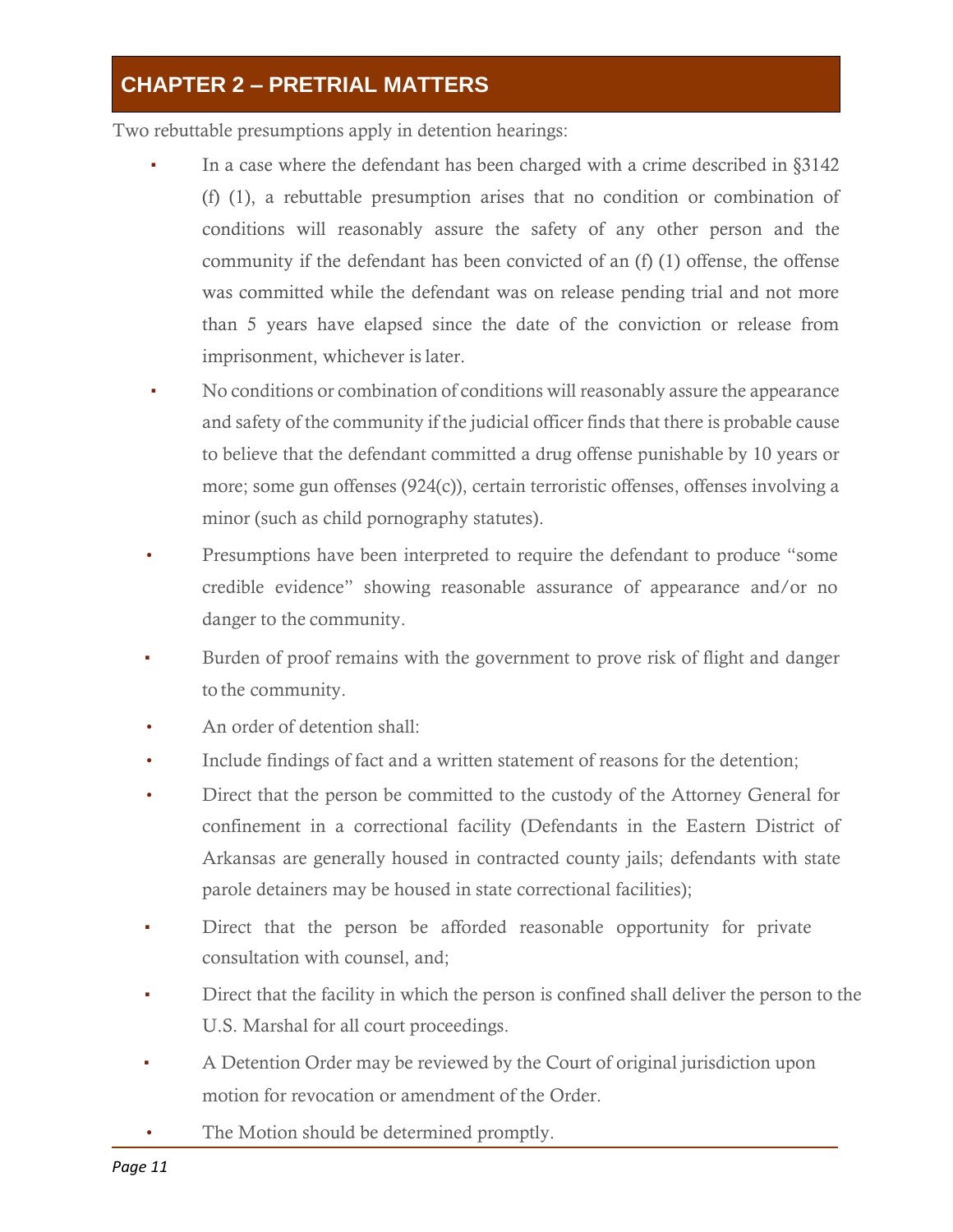- In the Eastern District of Arkansas, a motion to revoke or amend a Magistrate Judge's pretrial detention order is normally referred back to the Magistrate Judge for determination.
- Orders relating to the release or detention are appealable to the District Court pending trial. *See* 18 U.S.C. §3142, §3145(c) and Rule 9 of the Federal Rules of Appellate Procedure.
- District courts conduct an independent review with some deference to the decisions of the magistrate court.

### **2.4 Violations of Conditions of Release**

- If your client has a positive drug test, is charged with a new crime, or in some manner runs afoul of the release conditions imposed by the court, you will be notified either by thepretrial services officer or by the prosecutor.
- In some instances, there may only be a report of the violation to the court, but no request to revoke or modify the conditions of release.
- If the prosecutor elects to seek revocation or modification of the conditions of release, you will be served with the motion, a hearing will be scheduled, and your client will be served with a summons.
- Occasionally, the Marshals will ask you to accept service of the summons, which should only be done with the client's consent.
- You should advise your client that the possible sanctions include:
- Revocation of release altogether;
- Modification of release conditions;
- Detention; and
- Prosecution for contempt

#### **NOTE: The penalties for failure to appear and for an offense committed while on release are set forth in 18 U.S.C**§**.** § **3146 and 3147**

If the violation is other than a new charge, then you may be able to persuade the court that some new and different condition or combination of conditions of release will assure the court that your client is not a flight risk or danger to the community.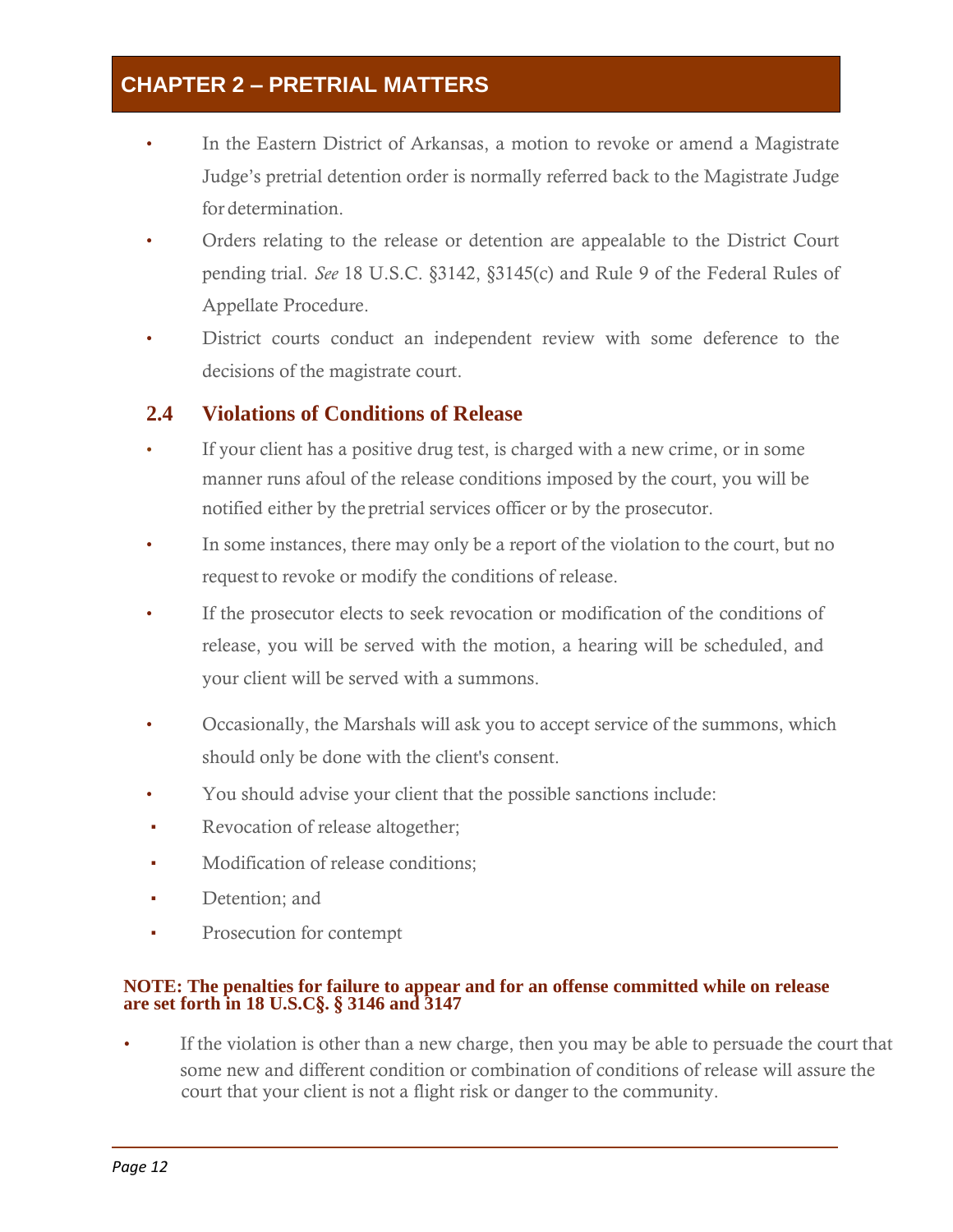- If the violation is a new criminal charge, then a (rebuttable) presumption arises that no condition or combination of conditions will suffice to assure that your client is not a flight risk or a danger to the community. This is a difficult presumption to overcome in the context of a violation hearing, and you should prepare your client for the likelihood of detention on the date of the hearing.
- Related to a favorable adjustment to pretrial release is the potential benefit of a future voluntary surrender after sentencing.
- You should advise your client that a violation of conditions of release *could*  jeopardize the adjustment for acceptance of responsibility under the sentencing guidelines (if the client is otherwise eligible for the adjustment).
- In some cases where the court has determined that the defendant violated a condition of release, the PSR will recommend no adjustment for acceptance of responsibility.

### <span id="page-16-0"></span>**2.5 Modification of Conditions of Release**

- Once imposed, conditions of release can be modified at any time until sentencing.
- Frequent issues that may warrant a temporary or permanent change in the conditions of release include: change in employment or work hours; travel for vacation, funeral, wedding, etc.; cooperation with investigation; good behavior between initial appearance and change of plea.
- After conferring with the prosecutor and the pretrial services officer, defense counsel can file a motion requesting a modification.
- Be aware that under 18 U.S.C.  $\S$  3143(a)(2), the Court is obligated to order a defendant detained pending sentencing after a plea to a drug offense for which the maximum penalty is 10 years or more unless good reasons exist not to detain the defendant.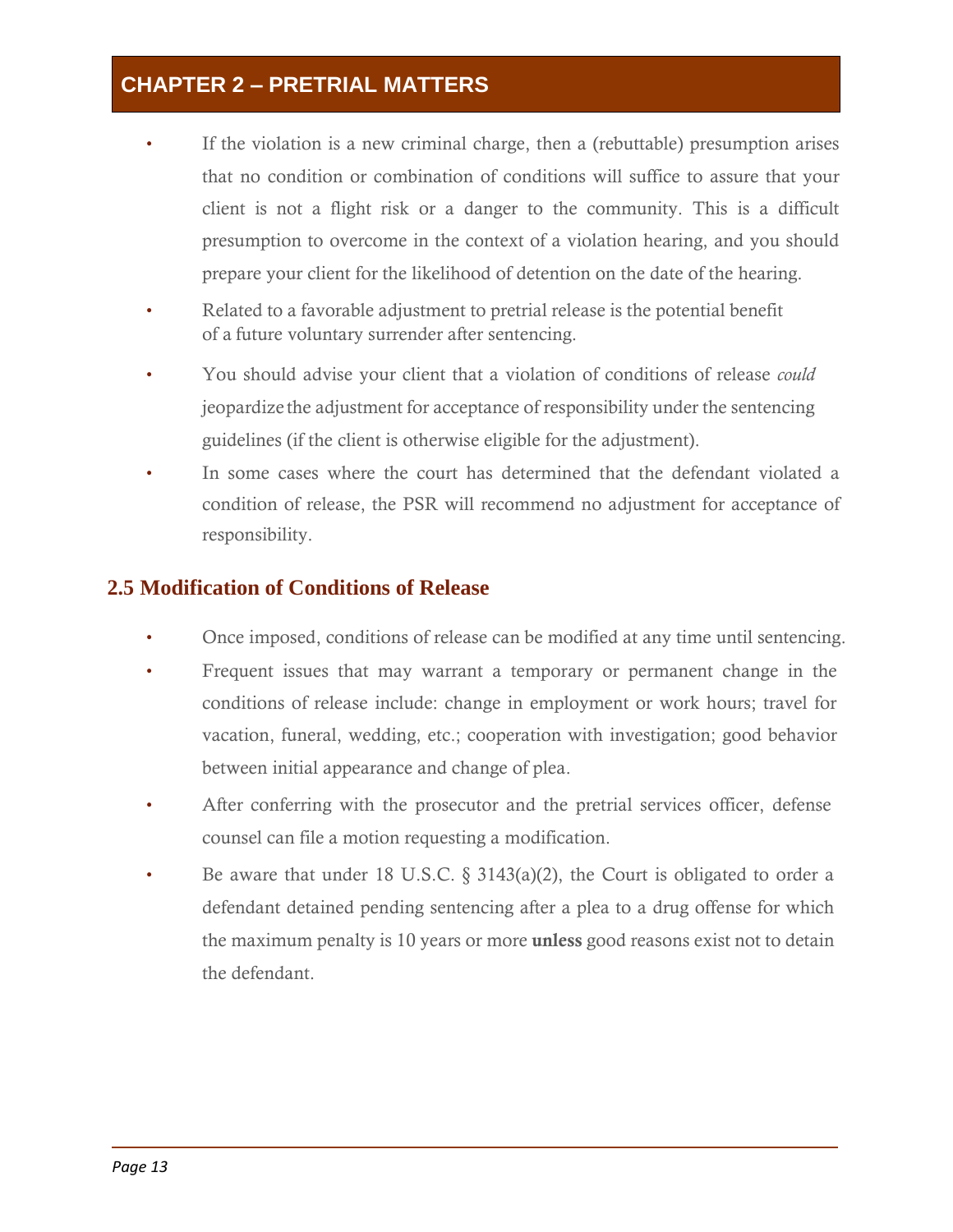### <span id="page-17-0"></span>**2.6 Criminal Defense Investigations**

### **Introduction**

Although a defense attorney may not require the services of an investigator in every criminal case, a qualified investigator is a vital member of the defense team. A defense attorney must select the best possible defense for his or her client. Legal defenses are based on events before, during and after the commission of the alleged crime. Because the facts surrounding these events are not always obvious, using an investigator may lead to developing viable defenses and other mitigating evidence.

### **An Investigator May Be Useful In:**

- Reviewing and analyzing the investigation conducted by law enforcement officers and agencies, including without limitation, examining all documents and materials provided by the prosecution and, if applicable, examining the crime scene;
- Locating and re-interviewing witnesses to obtain their version of the facts, to find changes in their prior statements and to develop new leads;
- Seeking new and unidentified witnesses who may have information regarding the alleged crime, or the character of the defendant and/or the alleged victim;
- Conducting witness investigations, including examining criminal records, civil suits, domestic relations cases and bankruptcies and interviewing friends, neighbors, former spouses and former employers of the witness, to discover anything in the witness' background and/or physical or mental condition that can be used effectively to bolster or attack the witness' credibility;
- Serving subpoenas and arranging for the appearance of defense witnesses; and
- Preparing sentencing mitigation.

### <span id="page-17-1"></span>**2.7 Best Practices for Retaining an Investigator Below are Some Steps to Follow When Hiring a Private Investigator:**

- Confirm with the Arkansas State Police that the investigator is licensed in Arkansas in accordance with the Arkansas Private Investigators and private security Agencies Act A.C.A 17-40-101 Detective Act of 1953;
	- Communicate to the private investigator your needs and provide him or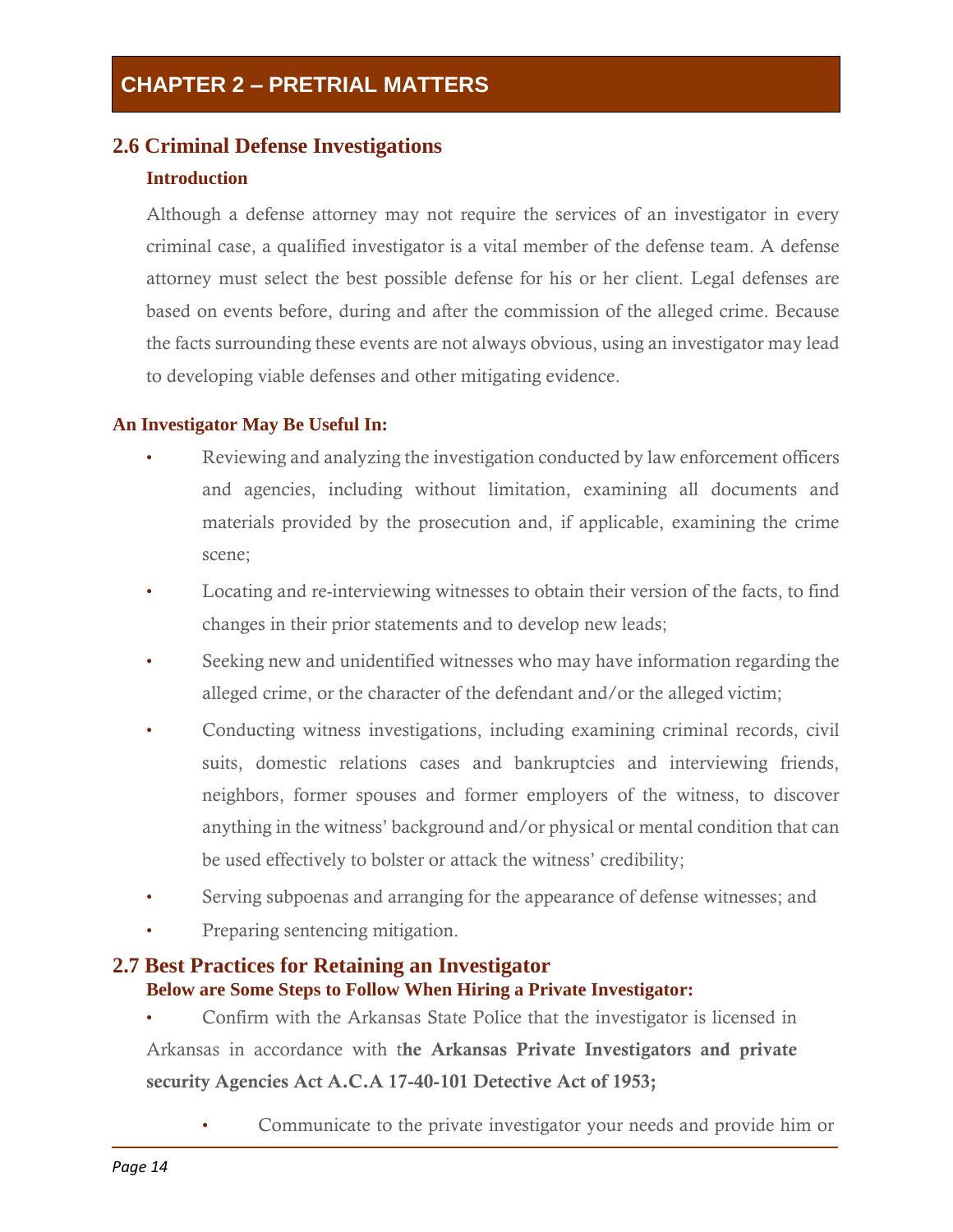her with the discovery and other relevant information from the outset;

- Make sure the investigator has sufficient expertise regarding the subject matter of the criminal action;
- Establish a budget and a time table for completion of the assignment; and
- Require the investigator to execute and deliver an engagement letter.

### **The** *Engagement Letter* **Should Contain the Following Terms:**

- The scope of the work, the agreed-upon budget, any agreed-upon retainer fee or hourly rate, and a termination clause;
- An indemnity clause in case the investigator engages in professional misconduct or violates the law;
- An agreement that the investigator has been retained by counsel, **not the client**, to assist counsel in the rendering of legal advice and services to the client, and that such mode of engagement requires that all investigative product be treated as confidential and subject to the attorney-client and work product privileges and that such investigative product is the property of counsel;
- An agreement that the investigator will provide counsel with copies of all investigative reports, memoranda and other documentation with appropriate notation on such documents, identifying them as being subject to the attorneyclient and work product privileges; and
- If the relationship between counsel is subject to a joint defense agreement, that the investigator's engagement is subject to the terms of that joint defense agreement.

### <span id="page-18-0"></span>**2.8 Availability of Investigative Services for CJA Counsel**

Subsection (e) of the CJA provides that presiding judicial officers may authorize appointed counsel to obtain investigative, expert or other services necessary for adequate representation. 18 U.S.C.  $\S$  3006A (e). The cost of these services, including reimbursement of reasonably incurred expenses, is funded by the CJA. 18 U.C.S. § 3006A (i).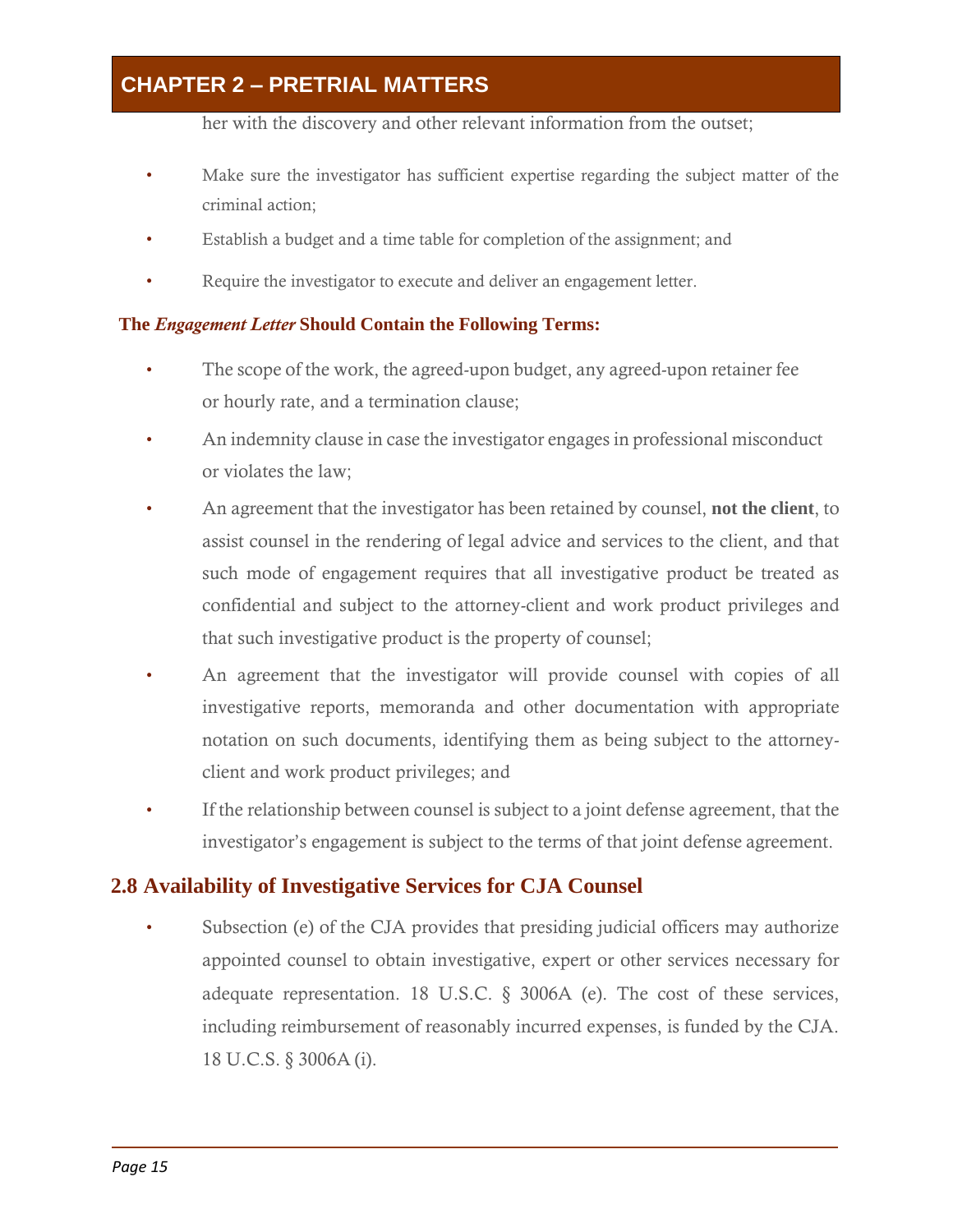- Requests for authorization to obtain investigative or expert services may be made to the presiding judicial officer by *ex parte* application. *Ex parte* applications for services other than counsel must be heard *in camera* and must not be revealed without the consent of the client. The applications shall be placed under seal until the final disposition of the case, subject to future order of court. *See* Guidelines for Administering the CJA and Related Statutes, "Guide" Vol. 7, § 310.30.
- If court authorization is granted prior to obtaining investigative or expert services, compensation for such services may be paid upon approval by the presiding judicial officer in amounts up to \$2,400.00 per person or organization, exclusive of expenses. *See* 18 U.S.C.§3006A (e) (3); Guide Vol. 7, § 310.20.10. Payments over \$2,400.00 may be made when certified by the presiding judicial officer and approved by the Chief Judge of the Circuit or his/her delegate to provide fair compensation for services of an unusual character or duration. *See* 18 U.S.C. § 3006A (e) (3); Guide Vol. 7, § 310.20.10.
- If court authorization is not granted before obtaining investigative or expert services, the total compensation which may be paid for services in non-capital cases under the CJA, exclusive of expenses, is \$800.00. *See* 18 U.S.C. § 3006A (e) (2) (B); Guide Vol. 7 § 310.20.30.
- Be aware that the amounts listed in the above section are subject to change. Consult the latest version of Volume 7 of the Guide or the District Court web site under the CJA tab for the most current amounts.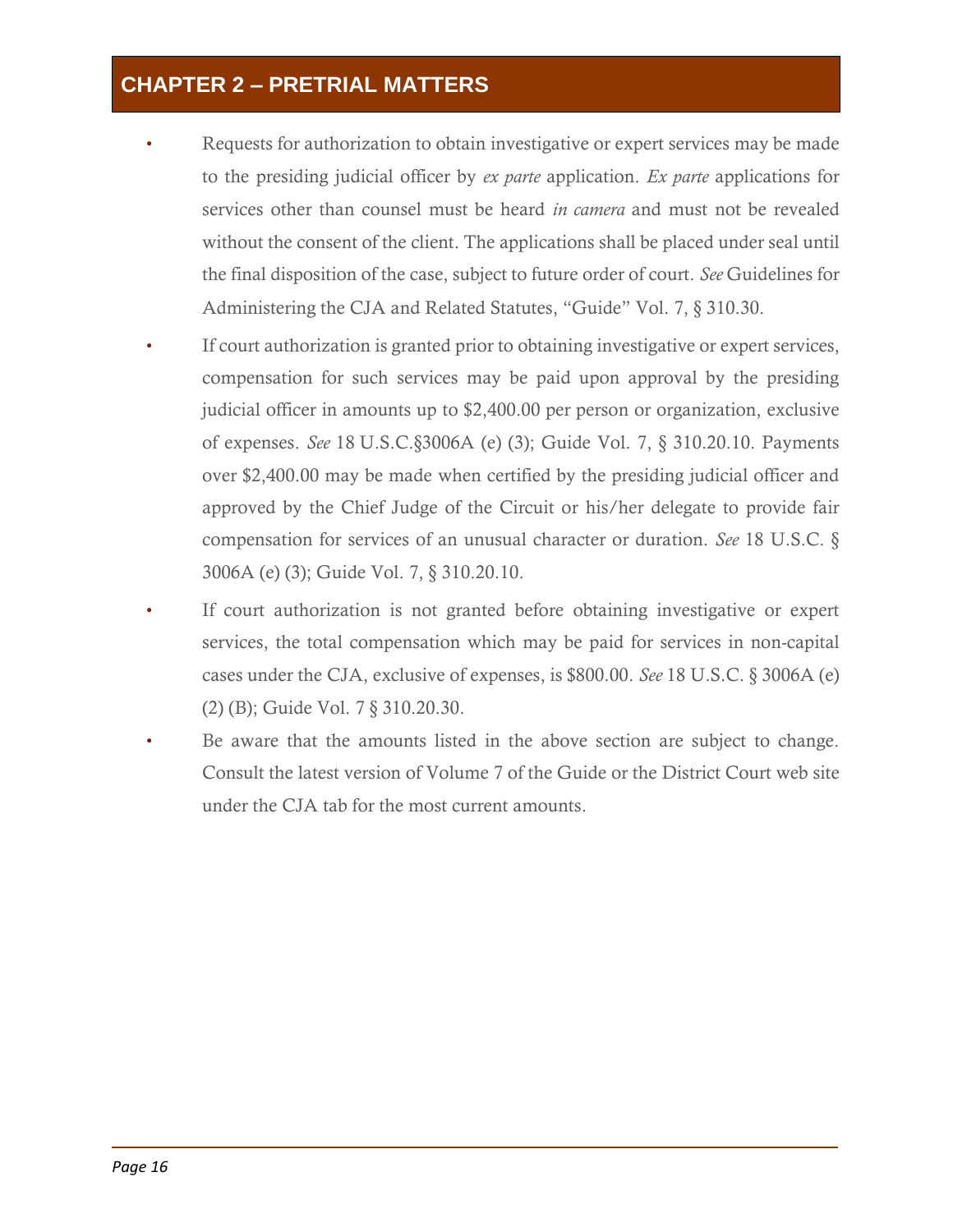### <span id="page-20-0"></span>**2.9 Obtaining Documents, Records and Transcripts**

#### **Authorization to Release Information**

Attorneys commonly use authorization forms to obtain their client's medical information, financial information, employment information, educational information and other confidential records.

### **Freedom of Information Act (FOIA) Requests**

The FOIA provides access to all records of federal agencies in the executive branch. To obtain information under the FOIA, you must make a "FOIA request". There is no specific form that must be used to make a request. The request must be in writing and describe the information.<http://www.justice.gov/usao/resources/foiarequests/>

#### *Ex Parte* **Motion for Subpoena** *Duces Tecum*

Upon a defendant's *ex parte* application, the court must order that a subpoena be issued for a named witness if the defendant shows an inability to pay witness fees and the necessity of the witness's presence for an adequate defense. If the court orders a subpoena be issued, the process costs and witness fees will be paid as those paid for the witnesses to government subpoenas. FED. R.CRIM.P. 17(b). A subpoena may order the witness to produce any books, papers, documents, data or other objects the subpoena designates. FED. R.CRIM.P. 17(c) (1). However, after a complaint, indictment or information is filed, a subpoena requiring the production of personal or confidential information about a victim may be served on a third party only by court order. Unless there are exceptional circumstances, the court must require notice is given to the victim so the victim can move to quash or modify the subpoena or otherwise object. FED. R.CRIM.P. 17(a) (3).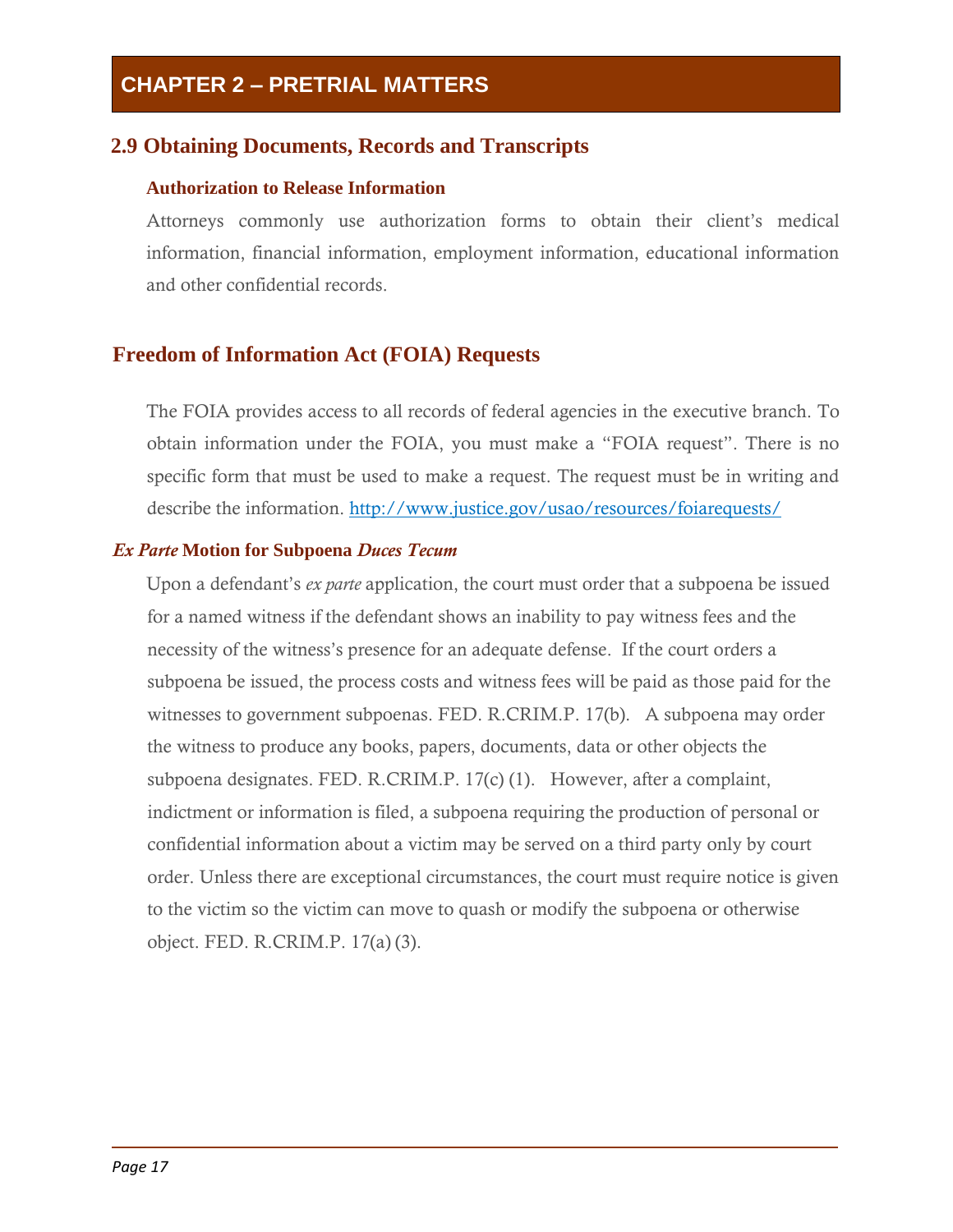#### **The Housekeeping Statute, 5 U.S.C. § 301**

The Housekeeping Statute authorizes the head of each executive department to prescribe regulations for the custody, use and preservation of its records, papers and property. Under that authority, the U.S. Department of Justice has promulgated its own internal regulations (known as the *Touhy* regulations) that set forth the procedures to be followed regarding the production or disclosure of material and information in the files of the Department. 28

C.F.R. §16.21 *et seq*. Other federal departments have enacted regulations governing the procedure by which their records will be provided to the public.

When a party seeking discovery from such department has not strictly complied with the procedure mandated by the Code of Federal Regulations, a subpoena, order or other demand of a court for material or information will not be honored and disclosure will be denied.

#### **Transcripts**

Transcripts are considered a service necessary for adequate representation under subsection (e) of the CJA. 18 U.S.C. § 3006A (e). Transcript payments can also be reimbursed as expenses under subsection (d). *See* 18 U.S.C. § 3006(A) (d); Guide Vol. 7A § 230.63.20. Special procedures apply to requests for transcripts. The CJA Form 24 is used to request authorization and payment for transcripts, regardless of whether the court reporter or reporting service is paid directly, or counsel pays for the court reporter and seeks reimbursement.

Compensation limitations for subsection (e) services do not apply to transcripts. *See* Guide Vol. 7, § 320.30.10. The presiding judicial officer has final authority to approve any reasonable and necessary transcript costs. Approval of the presiding judicial officer should be sought before the court reporter begins the transcription service. An estimate of the cost of the transcription is not required to obtain advance approval of the presiding judicial officer.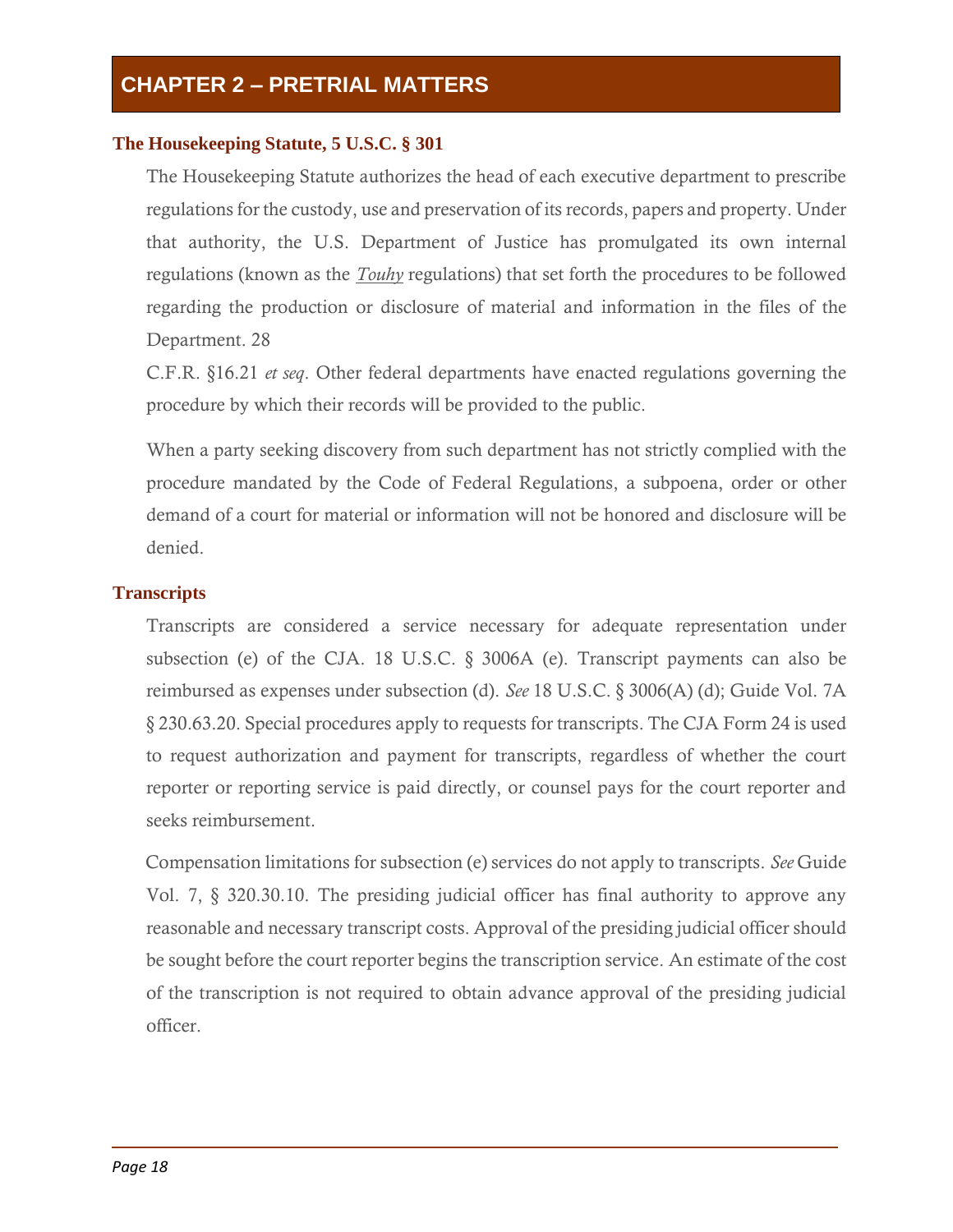#### **Publicly Accessible Databases**

The following are some public data bases that may be useful to criminal defense attorneys and investigators in gathering information:

#### **Public Access to Court Electronic Records (PACER)**

PACER is an electronic public access service that allows users to obtain case and docket information from federal appellate, district and bankruptcy courts.

#### **Zabasearch**

Zabasearch.com is a website that searches for and collates disparate information regarding United States residents, including names, current and past addresses, phone numbers and birth years. The website allows free searches, but requests for more information are directed to Intelius.

#### **Spokeo**

[www.Spokeo.com](http://www.spokeo.com/) is a social network aggregator website that aggregates data from many online and offline resources. This aggregated data may include demographic data, social profiles and estimated property and wealth values. Spokeo also offers a paid subscription that bundles extra features in one package.

### Court Connect

Found at www.Arcourts.gov, Court Connect is a portal to public case information for courts using the Contexte Case Management System. This website allows you to find public information on cases if you know the name of a person in the case, or if you know the case  $number<sup>1</sup>$ 

<sup>1</sup> Other free sites include Facebook, Twitter, Instagram, TikTok, Snapchat, Vinelink, Google, county jail rosters, state prison rosters, and the Federal Bureau of Prisons database.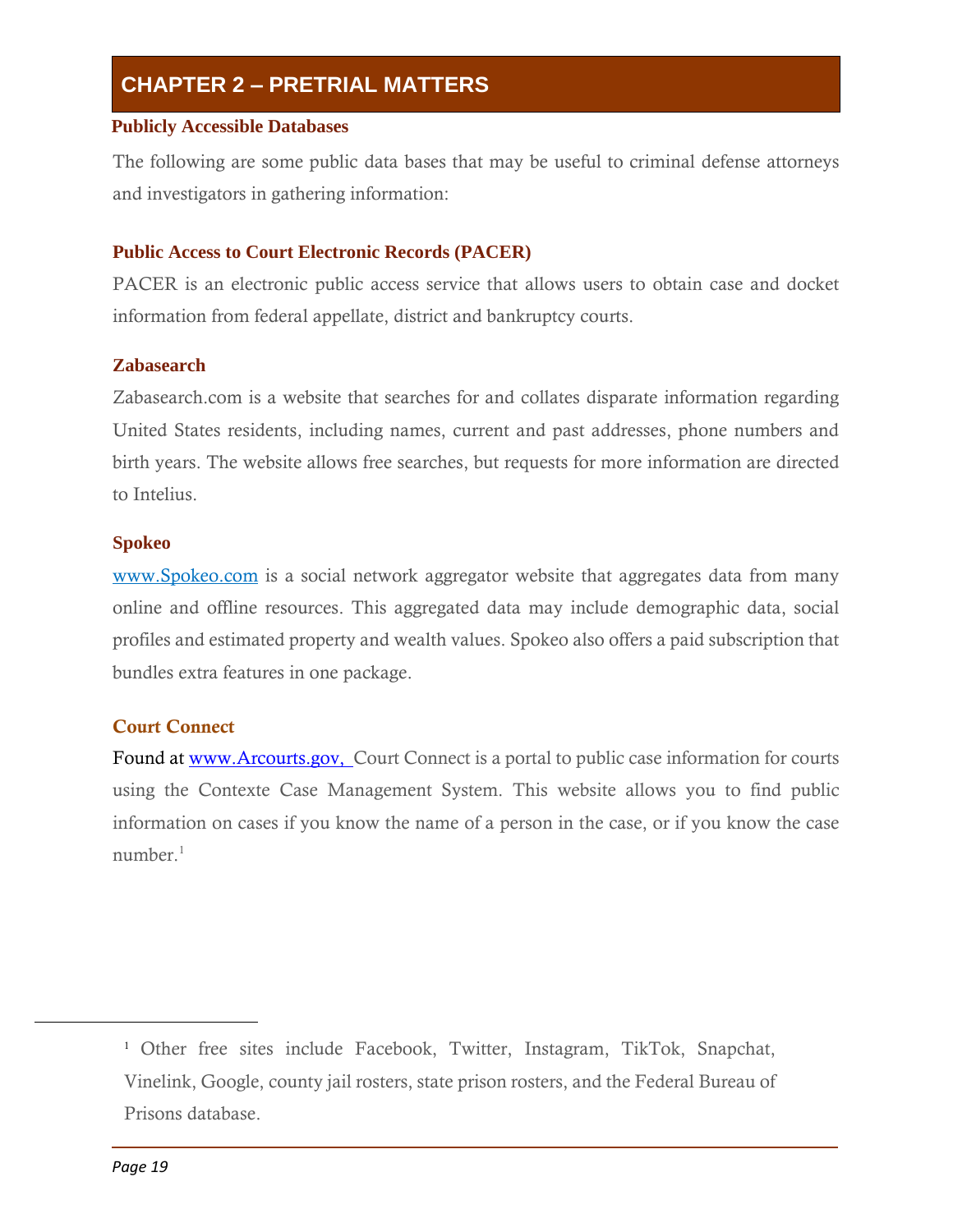### <span id="page-23-0"></span>**3.1Preparing Client for Change of Plea Hearing**

### **The Judge Will Advise, Explain, and Inquire**

- Advise the client of the rights being given up by entering a plea.
- The client will need to indicate that she/he understands and still wishes to enter a plea.
- Advise the client that he/she will be placed under oath.
- Explain the purpose of a guilty plea colloquy to your client, i.e. court must be satisfied that your client is giving up their trial rights knowingly, intelligently and voluntarily.
- Inquire whether the client has any medical conditions/takes medications which
- affect the client's ability to understand the proceedings.

### **Sentencing Guidelines and PleaAgreement**

- Go over the sentencing guidelines and make sure that your client understands the probable range.
- Emphasize that you can only provide an estimate of the guideline range. The Judge will ultimately decide the guideline range and final sentence.
- Make sure that your client understands the key elements of the plea agreement and addendum (e.g. any appellate waivers, variance prohibitions, cooperation language).
- Explain that the Judge will question the defendant to determine whether or not the terms of the plea agreement were communicated to the client.
- Make sure that your client understands that the Judge and Probation are not parties to the Plea Agreement.
- If possible, obtain a copy of the statement of facts that the AUSA will put on the record and review it with your client prior to the hearing.
- Advise the client to speak to you if they have a question/disagreement with the fact pattern.
- Make sure that your client knows your name.
- Advise the client that if they become confused at any time during the plea hearing they should stop and ask the Court to allow them to speak with you/or ask the Court to clarify.
- Advise your client of the possibility of a change in their release status as a result of the Plea Hearing.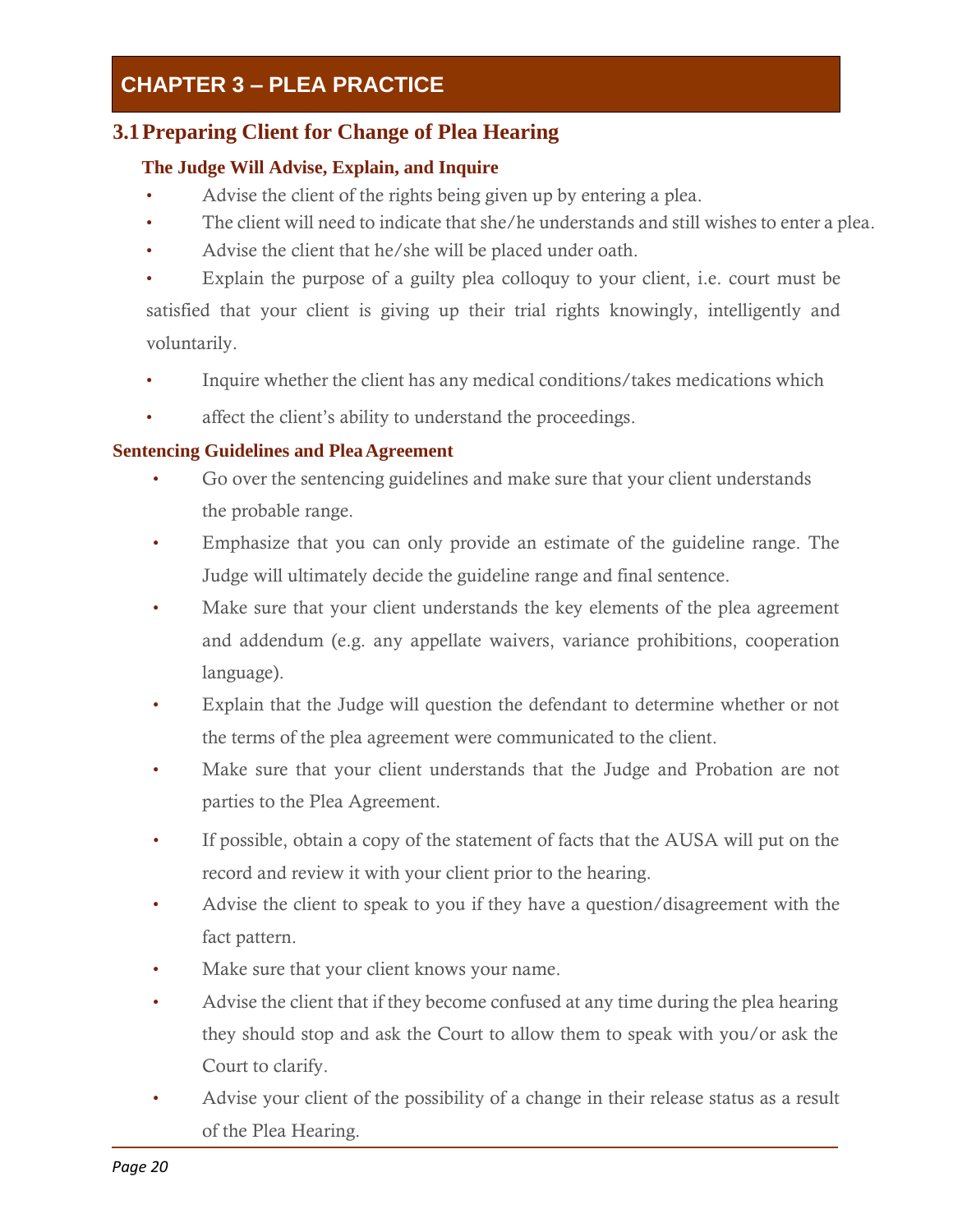### <span id="page-24-0"></span>**3.2 United States Probation Interview**

- Advise your client that he/she will be interviewed by the Probation Officer preparing the Pre-Sentence Report soon after the plea hearing. Your client should understand that he/she will need to provide:
- The names, ages, current occupations, addresses of his/her parents, siblings, spouse and children.
- Name and phone number of an individual (family member or close friend) that theProbation Officer can contact to verify the information your client provides.
- Education background (high school, GED, College etc.).
- Military service information.
- Addresses for last several years.
- Information on any childhood physical, emotional, or sexual abuse.
- Past work history.
- Past/current use of drugs and alcohol.
- Names and locations of any treatment facilities for mental health problems, drug and/or alcohol abuse.
- Advise your client that they will have to sign releases for school, medical, military (if applicable), treatment and tax records.
- Clients who are not incarcerated will need to complete a statement detailing their monthly income and expenses.

### **Acceptance of Responsibility (various options)**

- Adopt the fact statement provided by the AUSA at the plea hearing.
- Prepare a statement in writing and have client sign.
- Client may make a statement at the PSR Interview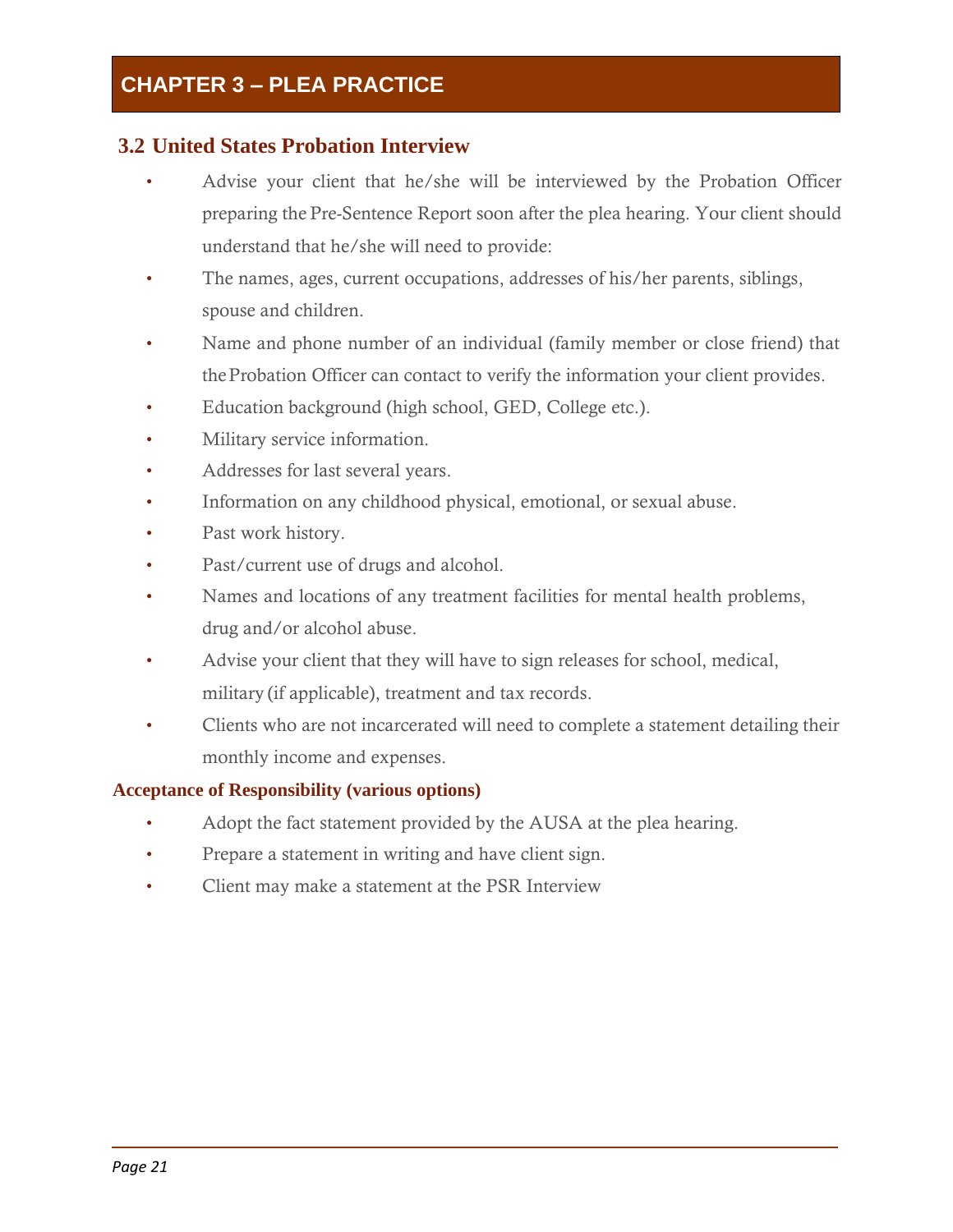### <span id="page-25-0"></span>**3.3 Plea Negotiations**

#### **Proffer Agreement**

#### **What is a proffer?**

A proffer means a formal interview of the defendant under a written agreement. Usually, it is held at the offices of the investigating agents or prosecutor and attended by the case agents, defendant and the defense attorney, and sometimes by the prosecutor. At the proffer session, the defendant provides information to the government to convince the U.S. Attorney to consider a cooperation agreement, plea agreement or a non-prosecution agreement.

#### **What is a proffer agreement?**

The proffer letter or proffer agreement, sometimes called a "Queen for a Day" agreement, is a writing signed by the parties that sets forth the ground rules and governs the conditions under which the parties meet for an interview. The terms of a proffer agreement are enforced according to contract principles. The proffer agreement will not technically bind agents or officers from state and local law enforcement agencies who attend the proffer session unless they counter sign the document or enter into a separate proffer agreement with the defendant.

#### **What does a proffer agreement do?**

Under Federal Rule of Evidence 410 and Federal Rule of Criminal Practice 11(f), statements made in plea discussions are not admissible in evidence. However, a proffer agreement requires a defendant to waive the protections afforded by these rules. *See United States v. Mezzanatto*, 513 9S. 196 (1995).

#### **Can the government use defendant's statements?**

Initially, proffer agreements forbade use of proffer statements as substantive evidence against the defendant. Proffer statements could only be used for leads to other evidence and for impeachment, *i.e.* if defendant "testifies… and offers testimony materially different from the proffer". Proffer agreements provided limited use immunity. Today, proffer agreements allow use of proffer statements not only to pursue investigative leads - limited use immunity - but also to cross-examine the defendant should he testify, for rebuttal, even if the defendant does not testify, and in the government's case-in-chief.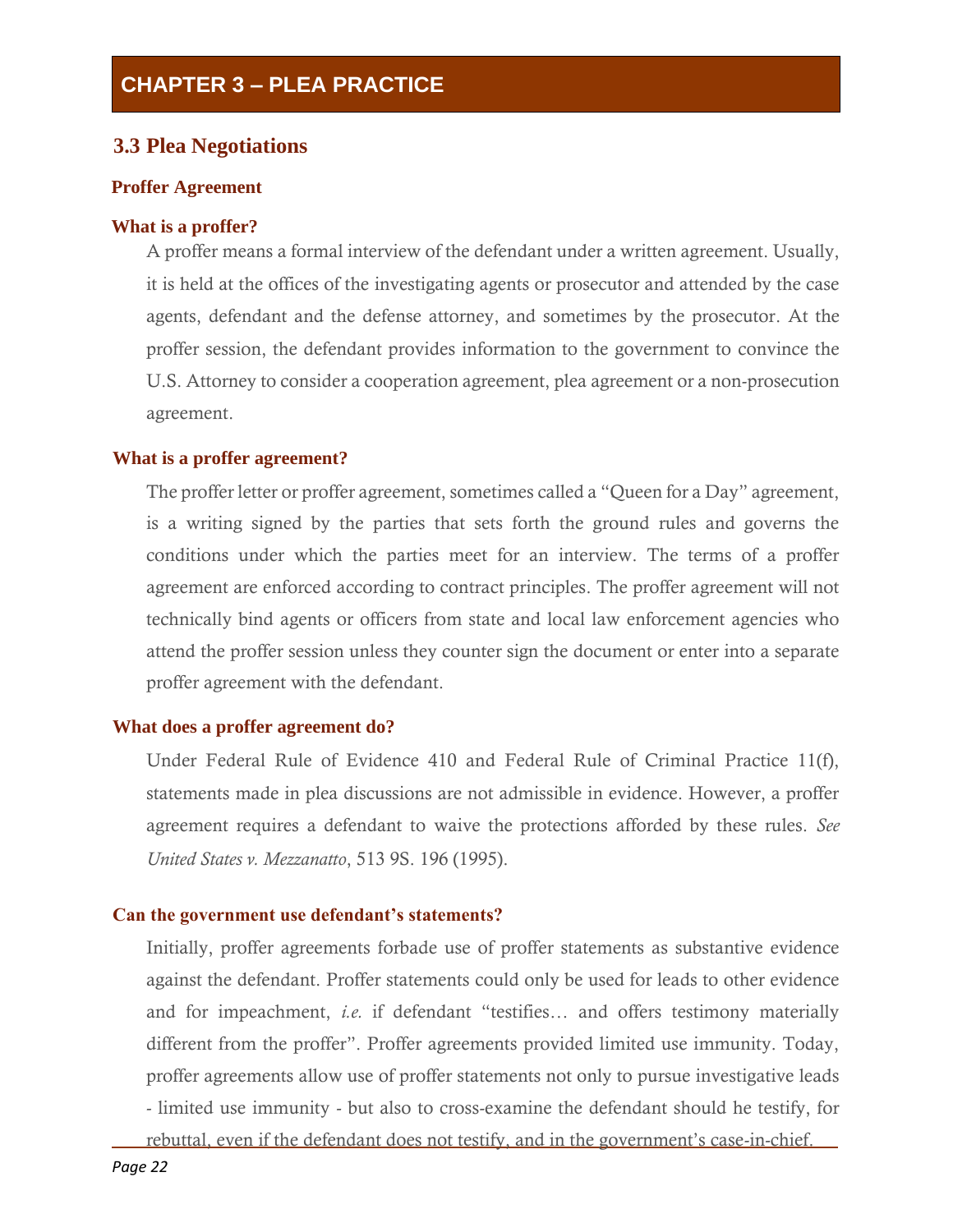The U.S. Attorney's Office for the Eastern District of Arkansas has inserted a provision in its standard proffer letter that allows use of proffer statements at any stage of the criminal prosecution. The current text reads:

If the defendant is prosecuted or testifies in a trial involving the United States, the government may use the substance of the proffer or the defendant's statements in crossexamining the defendant, and to rebut any evidence offered or testimony elicited or factual assertion made by or on behalf of the defendant that is contrary to the substance of the proffer or inconsistent with the statements made during this proffer. This exception applies to every stage of a proceeding involving the defendant. This is to ensure that the defendant does not abuse the opportunity for this proffer discussion by making false or misleading statements, either at the proffer discussion, at trial, or sentencing.

This language does not appear to have been challenged in the 8th Circuit.

A proffer that does not result in a plea agreement greatly increases the risks of trial. The expanded language undermines the defendant's ability to contest the government's accusations and forecloses a full range of defense theories. Criminal defense lawyers can no longer prevent the introduction of proffer statements by keeping their clients off the witness stand.

If the defendant offers testimony or evidence contrary to the proffer or through counsel presents a position inconsistent with the proffer, the government may use the proffer statements. Defense attorneys must be careful not to contradict any statements made during the proffer. Otherwise, the prosecution may introduce the entire proffer statement in response to the slightest contradiction.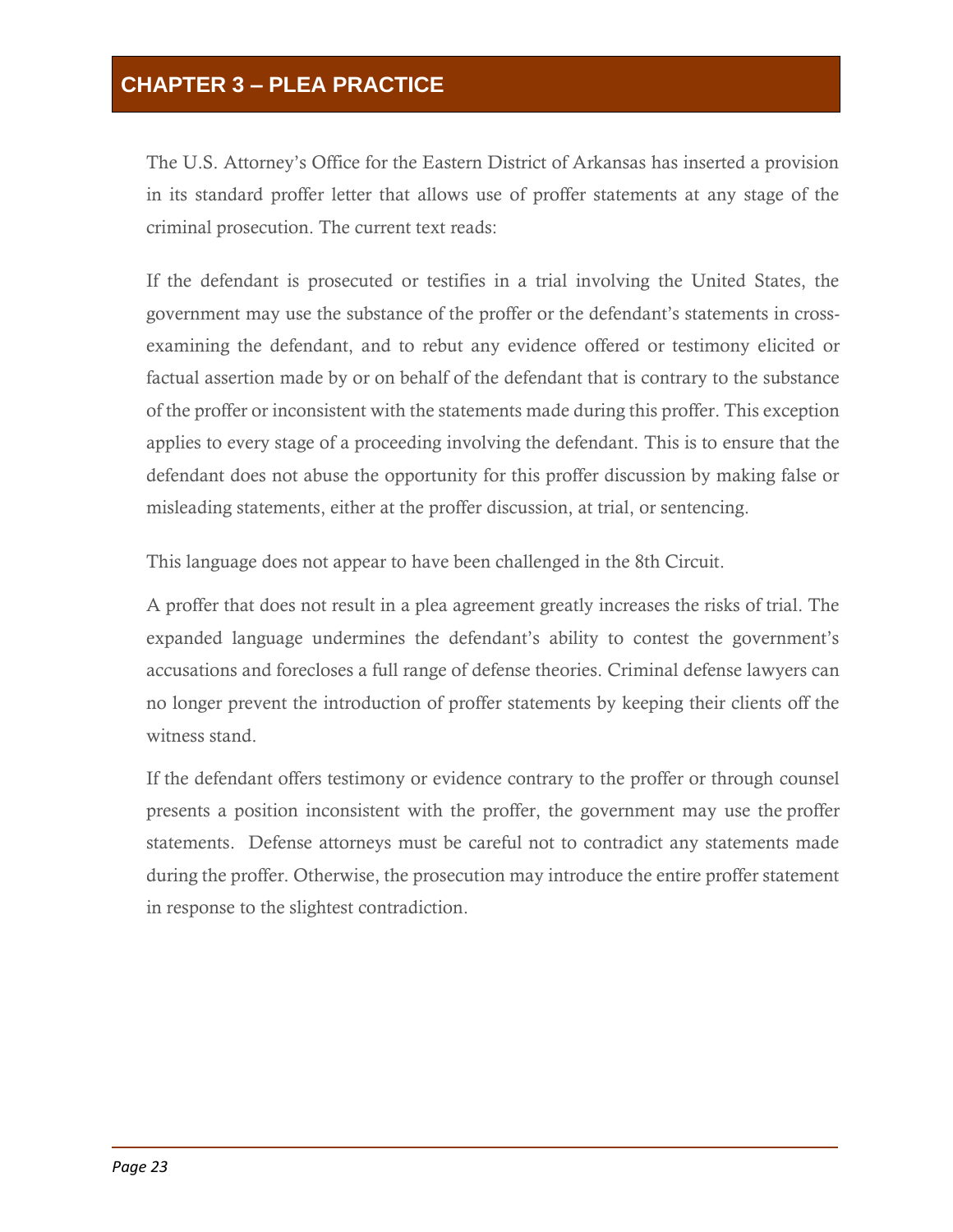#### **Why agree to a proffer?**

Despite the expanded language, sometimes, it may be in the defendant's interest to proffer in the hope of obtaining a cooperation plea agreement. The enactment of the United States Sentencing Guidelines increased the incentive for defendants to cooperate in federal criminal prosecutions. Under Section 5K1.1 of the Sentencing Guidelines, the federal prosecutor still controls whether there is a reward for cooperation. The United

States Supreme Court's decision in *United States v. Booker*, 543 U.S. 220 (2005), has not eliminated the need for the government to move for a downward departure under Section 5K1.1 since judges are unlikely to grant a variance for cooperation when the government has declined to file a 5K motion.

Are there any alternatives to proffer agreements? Defense counsel might consider: (1) requesting strict use of immunity under 18 U.S.C. §6002; (2) insisting the prosecutor change the standard language and redact and edit the proffer agreement to suit your client; or (3) advise the prosecutor your client will speak to the investigating agents under Federal Rule of Civil Procedure 11(f) and Federal Rule of Evidence 410(4).

### <span id="page-27-0"></span>**3.4 Plea Agreements**

#### **Rule 11 - Federal Rule of Criminal Procedure**

Outlines the Rules for all Plea Bargaining in Federal Criminal Cases **There are three types of pleas:**

- Not guilty;
- Guilty; or
- *Nolo contendere*. (Fed. R. Crim. P. 11(a)(1)-(3)). When entering a guilty or *nolo contendere* plea, a defendant may enter a conditional plea with the agreement of the government and the court (*e.g.* permitting a defendant to withdraw the plea if an adverse pretrial determination is reversed on appeal). Fed. R. Crim. P. 11(a) (2).
- *Nolo contendere* (or "no contest") pleas are rare in federal court, and are expressly disfavored by the government. However, it is not necessary to secure the government's agreement to a *nolo* plea. The court must accept a *nolo* plea, and will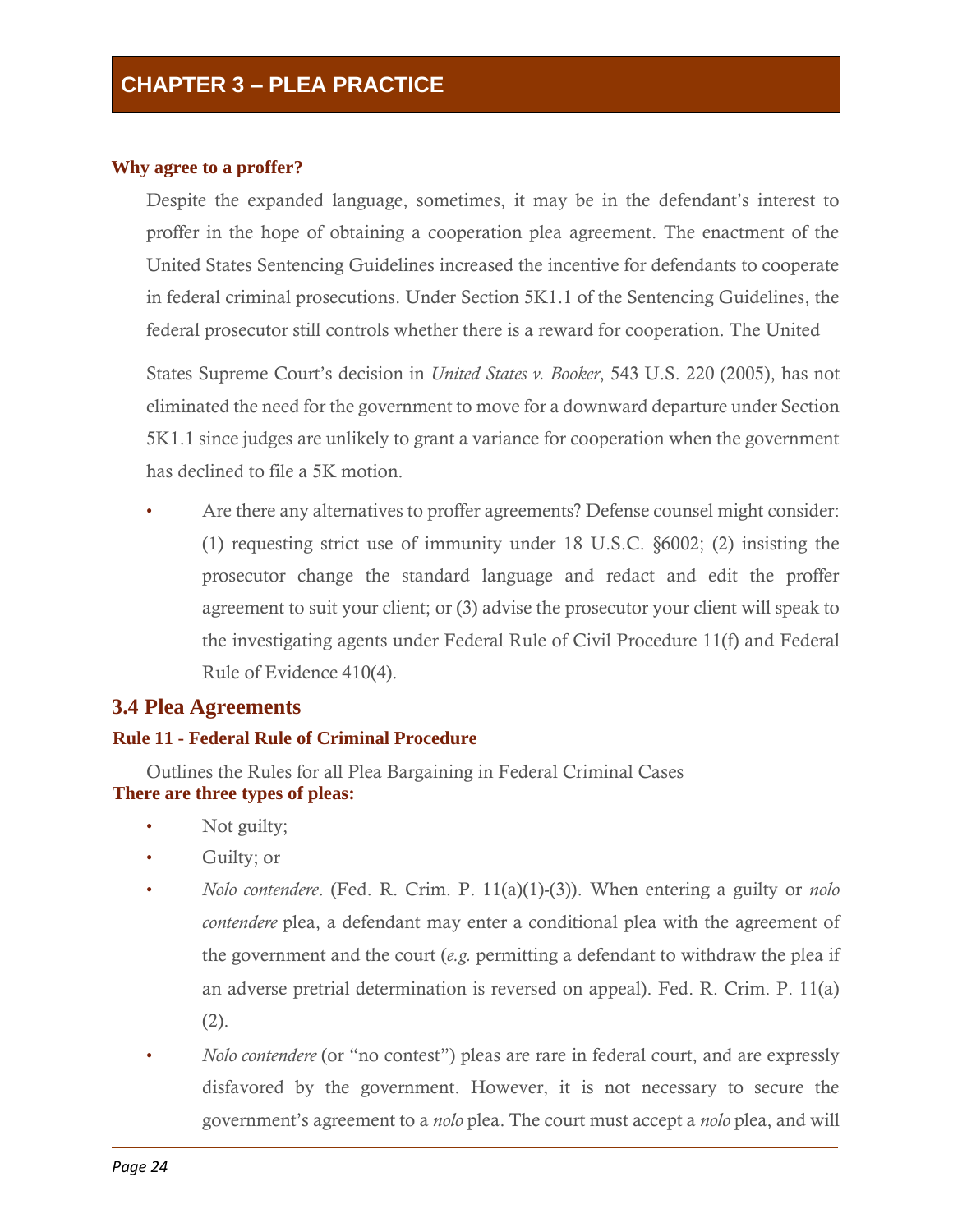need to be satisfied that there is a strong factual basis for the plea and that the plea is knowing, voluntary, and intelligent. Defense counsel will need to be prepared to make that case at the change of plea hearing. Be sure to advise your client that entering a *nolo* plea is very likely to jeopardize the acceptance of responsibility reduction to the advisory sentencing guideline range.

### **There are three types of plea bargains:**

- charge bargain (agreement by the government to dismiss charges in return for a defendant's plea or not to pursue potential charges), referred to as  $11(c)(1)(A)$  plea;
- Recommendation bargain (entering into a plea in return for a non-binding sentencing recommendation from the prosecutor), referred to as  $11(c)(1)(B)$  plea; and
- Stipulation bargain (the parties agree to a binding sentencing recommendation), referred to as  $11(c)(1)(C)$  plea.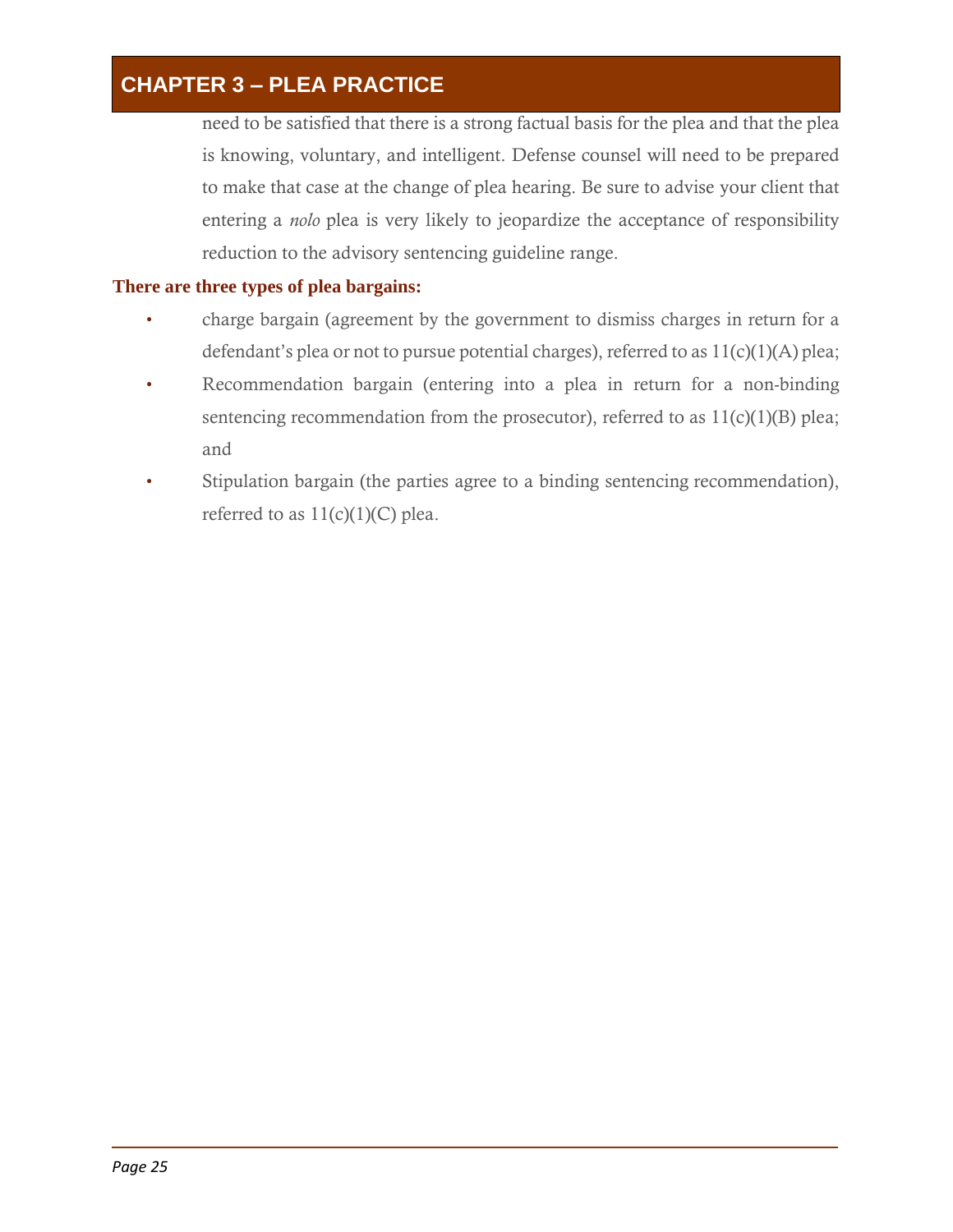#### **Key Aspects of Plea Agreements**

DO NOT ENTER INTO A PLEA AGREEMENT UNLESS THE CLIENT RECEIVES A REAL BENEFIT. SIMPLE DISMISSAL OF A COUNT MAY NOT BE OF ANY REAL BENEFIT.

The Assistant United States Attorney handling your case will prepare a proposed written plea agreement and send it to you to review with your client.

- In some cases, the Assistant United States Attorney will send you a plea agreement very early in a case – possibly with the discovery material. In other cases, you will not receive a plea agreement until you extensively negotiate with the Assistant United States Attorney handling the case.
- In all cases, you will need to carefully review all aspects of the plea agreement with your client. The United States Supreme Court has clarified that defense counsel must advise the client about every plea offer made and advise the client carefully when evaluating the plea offers. *See Missouri v. Frye*, 132 S. Ct. 1399 (2012), and *Lafler v. Cooper*, 132 S. Ct. 1376 (2012).
- When your client is a non-citizen, you must be particularly careful to advise the client about the potential deportation consequences of the plea agreement. *See Padilla v. Kentucky*, 130 S. Ct. 1473 **(2010).**
- Plea agreements in federal criminal cases are lengthy.
- Best practice is to review all sections of the plea agreement with your client to ensure that they understand each and every aspect of the agreement.
- If your client is non-English speaking, you need to request a translated plea agreement from the government, and make sure to use an interpreter when meeting with the client to review the plea agreement.
- If you cannot receive a translated plea agreement from the government, you should ask an interpreter to read the entire agreement to the client when reviewing the English version.
- Normal contract principles apply to a plea agreement. If your client wishes to modify the plea offer before accepting, then you have the option of going back to the prosecutor to request changes, or simply striking out, adding, or revising language in the agreement. (Make sure that you, the prosecutor, the client, and the interpreter (if present) initial each change.)

### <span id="page-29-0"></span>**3.5 Key Aspects of Plea Agreements**

Key portions of the plea agreement will include the count(s) of the Indictment (or Information) to which your client will plead guilty and the statutory maximum penalties, any mandatory minimum sentence, and the government's commitment to move to dismiss any remaining counts (if any).

• You should carefully review with your client the elements of the count(s) to which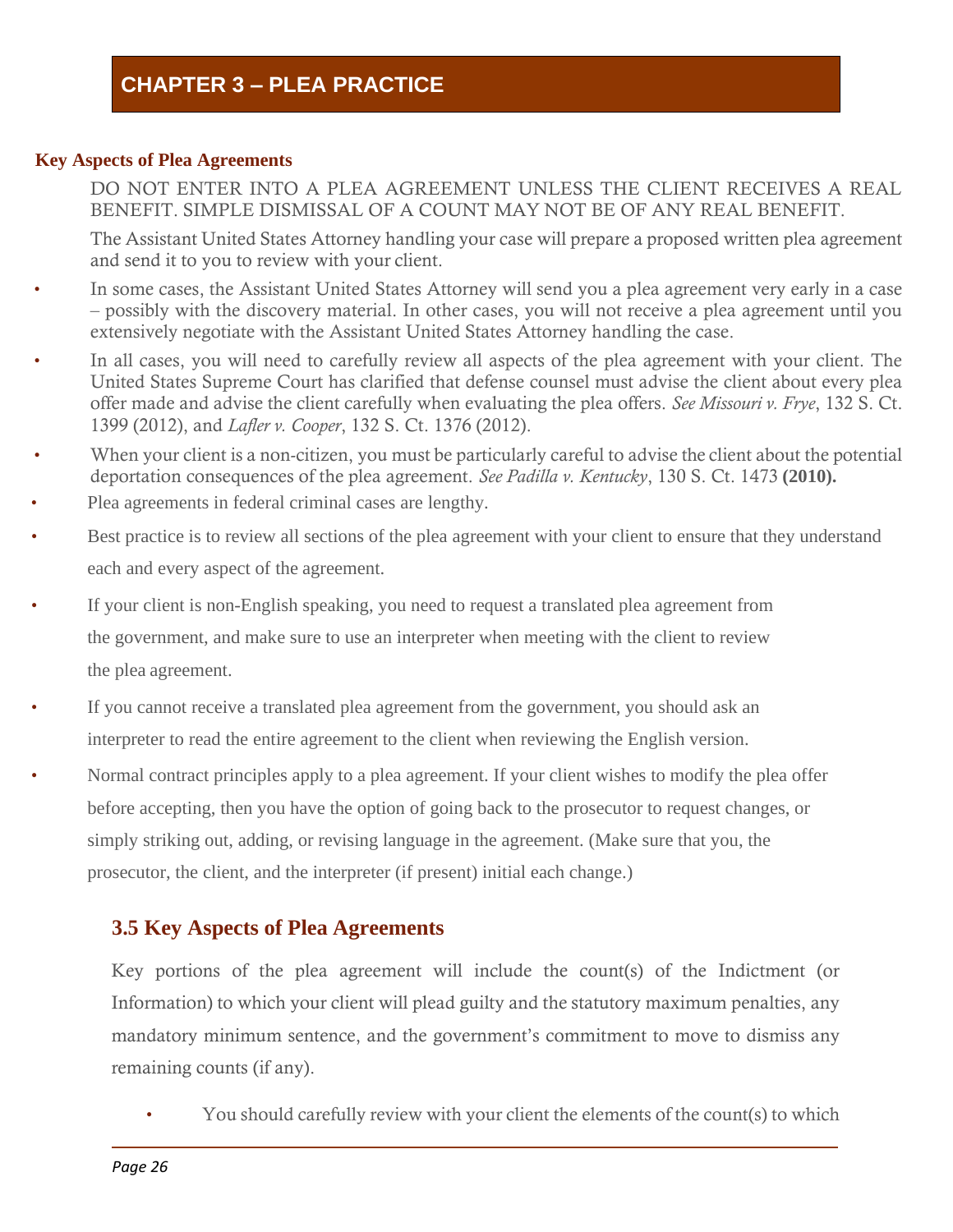he or she is going to plead, and also the facts relevant to each element.

This is a good opportunity to prepare the client for the factual colloquy regarding his or her guilt that will occur at the plea hearing. Remember to prepare the client for the question that he or she will have to answer at the change of plea hearing:

### "Are you guilty of the crime charged?"

- In some courts, the Judge will require the client to explain what he did that makes him guilty, so remember to prepare your client for this.
- This is also a key point to discuss with the client the distinction between the facts supporting his/her guilty plea versus the facts that will be considered for sentencing purposes. (*e.g.* Facts demonstrating a defendant's involvement in a drug trafficking conspiracy vs. facts demonstrating the quantity of drugs attributable to the defendant for sentencing purposes).
- Be sure to **explain the statutory maximum penalties** to the client and the **potential mandatory minimums**, and distinguish these from the estimated sentencing guideline range. You may or may not have already reviewed the guideline range with the client, but it is crucial to explain the distinction between the maximum penalty and the estimated guideline range. Be aware that the plea agreement specifies the maximums, and your client may be confused between your estimate of the guideline range and the (usually much higher) penalties stated in the plea agreement. Be sure to double check the stated mandatory minimums and maximums in the plea agreement to ensure that they are correct.
- Although it seems obvious, you should emphasize to your client that the remaining counts (if any) will not be dismissed until sentencing. You want to make sure that your client understands that no counts are dismissed simply by virtue of entering into the plea agreement, and the Government's commitment to move to dismiss is conditional.

**Acceptance of Responsibility -** This section provides a conditional promise by the Government to move for a reduction in the offense level at sentencing. It is important to emphasize to the client that the plea agreement is only a conditional promise, and the client must first "adequately demonstrate this acceptance of responsibility to thegovernment."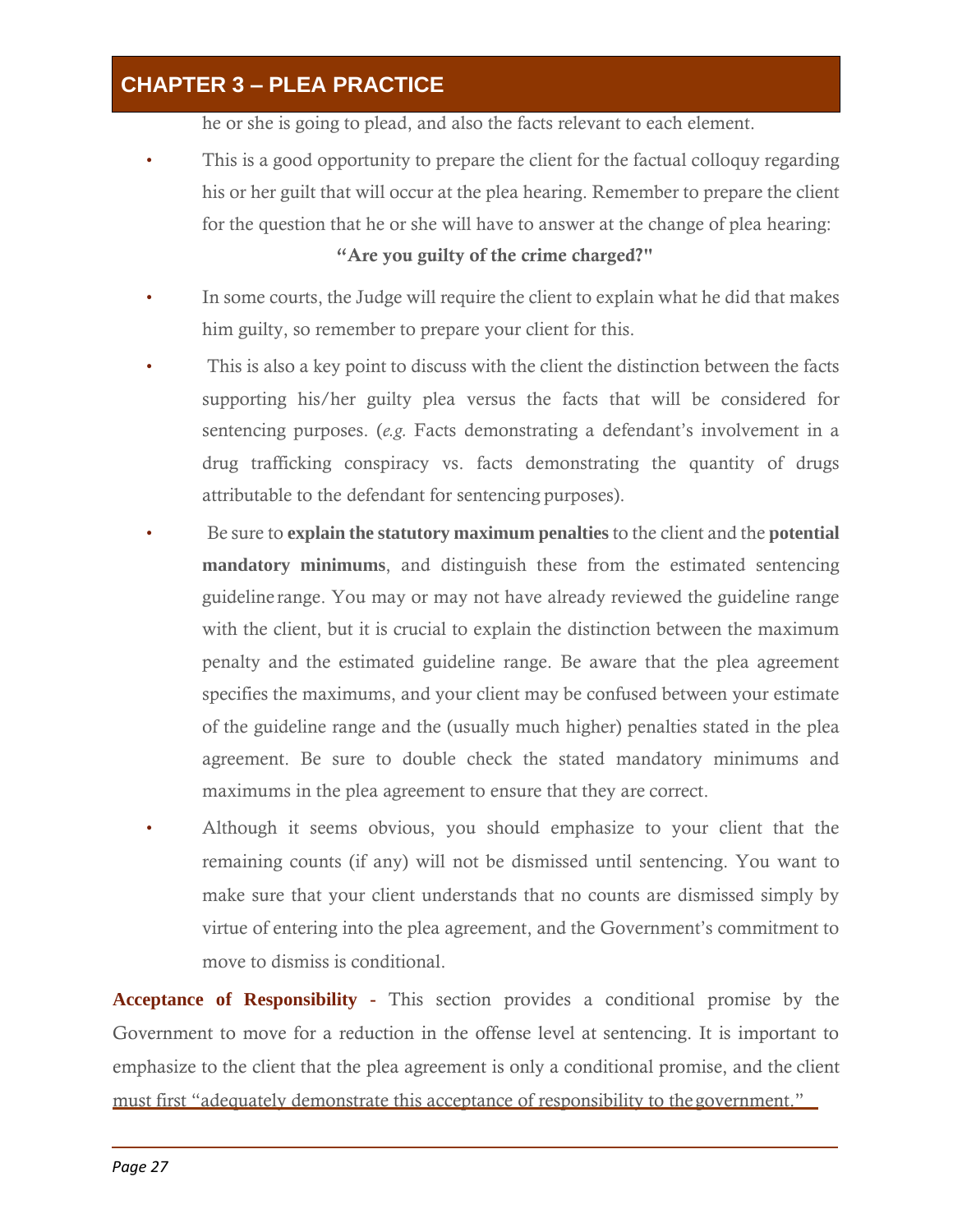It is not always sufficient for a client to enter a guilty plea in order to get this reduction at sentencing. This is a good opportunity to discuss the importance of making a statement regarding acceptance of responsibility, and also the various ways in which a client's conduct can result in the loss of this reduction.

**Sentencing Recommendation -** Some, but not all, plea agreements will include a commitment by the Government to make a specific sentencing recommendation (*e.g.* minimum advisory range sentence; probationary sentence). Be sure to caution your client that this is nothing more than a recommendation by the Government at sentencing, and is not binding on the court.

**Specific Guideline Stipulation -** Some, but not all, plea agreements will include a commitment by the parties to a specific finding under the Sentencing Guidelines (*e.g.* a quantity of drugs attributable to a defendant; applicability or non-applicability of sentencing enhancements). Once again, be sure to caution your client that the court can reject this stipulation, but the parties cannot argue for a different finding at sentencing.

**Fines/Conditions/Special Assessment/Supervised Release/Restitution –** There are several sections spread throughout the plea agreement that address the potential penalties flowing from the guilty plea in addition to the period of incarceration or probation. In most cases, you will spend the most time discussing the potential prison sentence, but it is important that you discuss all of the additional potential penalties. Be sure to double check the stated penalties in the plea agreement to ensure that they are correct. The court will review these at the change of plea hearing, and you want to be sure that your client understands the full extent of the potential penalties.

**Collateral Consequences -** The plea agreement may or may not list certain collateral consequences of the plea, including the loss of the right to possess and/or carry firearms, loss of the right to vote, loss of access to government benefits (including housing and student loans), immigration consequences, loss of professional licenses, loss of pensions, forfeiture of property, sex offender consequences, and increase of prior record score. There may also be state-based consequences of the federal conviction. Importantly, most plea agreements in this district require a defendant to waive his right to appeal, except in limited circumstances.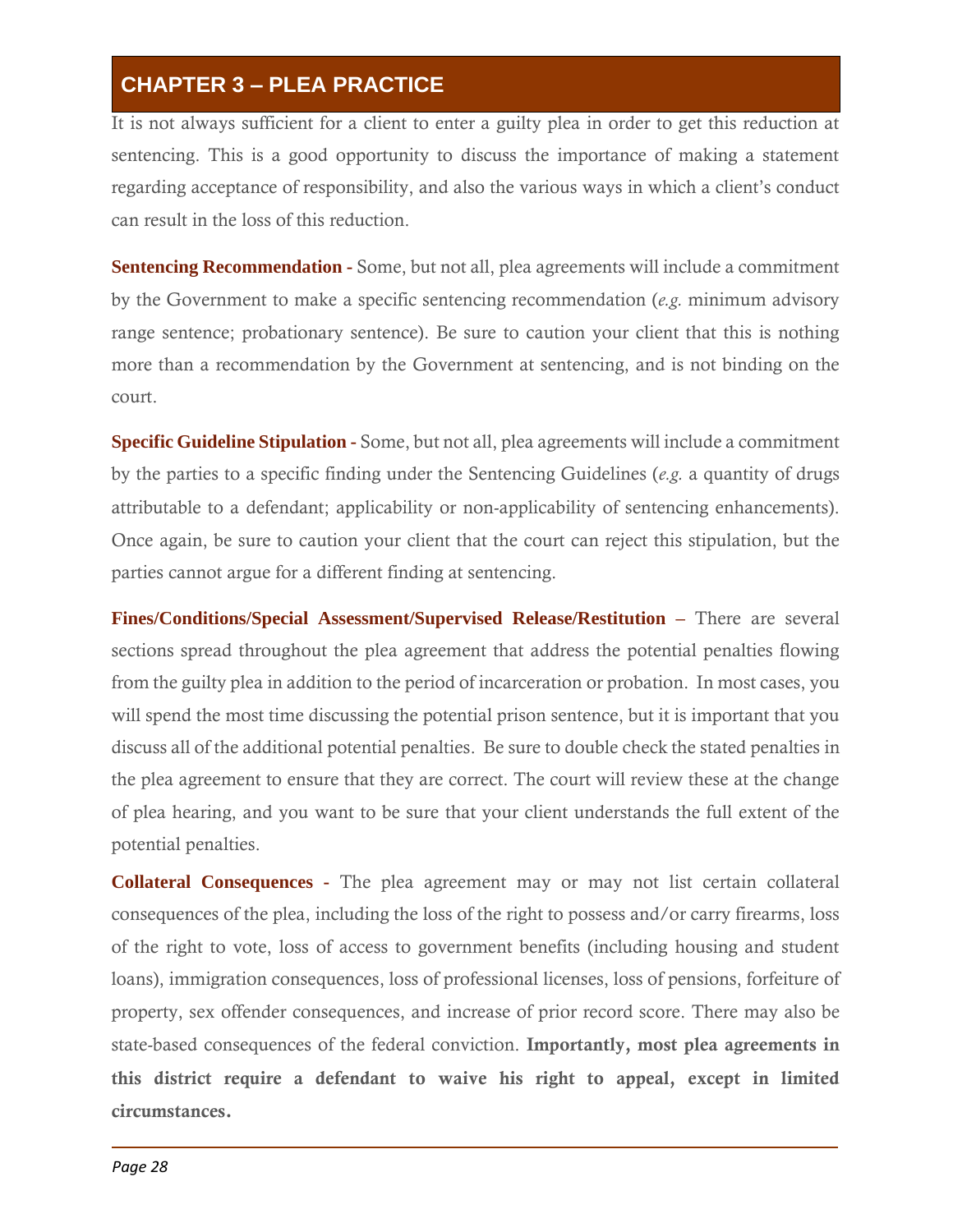**Withdrawal of Plea -** The plea agreement will state that a defendant may not withdraw their plea if they are dissatisfied with the sentence imposed or if the court declines to follow any recommendation made by the parties. It is important to discuss with your client the limited circumstances that permit withdrawal of a guilty plea in federal criminal cases. This is addressed in Federal Rule of Criminal Procedure 11(d).

**Waivers -** There are certain waivers that your client must confirm in order to enter a plea (*e.g.*  waiver of the right to trial). In the Eastern District of Arkansas, most plea agreements require that client waive his right to appeal most rights. The client still retains the right to appeal prosecutorial misconduct, and a scattering of other relevant issues. Importantly, the client also retains the right to collaterally attack his or her attorney's performance. You must review these plea agreement limitations very carefully with your client. Appellate courts will hold an appellate waiver valid so long as it was knowing and voluntary; thus, another reason not to enter into a plea agreement unless it is of benefit to your client.

**Cooperation -** In this district, an under-seal addendum is filed in every case where a client pleads. That addendum either sets out the terms of a cooperation agreement or simply states that there was no cooperation agreement. It is done in this manner so that the public cannot tell whether a person cooperated or not. If your client has agreed to cooperate, the addendum will include terms specifying the requirements of your client in the future including, but not limited to, providing truthful information, undercover work, waiver of Fifth Amendment rights if called to testify, and use (or not) of information against the defendant at sentencing. You should review your client's obligations carefully to ensure their willingness to fulfill their obligations. The Government may also commit to make a motion for a downward departure for substantial assistance. Be sure to advise your client that the Government's promise is always conditioned on the defendant completing his or her obligations.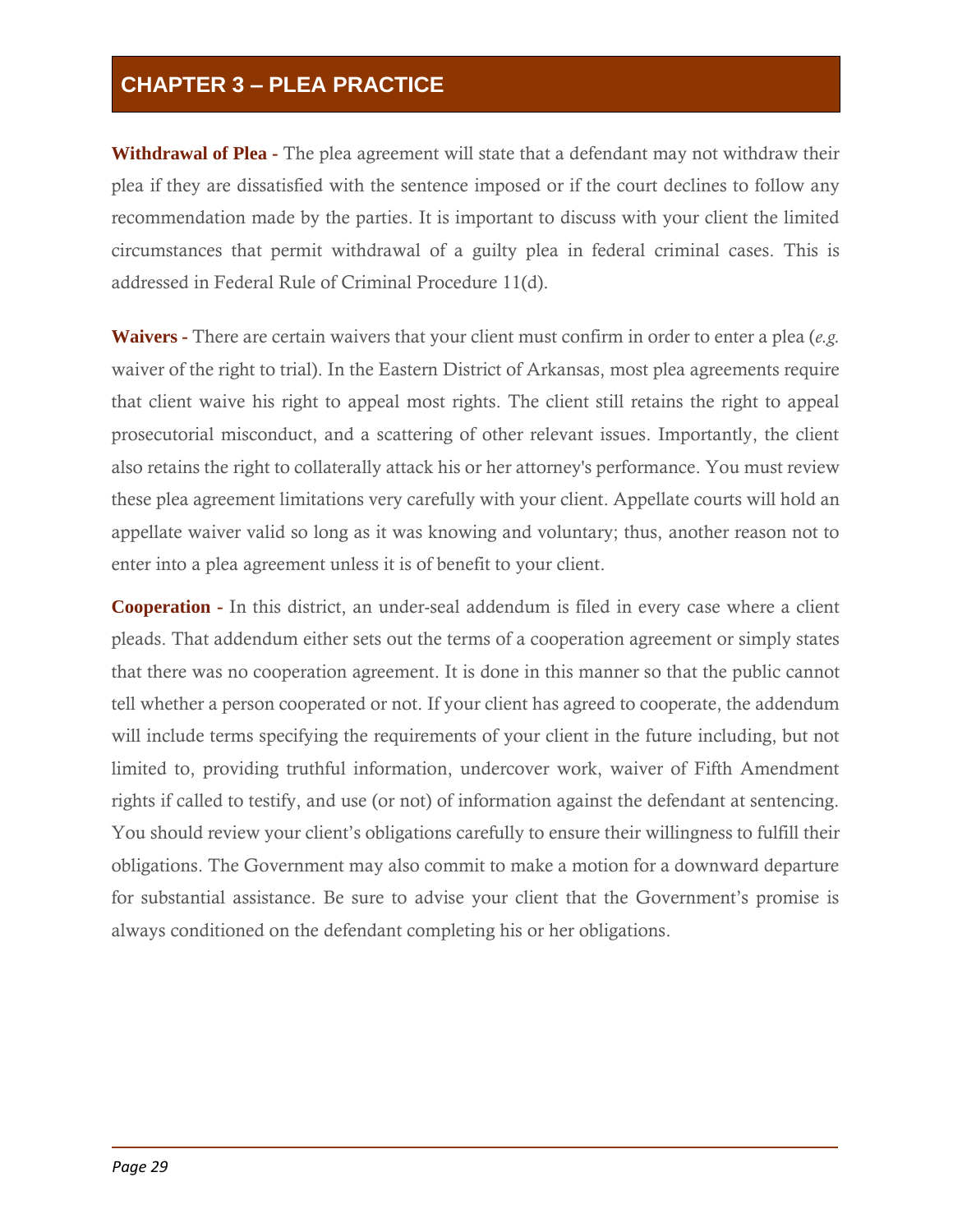### <span id="page-33-0"></span>**4.1 Discovery in Federal Criminal Cases**

#### PLEASE BE AWARE - RULE 16.1 Pretrial Discovery Conference; Request for Court Action

- (a) Discovery Conference. No later than 14 days after the arraignment, the attorney for the government and the defendant's attorney must confer and try to agree on a timetable and procedures for pretrial disclosure under Rule 16.
- (b) Request for Court Action. After the discovery conference, one or both parties may ask the court to determine or modify the time, place, manner, or other aspects of disclosure to facilitate preparation for trial.

### **Rule 16 - Federal Rule of Criminal Procedure**

- Rule 16 is defense counsel's main discovery tool.
- To trigger the government's disclosure obligations, defense counsel must request all information enumerated in Rule 16. Discovery requests should be made in writing and be specific.
- Absent a written request for specific items of information, defense counsel's argument that a discovery violation has occurred will be rejected by the courts.

*See United States v. De La Rosa*, 196 F.3d 712, 716 (7 th Cir. 1999) (finding no discovery violation when defendant failed to file a proper discovery request).

• Do not be lulled into inaction by a prosecutor's assurances of open file discovery. At the earliest stage of every case, an artfully drafted discovery request should be served on the prosecution and supplemented later.

#### **Scope of Discovery Under Rule 16(a)(1)**

16(a) (1) provides that, upon request, the government must disclose to the defendant:

- Defendant's Oral Statements, FED. R.CRIM.P. 16(a)(1)(A);
- Defendant's Written and Recorded Statements, FED. R.CRIM.P. 16(a)(1)(B);
- Defendant's Grand Jury Statements, FED. R.CRIM.P. 16(a)(1)(B)(iii);
- Statements of Organizational Defendants, FED. R.CRIM.P. 16(a)(1)(c)(i)-(ii);
- Defendant's Prior Criminal Record, FED. R.CRIM.P. 16(a) (1) (D);
- Documents and Tangible Objects, FED. R.CRIM.P. 16(a) (1) (E);
- Reports of Examinations and Tests, FED. R.CRIM.P. 16(a) (1) (F); and
- Expert Witnesses, FED. R.CRIM.P.  $16(a) (1) (G)$ .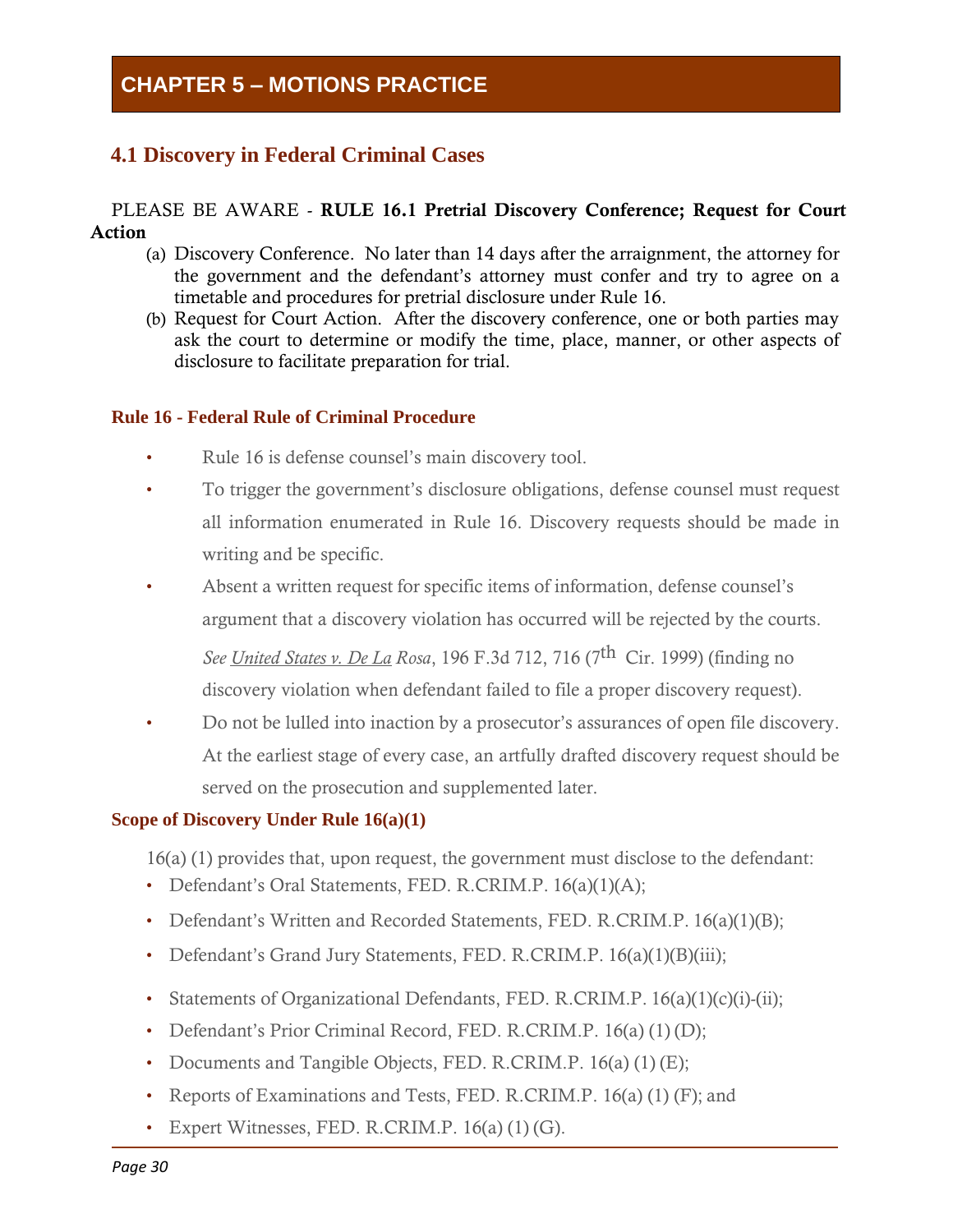# **CHAPTER 5 – MOTIONS PRACTICE**

### **Rule 16(a) (2) – Exceptions to Government Disclosure**

Rule 16(a) (2) creates two express limitations to discovery under Rule  $16(a)(1)$ :

- Attorney Work product; and
- *Jencks Act* Materials (i.e. statements made by prospective government witnesses).

### **The** *Jencks Act*

The *Jenck's Act* defines a statement as:

- A written statement made by a government witness and signed or otherwise adopted or approved by him;
- A recording or transcription or a substantially verbatim recital of an oral statement made by a government witness and recorded contemporaneously with making the statement; and
- A statement made by a government witness to a grand jury, however taken or recorded, or a transcription. 18 U.S.C. §3500(e) (1)-(3).

Under the *Jencks Act*, any recorded statement or report of a government witness must be provided to a defendant, but only after the witness has testified on direct examination. 18 U.S.C. §3500(a). The Court cannot force the government to produce *Jencks Act* statements before the witness testifies. *United States v. Bruton,* 647 F.2d 818 (8th Cir. 1981), *United States*

*v. Sanders,* 2020 U.S. Dist. LEXIS 127862 (E.D. Mo. Mar. 4, 2020). However, under the *Jencks Act*, "the court in its discretion, upon application of said defendant, may recess proceedings in the trial for such time as it may determine to be reasonably required for the examination of such statement by said defendant and his preparation for its use at trial". 18

U.S.C. §3500(c). To alleviate delays and promote judicial efficiency, the courts encourage, and the government usually agrees to disclosure of *Jencks Act* materials three days prior to the commencement of trial. *See United States v. Miles*, 2021 U.S. Dist. LEXIS 53375 (D. Minn. Mar. 22, 2021). (While the Court is not ordering the Government to disclose Jencks Act materials early, the Court encourages the parties to disclose such materials no less than three business days before trial as proposed by the Government.)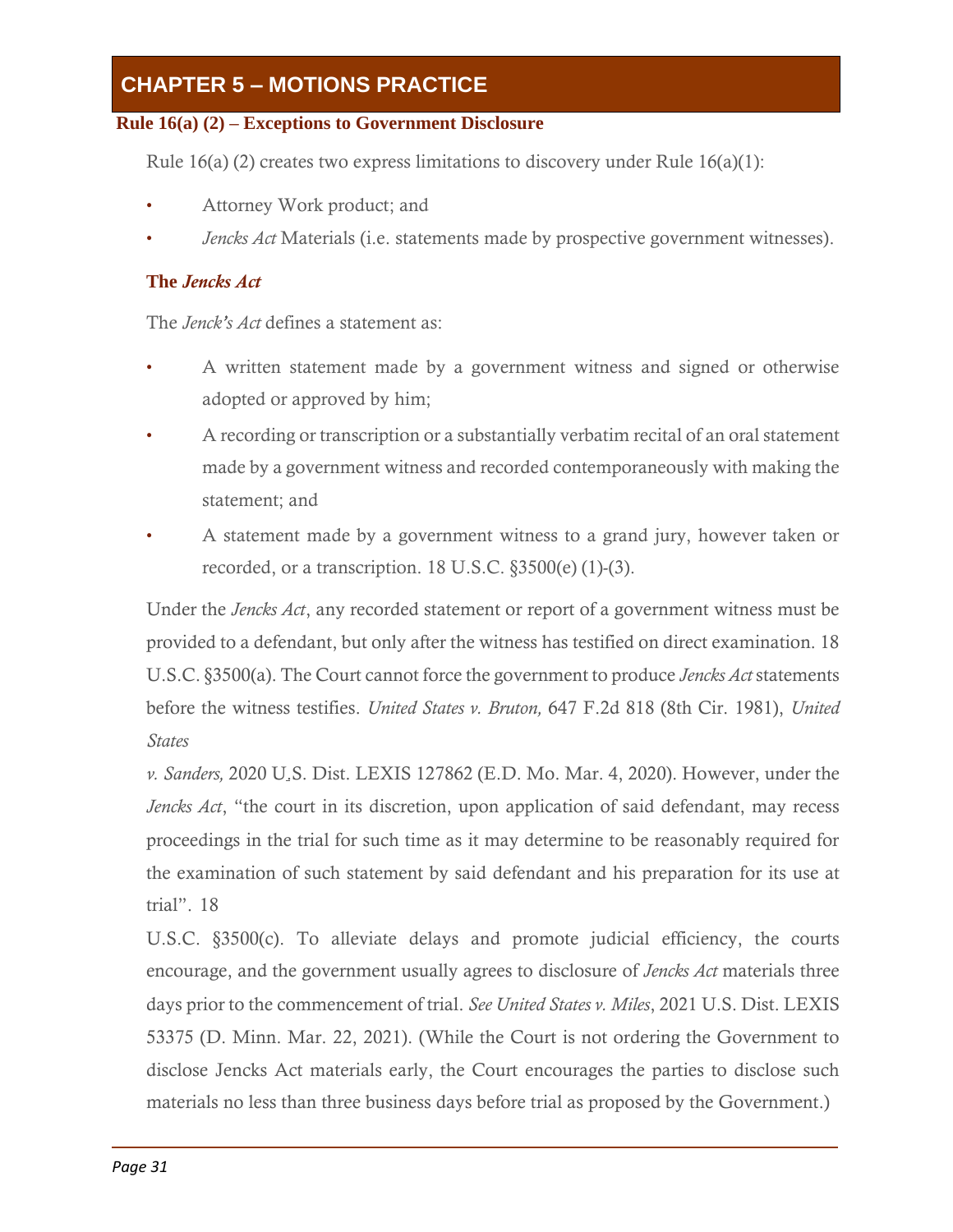# **CHAPTER 5 – MOTIONS PRACTICE**

### **Reciprocal Discovery under Rule 16(b)**

Rule 16(b) sets forth the defendant's reciprocal discovery obligations. Under Rule 16(b), the defendant's reciprocal obligation is triggered only after the defense first requests government disclosure and the government complies. *See* FED. R.CRIM.P. 16(b) (1) (A).

Rule 16(b) only requires disclosure of information recorded in some tangible form, *i.e.,*  documents and objects, reports of examinations and tests and written summaries of expert reports.

### **Rule 16(b)(2) – Exceptions to Reciprocal Discovery by Defendant**

Rule 16(b) (2) provides that, except for scientific or medical reports, Rule 16(b) (1) does not authorize discovery or inspection of:

- Reports, memoranda or other documents made by the defendant or his attorney during the case's investigation or defense; or
- A statement made to the defendant, or defendant's attorney by either the defendant, a witness for either party, or a prospective witness for either party.

### **Rule 16(c) – Continuing Duty to Disclose**

Rule 16(c) provides that a party who discovers additional evidence or material before or during trial must promptly disclose its existence to the other party or the court if:

- The evidence or material is subject to discovery or inspection under Rule 16; and
- The other party previously requested, or the court ordered, its production.

Defense counsel's failure to make a discovery request may have lasting consequences. See United States v. Jordan, 316 F.3d 1215, 1249 (11th Cir. 2003) (stating the government has no obligation under Rule 16(c) to produce materials unless there is a defense request.)

### **Rule 16(d) (2) – Sanctions**

Rule 16(d) (2) gives the trial court substantial discretion to impose sanctions for failure to comply with a discovery rule. If a party fails to comply with Rule 16, the court may:

- Order the violating party to permit the discovery or inspections; specify its time, place and manner; and prescribe other just terms and conditions;
- Grant a continuance:
- Prohibit the violating party from introducing the undisclosed evidence; or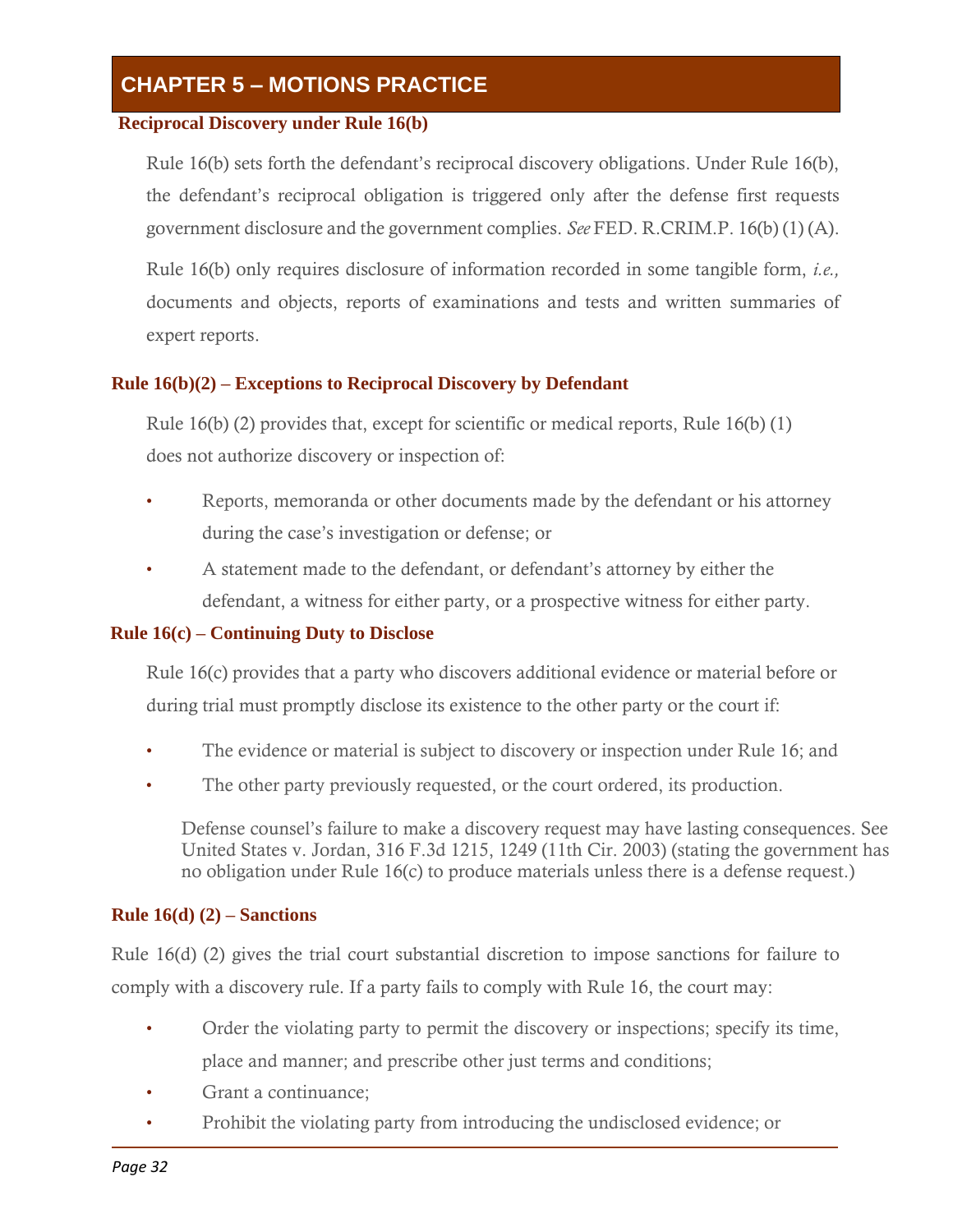Enter any order that is just under the circumstances.

A continuance is the least intrusive remedy to a discovery violation, especially when the violation was not deliberate. Preclusion of evidence is an appropriate sanction for the willful failure to comply with discovery rules. The most drastic remedy for the prosecution's failure to comply with discovery is dismissal of the indictment.

### **Discovery Under Other Federal Rules of Criminal Procedure Rule 6(e) – Grand Jury Transcripts**

#### **Identify a Title**

Rule  $6(e)(2)$  precludes disclosure of grand jury transcripts; however, Rule  $6(e)(3)(E)(ii)$ provides the court may authorize disclosure of a grand jury matter at the request of a defendant who demonstrates that a ground may exist to dismiss the indictment due to misconduct before the grand jury.

#### **Rule 7 – Bill of Particulars**

Under Rule 7(f), the court may direct the government to file a bill of particulars. The defendant may move for a bill of particulars before or within **14 days** after arraignment or at a later time, if the court permits.

A bill of particulars can be useful, and a motion is more likely to succeed in factually complex or multi-defendant cases, such as a narcotics conspiracy case or complex tax and fraud cases.

#### **Rule 15 – Depositions**

Rule 15(a) provides that a party may move a prospective witness be deposed to preserve testimony for trial. The court may grant the motion because of exceptional circumstances and in the interest of justice.

#### **Rule 17 – Subpoenas**

Some have said that subpoenas under Rule 17 are not pre-trial discovery devices. Rather, subpoenas under Rule 17 compel witnesses to appear and provide a time and place before trial for the inspection of subpoenaed materials. Rule 17 serves as an aid for obtaining relevant evidentiary material that may be used at trial.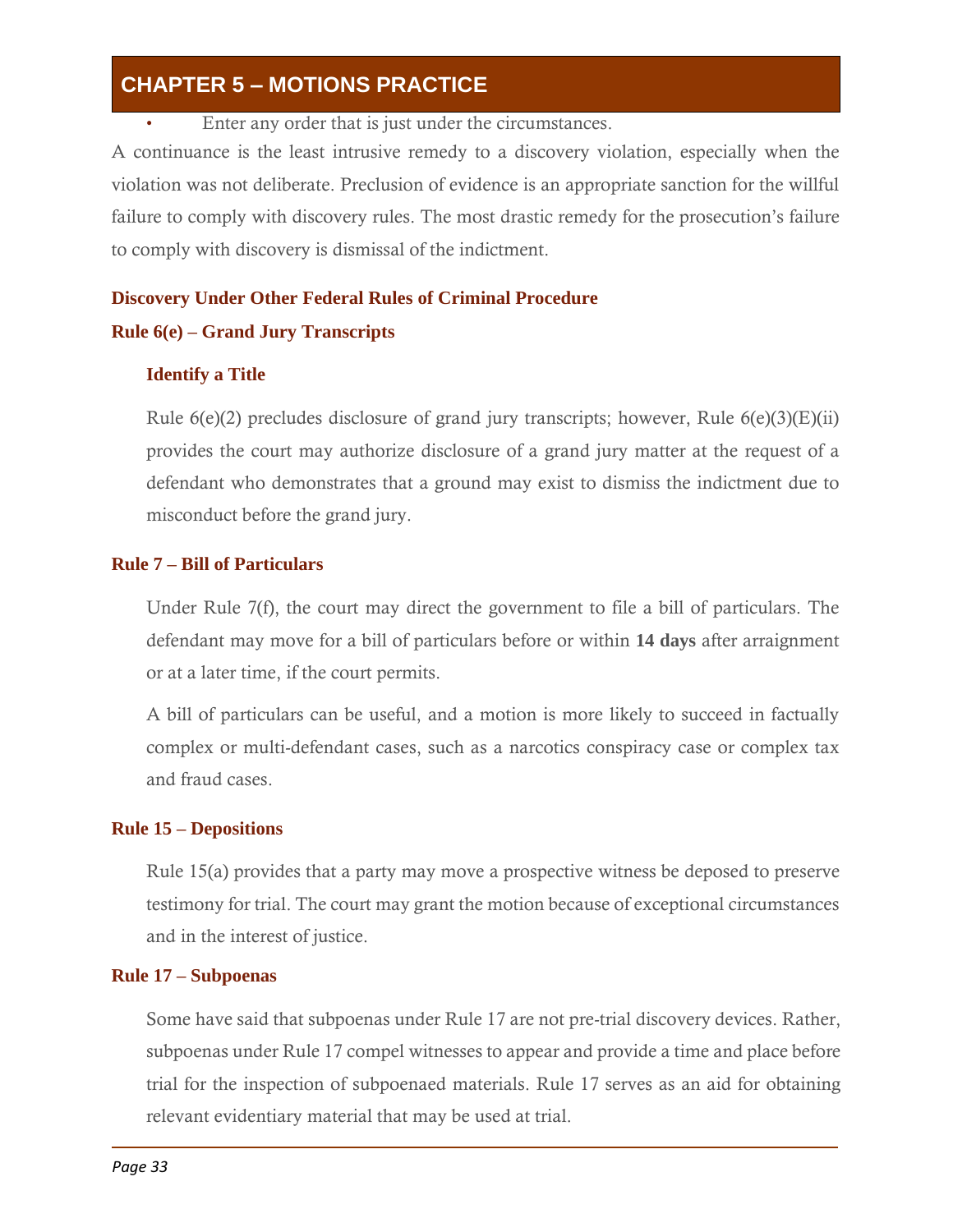#### **Rule 26.2 – Producing a Witness' Statement**

Rule 26.2(a) provides that after a witness, other than the defendant, has testified on direct examination, the court, on motion of a party who did not call the witness, must order an attorney for the government or the defendant and the defendant's attorney to produce, for the examination and use of the moving party, any statement of the witness in their possession and that relates to the matter of the witness' testimony.

The *Jencks Act* has been substantially incorporated into Rule 26.2 of the Federal Rules of Criminal Procedure. Rule 26.2 extends the *Jencks Act* which requires the production of witness statements. The Rule does not alter the Act's schedule for disclosure of statements, nor does it relieve a defendant seeking the production of *Jencks* material of the requirement to make a request for production. However, Rule

26.2 is reciprocal and requires the defendant and defendant's attorney to produce any statements that relate to the subject matter of a defense witness' testimony.

#### **Disclosure by the Defendant**

#### **Rule 12.1 – Notice of an Alibi Defense**

Rule 12.1 provides that an attorney for the government may request in writing that the defendant notify an attorney for the government of intended alibi defense. If the government fails to comply with the demand requirement, the defendant need not provide notice.

#### **Rule 12.2 – Notice of an Insanity Defense**

Rule 12.2(b) requires the defense to give notice of its intent to use an insanity defense or of a defendant's intent to introduce expert testimony relating to a defendant's mental state, regardless of whether the government so requests.

#### **Rule 12.3 – Notice of Public Authority Defense**

Rule 12.3 requires a defendant to give notice of intent to rely on a defense of actual or believed exercise of public authority for a law enforcement agency or federal intelligence agency at the time of the alleged offense.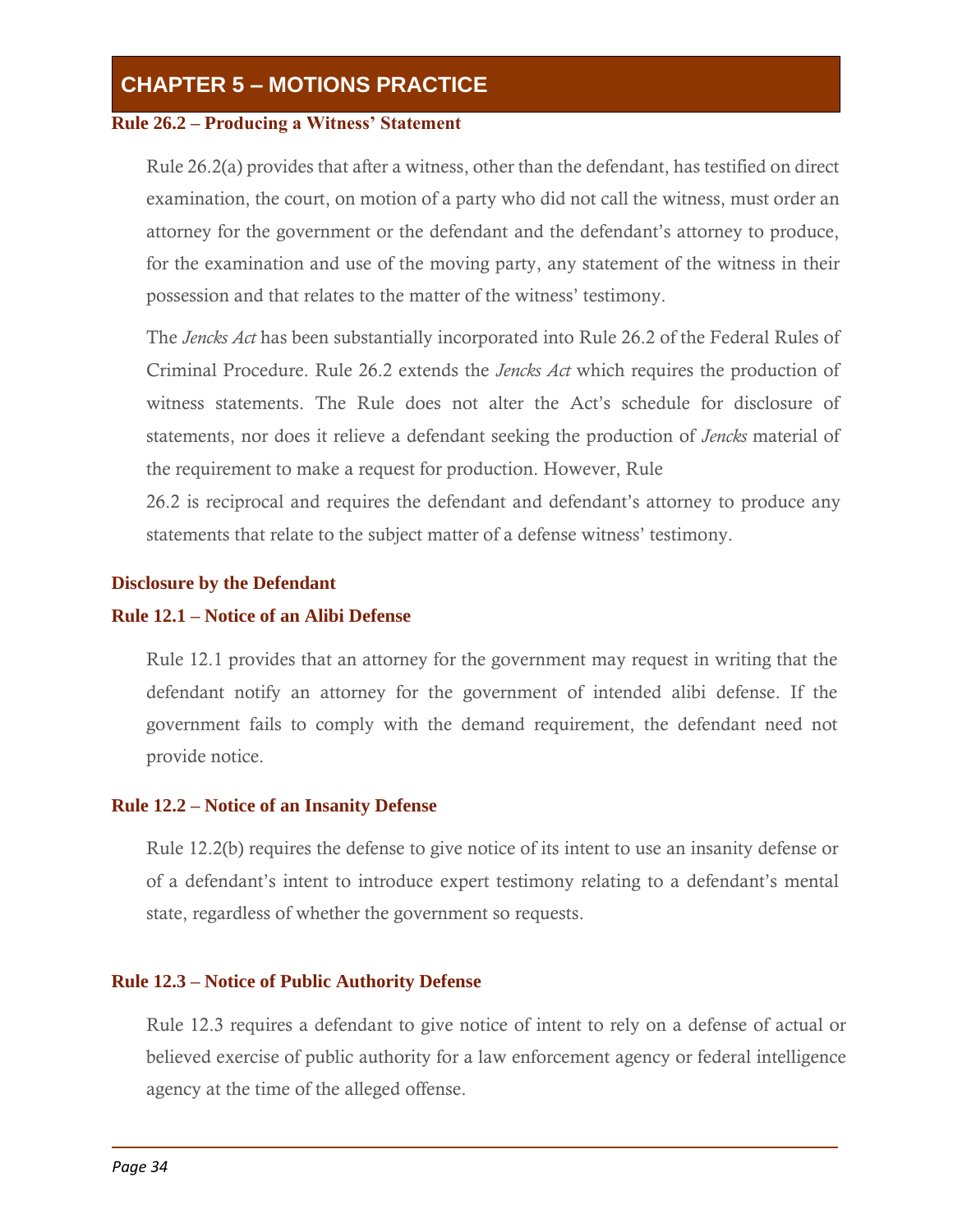#### **Rule 26.1 – Notice of a Foreign Law Defense**

Rule 26.1 provides that a party intending to raise an issue of foreign law must provide the court and all parties with reasonable written notice.

#### **4.2 Discovery of Exculpatory Evidence**

In several landmark decisions, the Supreme Court clarified that a prosecutor's failure to provide the defense with any information that would exculpate criminal defendants, or that would impeach the character or testimony of a government witness, violates the due process clause of the federal constitution.

#### *Brady v. Maryland,* **373 U.S. 83, 87 (1963)**

In *Brady v. Maryland*, 373 U.S. 83, 87 (1963), after the petitioner was convicted of murder and sentenced to death, he learned the state had withheld a statement in which his accomplice admitted to the actual homicide. The Supreme Court pointed out that the prosecutor has an obligation to pursue the truth and further the interests of justice. The Supreme Court held that a prosecutor's suppression of evidence favorable to an accused upon request violates due process where the evidence is material either to guilt or to punishment, irrespective of the good faith or bad faith of the prosecution.

#### *Giglio v. United States***, 405 U.S. 150 (1972)**

In *Giglio v. United States*, 405 U.S. 150 (1972), the Supreme Court held that a prosecutor's failure to disclose a promise of leniency to a key witness for his testimony violated the federal due process clause. "When the reliability of a given witness may well be determinative of guilt or innocence, nondisclosure of evidence affecting credibility falls within [the] general rule [requiring a new trial]." *Id*. at 153-155.

#### *United States v. Bagley***, 473 U.S. 667 (1985)**

In *United States v. Bagley*, 473 U.S. 667 (1985), the Supreme Court held that for *Brady*, there is no difference between exculpatory evidence and impeachment evidence.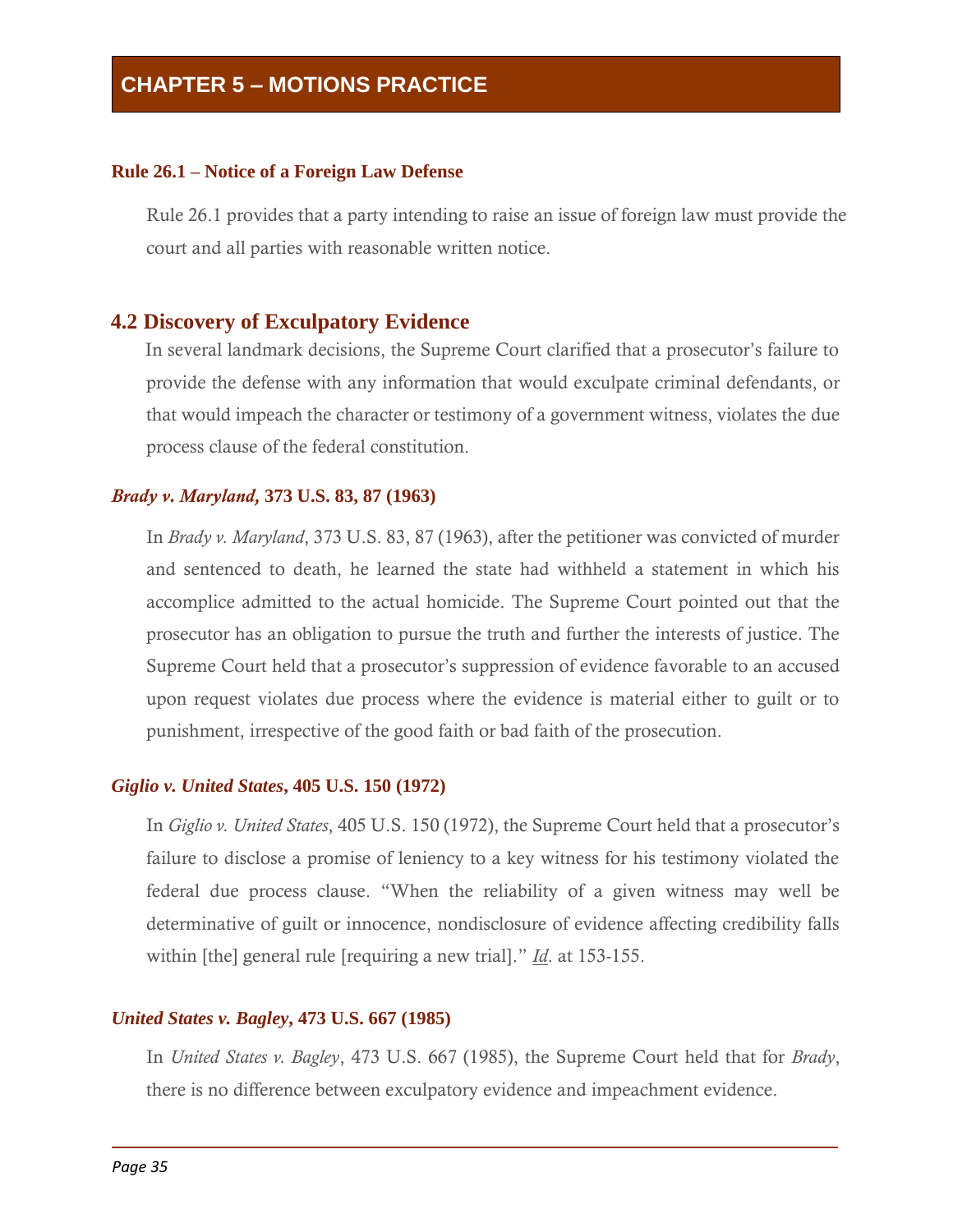Notwithstanding *Bagley*, the Department of Justice continues to maintain a distinction between exculpatory information, which should be turned over reasonably promptly, and impeachment information which should be disclosed at a reasonable time before trial.

#### **Disclosure of** *Brady* **Material**

- Courts hold that a prosecutor's duty to disclose *Brady* evidence exists even absent a defense request for exculpatory evidence. *See Kyles v. Whitley*, 514 U.S. 419, 432- 34 (1995).
- Courts have held the prosecutor has no duty to disclose information that is a matter of public record or evidence that defense counsel could have discovered though exercising reasonable diligence.
- A discovery request should always include a request for exculpatory evidence, including without limitation, all documents, statements, reports and tangible evidence, favorable to the defendant on the issues of guilt or punishment or which affects the credibility of the government's case.

#### **Materiality**

- "Evidence is material if there is strong indication that it will play an important role in uncovering admissible evidence, aiding witness preparation, corroborating testimony, or assisting impeachment and rebuttal." *United States v. Reddest, 2006 U.S. Dist. LEXIS 108372 (*Dist. S.D. 2006).
- If there is a question regarding whether evidence in the government's possession is exculpatory, the defendant can request that the prosecutor turn over the file to the court for an *in camera Brady* inspection.

#### **Prosecution's Possession**

A prosecutor's duty to disclose *Brady* material extends to material that can be found in the prosecution files, and in the files of government agencies, if the agency is considered an "arm of the prosecution" or part of the prosecution team.

#### **General Categories of Brady Material**

The following is a non-exhaustive list of items that may be discoverable as *Brady* material:

Witness statements favorable to the defendant;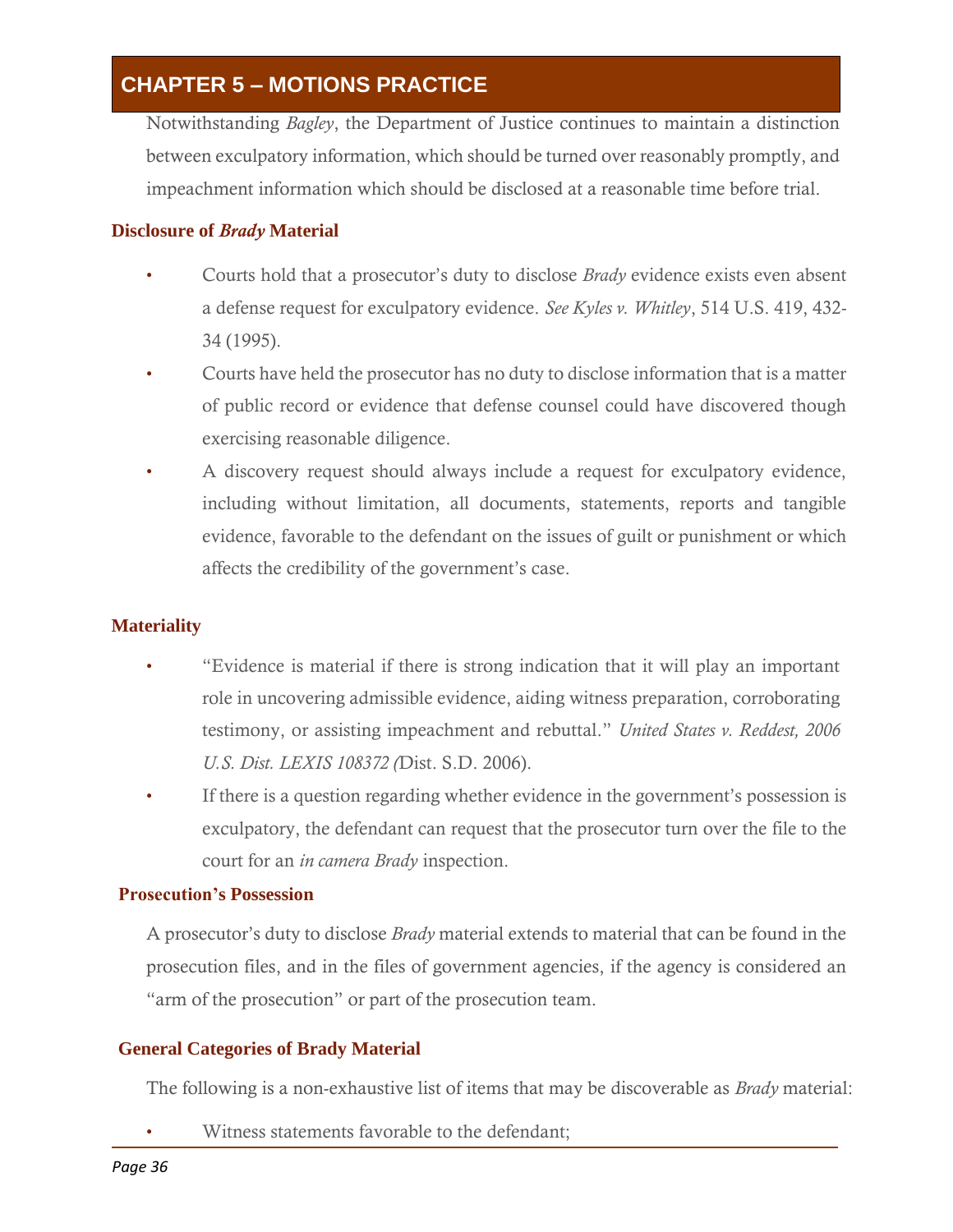- The existence of witnesses favorable to the defendant;
- Psychiatric reports showing the defendant's legal insanity or diminished capacity;
- Negative exculpatory statements, such as statements by informed witnesses that fail to

mention the defendant, or any eye witnesses inability to identify the defendant;

- Test results that do not implicate the defendant; and
- Any information which would affect the credibility of a government witness, including without limitation:
- Material lies;
- Prior inconsistent statements;
- Witness hostility or bias;
- Evidence that calls into question the witness' capacity to observe or recall (logistics or use of drugs and alcohol);
- Evidence inconsistent with a witnesses testimony;
- Money, rewards, promises, or other consideration, benefits or assistance, provided to the witness for testimony;
- Prior bad acts of witness bearing upon credibility;
- Prior criminal history (including adult convictions and juvenile adjudications) of witness;
- Presentence reports of witnesses or co-defendants;
- Reports of polygraph examinations of a government witness;
- Records of psychiatric treatment by witness;
- The witnesses parole or probation status;
- **Participation in any witness protection or relocation program;**
- Any type of informant status;
- The fact that witness was target of investigation, threatened with prosecution,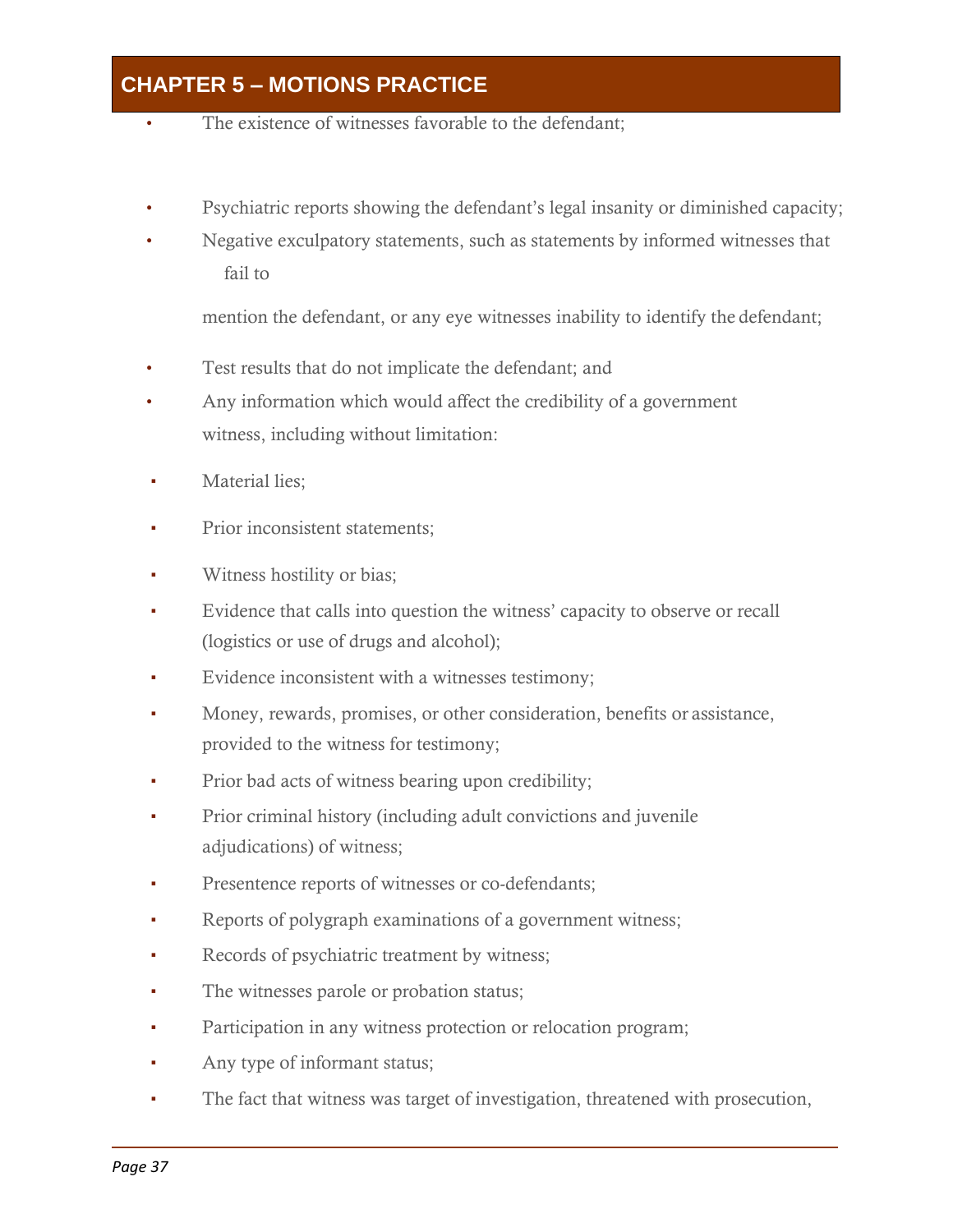or otherwise threatened about failing to testify;

The personnel files of government informants, or a summary of any FBI informant file.

#### **4.3 Other Discovery Motions**

#### **Motion to Compel Disclosure of Confidential Informant**

In *Rosario v. United States*, 353 U.S. 53, 77 S. Ct. 623 (1957), the Supreme Court recognized "the public interest in protecting the identity of a confidential informant, but held that the interest in the anonymity of informants must yield when disclosure is essential to a fair determination of a cause". The *Rosario* court stated "[w]hether a proper balance renders nondisclosure erroneous must depend on the particular circumstances of each case, taking into consideration the crime charged, the possible defenses, the possible significance of the informer's testimony, and other relevant factors." *Id*. at 61-62, 77 S. Ct. at 628.

#### **Motion for Order Directing Government to Provide Notice of Intent to Use Evidence of Prior Arrests, Convictions or Bad Acts**

The legal basis for such motion include FED. R. EVID. 104 (preliminary questions on admissibility of evidence); FED. R. CRIM. P. 12(b) (a party may raise by pretrial motion any defense, objection or request) and FED. R. EVID. 404(b)(2) (on request by defendant, the prosecutor must provide notice of the general nature of any such evidence that prosecutor intends to offer).

#### **Motion for Order Directing the Government to Provide Notice of Intent to Use Co-Conspirator Statements**

Some circuits require that the government give notice of its intent to use coconspirator statements and disclose the substance of such statements so a *James* hearing can be held to determine their admissibility under the coconspirator exception to the hearsay rule. *See* FED. R.EVID. 801(d) (2)(E); *United States v. James*, 590 F.2d 575 (5th Cir. 1979); however, the 8th Circuit does not follow *James. See United States v. Bell,* 573 F.2d 1040 (8th Cir. 1978) and *Llach v. United States,* 739 F.2d 1322 (8th Cir. 1984).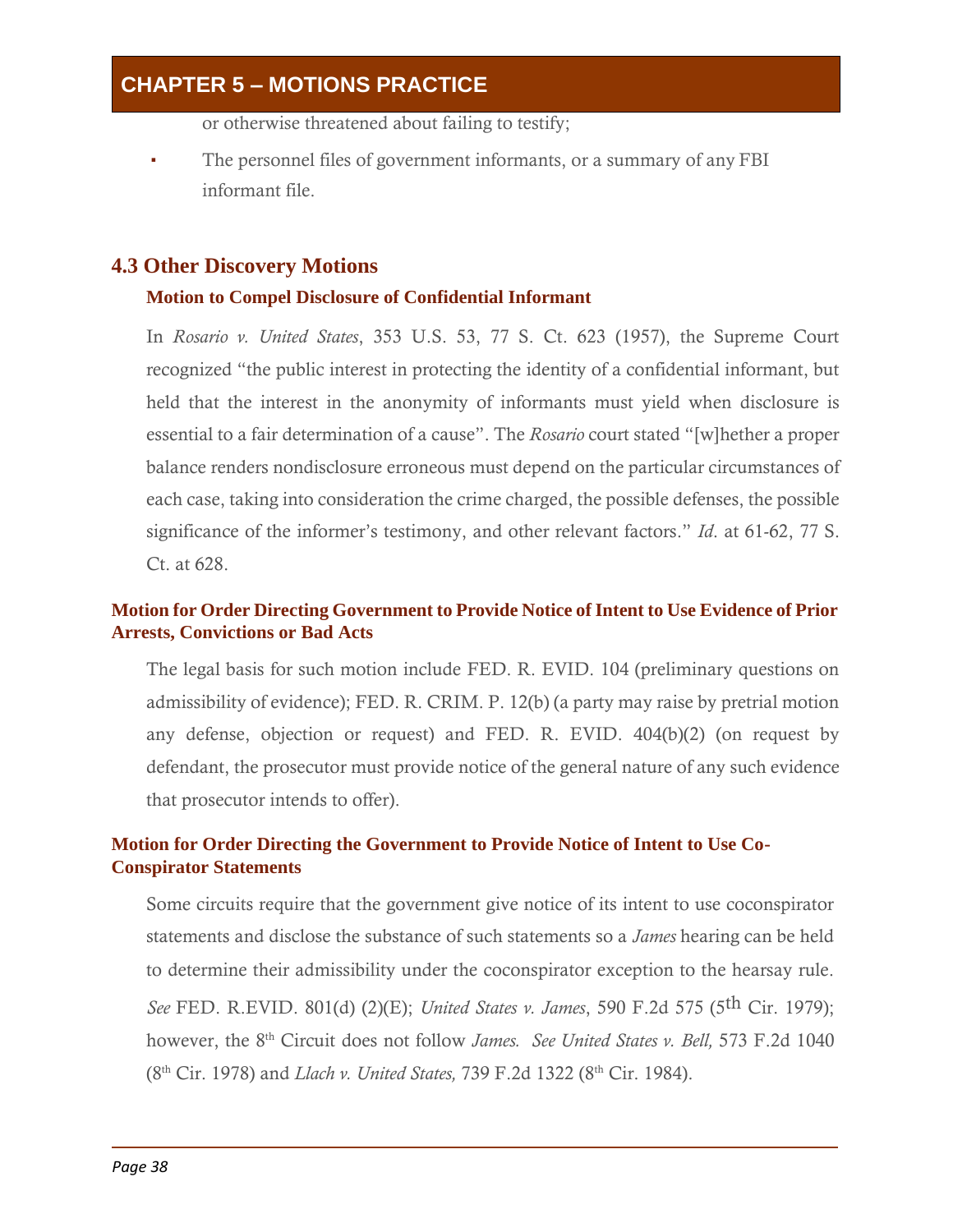#### **Discovery Obligation of Federal Prosecutors**

A prosecutor's discovery obligations are firmly established in law and are derived from several sources, including without limitation:

- The U.S. Constitution and the constitutional principles enunciated in *Brady v. Maryland* and *United States v. Giglio*;
- Statutory mandates from Congress, including 18 U.S.C. §3500 (the *Jencks Act*);
- Federal Rules of Criminal Procedure 16 and 26.2;
- The U.S. Department of Justice's policies, including the United States Attorney

Manual ("USAM") and three memoranda released in January 2010 regarding criminal discovery practices, to wit: (i) Issuance of Guidance and Summary of Actions Taken in Response to the Report of the DOJ Criminal Discovery and Case Management Working Group; (ii) Requirement for Office Discovery Policies in Criminal Matters, and (iii) Guidance for Prosecutors Regarding Criminal Discovery (the "DOJ Discovery Guidance" or "Guidance"); and

• The Arkansas Rules of Professional Conduct applicable to federal prosecutors under 18 U.S.C. §530B (the McDade Act), "Ethical standards for attorneys for the government" and its implementation regulations, 28 C.F.R. §77, et seq.

#### **4.4 Best Practices for Obtaining Discovery**

Below are some steps to follow when requesting pre-trial discovery:

- At the pre-trial phase of every case, draft and serve a written request for discovery upon the prosecutor, which describes the items of information sought;
- Support your request for discovery with citations to legal authorities, including without limitation, Federal Rule of Criminal Procedure 16 and 26.2, 18U.S.C. §3500 (the *Jencks Act*), Federal Rule of Evidence 404(b), *Brady v. Maryland*, *United States v. Giglio*, USAM §9-5.001, DOJ Discovery Guidance, 28 U.S.C. §530B (the *McDade Ac*t) and ABA Standards and Model Rules;
- Make a record describing each item of information disclosed by the prosecution and the date of its disclosure;
- If the prosecution declines the discovery request, move to compel production;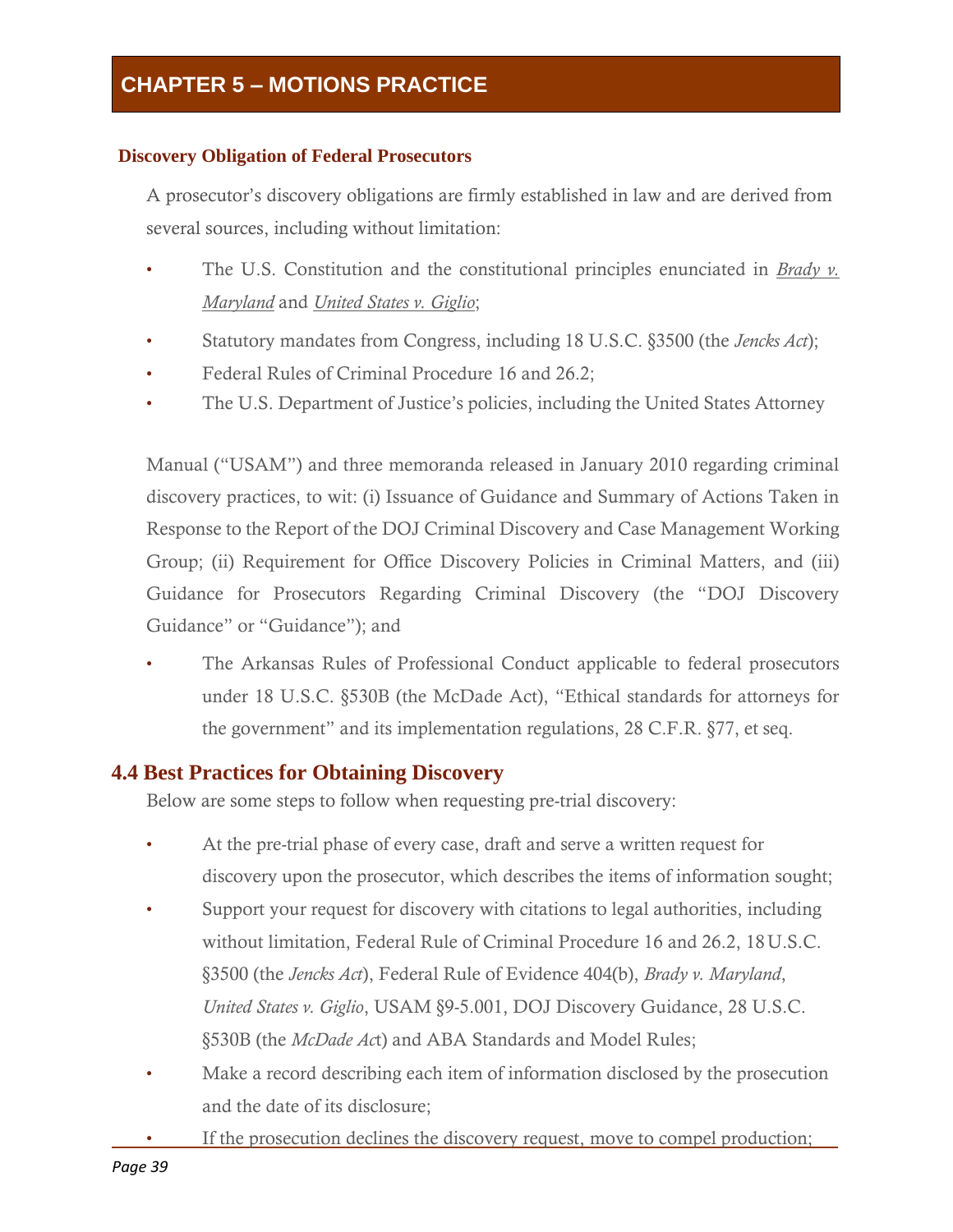- If the prosecution complies with the discovery request, comply with any requests for reciprocal discovery and make a record of the information disclosed to the prosecution;
- Prepare and serve any supplemental requests for discovery upon the prosecutor.

#### **5.1 Motions Practice**

#### **Rule 12 - Federal Rule of Criminal Procedure**

This section discusses pretrial motions. Rule 12 defines the parameters of pre-trial motion practice and states in part: "A party may raise by pretrial motion **any defense, objection, or request** that the court can determine without a trial of the general issue." (Emphasis added). Given this broad language, an enormous variety of pre-trial motions can be filed in a federal criminal case. FED. R.CRIM.P. 12(b)(3). The following motions must be raised before trial or are deemed waived:

- A motion alleging a defect in instituting the prosecution;
- A motion alleging a defect in the indictment or information-- but… while the case is pending, the court may hear a claim that the indictment or information fails to invoke the court's jurisdiction or to state an offense;
- A motion to suppress evidence;
- A Rule 14 motion to sever charges or defendants; and
- A Rule 16 motion for discovery.

#### **FED. R.CRIM.P. 12(b)(3) & (e).**

- Other motions may be brought before trial, but can also be raised while the case is pending, e.g. a motion *in limine*, or a motion to dismiss for failure to state an offense or establish jurisdiction.
- The court may, at the arraignment or as soon afterward as practicable, enter a scheduling order to be followed by the parties.

#### **Motions to Suppress Evidence**

The most typical pretrial motion is a suppression motion. In these types of motions, the defense moves to suppress evidence, or to prevent the government from using it. These motions can include suppression of evidence, like a gun or drugs seized in a search, or statements, like a defendant's confession.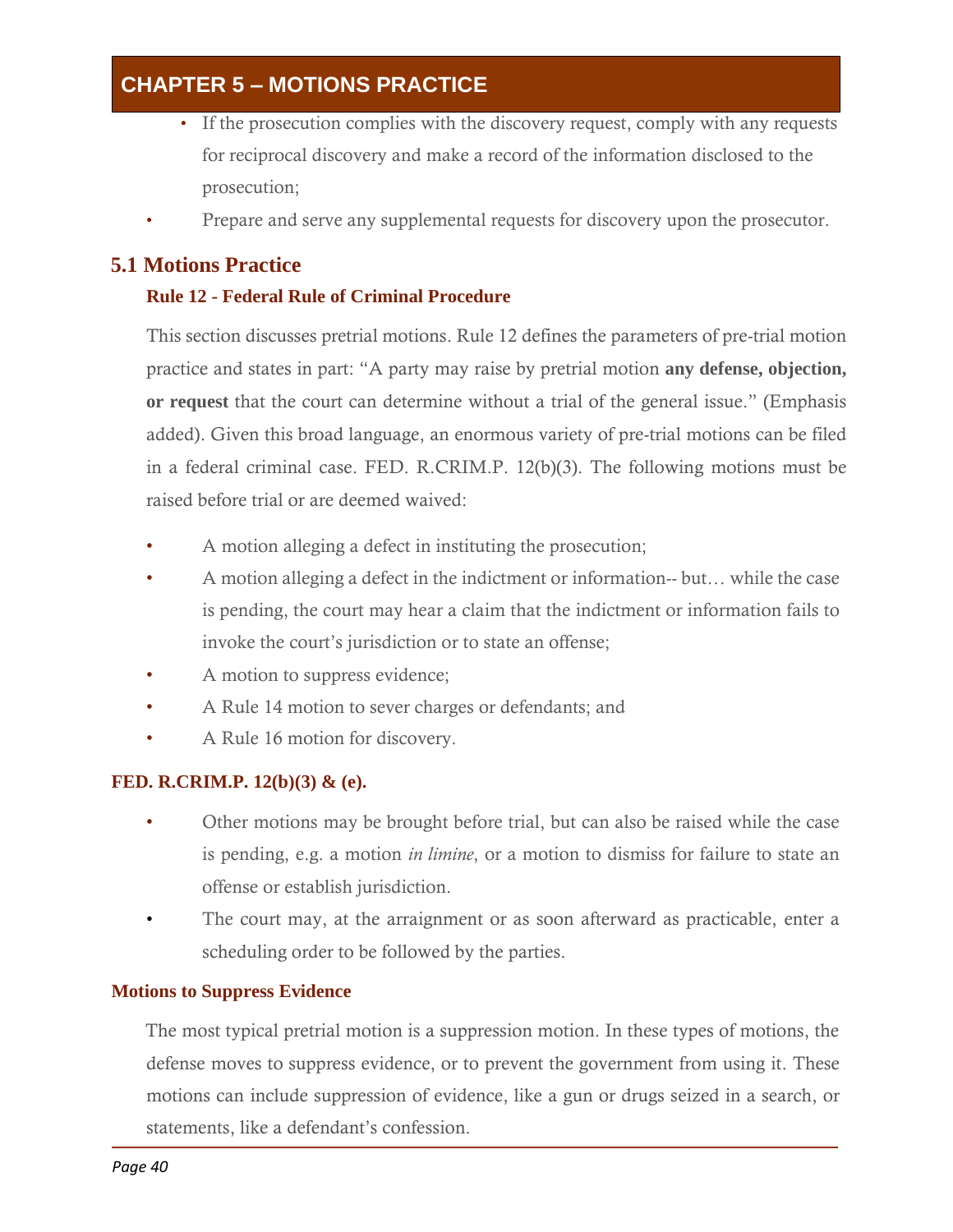As to suppression motions, the burdens of proof are allocated between the defendant and the government:

- If the defendant is challenging a search or seizure based on a warrant, the burden of proof is on the defendant.
- If the defendant is challenging a warrantless search or seizure, the burden of proof is on the government.
- The defendant has the burden of production, i.e., showing there was a search or seizure implicated by the Fourth Amendment.
- The defendant must show a factual nexus regarding the fruits of an unlawful search and seizure.
- The defendant must establish standing.
- Regarding suppression of statements, the government must show a knowing, intelligent, voluntary waiver of *Miranda* rights and the voluntariness of the statement.
- The defendant must show he was in custody and subject to interrogation.
- The court must hold an evidentiary hearing on a motion to suppress evidence if the defendant makes an offer of proof sufficiently specific to enable the court to conclude that contested issues of fact pertaining to the validity of the search are in question.

A defendant objecting to the admission of a confession is entitled to a hearing in which both the underlying factual issues and the voluntariness of his confession are determined.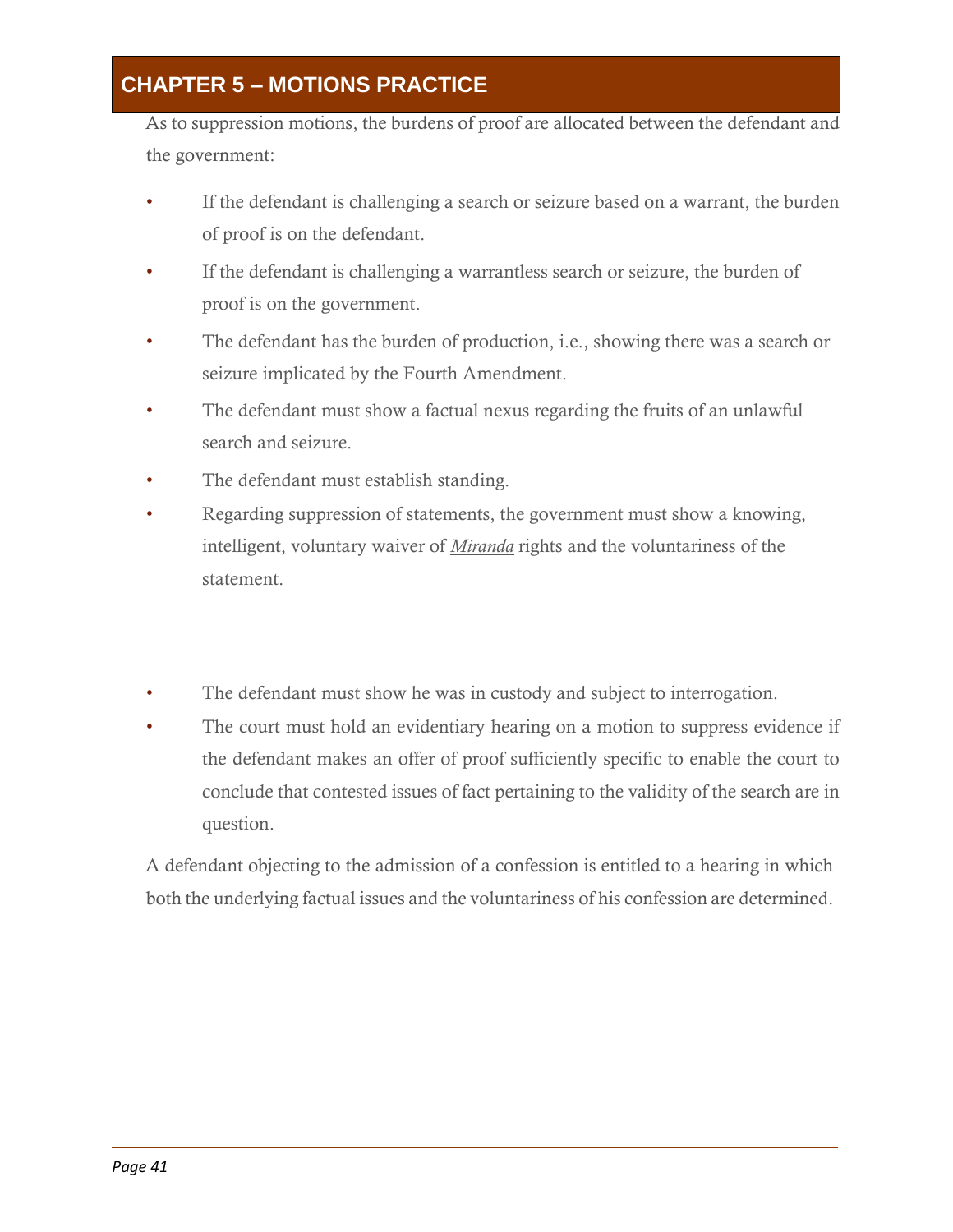#### **Pretrial Motions Checklist**

#### **1. Motion for Bill of Particulars**

- Rule 7(f) of Federal Rules of Criminal Procedure
- Intended to Supplement the Indictment by providing more detail of the facts upon which the charges are based.
- Aids defendant in preparing for Trial.
- Eliminates surprise at Trial.
- Protects against Double Jeopardy.

#### **2. Motion for Competency Evaluation**

- Due process prohibits subjecting a defendant who is mentally incompetent to a trial.
- Defense/prosecution/court obligated to inquire into a defendant's mental competence if a good faith basis to question competency exists at any point during the case.
- Mental Incompetency can result from a traditional mental disease or defect or as a result of a medical condition affecting mental state.

#### **3. Motion for Continuance**

- Trial
- Pre-Trial Motions
- Motions Hearing
- Presentence Report Objections
- Sentencing

#### **4. Discovery Motions--FED. R. CRIM. P. 16**

• Motion to Compel Discovery-file when government does not comply with discovery obligations

#### **5. Disclosure Motions:**

- *Brady* Motions
- Motion for early release of *Jenck's* Material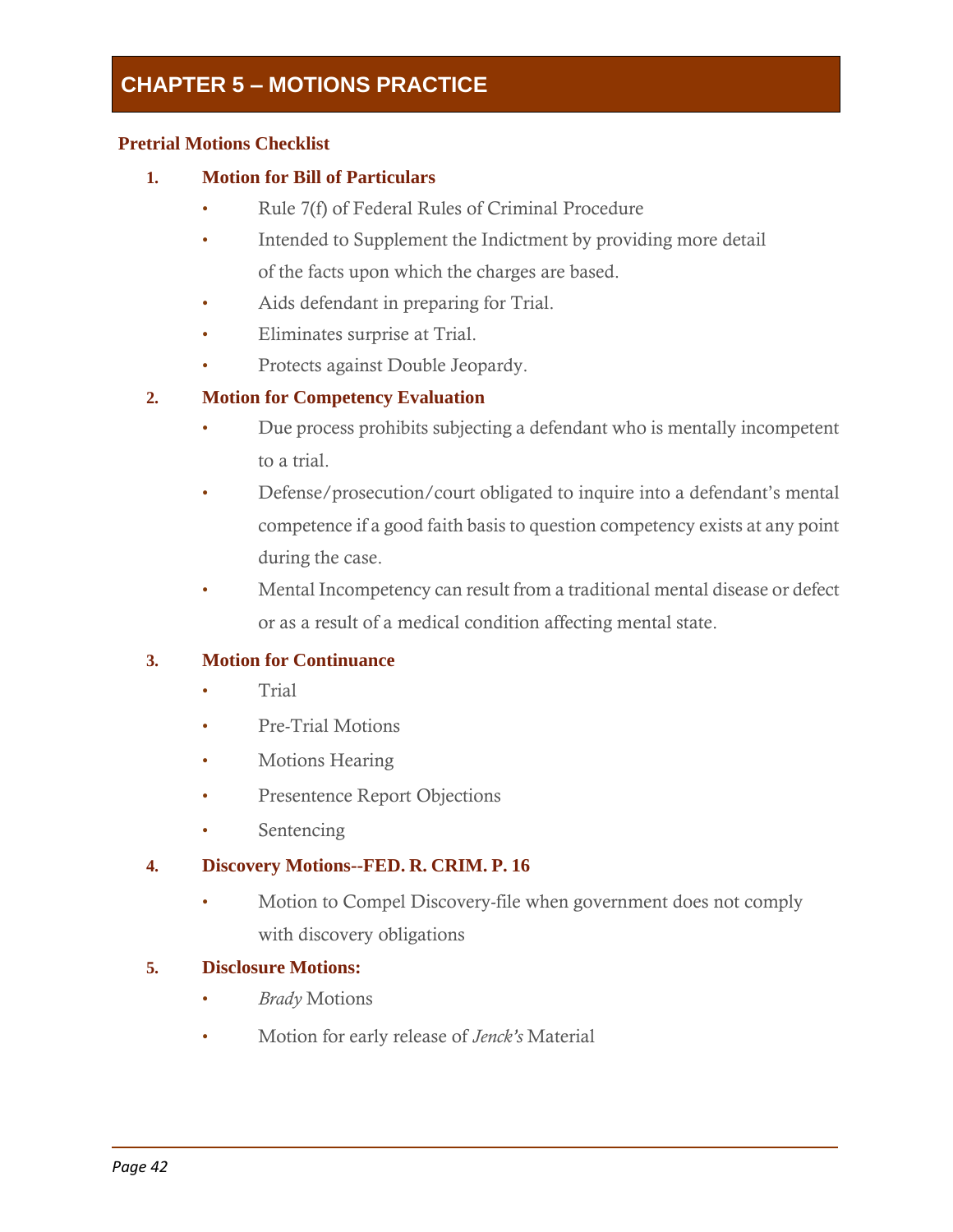#### **6. Dismissal Motions:**

- Speedy Trial Violations
- Dismissal for Double Jeopardy
- Duplicity of Counts
- Failure to State a Claim
- Motion to Dismiss on Selective Prosecution
- Motion to Dismiss on Vindictive Prosecution

#### **7.** *Ex Parte* **Motions:**

- Motion for Travel and to Approve Travel Expenses
- Motion for Funds to Retain Experts
- Motion for Issuance of Subpoena

#### **8. Extension of Time to File:**

- Pretrial Motions
- Briefs in Support and Opposition

#### **9. Suppression Motions:**

- Suppress Evidence
- Prevent Government from Using Evidence
- 4th Amendment: Illegal Search and Arrest
- 5th Amendment: Statements
- Identification Evidence

#### **10. Severance Motions:**

- Fed R. Crim. P. Rule 14
- Severance of Defendants and/or Counts

#### **11. Other/Miscellaneous Motions**

- Motion to Disclose Sentencing Guidelines Information
- Motion for Recusal of Judge
- Motion for Change of Venue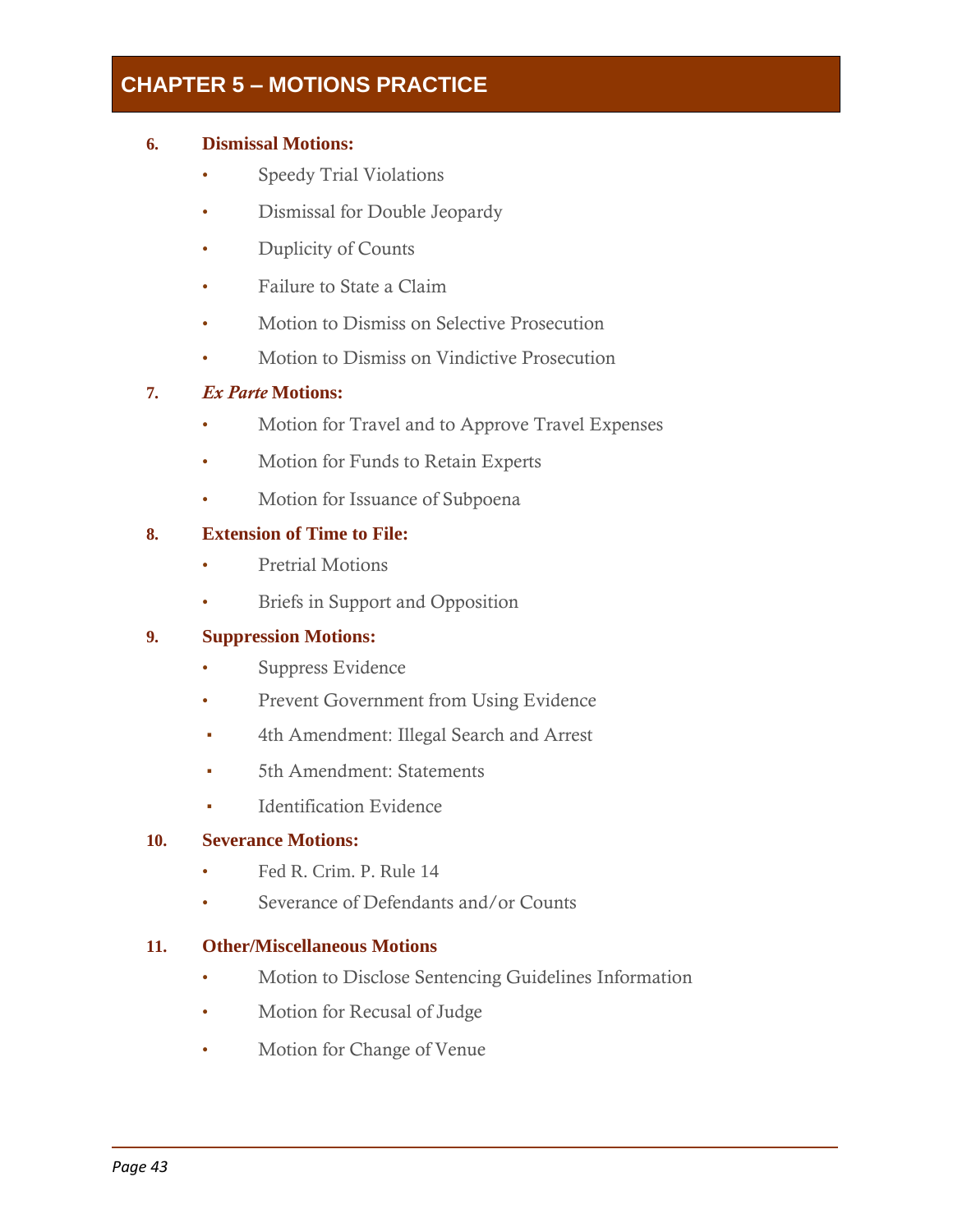#### **Notices**

- **Notice pursuant to FED. R. CRIM. P. 12(b) (4)(B)**
- **Notice for Disclosure of Hearsay Statements**
- **Notice for Disclosure of Expert Testimony**
- **Notice pursuant to FED. R. EVID.609(b)**
- **Notice pursuant to FED. R. EVID.404(b)**

#### **Practical Consideration**

- Be resourceful/creative
- Know time periods; file extension requests for pre-trial motions/notices at all times, to

avoid waiver issues, even if you know your case is likely to end with a plea.

- Pretrial Motions toll speedy trial rights.
- Always check local rules for any special requirements.

#### **Additional Resources on Pretrial Motions:**

- *Defending a Federal Criminal Case, (Federal Defenders of San Diego)*
- LaFave-3 Volume Set on Search and Seizure
- *[www.fd.org](http://www.fd.org/)*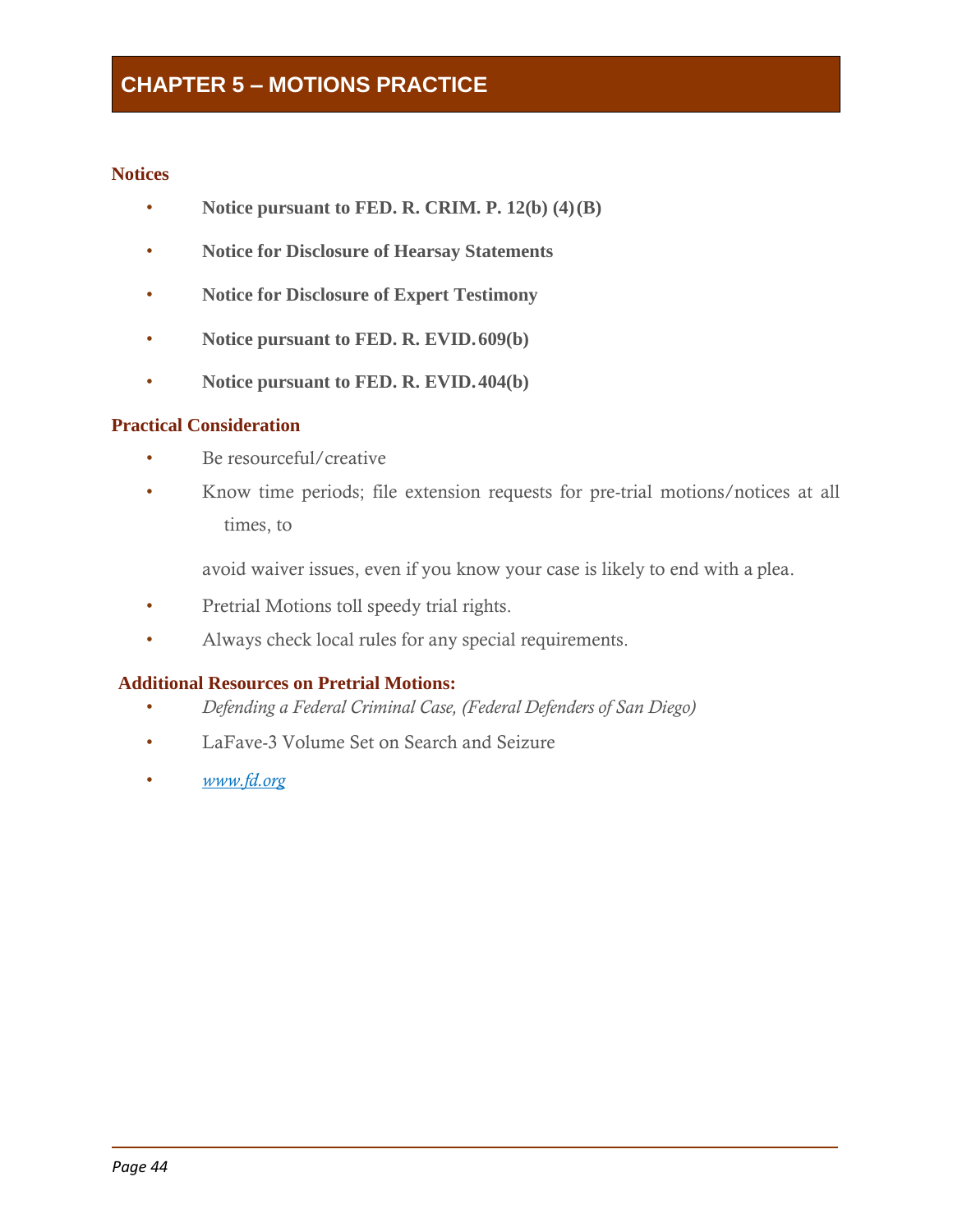### **6.1 Representing Non-English Speaking Defendants**

#### **When using an interpreter:**

- Allow time for interpretation. Typically only **one person** should speak at one time, let the interpreter finish interpreting.
- The interpreter must be able to hear to interpret. Speak loudly; do not turn your back to the interpreter. Do not rustle papers loudly.
- Check the qualifications of an interpreter provided by the Court.
- Make an objection to the use of an unqualified interpreter or whenever you perceive that the interpreter (certified or not) is not performing adequately.

#### **Court Interpreters:**

- Should interpret everything and conserve all elements of the communication including: meaning, level of speech (formal, technical, slang, jargon), and tone.
- Should not add to, explain or elaborate on what is being said. Technical or legal terms should be translated but not explained by the interpreter.
- Should not omit any information or change the level of speech.
- Are not advocates and are required to remain impartial.
- Should disclose any conflict of interest they may have in a case.

#### **When an Attorney Speaks the Client's Language and Communicates with him/her Outside of Court or Can "Get by" in English Outside of Court, Make Sure to:**

- Use the interpreter to communicate an offer, prepare for a plea, or to prepare for testimony so that your client becomes familiar with the process of interpretation and the terms used in court by the interpreter.
- Ask the client if he/she prefers to use an interpreter. Attorneys often overestimate their bilingual skills or their client's comprehension of English.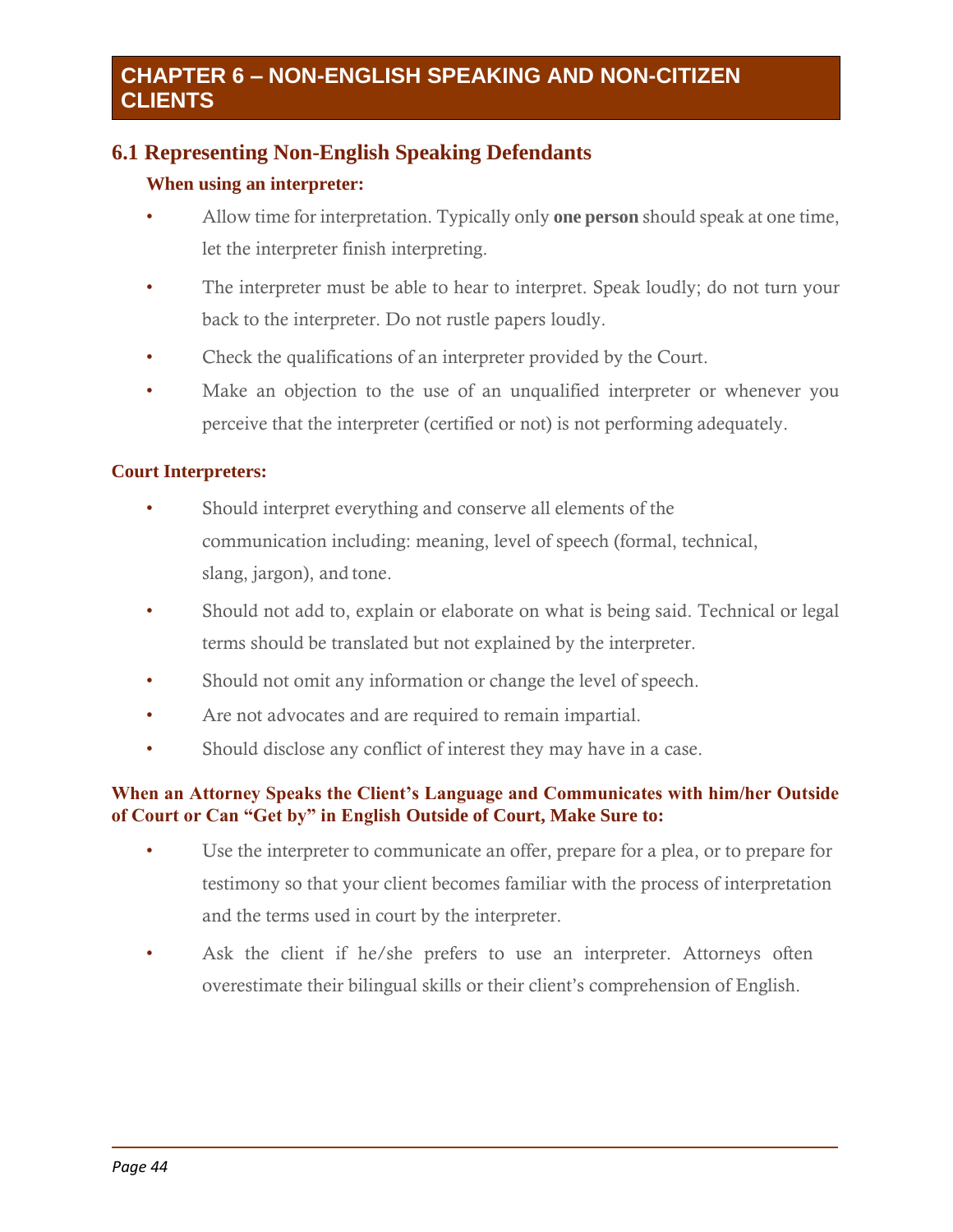#### **Guidelines to Keep in Mind When Representing a Non-English Speaking Defendant:**

- Formality is important in many cultures. Being casual in the U.S. may make you come across as friendly and accessible but this style may not be effective with people from other cultures.
- Make sure to introduce yourself to your client and also introduce the interpreter. Take time to explain the rules of confidentiality. Let your client know that the interpreter is bound by attorney-client privilege.
- Inquire into your client's level of education and factor this into your expectation of a client's ability to deal with sophisticated vocabulary, numbers, measures and other unfamiliar concepts.
- Tell your client that you want to know if they do not understand what is being said.

#### **Translation of Documents:**

• Preapproval from the CJA coordinator in the Clerk of Court's Office is required before a document may be translated.

#### **Resources: Representing Non-English Speakers: 10 Points Attorneys Should Know by Mary Lou Aranguren/April 1998**

#### **6.2 Representing Non-Citizen Defendants**

#### **Duties of Defense Counsel:**

- *Padilla v. Kentucky*, 559 U.S. 356 (2010):
- March 31, 2010: Drug trafficking case.
- Defense counsel: Duty under Sixth Amendment to advise non-citizen clients of the immigration consequences of their pleas
- Not limited to affirmative misadvise
- Not the constitutional duty of the court
- types of advice:
- Where deportation consequences are clear: Correct affirmative advice
- Where deportation consequences are unclear: Must advise on risk of deportation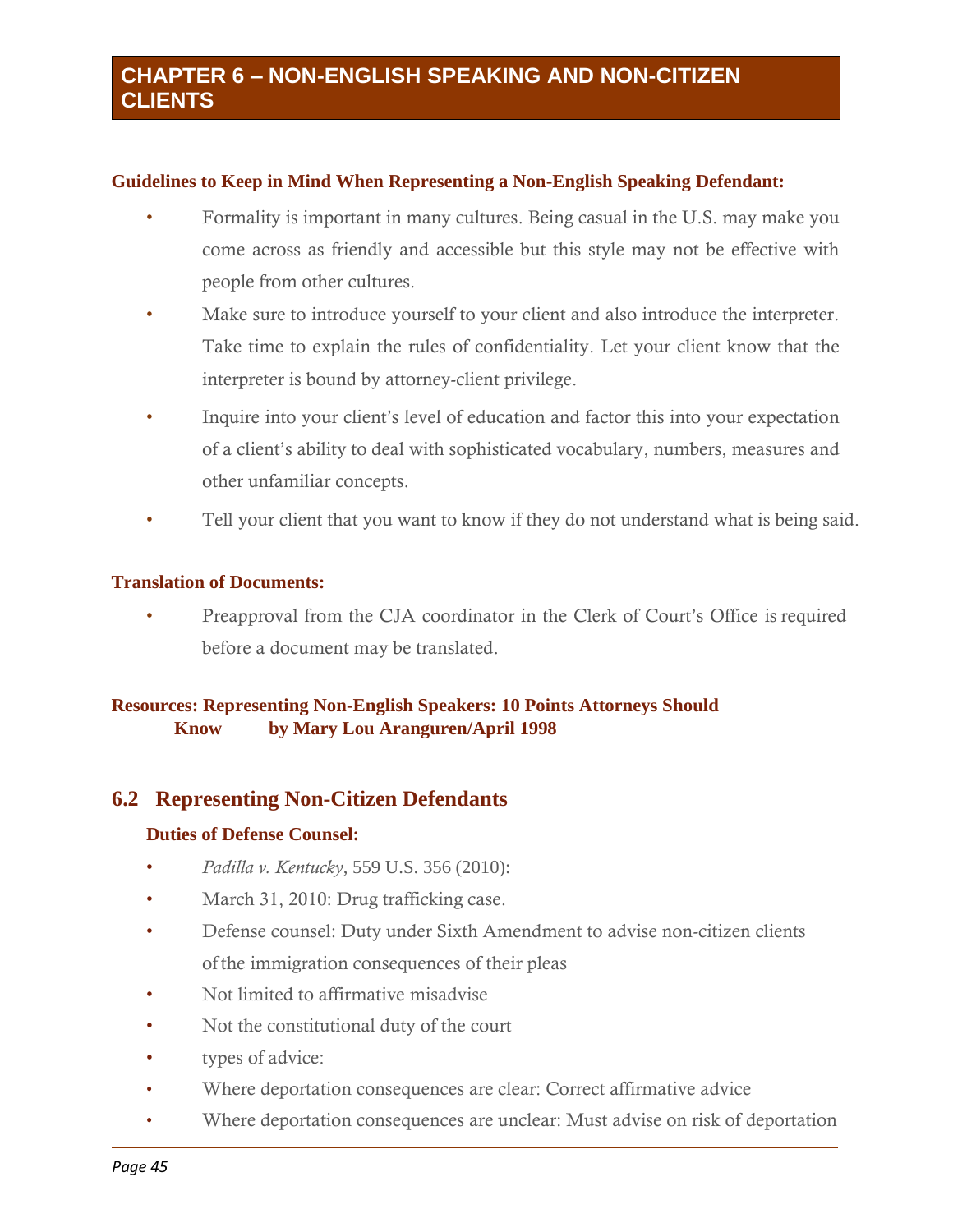### **CHAPTER 6 – NON-ENGLISH SPEAKING AND NON-CITIZEN CLIENTS**

In both "types" of cases, the duty to analyze immigration consequences of a plea remains the same.

#### **Key Factors to Consider in Non-Citizen Cases**

- Current immigration status
- **Lawful permanent residents (LPRs):** individuals who have indefinite legal status in the United States ("green card holders")
- **Persons lawfully present who are not LPRs:** asylees, refugees, visitors, foreign students, work visas, temporary protected status
- **Undocumented individuals:** people who entered with a valid temporary status and overstayed or people who entered without inspection.
- **Immigration history (date of entry, lawful or unlawful entry, prior deportation) (Questions to ask):**
	- Arrival in the United States?
	- Status when arrived (e.g. tourist visa)?
	- Basis for obtaining immigration status (via relatives, work, refugee status)?
	- Immigration status of relatives, especially spouse or parents?
	- Any travel outside of United States for more than 6 months after obtaining status?
	- Any prior deportations or encounters with immigration or an immigration judge

#### ▪ **Criminal history, including arrests**

- Some non-citizens may face removal based on prior criminal convictions, even convictions that are decades old
- Multiple convictions may trigger certain negative immigration consequences
- All criminal history is relevant (arrests, convictions, sentencing, juvenile).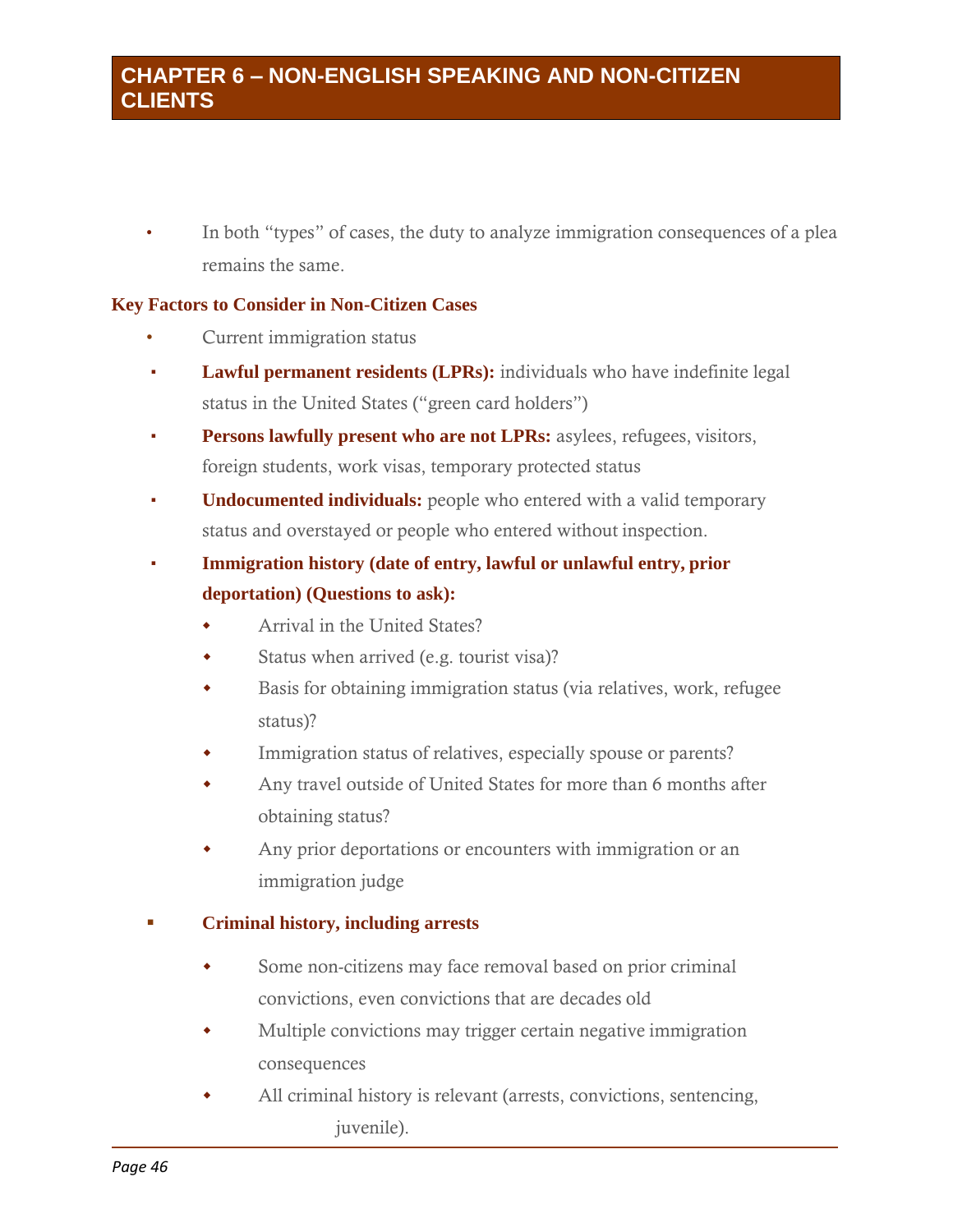### **CHAPTER 6 – NON-ENGLISH SPEAKING AND NON-CITIZEN CLIENTS**

#### ▪ **Immigration Definition of Conviction**

- Immigration law defines "conviction" at 8 U.S.C. § 1101(a)(48) as a formal judgment of guilt entered by the court, or if adjudication is withheld, where: A judge/jury finds the non-citizen guilty; or
- Non-citizen enters a guilty plea; or
- Non-citizen enters a plea of "nolo contendere"; or
- Non-citizen admits sufficient facts to warrant finding of guilt AND
- A judge orders some form of punishment, penalty, or restraint on liberty.

#### **Major Consequences of Criminal Convictions**

- Removal (deportation) from the United States
- Ineligible for an immigration bond, resulting in "mandatory custody" during removal proceedings
- Ineligible for immigration waivers or relief.

#### ▪ **Removal from the United States**

 A non-citizen may be removed from the United States when charged with **inadmissibility** pursuant to 8 U.S.C. § 1182 or **removability** pursuant to 8 U.S.C. § 1227

#### ▪ **Criminal Grounds of Inadmissibility**

- Crimes Involving Moral Turpitude (CIMTs)
- Controlled Substance Offenses
- Multiple crimes
- Prostitution

#### ▪ **Criminal Grounds of Removal**

- Crimes Involving Moral Turpitude (CIMTs)
- Aggravated Felonies
- Controlled Substance Offenses
- Firearms Offenses
- Domestic Violence Offenses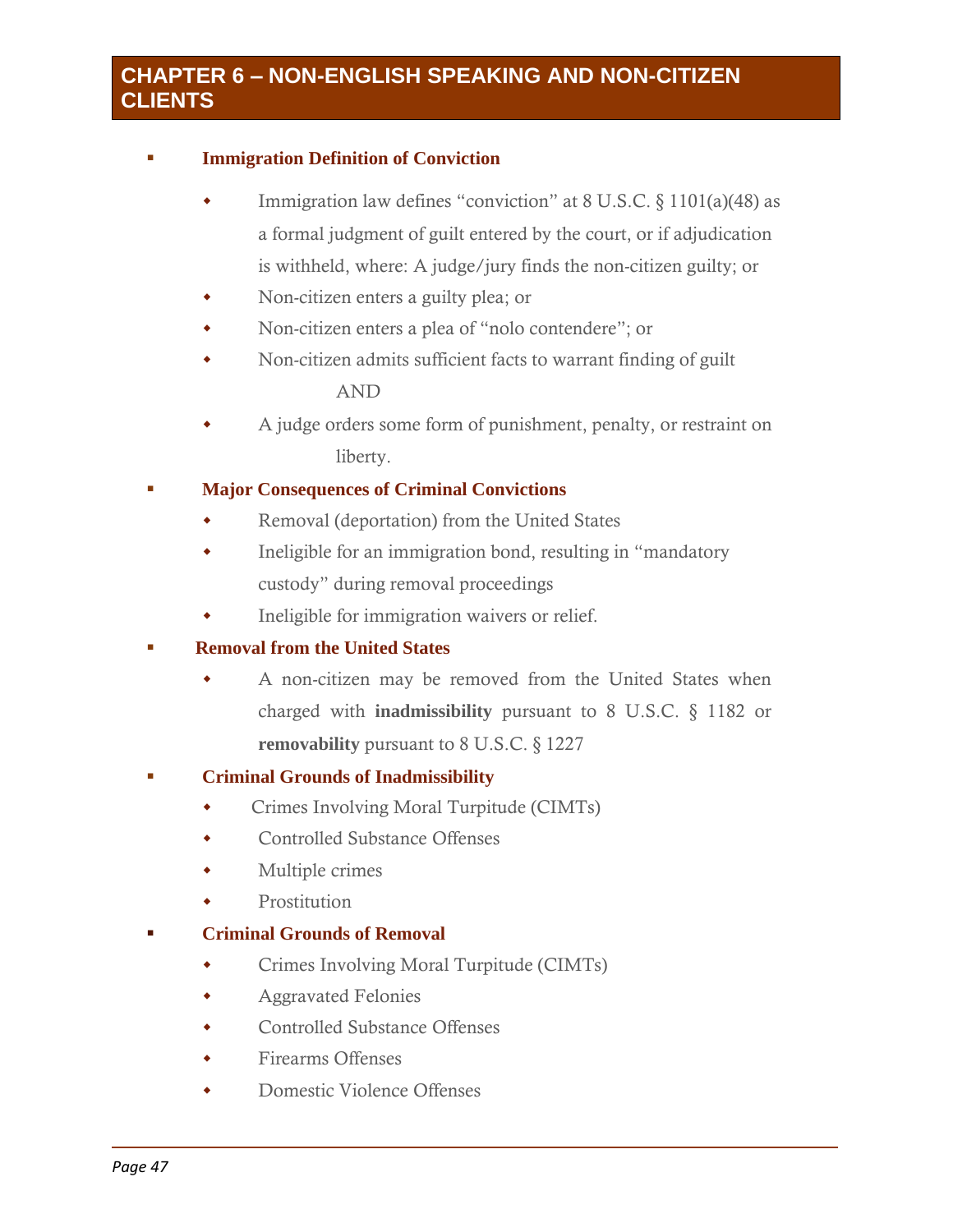### **CHAPTER 6 – NON-ENGLISH SPEAKING AND NON-CITIZEN CLIENTS**

#### ▪ **8 U.S.C. § 1227(a) (2) Criminal Grounds of Removal:**

- Single Crime Involving Moral Turpitude (CIMT), 8 U.S.C. §1227(a)(2)(A)(i): Conviction for a crime of moral turpitude;
- Committed within 5 years after the day of admission;
- Punishable by a sentence of a year or longer.
- Multiple CIMTs, 8 U.S.C. §1227(a)(2)(A)(ii)Conviction of two or more CIMTs;
- Not arising out of a single scheme;
- Can occur any time after admission
- Aggravated Felonies. 8 U.S.C. § 1227(a)(2)(A)(iii), defined by 8 U.S.C. § 1101(a)(43)
- Conviction for a Controlled Substance Offense, except for a single possession of marijuana less than 30 grams. 8 U.S.C.  $§ 1227(a)(2)(B)(i)$
- ◆ Conviction for Firearms Offenses. 8 U.S.C. § 1227(a)(2)(C) Conviction for a Crime Involving Domestic Violence, Stalking, Child
- Abuse, Violation of Orders of Protection. 8 U.S.C. §1227 (a)(2)(E).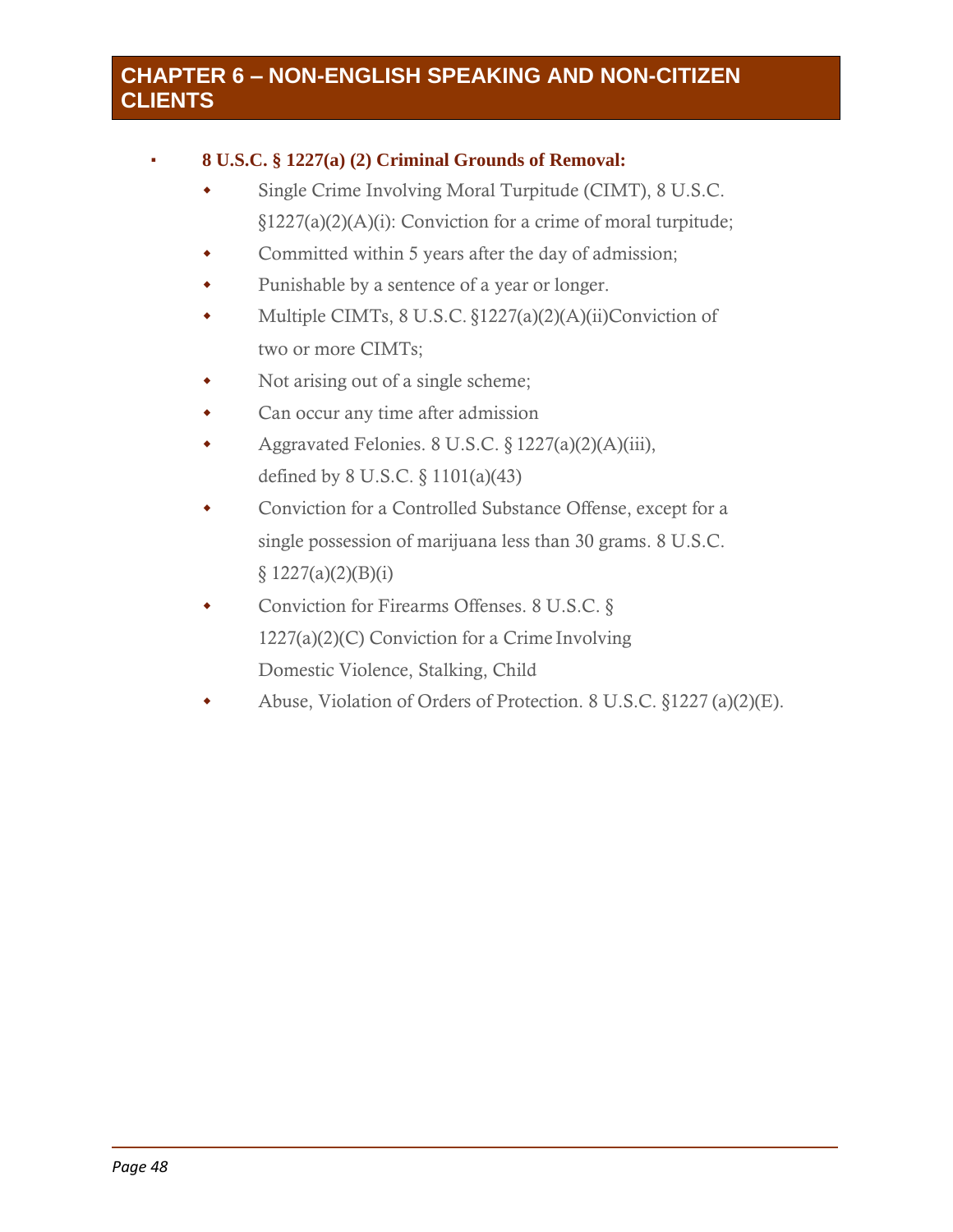### **CHAPTER 7 – TRIAL**

### **7.1 Some Important Differences Between Federal and Arkansas Criminal Trials**

The Federal Court System The Arkansas State Court System

• The court may examine prospective jurors, or may permit the attorneys for the parties to do so. See Fed. R.Crim.P. 24(a)(1)

• The government has 6 peremptory challenges and the defendant or defendants jointly have 10 peremptory challenges when a crime is punishable by imprisonment of over one year. See Fed. R.Crim.P. 24(b)(2)

• Evidence of a criminal conviction for a crime that in the convicting jurisdiction was punishable by death or imprisonment for more than one year must be admitted in a criminal case in which the witness is a defendant if the probative value outweighs its prejudicial effect. See Fed. R.Evid. 609(a)(B)

• The Court shall initiate the voir dire examination and may permit the attorneys for the parties to examine, as well. Ark. R. Crim. P. 32.2

• In trials involving a non-capital felony with one defendant, the State is entitled to six (6) preemptory challenges and the defense is entitled to eight (8). See Ark. Code 16-33-305.

• Impeachment by criminal conviction is limited to crimen falsi offenses. Ark. R.Evid. 609

• Closing arguments proceed in the following order: (a) government argues; (b) the defense argues; and (c) the government rebuts. See Fed. R.Crim.P. 29.1

The prosecution proceeds first, then the defense, and then government may rebut.

A.C.A. §16-89-123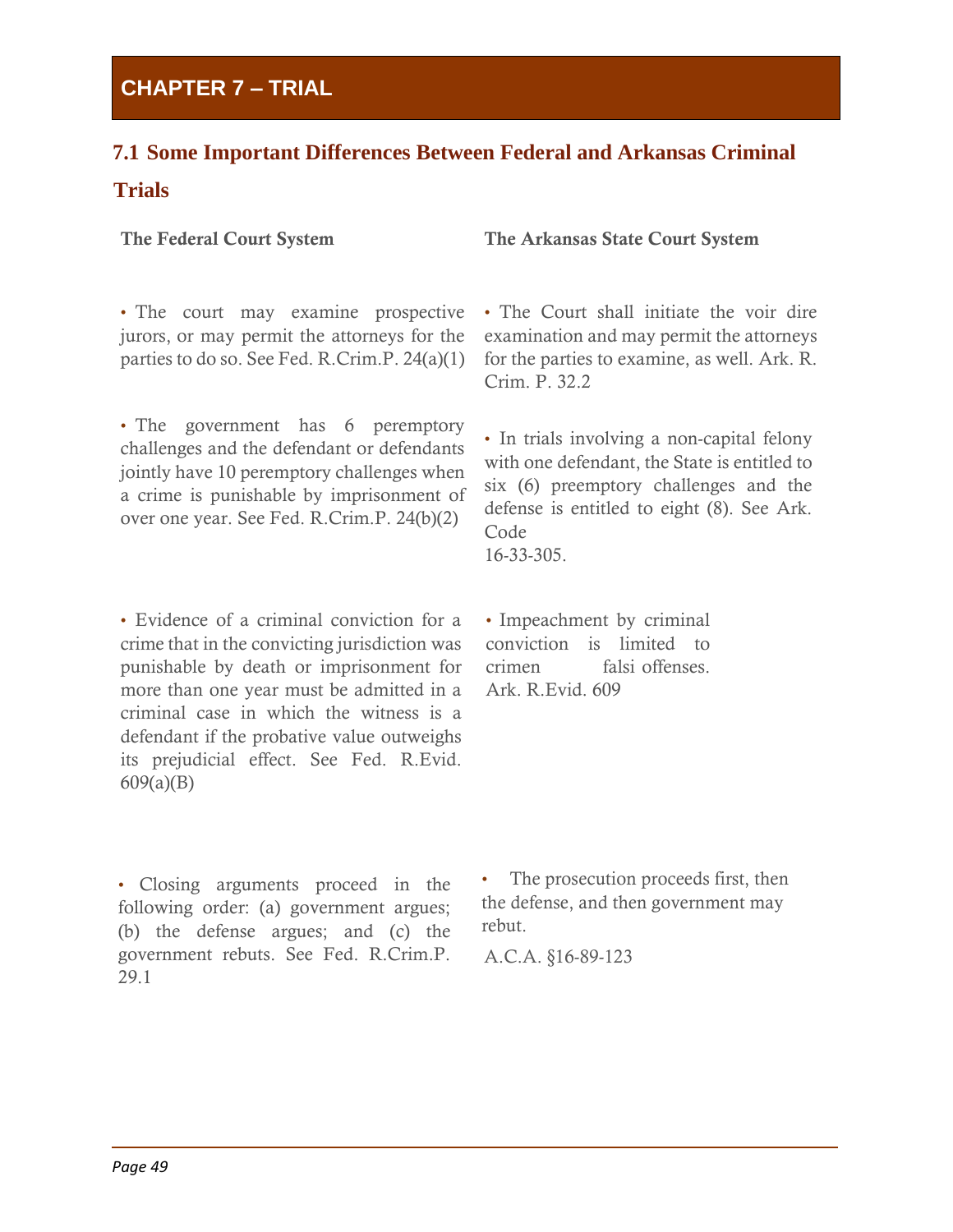#### **8.1 Federal Sentencing**

#### **Preface**

The following sections provide an overview of the most common procedural and substantive sentencing issues in our district. At the outset, we note that it is essential for a federal criminal defense attorney to be knowledgeable in the area of federal sentencing. Given that approximately 97% of federal criminal cases are resolved by guilty plea (nationwide), it is certain that your federal criminal practice will involve sentencing issues. From the start of representation through the conclusion of the case, the federal criminal defense attorney needs to understand and educate the client about the sentencing issues present in each case.

- From the outset of representation, gather information relevant to your client's sentencing issues.
- Best practice is to educate your client regarding the potential sentencing ramifications of the charges, and the sentencing ramifications of any contemplated plea in light of his or her criminal history and any other pertinent factors.
- Look for opportunities to gain advantageous sentencing agreements or concessions from the government through plea bargaining.
- Represent your client's interests throughout the sentencing process.
- At every stage, a working knowledge of the United States Sentencing Guidelines and the relevant sentencing statutes is critical.
- This is an area in which federal criminal practice is markedly different than state criminal practice.
- Federal sentences are more severe than state sentences for comparable crimes in nearly every category.
- The time and effort devoted to sentencing in the federal criminal justice system is considerably greater than in the state court system.
- Federal sentencing presents complex statutory, guideline, and discretionary issues that will frequently require careful factual and legal research and arguments.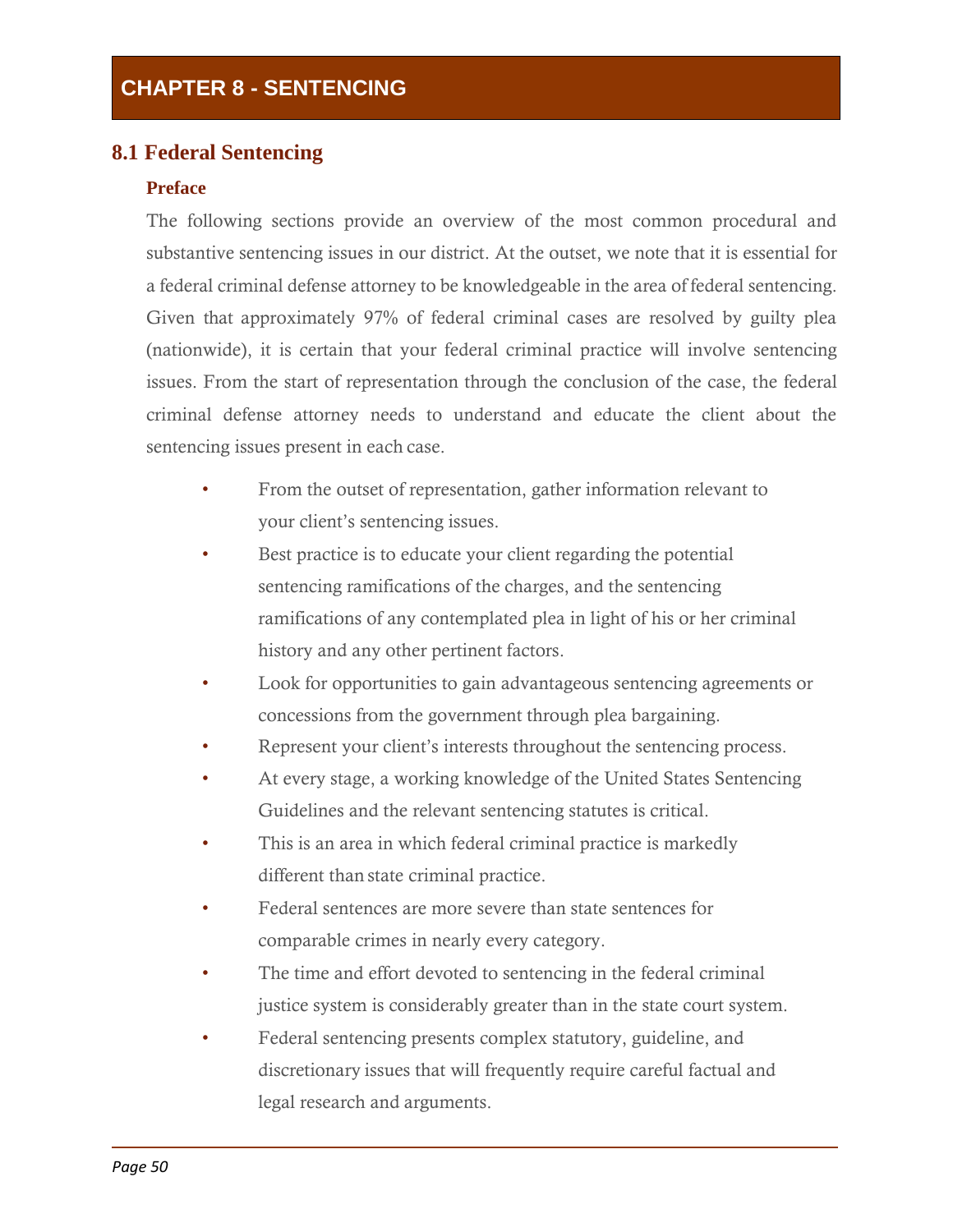#### **The Presentence Report**

- Fed. R. Crim. Pro. 32(c) requires a pre-sentence investigation report before the court may impose sentence in nearly all cases.
- At the time of the guilty plea or following conviction, the court will establish a schedule for completion of the pre-sentence interview, pre-sentence report, and objections to the pre-sentence report.
- The defense attorney may request an extension of the court-established deadlines for completing the pre-sentence interview and submitting objections to the pre-sentence report.
- A probation officer will conduct the pre-sentence interview and prepare the pre- sentence report. The probation officer is required to give defense counsel notice to attend the interview, and is expected to coordinate the interview with defense counsel.
- Best practice is to attend the pre-sentence interview with your client.
- The probation officer will question your client about his or her entire personal, educational, employment, substance abuse, and health history. It is critical for you to be present to learn your client's background (to the extent you have not already), to answer your client's questions, and to assist your client in presenting all relevant mitigating information to the probation officer. It may also be critical for you to advise your client about damaging information that he or she should not provide, since all statements made by your client may be used against him or her at sentencing.
- The probation officer will also ask if your client wishes to make a statement regarding his or her role in the offense. This is the most dangerous aspect of the pre- sentence interview for your client. If your client is potentially eligible for a sentence reduction for "acceptance of responsibility," this statement has the potential to help or hurt your client enormously.
- You should discuss this aspect of the pre-sentence interview with your client in advance, and explain that the purpose of this statement is simply to determine whether the client should receive the "acceptance of responsibility" adjustment.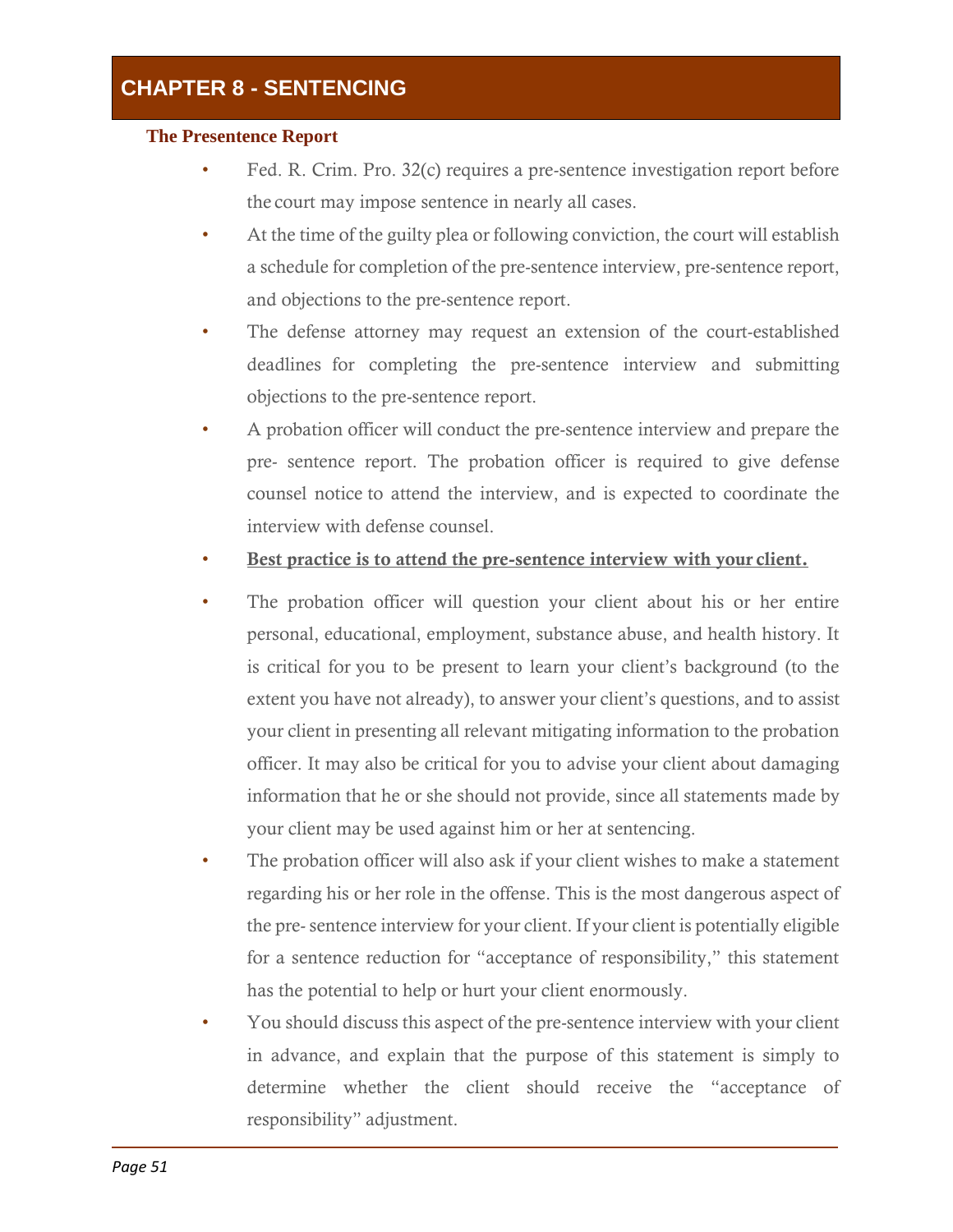- The probation officer may present the option of allowing your client to simply agree with the prosecutor's description of his or her role in the offense provided at the time of the plea hearing (and frequently in writing). If your client is comfortable with this option, then this may be a prudent course of action because it avoids potentially damaging remarks by your client intended to minimize his or her role in the offense.
- You can also elect to submit a statement regarding your client's role in the offense in writing. This method enables you to have greater control over your client's statement.
- Under no circumstances should you allow the probation officer to question yourclient about his or her role in the offense without your approval.
- You may be going to argue that your client should receive an adjustment or departure based on his limited role in the offense, but it is not advisable to allow your client to make that argument when giving a statement to the probation officer. It will likely be construed as a failure to accept responsibility.
- The probation officer will ask your client to sign certain releases at the time of the interview so that background information can be obtained (school reports, medical information, tax returns, etc.).
- Several weeks after the pre-sentence interview, counsel will receive the presentence report through ECF. Probation has at least 45 days to complete the report.
- The pre-sentence report will address all relevant sections of the sentencing guidelines, and calculate the offense level, criminal history category, and resulting sentencing range and kinds of sentences available, among other items. See Fed. R. Crim. Pro. 32(d) for a complete explanation of the required contents of the pre-sentence report and Monograph 107. The Federal Public Defender's Office has a copy of Monograph 107 in their library.
- Counsel is required to confer with the defendant and submit any objections or corrections to the pre-sentence report within 14 days of receipt of the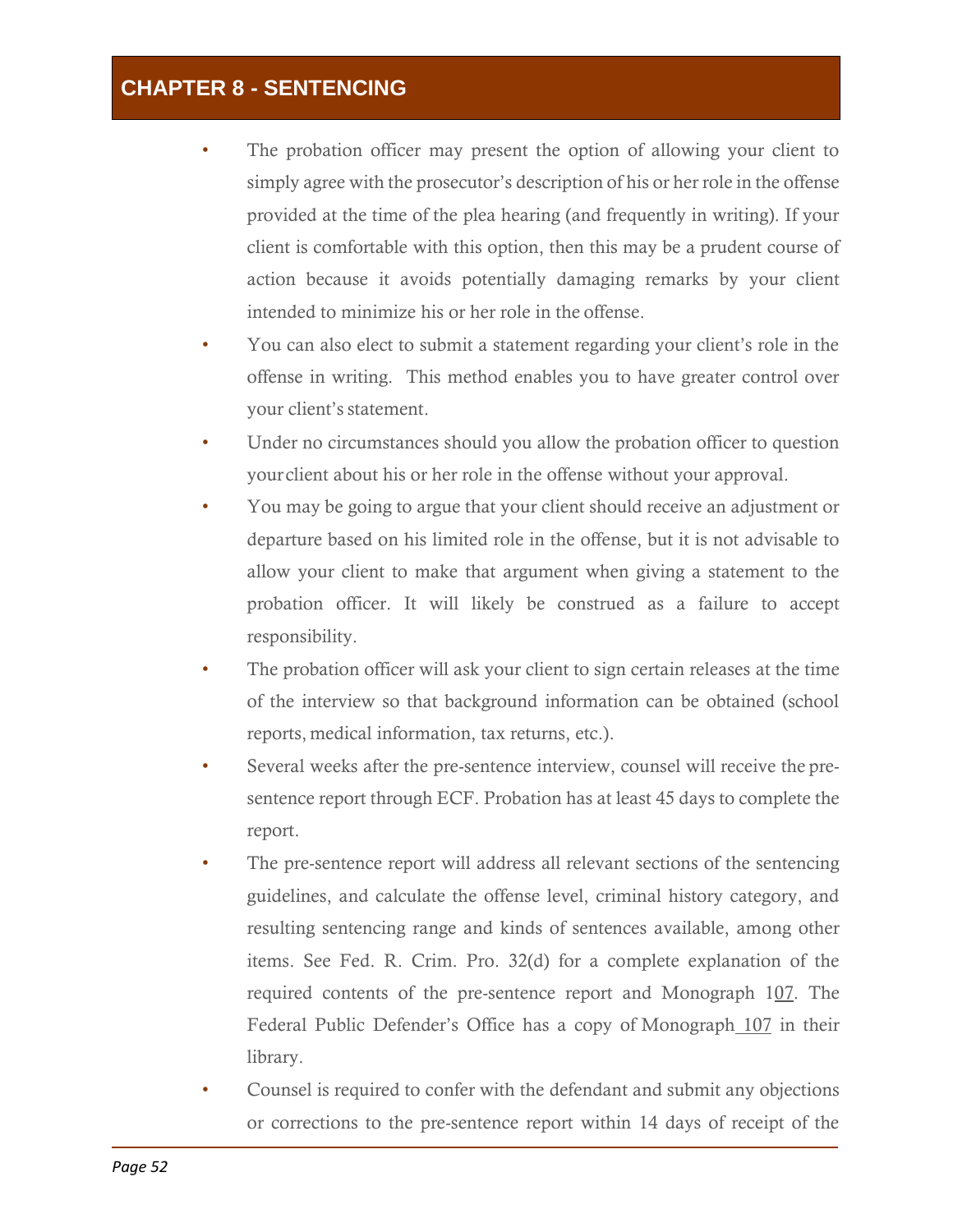report.

- Best practice is to meet with your client as soon as possible to review the entire pre-sentence report together (with an interpreter if necessary).
- Counsel must submit objections or corrections to the probation officer directly in writing and provide a copy to the prosecutor as well.
- The written objections are not filed with the court, and may be in the form of a letter or memo.
- All matters not objected to or corrected may be accepted by the court as an admission...even matters that were nolle prossed.
- The probation officer will then prepare an addendum or revised presentence report addressing the objections/corrections submitted by counsel.
- The addendum and/or revised pre-sentence report is then submitted to the court, and the court will schedule a sentencing date if it has not already done so.
- Be aware that the pre-sentence report will not only be relied upon by the sentencing court, but also by the Federal Bureau of Prisons, where it can affect institutional placement, conditions of confinement, eligibility for prison programs, and release conditions.
- Therefore, even if the factual findings in the pre-sentence report will not necessarily impact the sentencing determination, they must be corrected before sentencing.

#### **Mitigation for Sentencing**

- Because the sentencing guidelines are merely advisory and the sentencing court has considerable discretion, federal sentencing practice relies heavily on mitigation.
- The Supreme Court has held that defense counsel has a clear duty to investigate in preparation for sentencing.
- Defense counsel should develop facts and arguments to present to the court to explain why this defendant in this case should receive a particular length or kind of sentence.
- Defense counsel should strive to present the defendant to the court as a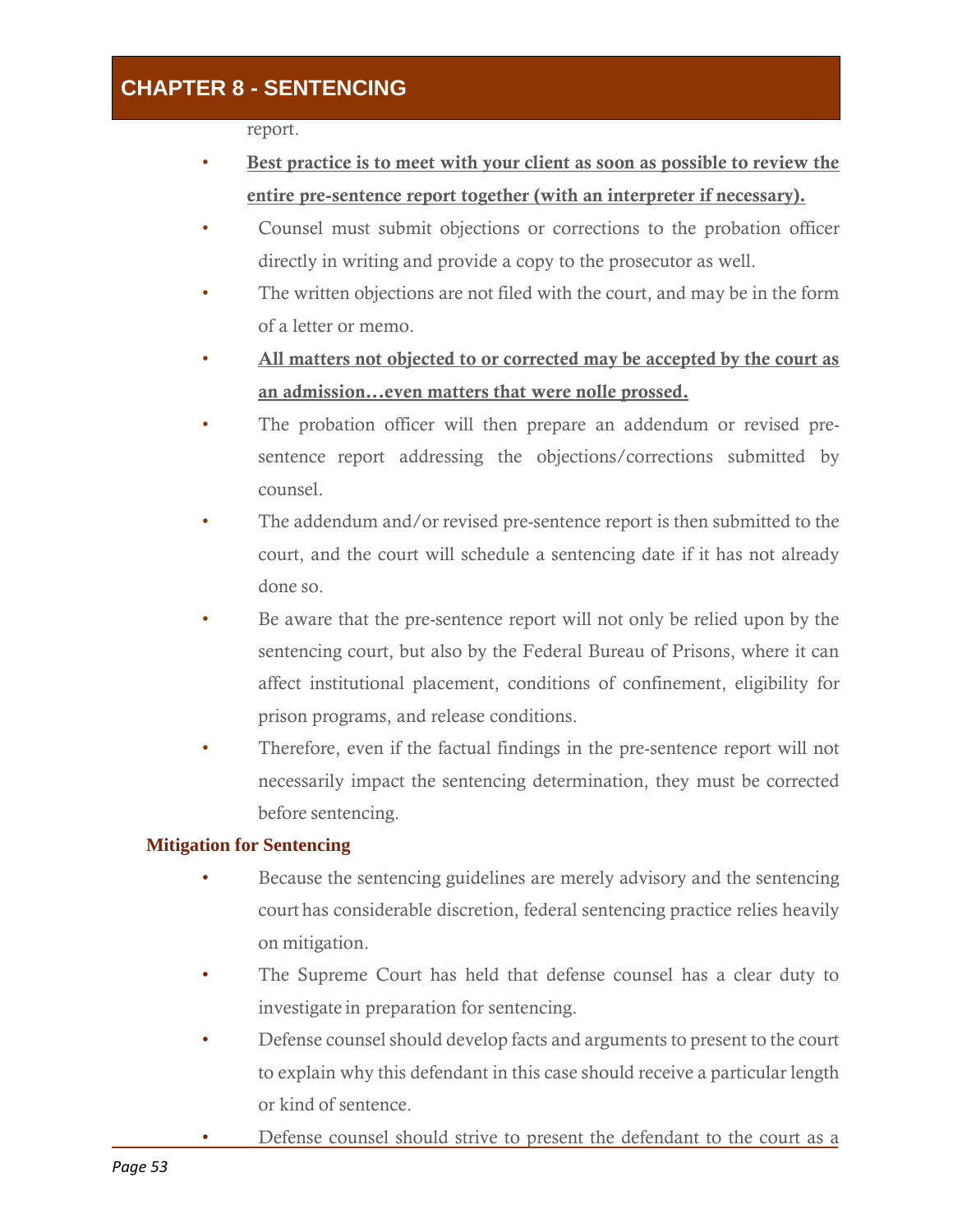person, rather than just a set of numbers (offense level, criminal history category, and sentencing range).

- The first step is to interview and get to know your client so that you can identify potential mitigators (e.g. lack of educational or vocational opportunity, physical or mental illness, post-offense rehabilitation).
- Consider preparing a checklist of social history topics to discuss with each client.
- It may take several interviews to establish the kind of relationship that enables you to learn personal background information from your client.
- Once you identify potential mitigation leads, get your client to sign release forms so that you can obtain records to corroborate your client's statements, if possible.
- Reach out to family and friends identified by the client to obtainadditional mitigation evidence and information.
- Consider reaching out to agencies that had contact with your client (e.g. social services, schools, child welfare) organizations that compile data or study communities (e.g. U.S. Census Bureau, local school board, health department), and organizations and agencies that compile data on or study human rights and international relations if your client is from another country (e.g . United Nations, Amnesty International, and Human Rights Watch).
- Always keep in mind the purposes of sentencing set out in 18 U.S.C. § 3553(a), and consider the judge's likely concerns with respect to your client.
- Consider making use of the studies and statistical data, in addition to other information, compiled in the sentencing resources page on [www.fd.org.](http://www.fd.org/)
- If your client has mental or emotional health issues or especially complex social history issue that are mitigators, you may want to hire a mitigation specialist or other expert (e.g. a psychologist or psychiatrist).
- You will need to seek court approval for the funding of experts, and will then need to follow all normal procedures and guidelines for working with an expert.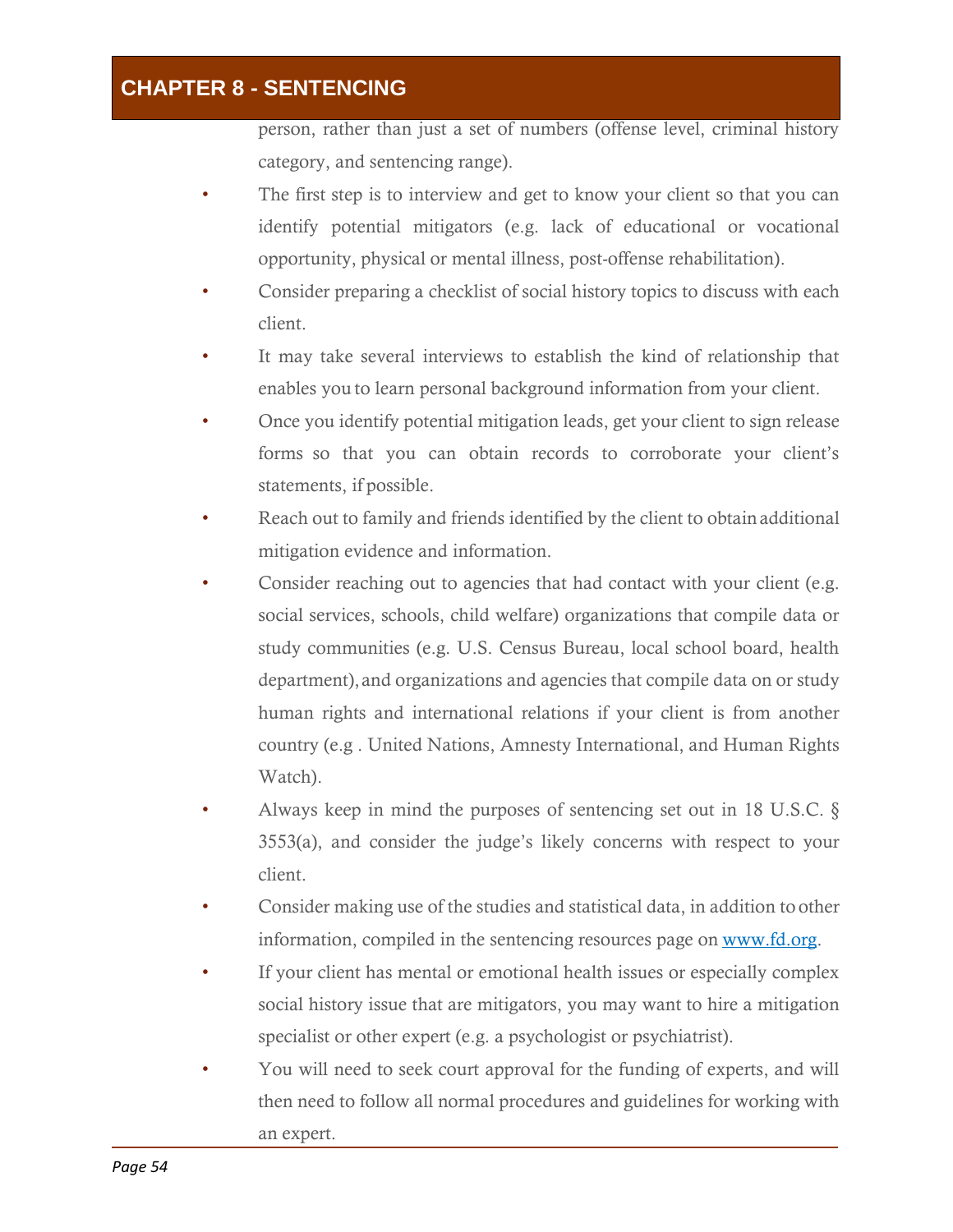- The expert will need to prepare a report and be prepared to testify at the sentencing hearing.
- Reach out to your client's family, friends, and community to obtain character letters or to testify at the sentencing hearing.
- Encourage your client to write a letter to the court or to prepare a statement to read to the court at sentencing. The defendant's own words may be compelling to the court.
- You will need to evaluate the character letters and testimony and your client's statement to ensure that the most effective message is being delivered.
- All of your mitigation evidence will be presented to the court in the sentencing memorandum and/or at the sentencing hearing.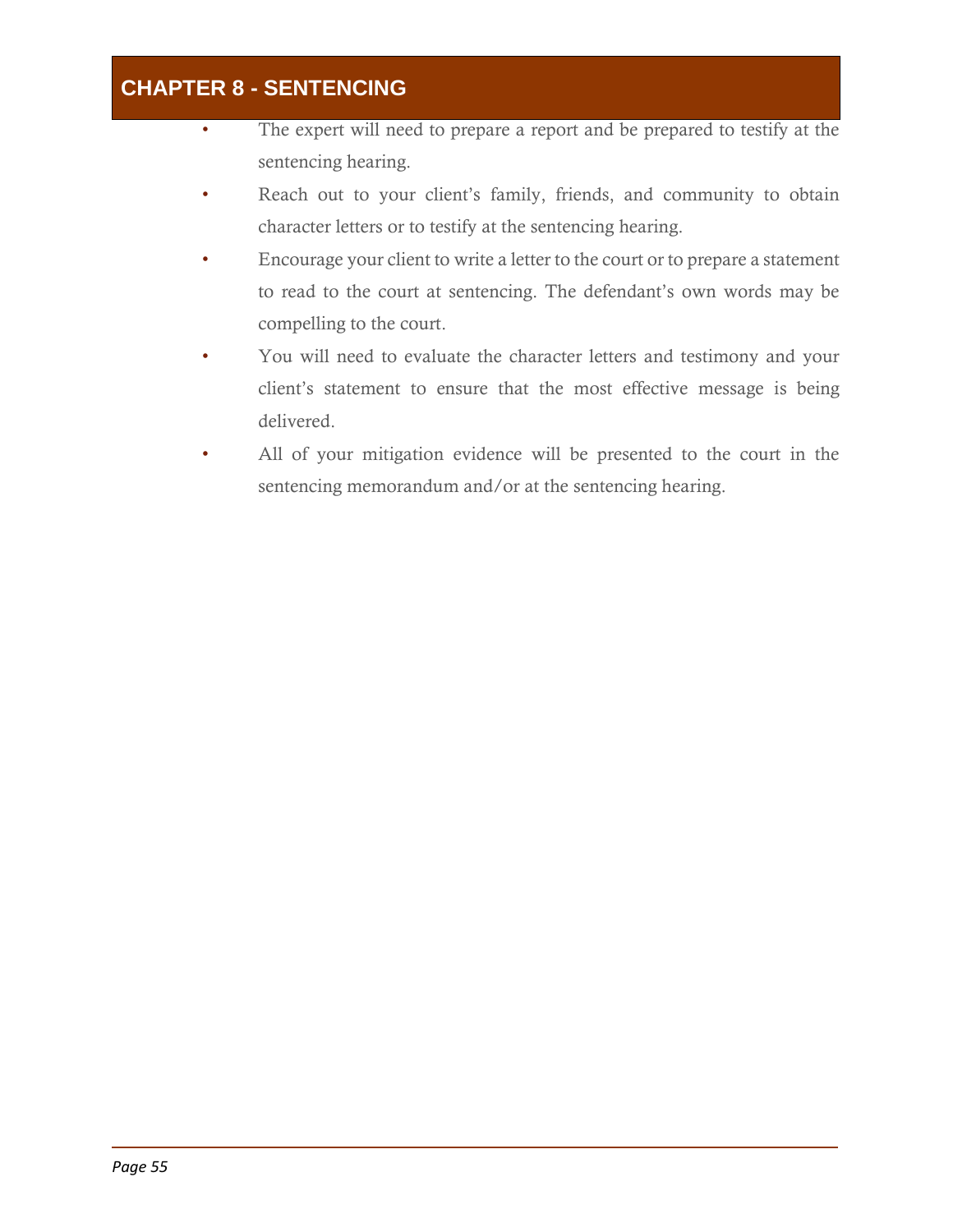### **8.2 Authority and General Application Principles – Chapter 1 U.S.S.G.**

- Chapter One provides a historical introduction to the Guidelines, its mission, authority, constitutionality of the Guidelines, appeal issues affecting sentencing, and sets the rules for determining the applicable guidelines. See U.S.S.G. § 1A-1A3.1
- General Application Principles. See U.S.S.G. § 1B1.1. This Section provides definitions of a number of critical terms (e.g. "bodily injury," "dangerous weapon," "firearm") and basic Guideline application instructions. The applicable Guideline section is usually determined by the offense of conviction and the defendant's prior criminal history. The offense level is supposed to reflect the seriousness of the offense, similar to Arkansas' sentencing grid. The combination of the offense level and criminal history category produce an advisory Guideline range.
- "Relevant Conduct." The relevant conduct rule is a critical distinction between state and federal sentencing practice and is one of the most important and often overlooked concepts in federal sentencing. The basic principle is that relevant conduct looks beyond the offense of conviction The principle behind relevant conduct was to create a system of "real offense" sentencing whereby the sentencing court punishes the defendant based upon a determination of actual conduct, not simply based upon the more limited offense of conviction. See U.S.S.G. § 1B1.3.
- The Relevant Conduct Guideline mandates that a sentencing be based on (1) "all acts and omissions committed, aided, abetted, counseled, commanded, induced, procured, or willfully caused by the defendant." U.S.S.G. §1B1.3(a)(1)(A); and (2) when others are involved "in the case of jointly undertaken criminal activity (a criminal plan, scheme, endeavor, or enterprise undertaken by the defendant in concert with others, whether or not charged as a conspiracy), all reasonably foreseeable acts and omissions of others in furtherance of the jointly undertaken criminal activity that occurred during the commission of the offense of conviction, in preparation for that offense, or in the course of attempting to avoid detection or responsibility for that offense." U.S.S.G. § 1B1.3(a)(1)(B).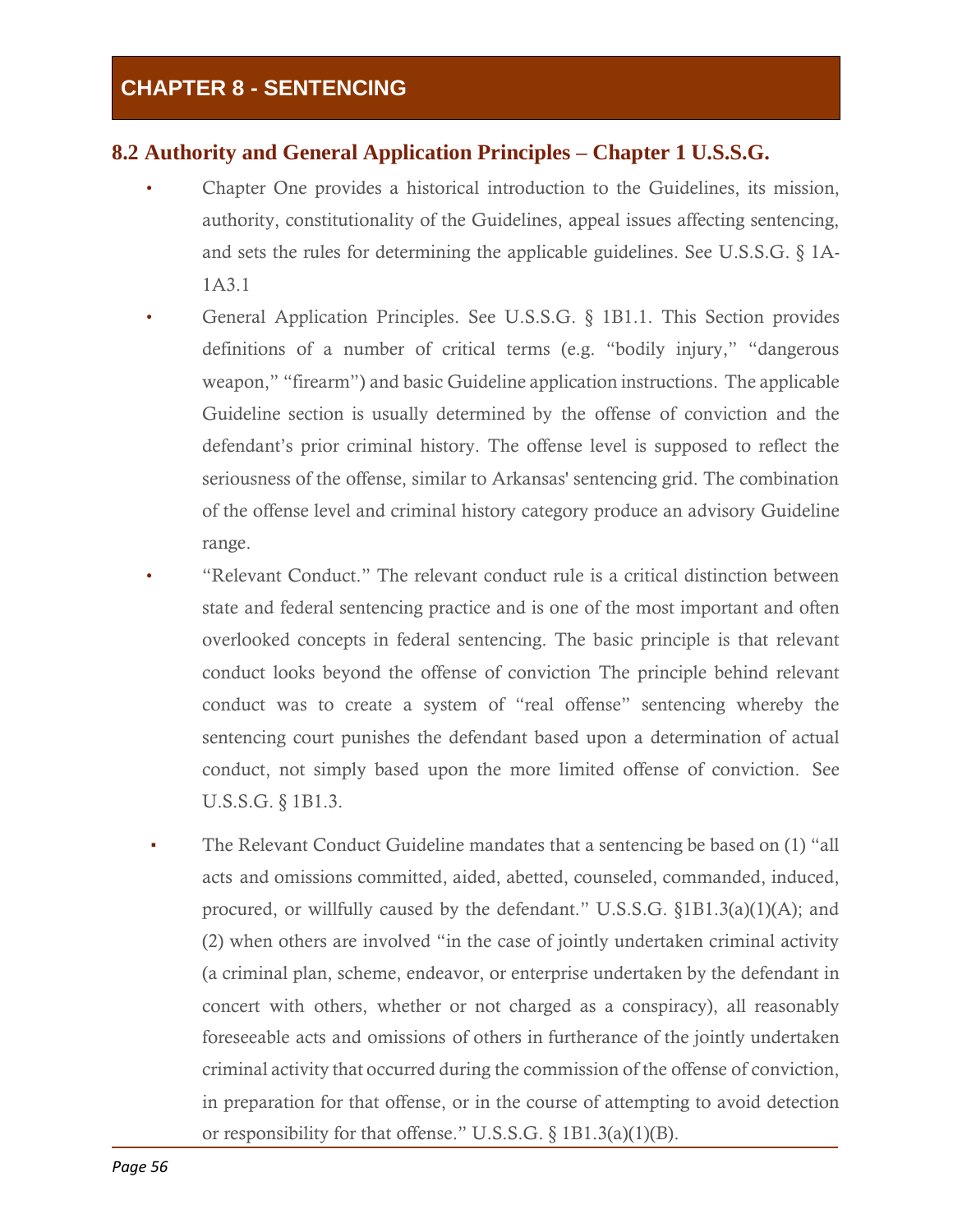- Relevant conduct can be far reaching. It includes acts by other people. A defendant does not have to know the others involved or know details about their involvement. Relevant conduct does not need to be (and usually is not) mentioned in the indictment. It can include acquitted conduct and conduct dismissed pursuant to plea agreements.
- Use of Certain Information
	- Where a defendant chooses to cooperate with the government, the defendant and government may enter into an agreement whereby information disclosed to the government may not be used to determine the defendant's Guidelines. See U.S.S.G.§ 1B1.8.
- What Guidelines Apply?
	- As a general rule, the court should use the Guidelines in effect on the date of the sentencing. See U.S.S.G. § 1B1.11. However, the ex post facto clause may prevent applying Guidelines in effect on the date of sentencing. *See Miller v.Florida*, 482 U.S. 423 (1987). In such a case, the Guidelines Manual in use on the date of the offense is used to calculate the guidelines.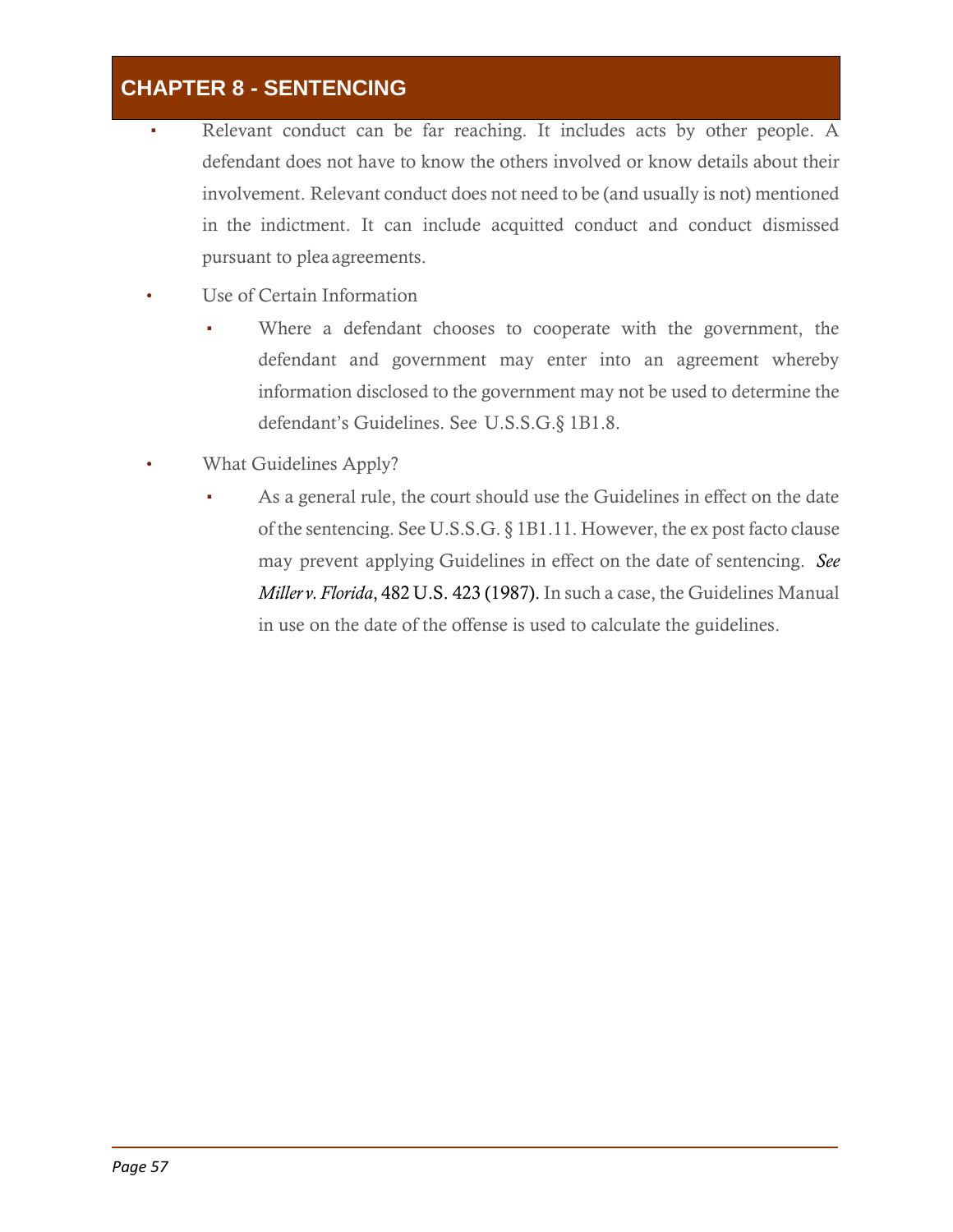#### **8.3 Offense Conduct – Chapter 2 U.S.S.G**

- The offense conduct is divided into several separate sections based upon the nature of the statutory offense. They begin with § 2A1.1 (Homicide) and end with § 2T4.1 (taxes). Section 2X1.1 provides Guidelines for conspiracies, attempts and solicitations, aiding and abetting, accessory after the fact, and misprision of a felony.
- *§ 2D1.1: Drug Offenses*  sentencing for drug offenses is usually driven by the quantity of the controlled substance.
	- When no drugs are seized or the amount seized does not reflect the scale of the offense, the court must approximate quantity.
	- In drug conspiracy cases, the agreed-upon quantity is often used to determine the offense level.
- $§$  *2F1.1:* Fraud Offenses sentencing in fraud offenses is typically driven by the amount of loss associated with the offense.
- *§ 2K2.1:* Firearm Offenses
- Selecting the Offense Guideline
- The U.S.S.G. appendix will provide a quick index of the applicable Guidelines to a specific statutory offense. If the specific offense is not found in the index, then the Guidelines provide that the most analogous offense Guideline should be utilized. See U.S.S.G. § 1B1.2(a).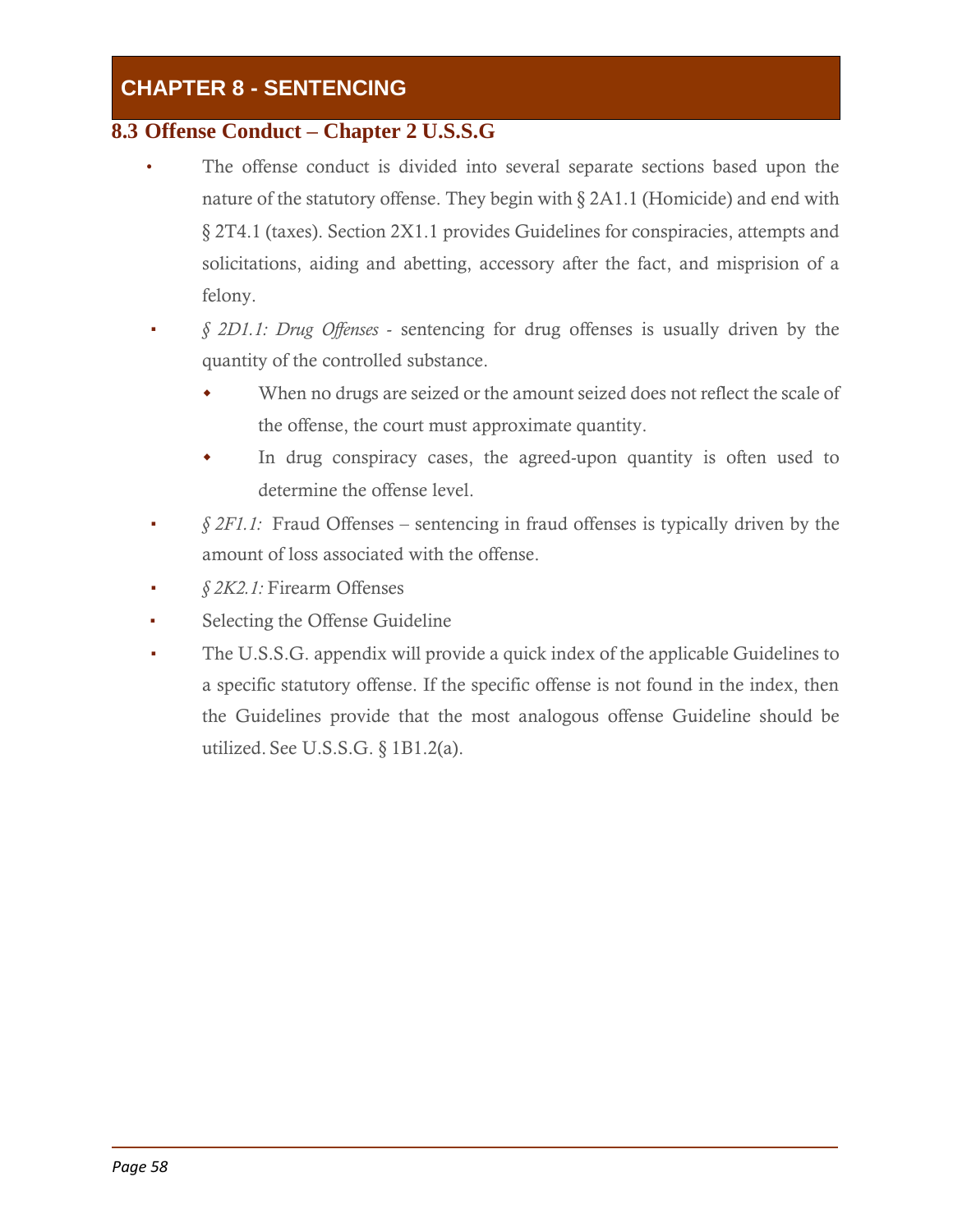- Determining the Base Offense Level
	- Once the correct Guideline is determined, you must select the proper base offense level. The base offense level is the minimum offense level for a particular offense and the starting point in determining the correct offense level. The particular Guideline section may contain several base offense levels. You must determine the one that applies to the specific facts of your case.
- Specific Offense Characteristics
	- Once the base offense level is determined, the next step is to see if any specific offense characteristics apply. A specific offense characteristic can add or subtract points to the base offense level and in many instances can significantly change the base offense level and ultimately the Guidelines.
- Cross-References
	- Sometimes a specific Guideline contains a cross-reference. These simply advise the sentencing court to apply different offense Guidelines under certain circumstances.

#### **8.4 Adjustments – Chapter 3 U.S.S.G.**

- Adjustments these adjust the offense level up or down based upon the victims, the defendant's role in the offense, and obstruction of justice. See U.S.S.G. § 3A.
	- Vulnerable victim § 3A1.1
	- Aggravating role § 3B1.1
	- Mitigating role § 3B1.2
	- Abuse of Position of Trust or Use of Special Skill § 3B1.3
	- Obstruction of Justice § 3C1.1
	- **Grouping**
	- Grouping occurs when there is more than one count of conviction. The offense levels for each count must be combined or "grouped." When counts are grouped, these Guidelines produce a single offense level. See U.S.S.G. § 3D1.2.
- Acceptance of Responsibility
	- Defendants who "accept responsibility" are entitled to a minimum of a two-level reduction in the offense level. Depending on the base offense level, an extra point may be awarded to permit a three-level reduction. See U.S.S.G. § 3E1.1.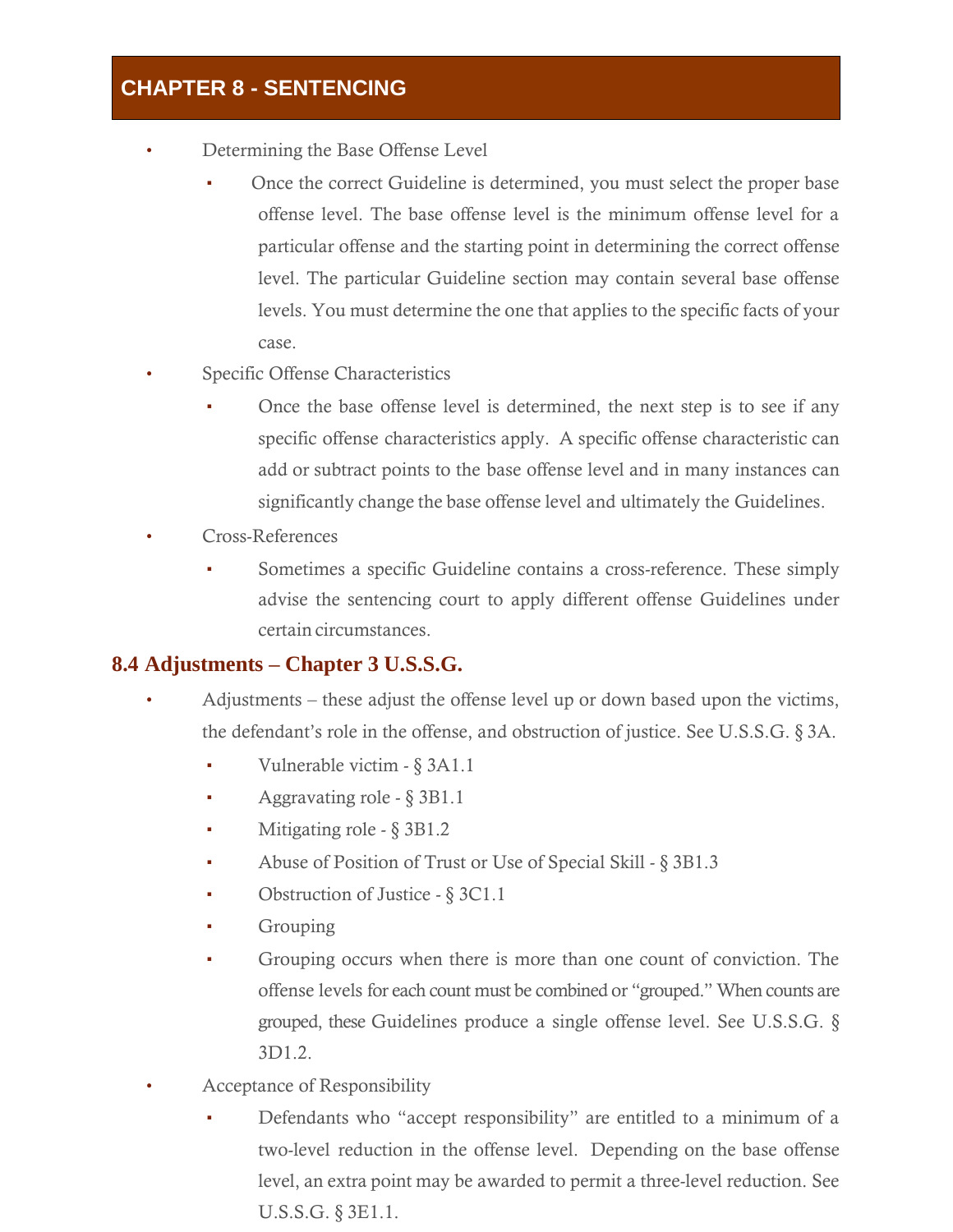- Pleading guilty does not automatically entitle a defendant to an acceptance reduction, but provides "significant evidence" of acceptance.
- A defendant is not automatically precluded from receiving an acceptance adjustment by going to trial, but may qualify for it under a few narrow circumstances. See U.S.S.G. § 3E1.1 (n. 2).
- Commission of a new crime while on pre-trial release may be grounds to preclude an acceptance adjustment.
- A defendant does not have to admit to relevant conduct to qualify for this adjustment. See U.S.S.G.  $\S 3E1.1$  (n.1(a)).

# **8.5 Calculating Criminal History – Chapter 4 U.S.S.G**

#### **Criminal History Category**

A defendant's past record of criminal conduct is relevant to sentencing in a federal case. The Criminal History Category is the horizontal part of the Sentencing Table. There are six Criminal History categories denominated by roman numerals.

#### **Criminal History Points are Calculated as Follows:**

- Three points for each prior sentence of imprisonment exceeding one year and one month.  $(4A1.1(a))$
- Two points for each prior sentence of imprisonment of at least 60 days and not counted in (a).  $(4A1.1(b))$
- One point for each prior sentence of imprisonment not counted in (a) or (b) up to a total of 4.  $(4A1.1(c))$ .

#### **Additional Points are Added When:**

- The instant offense was committed while the defendant was under any criminal justice sentence (includes probation, parole, supervised release, imprisonment, work release or escape status). (add 2 points) 4A1.1(d)
- For each prior sentence resulting from a crime of violence that did not receive any points under (a), (b) or (c) because such sentence was counted as a single sentence. (add 1 point, up to a total of 3 for this subsection) 4A1.1(e)

#### **Prior Offenses not Counted or Counted only under Certain Conditions**

• Certain Prior Offenses are not counted or counted only under certain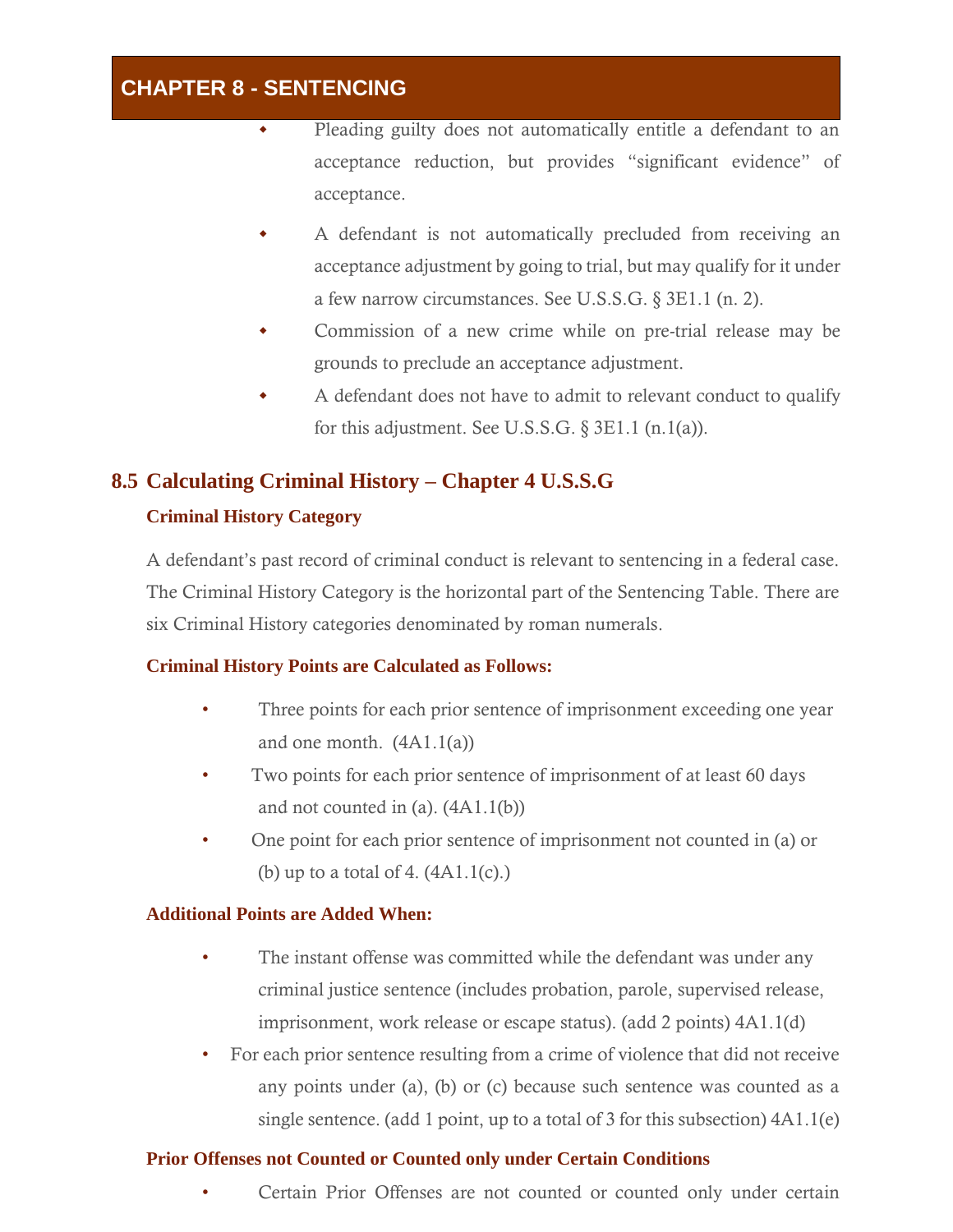conditions. See  $4A1.1(a)(b)$  and  $(c)$  and  $4A1.2 : e.g.$ 

- Sentences imposed more than ten years prior to the defendant's commencement of the instant offense are generally not counted
- Sentences imposed more than 15 years prior to the defendant's commencement of the instant offense - not counted unless the defendant's incarceration extended into this fifteen year period.
- Juvenile Offenses counted only if it resulted from an adult conviction.
- Sentences for a foreign conviction, expunged conviction or invalid conviction.
- Tribal court convictions or expunged or invalid convictions.
- Military convictions counted only if imposed by a general or special court martial.

#### **Definitions and Instructions 4A1.2:**

- *Prior Sentence*: any sentence previously imposed upon adjudication of guilty, whether by plea, trial, or nolo contendere, for conduct not part of instant offense.
- *Sentence of Imprisonment*: sentence of incarceration (refers to the maximum sentence imposed).
- *Suspended Sentence*: sentence of imprisonment refers only to portion that was not suspended.
- *Multiple prior sentences*: it is important to determine if multiple prior sentences are counted separately or as a single sentence.
	- Prior sentences always counted separately if the sentences were imposed for offenses that were separated by an intervening arrest (defendant arrested for first offense prior to committing the second offense).
	- When no intervening arrest: prior sentences counted separately unless the sentences resulted from offenses contained in same charging instrument or the sentences were imposed on the same day.
- Convictions for which imposition of sentence was suspended or stayed: count as prior sentence under 4A1.1(c) – One point.
- Defendant convicted but not yet sentenced: Conviction counted as a prior offense under 4A1.1(c) (one point) if a sentence resulting from that conviction would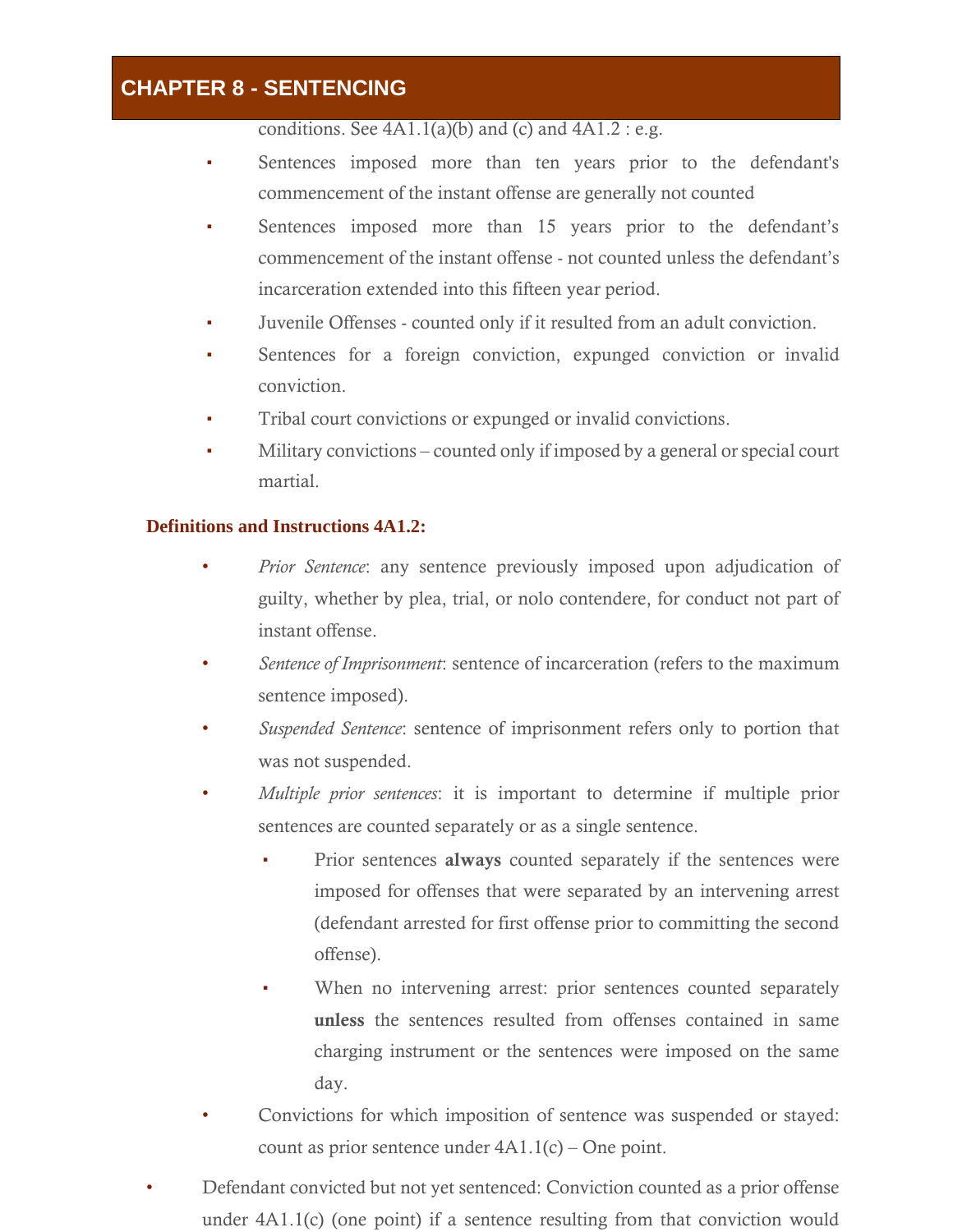otherwise be countable. *So, warn client about pleading to other charges prior to being sentenced on the federal charge.*

- Sentences for all felony offenses are counted. Sentences for misdemeanor and petty offenses are counted except:
- The following offenses are only counted if the sentence was a term of probation of more than one year or term of imprisonment of 30 days or prior offense is similar to the instant offense  $-4A1.2(c)$ 
	- Careless/Reckless Driving
	- Contempt of Court
	- Disorderly Conduct or disturbing the peace
	- **•** Driving without a license or with revoked/suspended license
	- False information to a police officer
	- Gambling
	- Hindering or failure to obey a police officer
	- Insufficient funds check
	- Leaving the scene of an accident
	- Non-support
	- Prostitution
	- **Resisting Arrest**
	- **Trespassing**
	- Sentences for the following offenses are never counted:
	- Fish and game violations
	- **Hitchhiking**
	- Juvenile status offenses and truancy
	- Local ordinance violations (unless the violation is also a violation of state law)
	- Loitering
	- Minor traffic offenses
	- Public Intoxication
	- **Vagrancy**
- Offenses committed prior to age of 18: in cases where defendant was convicted as an adult and received a sentence of imprisonment exceeding one year and one month – add 3 points. In all other cases: add 2 points for sentences of at least 60 days if defendant was released from confinement within 5 years of commencement of the instant offense. Add 1 point for each adult or juvenile sentence imposed within 5 years of commencement of instant offense not counted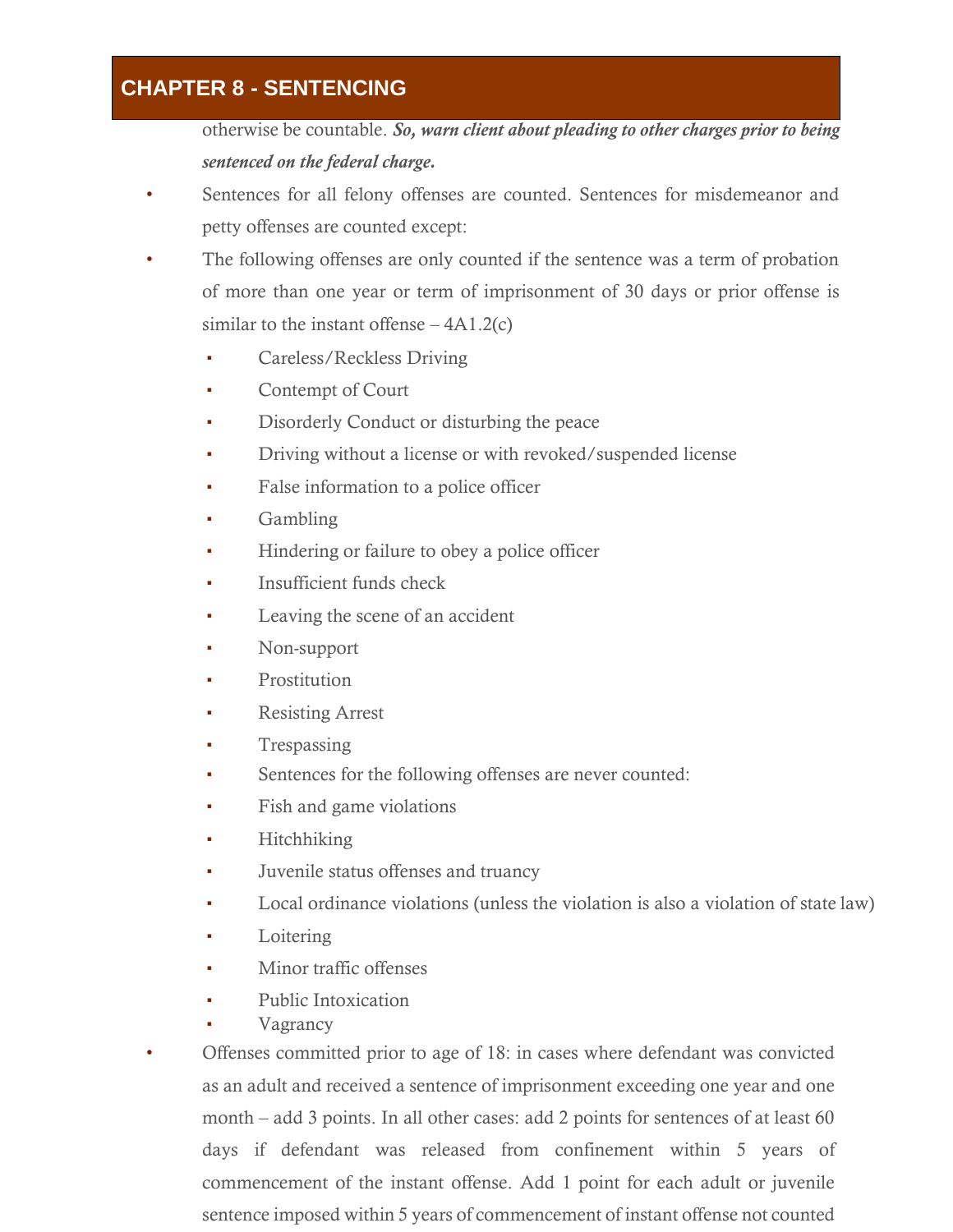in  $(A)$ .

#### **Departures Based on Criminal History:**

#### **Upward Departure**

If reliable information suggests that a defendant's criminal history underrepresents the seriousness of his/her criminal history or the likelihood that the defendant will commit other crimes, an upward adjustment may be warranted.

#### **Downward Departure**

If reliable information indicates that the defendant's criminal history category substantially over-represents the seriousness of their criminal history a downward departure may be warranted.

- A departure below the lower limit of the applicable guideline range for Criminal History Category I is prohibited under the guidelines.
- Armed Career Criminal/ Repeat and Dangerous Sex Offender (against Minors) – downward departures in criminal history categories are not permitted.
- Career Offender Downward Departure may not exceed one Criminal History Category.

#### **Career Offenders: 4B1.1**

- A defendant is a career offender if:
	- 1. The defendant was at least 18 years old at the time the defendant committed the instant offense;
	- 2. The instant offense is a felony that is either a crime of violence or a controlled substance offense and
	- **•** 3. The defendant has at least 2 prior felony convictions of either a crime of violence or a controlled substance offense.
- All Career Offenders receive a Criminal History Category of VI.
- Determining the Offense Levels for Career Offenders are also calculated in Chapter 4. If the offense level for a career offender from the table contained in 4B1.1(b) is greater than the offense level otherwise applicable then the offense level from the table applies.
- Special Rules with respect to convictions under 18 U.S.C. 924(c) or 929(a)  $-$  see 4B1.1(c).
- Definitions:
	- *Crimes of Violence*: Any offense under state or federal law, punishable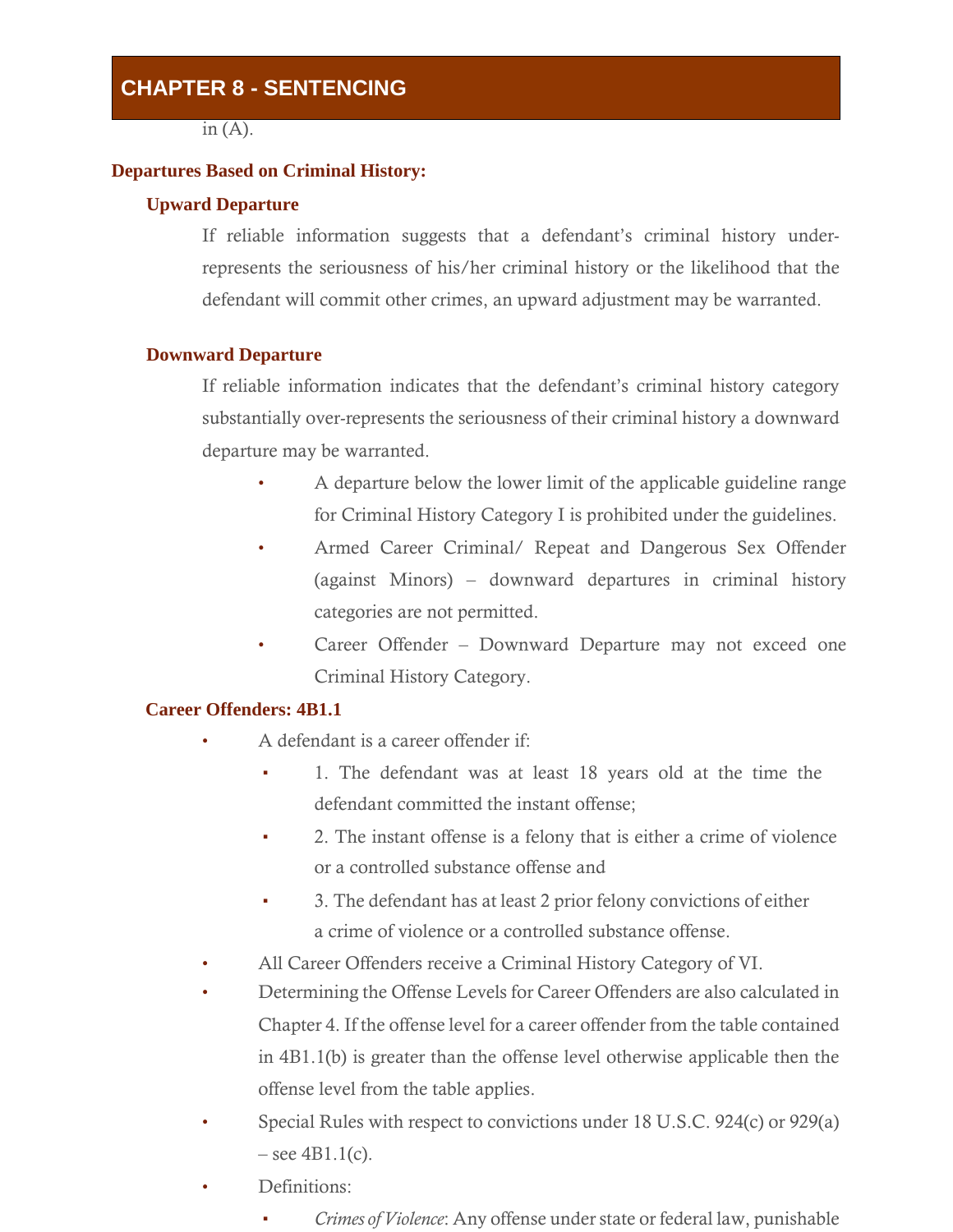by imprisonment exceeding one year that has as an element the use, attempted use or threatened use of physical force against another or the burglary of a dwelling, arson or extortion, involves explosives or conduct that presents a risk of injury to another.

- *Controlled Substance Offense*: offense under state or federal law, punishable by more than one year in prison that prohibits the manufacture, import, export, distribution or dispensing of a controlled substance or possession of a controlled substance with intent to manufacture, import, export, distribute or dispense.
- *Pattern of criminal conduct*: planned criminal acts occurring over a period of time. May subject a defendant to an offense level of 13 (11 after acceptance).

#### **Armed Career Criminal**

A defendant who is subject to an enhanced sentence under the provisions of 18 U.S.C. Section

924(e).

- The offense levels for an armed career criminal are calculated in Chapter 4. The offense level is the greatest of the offense level from U.S.S.G. Chapters 2 and 3 or the offense level from the table in 4B1.1 or 34 if the defendant used or possessed a firearm or ammunition in connection with either a crime of violence or controlled substance offense or 33 otherwise.
- The criminal history category for an ACC is the greatest of the criminal history category from Chapter 4 or 4B1.1 (if applicable) or Category VI (if a firearm is used or possessed in connection with a crime of violence or controlled substance offense) or Category IV.
- Due to the increased penalties for career offenders it is important to review your client's criminal history early on in your representation. Do not rely solely on your client's memory, obtain copies of his criminal history, including judgments.
- In some situations it may be helpful to obtain the Guilty Plea Colloquy Form or transcript from a state court conviction.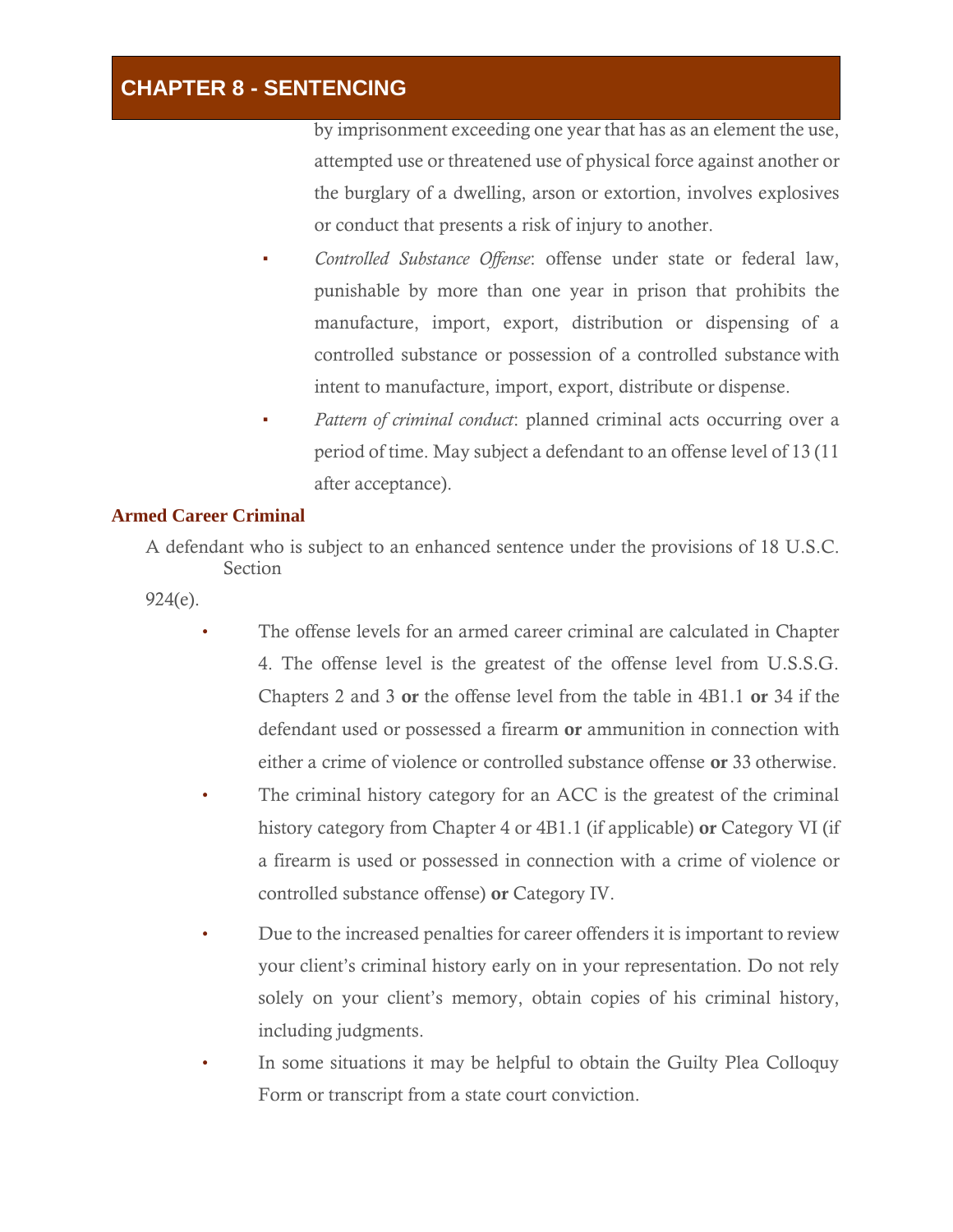### **8.6 Determining the Sentence – Chapter 5 U.S.S.G**

- Sentencing Table (Chapter 5, Part A): Consult once you have determined the total offense level and Criminal History Points. The intersection of the Offense Level and Criminal History Category displays the Guideline Range in months of imprisonment.
- Terms of Probation: see 5B1.1
	- The guideline range is in Zone A of the sentencing table or
	- The range is in Zone B and the Court imposes a condition or combination of conditions requiring intermittent confinement, community confinement orhome detention.
- Probation is not authorized when:
	- The offense is a Class A or B Felony. *See* 18 U.S.C. §3559 for classifications.
	- The offense specifically precludes probation as a sentence (18) U.S.C. Sec. 3561(a)(2).
	- The defendant is sentenced at the same time to a sentence of imprisonment for the same or a different offense. (18 U.S.C. Sec.  $3561(a)(3)$ .
- The term of probation shall be at least one year but no more than 5 years if the offense level is 6 or greater and no more than 3 years in any other case. 5B1.2.
	- Remember that under the Advisory Guidelines a Judge may impose probation even if the above conditions are not met.
- Conditions of Probation: outlined in 5B1.3. In addition the Court may impose additional conditions.
- Limitation of Applicability of Statutory Minimum Sentences (Safety Valve) 5C1.2: Forthis provision to apply the defendant must meet the following criteria:
	- He must not have have  $-$
	- (A) more than 4 criminal history points, excluding any criminal history points resulting from a 1-point offense, as determined under the sentencing guidelines;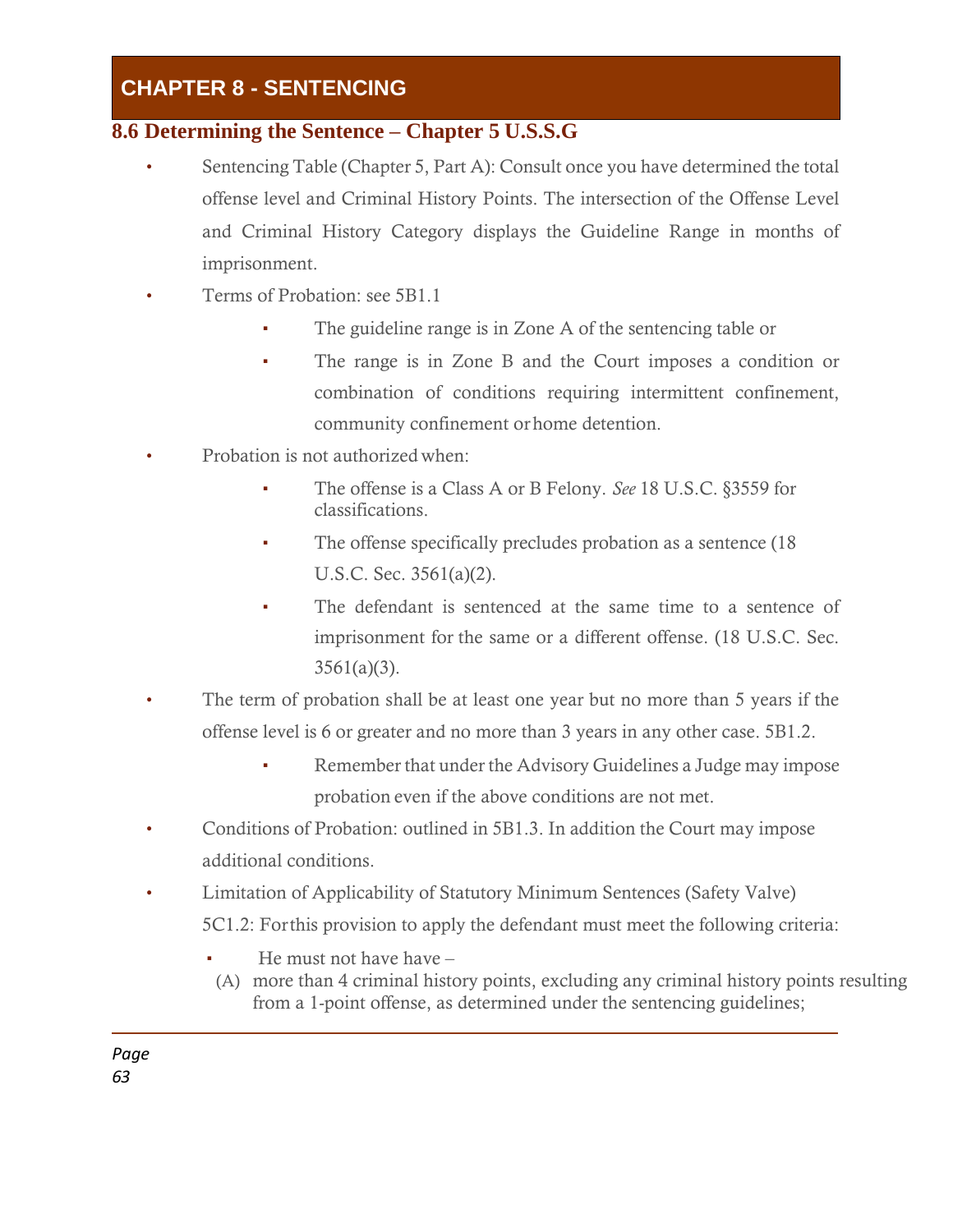(B) a prior 3-point offense, as determined under the sentencing guidelines; and (C) a prior 2-point violent offense, as determined under the sentencing guidelines. U.S.C. § 3553(f)(1).22

- No violence or credible threat of violence or possess a firearm or other dangerous weapon.
- Offense did not result in death or serious bodily injury to any person.
- Defendant not an organizer, leader, manager or supervisor of others in the offense.
- Not later than the sentencing hearing the defendant has truthfully provided to the Government all information and evidence he/she has concerning the offense or offenses.
- Supervised Release: 5D1.1:
	- Imposed by the Court to follow a term of imprisonment.
	- **•** Terms of Supervised Release (5D1.2): at least 2 years but not more than 5 yearsfor Class A or B felonies, at least 1 year but not more than 3 years for Class C or D felonies. One year for Class E Felony or Class A misdemeanor.
	- Conditions of Supervised Release are outlined in 5D1.3
- Restitution, Fines, Assessments and Forfeitures
	- Restitution  $(5E1.1)$ :
		- Ordered by the Court to compensate an identifiable victim.
		- Order may direct single lump sum payment, partial payments at specified intervals, return of property, replacement of property or services rendered to the victim (if victim agrees)
		- Nominal periodic payments may also be ordered.
		- Can also be joint and several if there are multiple defendants
	- Fines  $(5E1.2)$ 
		- Always imposed unless defendant establishes that he is unable to pay and is not likely to become able to pay.
		- Fine Guideline Range Table: 5E1.2(c)(3)
		- The Court considers various factors in determining the amount of

the fine – see  $5E1.2(d)$ 

- Special Assessments (5E1.3)
	- Must be imposed on a defendant in the amount prescribed by statute. (see commentary for amounts)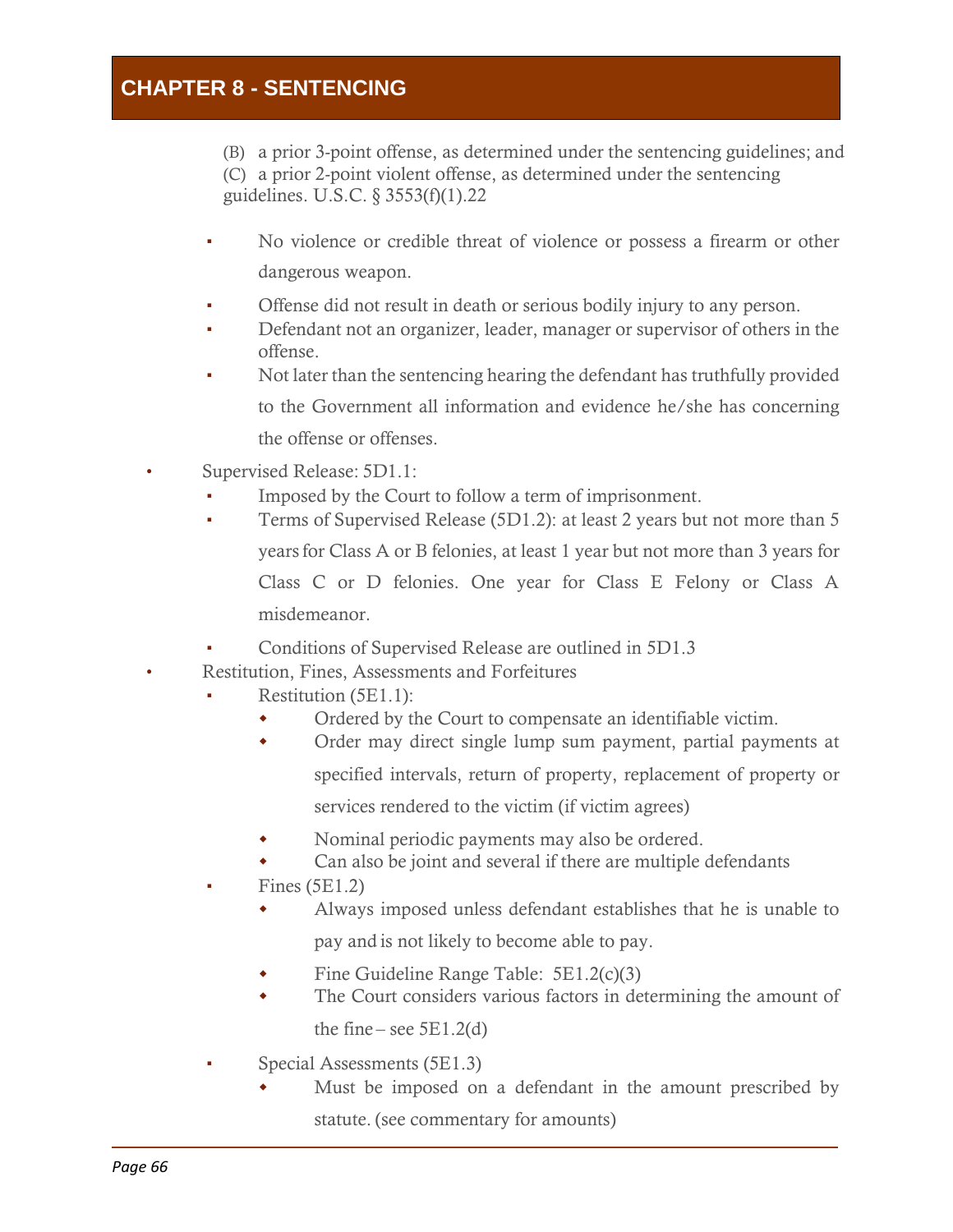- Forfeiture (5E1.4)
	- Must be imposed upon a convicted defendant as provided by statute.
- Cost of Prosecution (5E1.5)
	- Normally not imposed on indigent clients, but can be imposed on a defendant as required by statute
- Sentencing options
	- Community Confinement (5F1.1) (halfway house etc.)
	- Home Detention (5F1.2) (house arrest)
		- Program of confinement and supervision that restricts the defendant to his place of residence continuously except for authorized absences.
	- Occupational Restrictions (5F1.5)
	- Denial of Federal Benefits to Drug Traffickers and Possessors (5F1.6)
		- Court may deny the eligibility for certain Federal benefits of any individual convicted of distribution or possession of a controlled substance.
- Intermittent Confinement (5F1.8)
	- Remaining in the custody of the Bureau of Prisons during nights, weekends or other intervals of time totaling no more than the lesser of one year or the term of imprisonment authorized for the offense, during the first year of a term of probation or supervised release.
- Departures Under the Guidelines: (5 K)
	- The most common guideline departure is for substantial assistance to authorities under 5k1. – In our District the Government typically files a 5k Motion just before Sentencing recommending to the Court that a defendant's guideline range be reduced
	- If a defendant has been sentenced, but cooperation is not complete, the government has up to a year to file a Rule 35 motion asking for the reduction.
	- If the cooperation is still not completed within a year, defense counsel should ensure the government files a "placeholder" motion stating that the defendant has cooperated, but it is not complete. This informs the Court that a departure motion is expected at some point.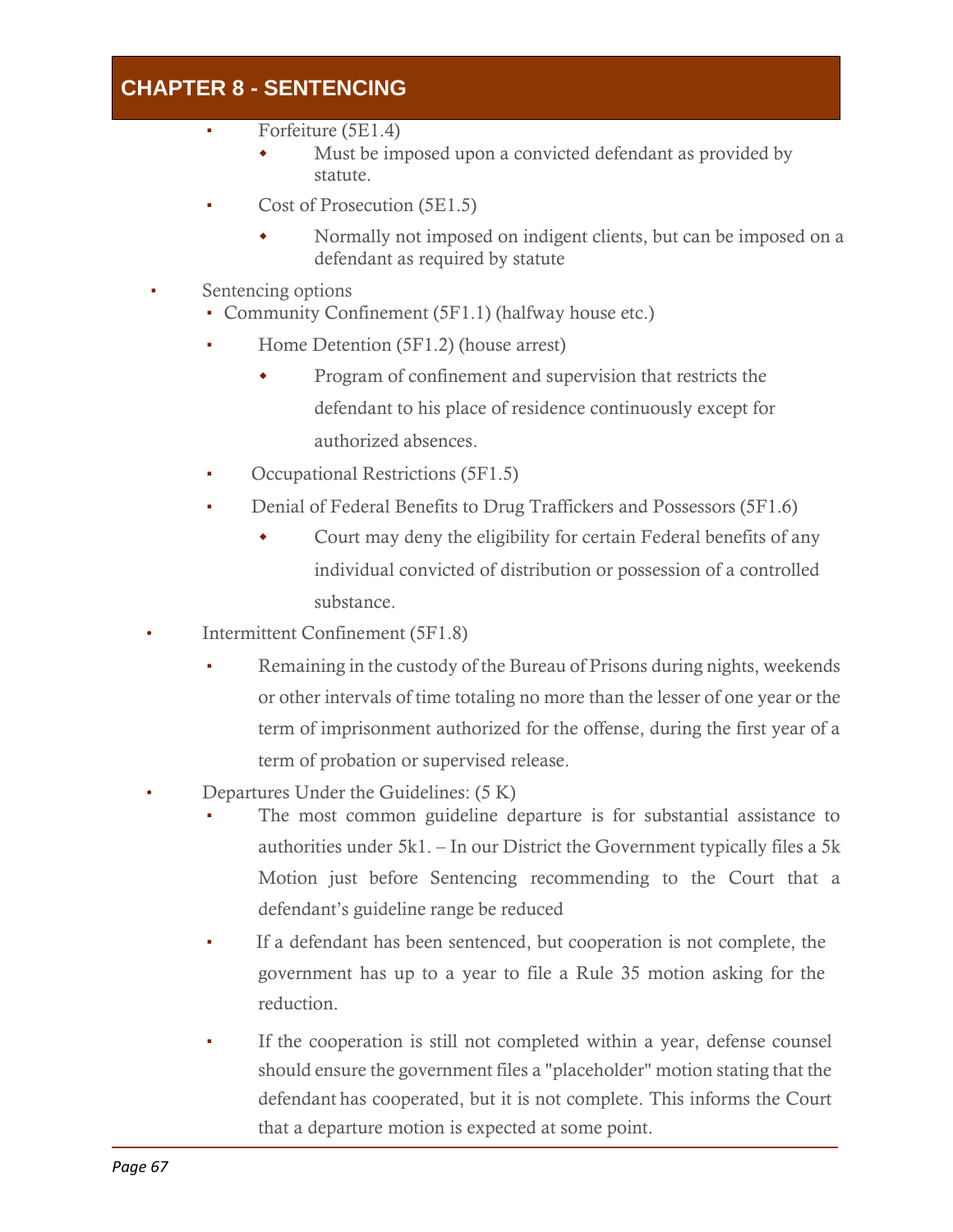# **CHAPTER 8 - SENTENCING**

## **8.7 Sentencing Memorandum**

- Defense counsel should present all relevant mitigating arguments to the district court in a persuasive sentencing memorandum, advocating for a sentence sufficient but not greater than necessary to comply with the purposes of sentencing. A sentencing memorandum should address all the sentencing factors in 18 U.S.C. §3553(a).
- The final reduction is always determined by the Court
	- The possibility of a 5k is often (but not always) spelled out in the plea agreement.
- Tie the mitigating facts to one or more of the purposes of sentencing and the parsimony clause
	- Other possible departures are described in Guideline Sections 5K2.0-2.24. in section  $3553(a)$ .
	- File the sentencing memorandum at least seven days before sentencing (unless otherwise required by local rule or order of court). If the sentencing memorandum contains confidential information, that should be shielded from public view, such as the client's cooperation, physical or emotional condition or history of drug and alcohol use, move for an order to seal the document and to limit its disclosure to the parties and probation office.
	- Waiting until sentencing to make your argument for leniency, as in state court, makes it less likely the court will give weight to your position.
	- The sentencing memorandum is an opportunity to explain:
		- Who your client is and his/her background
		- Who the people are in the client's life, and what he/she means to them
		- What led the client to commit this crime
		- The good acts by the client that the court has not heard
		- How the client has already been punished for this crime
		- How the client has worked to better him/herself since his/her arrest
		- Whether the client needs educational or vocational training
		- Whether the client needs medical care
		- Where the client see him or herself after he or she is released
		- Whether the client is likely to reoffend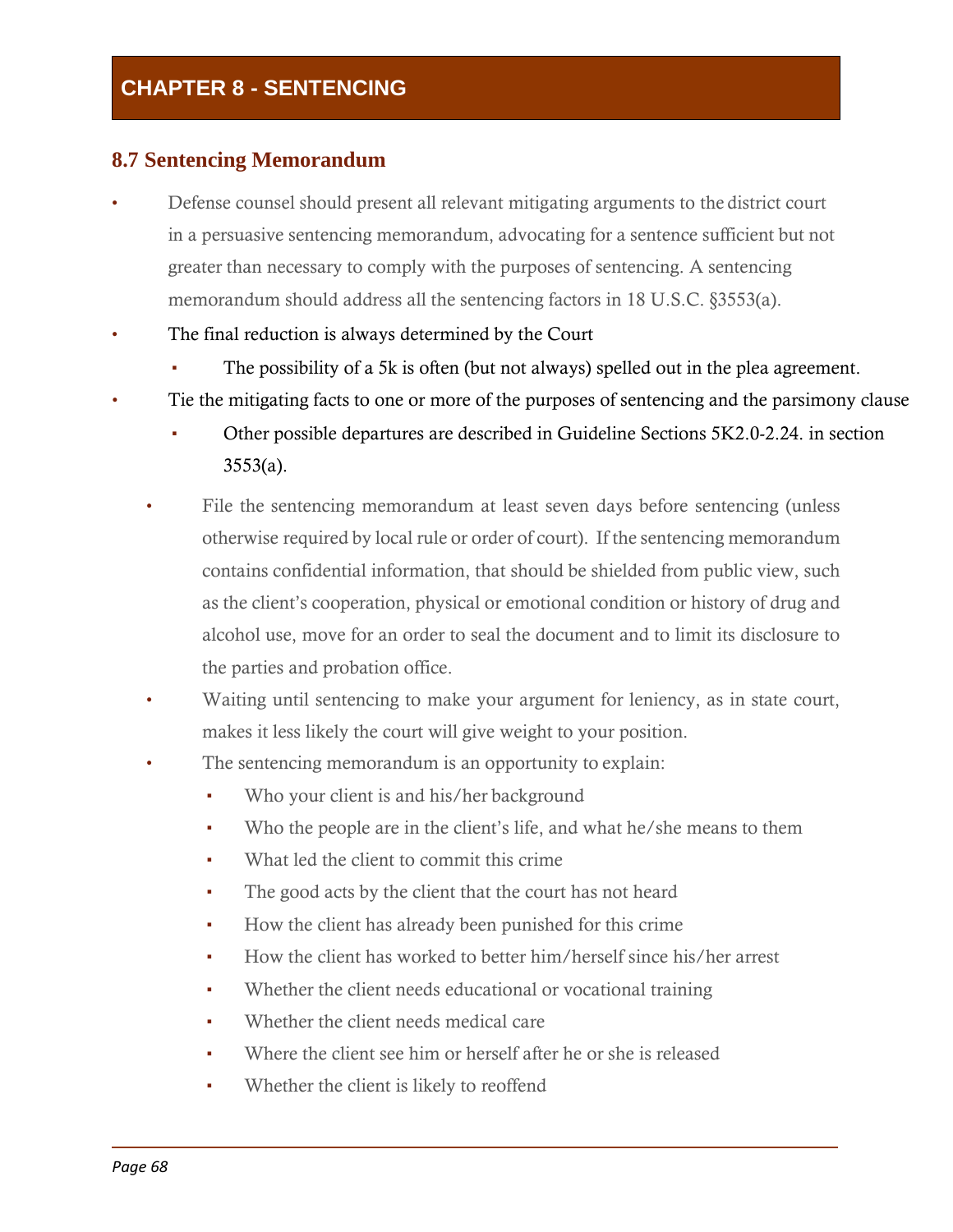## **Best Practices for drafting a Sentencing Memorandum**

- There is no required form for a sentencing memorandum, but it should not read like an "official" court document.
- Make a persuasive argument for leniency by presenting the client's biographical history, personal characteristics and all relevant mitigating factors to the court.
- Use the sentencing memorandum to tell the client's story. Successful sentencing advocacy involves the full exposition of all the factors in the client's life that brought him or her before the court. Develop a theme, not merely a tally of mitigating factors.
- Attach character letters from people willing to offer insight into a client's true nature, notwithstanding their awareness of the offense conduct.
- Recognize that character letters are an important part of effective sentencing advocacy, and use such letters by quoting passages in the sentencing memorandum.
- Use more than words to persuade; consider the power of images and pictures. When appropriate, include photographs of the client with his or her family members (including parents, spouses, partners and children) in the sentencing memorandum.
- Provide supporting documentation. If your client has a physical or mental impairment, or drug or alcohol dependency issues, corroborate the issue with a doctor's report and/or medical records. Similarly, if your client has a college transcript, military service record, professional or occupational licenses, or history of charitable works, provide documents or testimonials.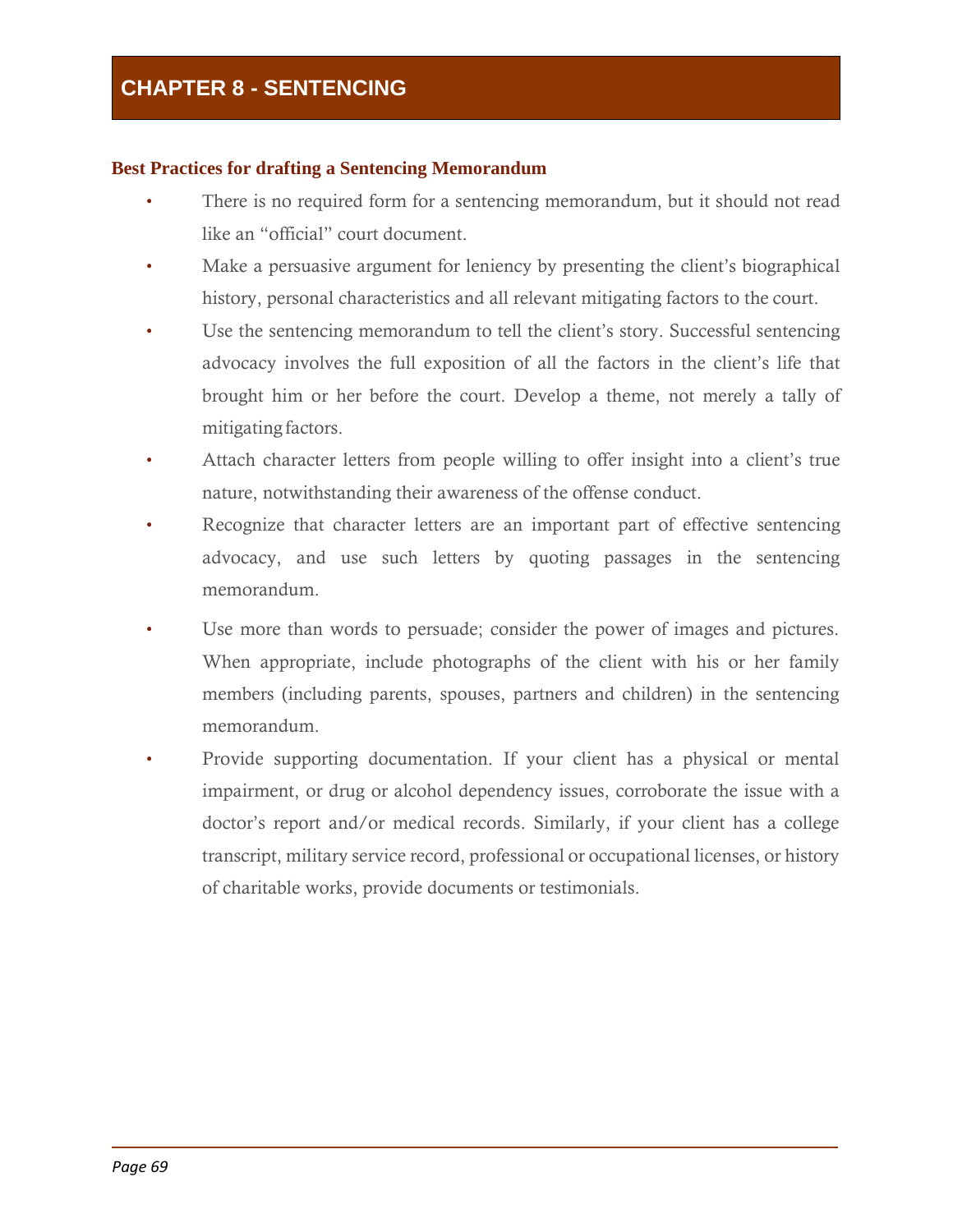# **CHAPTER 8 - SENTENCING**

## I. LEGAL DISCUSSION

After *United States v. Booker*, 543 U.S. 220 (2005), sentencing courts must: (1) properly calculate the guideline range; (2) rule on any departure motions made under the guidelines; and (3) exercise their discretion by choosing a sentence in light of all §3553(a) sentencing factors, "regardless [of] whether [the chosen sentence] varies from the sentence calculated under the guidelines." See *Rita v. United States*, 127 S. Ct. 2456 (2007);

(Brief all issues regarding objections to Presentence Investigation Report and/or downward departure motions before addressing the §3553(a) factors)

## A. THE APPLICATION OF 18 U.S.C. §3553(A)

Under the Third Circuit's three-step sentencing approach, after the Court determines the guideline sentence, it must consider whether to impose a sentence below the Guidelines. Under *United States v. Booker*, 543 U.S. 220, 259-60 (2005), the Court must consider each of the Section 3553(a) factors in fashioning a sentence.

These factors are:

- (1) The nature and circumstances of the offense and the history and characteristics of the defendant;
- (2) the need for a sentenced imposed  $-$  (a) to reflect the seriousness of the offense, to promote respect for the law and to provide just punishment for the offense;

(b) to afford adequate deterrence to criminal conduct; (c) to protect the public from further crimes of the defendant; and (d) to provide the defendant with needed educational or vocational training, medical care, or correctional treatment in the most effective manner;

- (3) The kind of sentences available;
- (4) The Guidelines;
- (5) Any [Guidelines] policy statement;
- (6) The need to avoid unwarranted sentence disparities among defendants with similar records who have been found guilty of similar conduct; and
- (7) The need to provide restitution to any victims of the offense.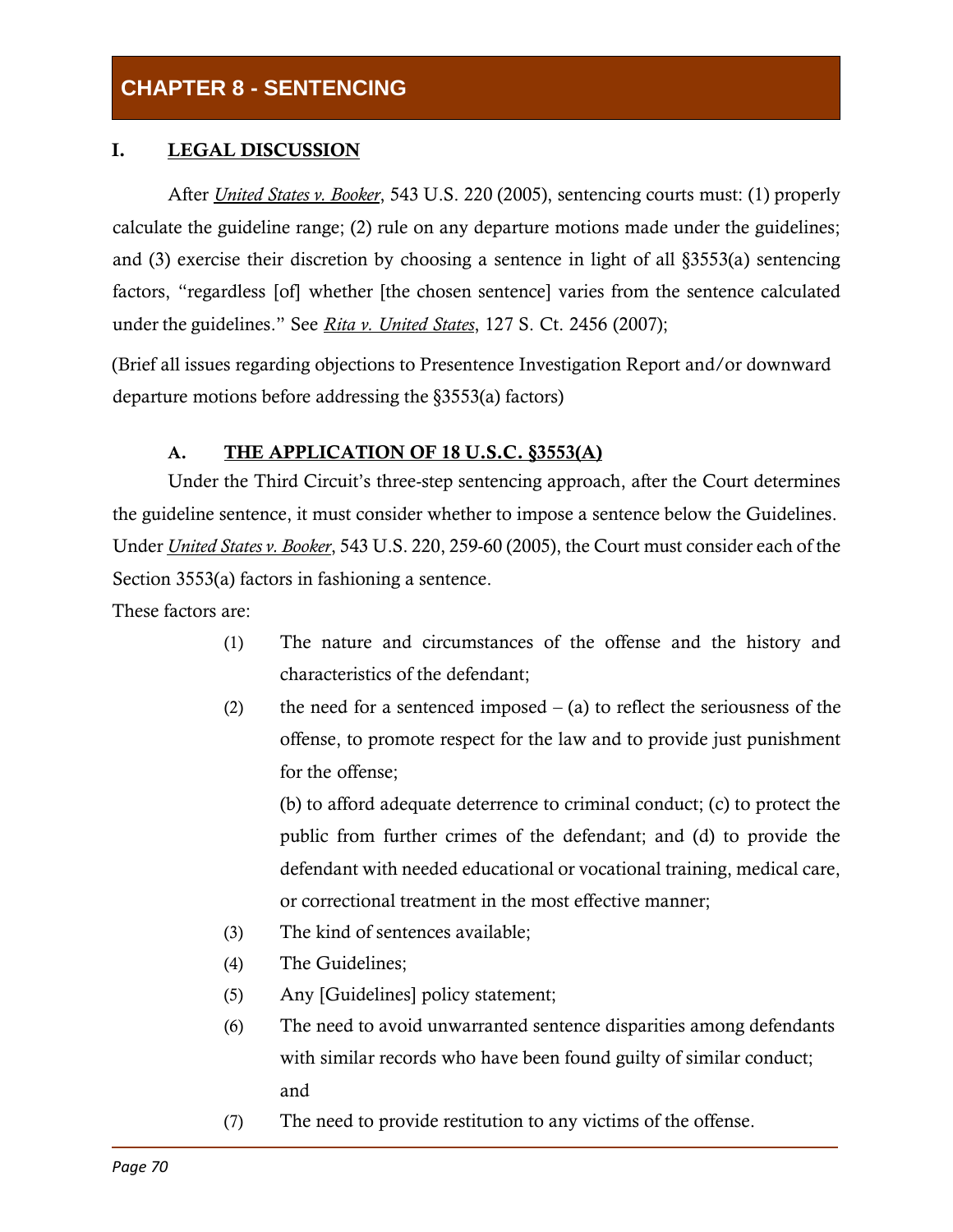## **9.1 Criminal Appeals**

## **Continuous Representation**

A person for whom counsel is appointed shall be represented at every stage of the proceedings through appeal. See 18 U.S.C. §3006A(c). The Criminal Justice Act Plan for the Middle District of Pennsylvania provides, "once counsel is appointed under the CJA, counsel shall continue the representation until the matter, including appeals or review by Certiorari, is closed…" Art. VIII, Section D. Likewise, Chapter 3 of the CJA Plan for the Court of Appeals for the Third Circuit states, "Counsel appointed under the Act by the trial court shall be deemed to have seen designated under the Act to continue on appeal unless relieved by order of the Court of Appeals.

## **Notice of Appeal**

A federal criminal appeal is commenced by filing a Notice of Appeal with the Clerk of the District Court.

## **Time for Filing Notice of Appeal**

Federal Rule of Appellate Procedure 4(b) requires that a notice of appeal be filed within fourteen (14) days after the entry of judgment on the docket, or if the government appeals first, within fourteen (14) days after the date on which the government filed its notice of appeal. The government has thirty days after the judgment is entered, or any defendant appeals, to file its notice of appeal. The filing deadlines are mandatory and jurisdictional. See Browder v. Dir. Dept. of Corrections, 434 U.S. 257 (1978).

## **Post- Judgment Motions**

If a defendant files certain timely post-judgment motions, the notice of appeal must be filed within fourteen (14) days after entry of the order disposing of the last remaining motion or the entry of the judgment of conviction, whichever period ends later. See Fed. R. App. P. 4(b)(3)(A). If a notice of appeal was already filed, it will become effective upon entry of the order disposing of the last remaining motion or the entry of the judgment of conviction, and an amended notice of appeal need not be filed. Fed. R. App. P. 4(b)(3)(B).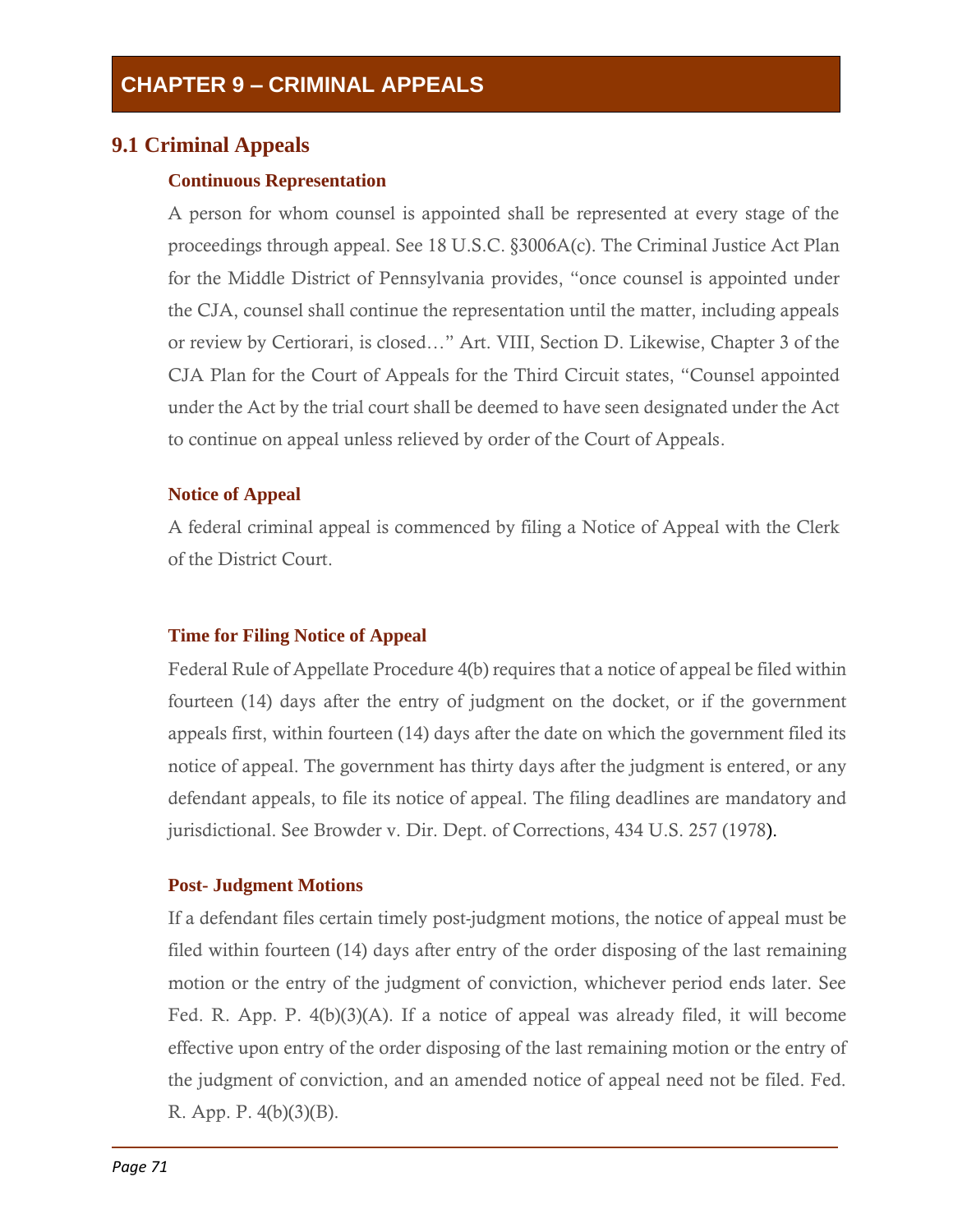# **CHAPTER 9 – CRIMINAL APPEALS**

### **Jurisdiction**

The filing of a notice of appeal generally divests the district court of jurisdiction over the case; See 9 Moore's Federal Practice P 203.11 (2d ed. 1979-80). However, the district court retains jurisdiction to correct a sentence under Fed. R. Crim. P. 35(a). The entry of the correction order does not stay the time of filing a notice of appeal, nor does it affect the validity of a notice filed before entry of the order disposing of the motion. See Fed. R. App. 4(b)(4).

### **Case Opening Documents**

Upon receipt of the notice of appeal from the district court, the Clerk of the Court of Appeals will send a case opening letter to all parties, directing counsel for the Appellant to file:

- Application for Admission (if applicable);
- Appearance Form;
- Criminal Appeal Information Statement; and
- Transcript Order Form

These forms are available on the Court's website, [www.ca8.uscourts.gov](http://www.ca8.uscourts.gov/)

### **Requirements for Briefs**

The Court's website also contains a chart that provides information about the requirements for briefs and appendices. See Fed. R. App. P. 25, 30 and 32 for the full text of rules and requirements for appendices.

### **Briefing Schedule**

The Clerk of Court of Appeals will transmit a briefing schedule to all parties upon receipt of the certified list or record. Generally, Appellant's brief is due forty (40) days from the date of the certified list or record is filed and the Appellees brief is due twentyone (21) days from service of Appellant's brief. A reply brief must be filed within fourteen (14) days of service of Appellee's brief. See Fed. R. App. 31(a)(1).

- Petitions for Rehearing or Rehearing En Banc
- A petition must be filed within fourteen  $(14)$  days from the date judgment was entered and meet the rigorous criteria of Fed. R. App. P. 35.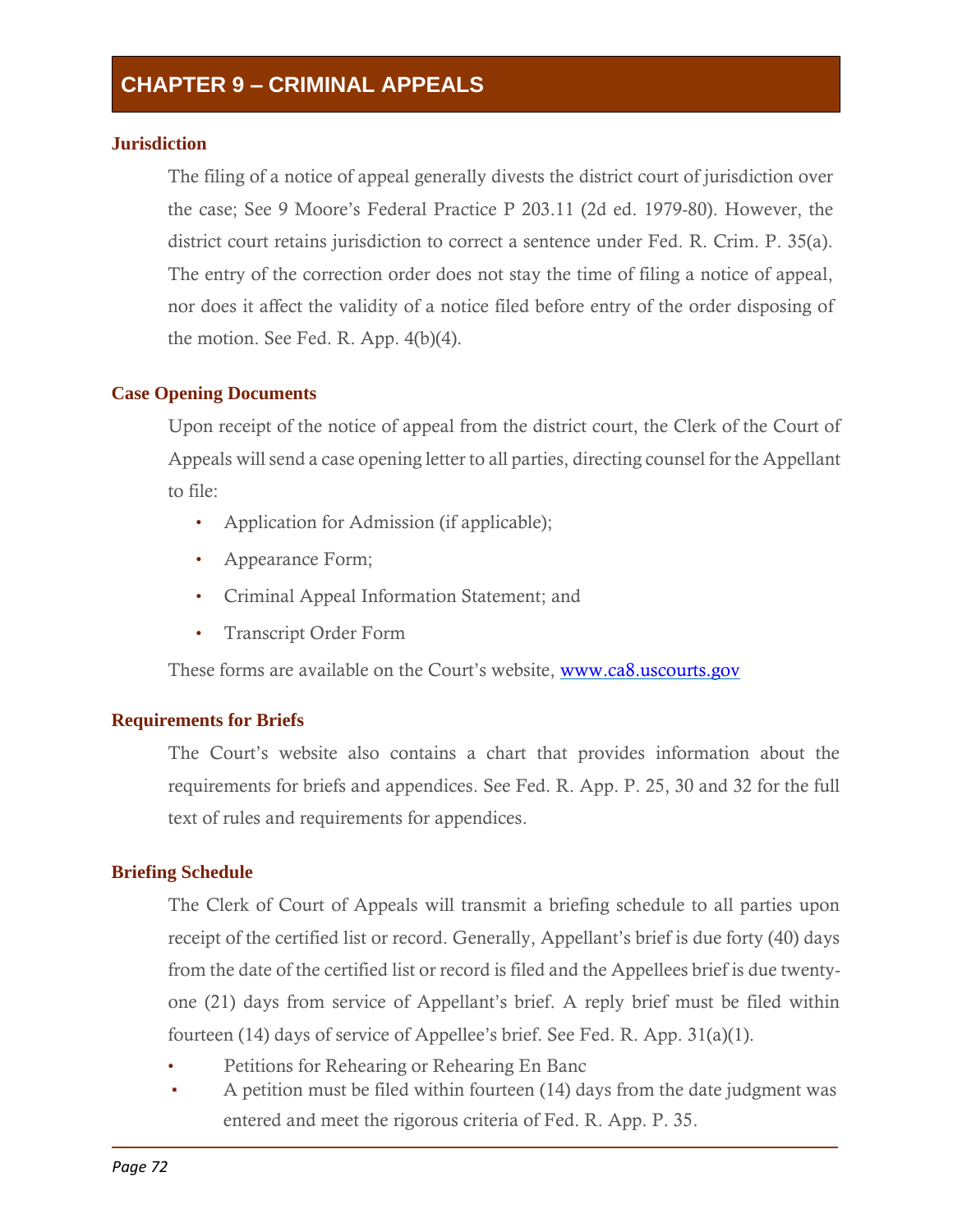# **CHAPTER 9 – CRIMINAL APPEALS**

- **Mandate:** Although largely a ministerial function, the mandate is the official document (consisting of a certified copy of the judgment and the opinion of the Court of Appeals) that the Court issues to conclude proceedings and return jurisdiction over the case to the district court. The mandate is issued within seven days after the time to petition for rehearing has expired. *See FED*. R. APP. 41(b). A petition for rehearing automatically stays the issuance of the mandate, but an application for a writ of *certiorari* does not. While you do not have to stay the mandate while seeking *certiorari*, there may be instances where your client could be harmed if the mandate is not stayed, *i.e*, he/she has been released pending appeal. In such instances, Rule 41(d) provides the mechanism for a stay, which involves a showing of a substantial question (a reasonable probability that the Supreme Court will grant review) and good cause for a stay, *e.g.,* client will be harmed.
- Petition for Writ of Certiorari to U.S. Supreme Court
	- A petition must be filed within ninety (90) days after entry of the judgment. See Supreme Ct. R. 13(1).
- Motion for Extension of Time
	- The time for filing a notice of appeal may be extended by the district court based on excusable neglect or good cause, either before or after the time for filing expires, with or without motion or notice. The maximum extension of time is thirty (30) days from the expiration of time otherwise prescribed. Fed. R. App. P. 4(b)(4).

## **The Mailbox Rule**

A notice of appeal filed by an incarcerated inmate is timely filed if deposited in the institution's internal mail system on or before the due date. If the institution has a system designed for legal mail, it must be used. Proof of timely filing is shown by a declaration under 18 U.S.C. §1746 or a notarized statement which sets forth the date of deposit and that First Class postage has been prepaid. See Fed. R. App. P. 4(c).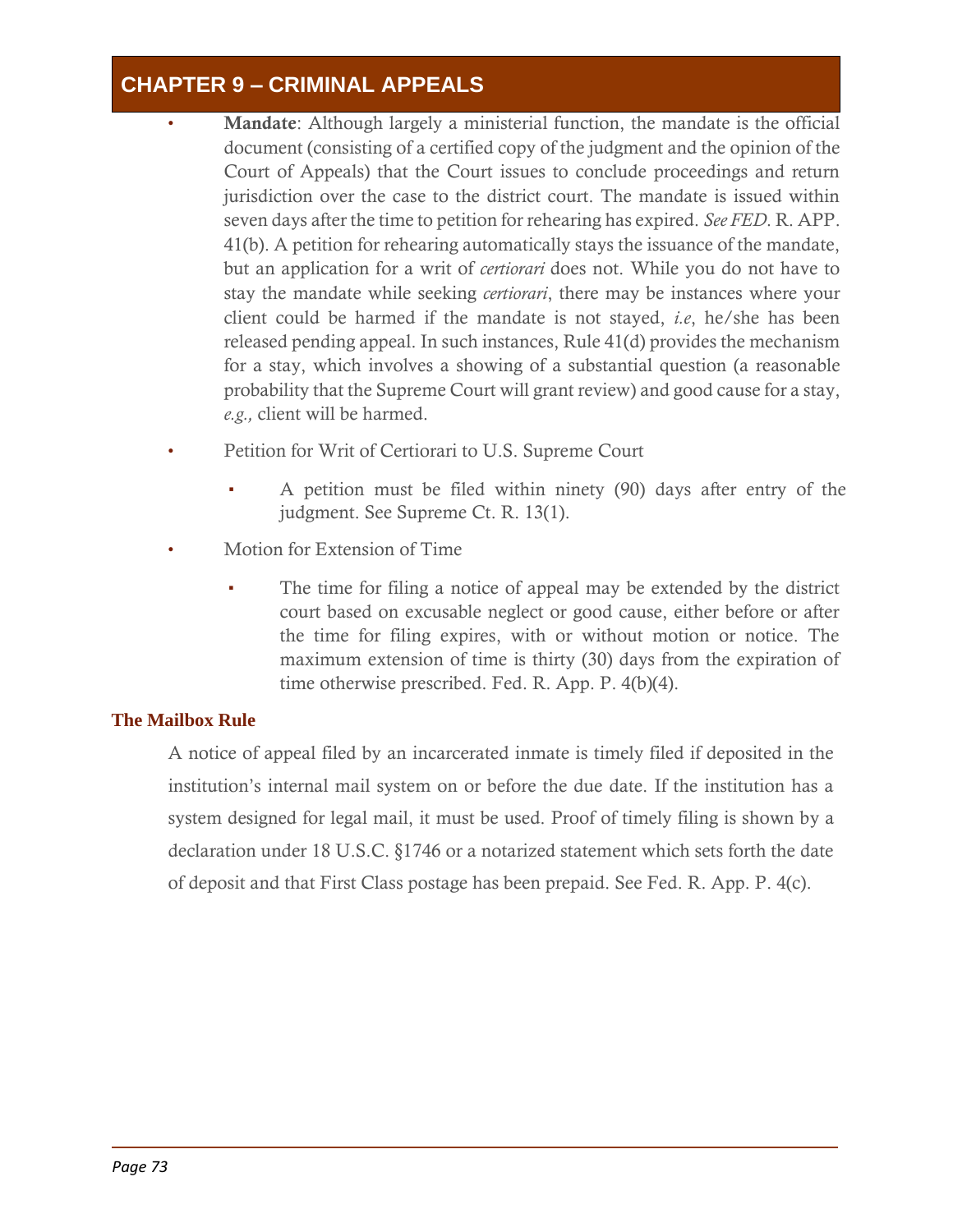# **CHAPTER 9 – CRIMINAL APPEALS**

## **Mistaken Filing with Court of Appeals**

If the notice of appeal is mistakenly filed with the Court of Appeals, the clerk of that court must note on the notice of appeal the date on which it was received and forward to the district court. Such notice of appeal is deemed filed on the date noted by the clerk of appeals' court. See Fed. R. App. P. 4(d).

## **Austin Procedures**

Counsel who has been appointed under the CJA Act and is of the opinion that no issues are present which warrant the filing of a petition for certiorari must file a motion stating that opinion and requesting leave to withdraw with the Court of Appeals. *See Austin v. United States*, 513 U.S. 5 (1994). The motion must be served on both Appellant and the United States.

## **CJA Vouchers**

Appointed counsel must submit a Criminal Justice Act Voucher within forty-five days from the conclusion of the attorney's representation.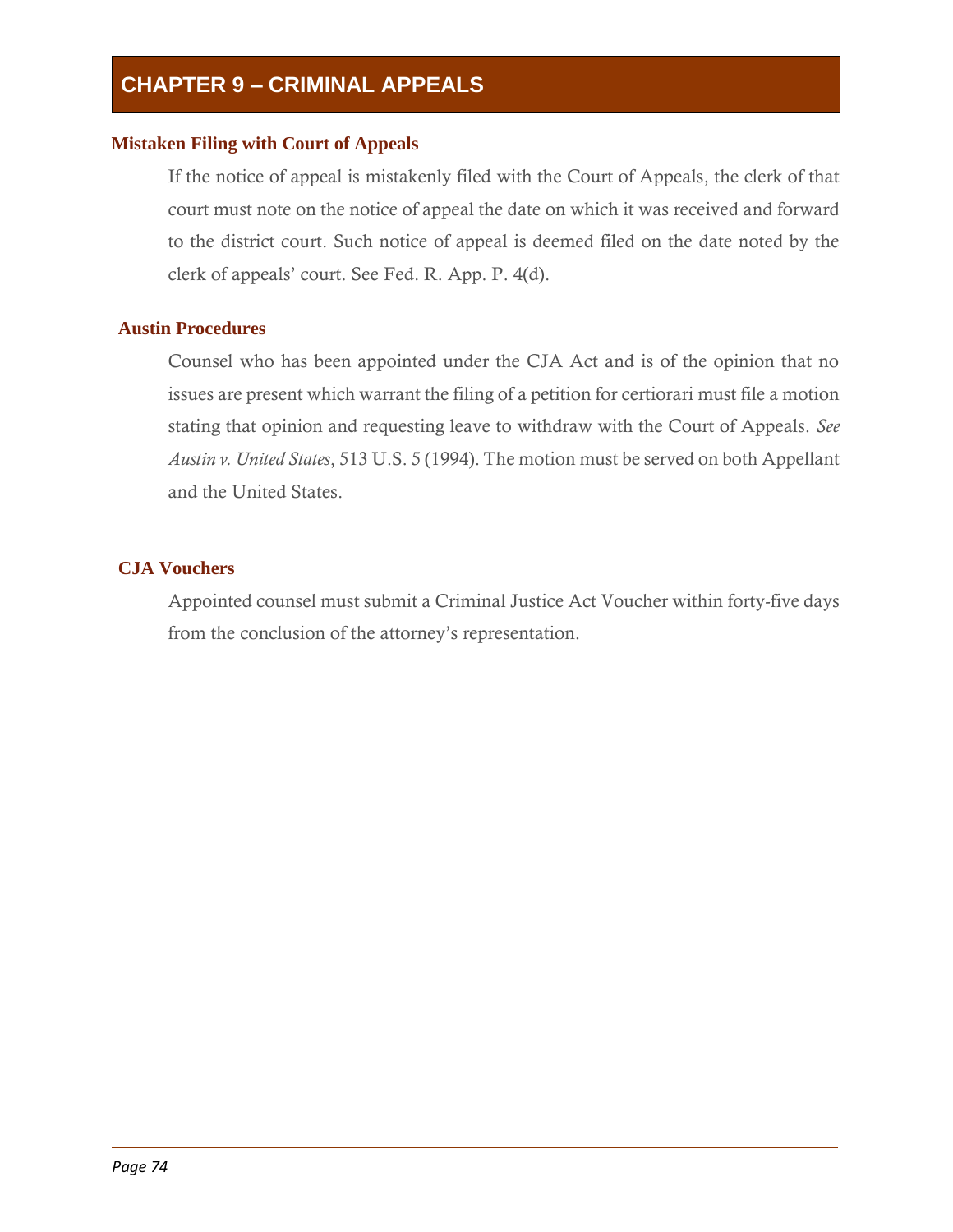## **10.1 Federal Post-Conviction Remedies**

## **Overview**

There exists a variety of post-conviction remedies in federal court. As a general rule, they are available only after direct appeal rights have been exhausted. Many of them are subject to strict pleading and timeliness requirements. These areas can be very complex and there are numerous obstacles to relief. Skill, detail and creativity are needed to navigate through any of these post-conviction claims.

## **Motion to Vacate, Set Aside or Correct Sentence – 28 U.S.C. §2255**

- The primary federal post-conviction remedy for persons convicted in federal court.
- Filed in the federal district court of conviction.
- Claims for relief include attacking the conviction or sentence.
- Strict one-year time for filing. 28 U.S.C. § 2255(f)
- Limited exceptions:
	- Unconstitutional or unlawful impediment  $(28 \text{ U.S.C.} \& 2255(f)(2))$
	- Newly recognized right by Supreme Court  $(28 \text{ U.S.C.} \& 2255(f)(3))$
	- Newly discovered evidence  $(28 \text{ U.S.C.} \S 2255(f)(4))$
- Most popular claim = ineffective assistance of counsel in violation of the Sixth Amendment.
	- Strickland v. Washington, 466 U.S. 668 (1984) controls. Petitioner must show (1) that his counsel's acts or omissions made counsel's overall performance fall below an objective standard of reasonableness and (2) that there is a reasonable probability that, but for counsel's errors, the result of the proceeding would have been different.
- Discovery not mandatory. Requires leave of court and is controlled by Rule 6(a) (governing § 2255 cases)
- Evidentiary hearing (28 U.S.C. § 2255(b)). While evidentiary hearings appear to be presumed in the statute, they are often elusive.
- Counsel appointment discretionary in non-capital cases. Rule 8(c) (governing § 2255 cases)
- Appeal  $\S$  2255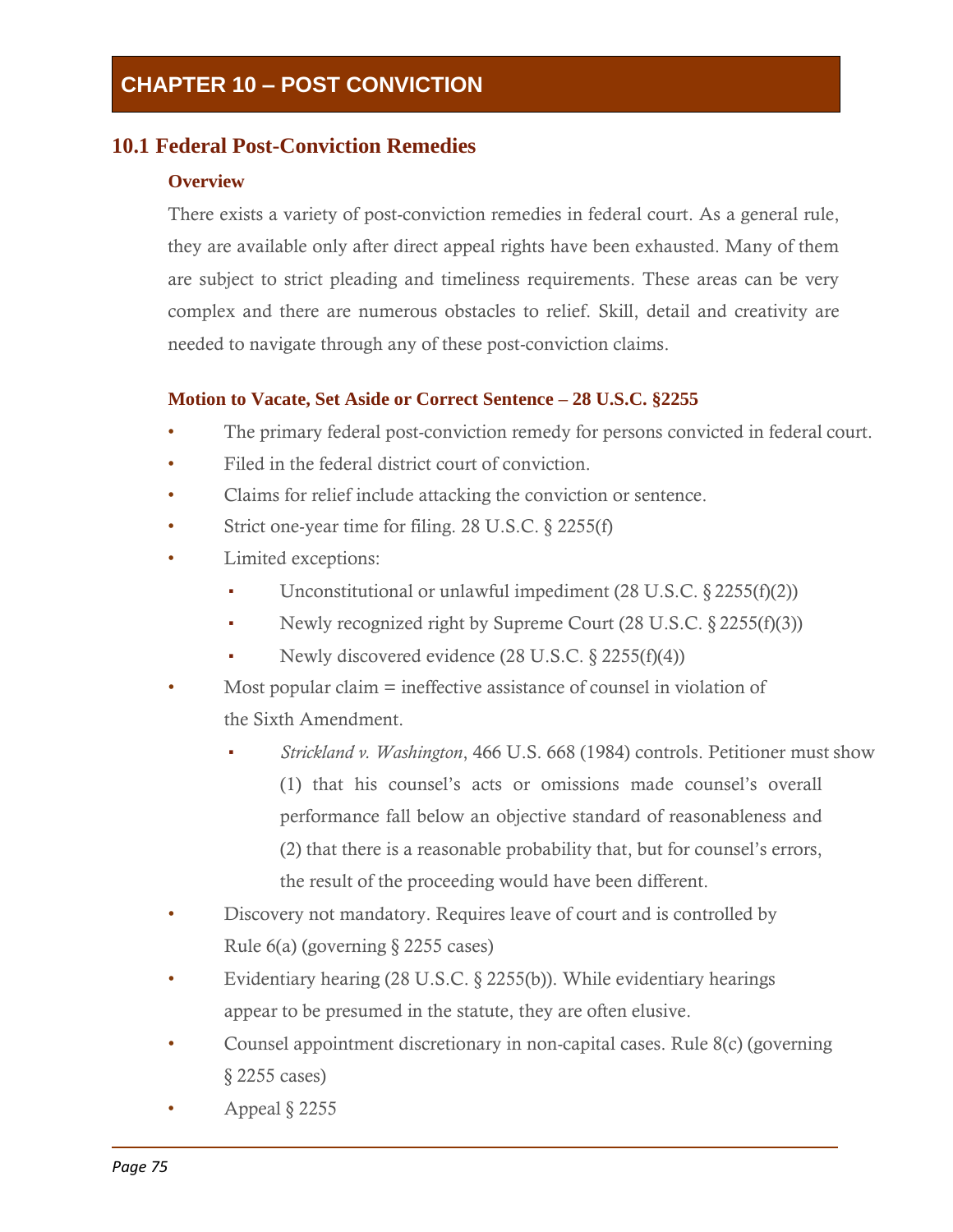- Time to file considered civil in nature and governed by Rule 4(a)(1)(B) of Federal Rules of Appellate Procedure.
- No automatic right to appeal. Need Certificate of Appealability ("COA") issued.
- Application for COA must be made first in district court; if denied, may apply to the circuit court.
- Second or successive § 2255 Motions
	- Very difficult
	- Must obtain permission from the circuit court first

## **Writ of Habeas Corpus -28 U.S.C. §2241**

- Limited. Filed in instances where § 2255 inadequate or ineffective to test the legality of detention. Claims that do not attack the validity of the conviction or sentence, such as claims involving sentence calculations
- Filed in district court having territorial jurisdiction over petitioner, i.e. location where inmate is in custody.
- No strict one-year timing requirement.
- No COA required to appeal.

## **Writ of Habeas Corpus on Behalf of State Convictions – 28 U.S.C. §2254**

- Only federal remedy for individuals convicted in state court and who are in state custody.
- Filed in the district court in the state where the petitioner was convicted.
- Similar procedural and substantive standards to § 2255.
- Cite to effective assistance of counsel standards under both federal and state constitutions.

## **Writ of Coram Nobis – 28 U.S.C. §1651**

- Motion is filed in the convicting court.
- Is very rare and considered an "extraordinary remedy" used to correct errors where otherwise no other statutory remedy is available or adequate. *United States v. Morgan*, 346 U.S. 502, 511-512 (1954).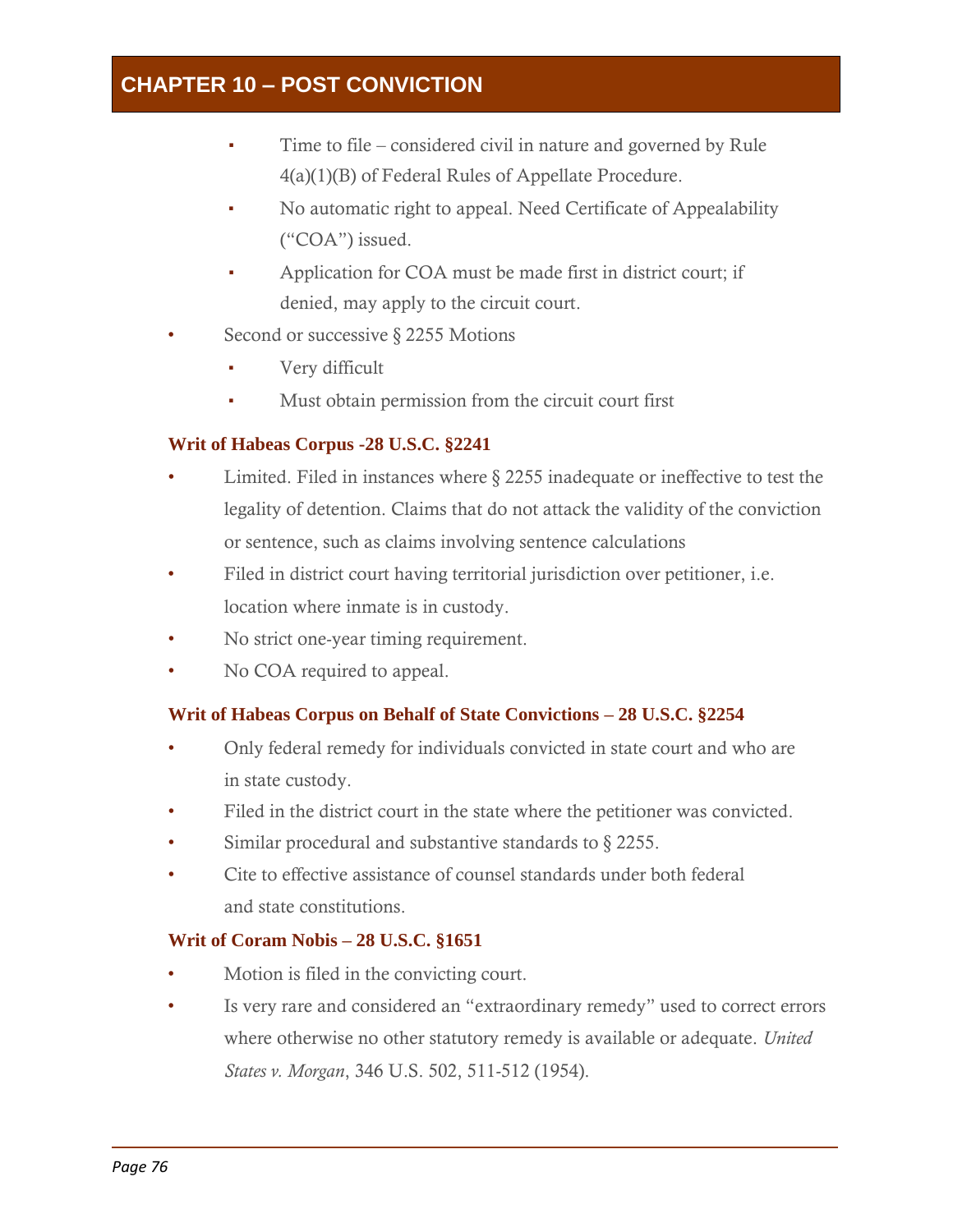## **Rule 35(a) of Federal Rules of Criminal Procedure**

- Motion to correct sentence resulting from a technical, arithmetical, or other clear error.
- Filed in the court of conviction.
- Must be filed within 14 days after sentencing.

## **Rule 36 Motion to Correct Clerical Error**

- Filed in the convicting court.
- Limited; remedy cannot be used to attack validity of conviction, sentence or custody.
- Only used to correct clerical errors in orders, judgments or other parts of the record.

## **Motion to Modify Sentence – 18 U.S.C. §3582(c)**

- Filed in the convicting court.
- Filed in the district of conviction.
- Can be used in three circumstances:
	- When Sentencing Commission amends the guidelines and lowers a defendant's sentencing range.
	- As part of the "compassionate release" provision.
	- When expressly permitted by a statute, including Rule 35.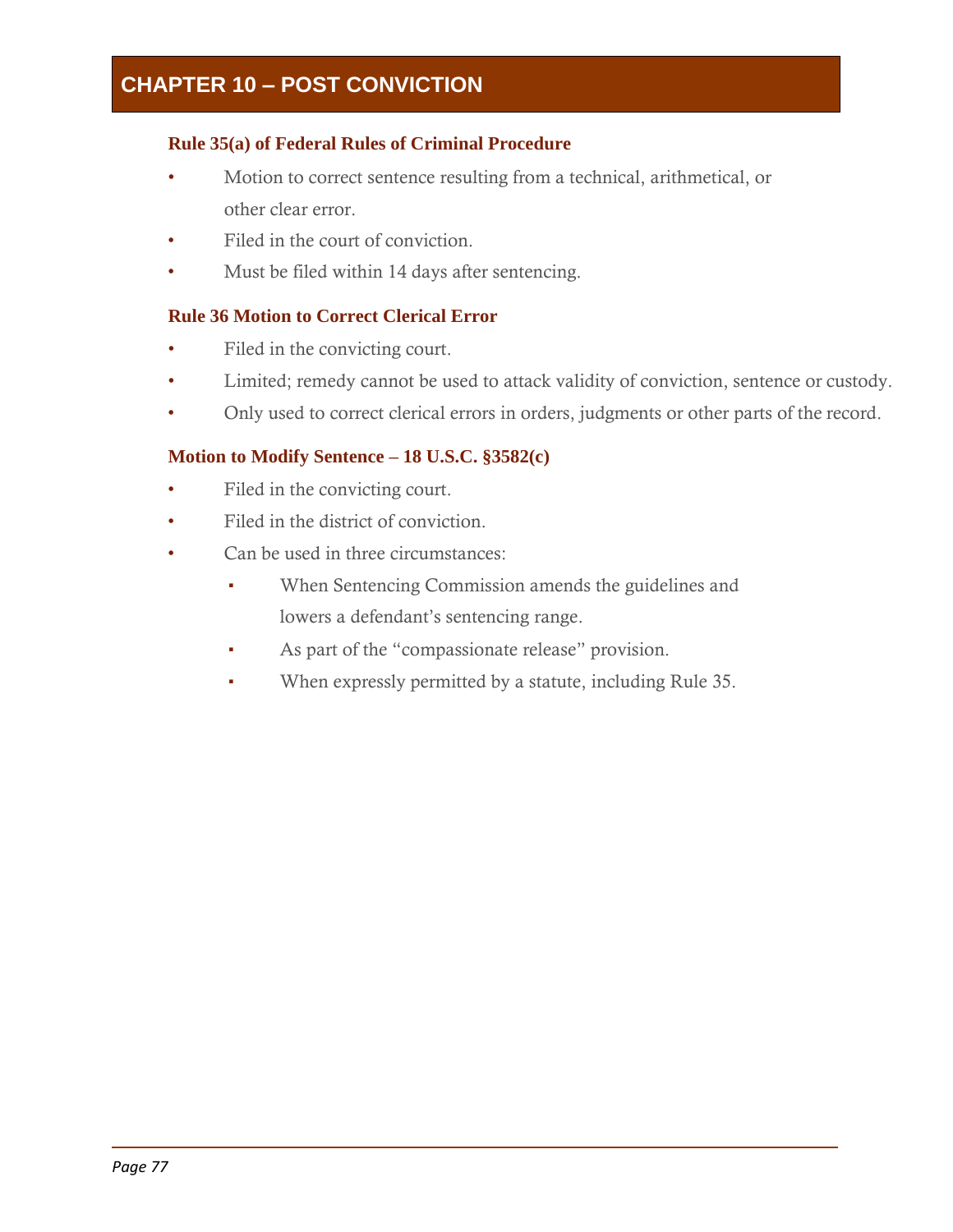## **10.2 Revocation Proceedings**

## **Revocation of probation or supervised release is governed by Federal Rule of Criminal Procedure 32.1.**

## **Pursuant to Fed. R. Crim. Pro. 32.1:**

- The defendant has a right to an initial appearance before a magistrate judge when they are in custody for an alleged violation of probation or supervised release "without unnecessary delay." Fed. R. Crim. Pro.  $32.1(a)(1)$ .
- The defendant must be informed of the alleged violation, the right to counsel, and if held in custody, the right to a preliminary hearing. Fed. R. Crim. Pro. 32.1(a)(3).
- A defendant may be detained or released pending the revocation proceedings. Fed. R. Crim. Pro. 32.1(a)(6). If detention is requested, then the defense bears the burden of showing by clear and convincing evidence that the defendant will not flee or pose a danger to the community. Fed. R. Crim. Pro. 32.1(a)(6) and 18 U.S.C. § 3143.
- If the defendant is detained after the initial appearance, then a prompt preliminary hearing is required to determine whether probable cause exists to detain the defendant for a revocation hearing. Fed. R. Crim. Pro. 32.1(a)(3).
- The initial appearance and preliminary hearing may be combined.
- Note that the preliminary hearing may be deemed waived if not requested by the defendant.
- The preliminary hearing is not required if the defendant is not detained pending the revocation hearing, but it may be requested. Fed. R. Crim. Pro.  $32.1(b)(1)(A)$ .
- When a defendant is arrested in a district other than the sentencing district, then different actions are required for the preliminary hearing. Fed. R. Crim. Pro. 32.1(a)(4), (5).
- Although there is no constitutional right to counsel in revocation cases, the Criminal Justice Act creates a right to appointed counsel in such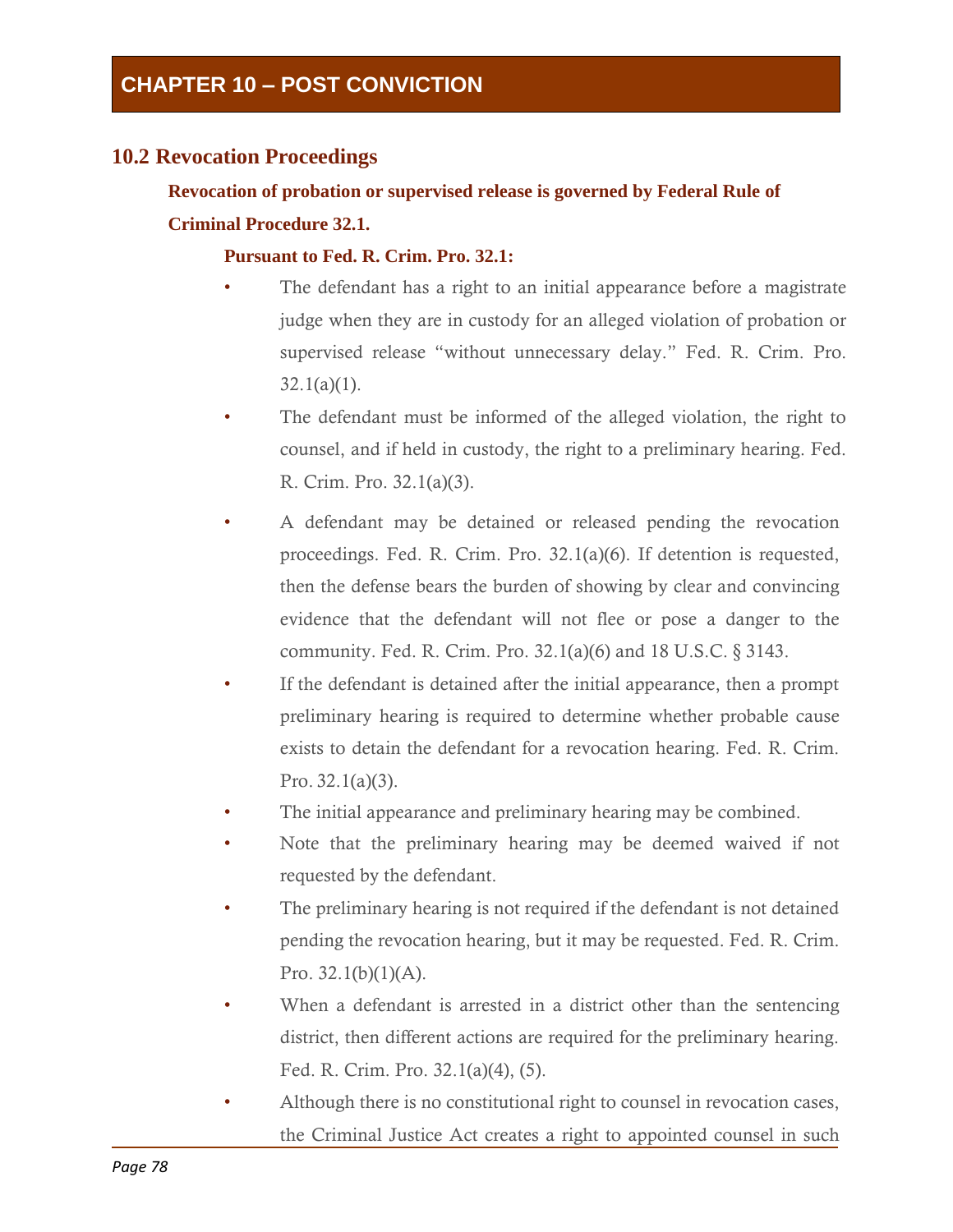cases. See 18 U.S.C.  $\S$ § 3006A(a)(1)(C), (a)(1)(E).

- Defendants have normal Due Process protections in a revocation proceeding (e.g. written notice of violations, disclosure of evidence against him, opportunity to be heard and present witnesses and evidence, cross examine witnesses, a neutral hearing body, and a written statement by fact finder as to evidence relied upon and reasons for revocation). See Gagnon v. Scarpelli, 411 U.S. 778 (1973); Fed. R. Crim. Pro. 32.1(b)(2).
- However, the Federal Rules of Evidence generally do not apply in revocation proceedings. Fed. R. Evid. 1101(d)(3).
- Due process requires that an individual receive "fair warning" that an activity is prohibited. The court will impute knowledge when the prohibited act is an obviously criminal act, but when the proscribed act is not criminal, then the defendant must receive actual notice. Thus, the defendant may have a "fair warning "defense in a revocation proceeding.
- The standard of proof is preponderance of the evidence in a revocation proceeding. 18 U.S.C. § 3583(e)(3).
- A revocation proceeding is a twostep process: 1) the court must determine whether a violation occurred; and then 2) determine whether the violation warrants a revocation.
- The court must consider mitigation evidence, if presented, before determining whether to revoke.
- Revocation is mandatory, however, when the defendant possessed a controlled substance, a firearm in violation of law, refuses to comply with drug testing, tests positive for illegal controlled substances more than three times in one year, or for certain offenses when the defendant is a registered sex offender. 18 U.S.C. §§ 3565(b), 3583(g), 3583 (k).
- Probation revocation sentencing is governed by 18 U.S.C. § 3553 and the "parsimony clause" in addition to the post-Booker sentencing caselaw. In addition, the sentencing court is required to consider Chapter Seven of the Sentencing Guidelines.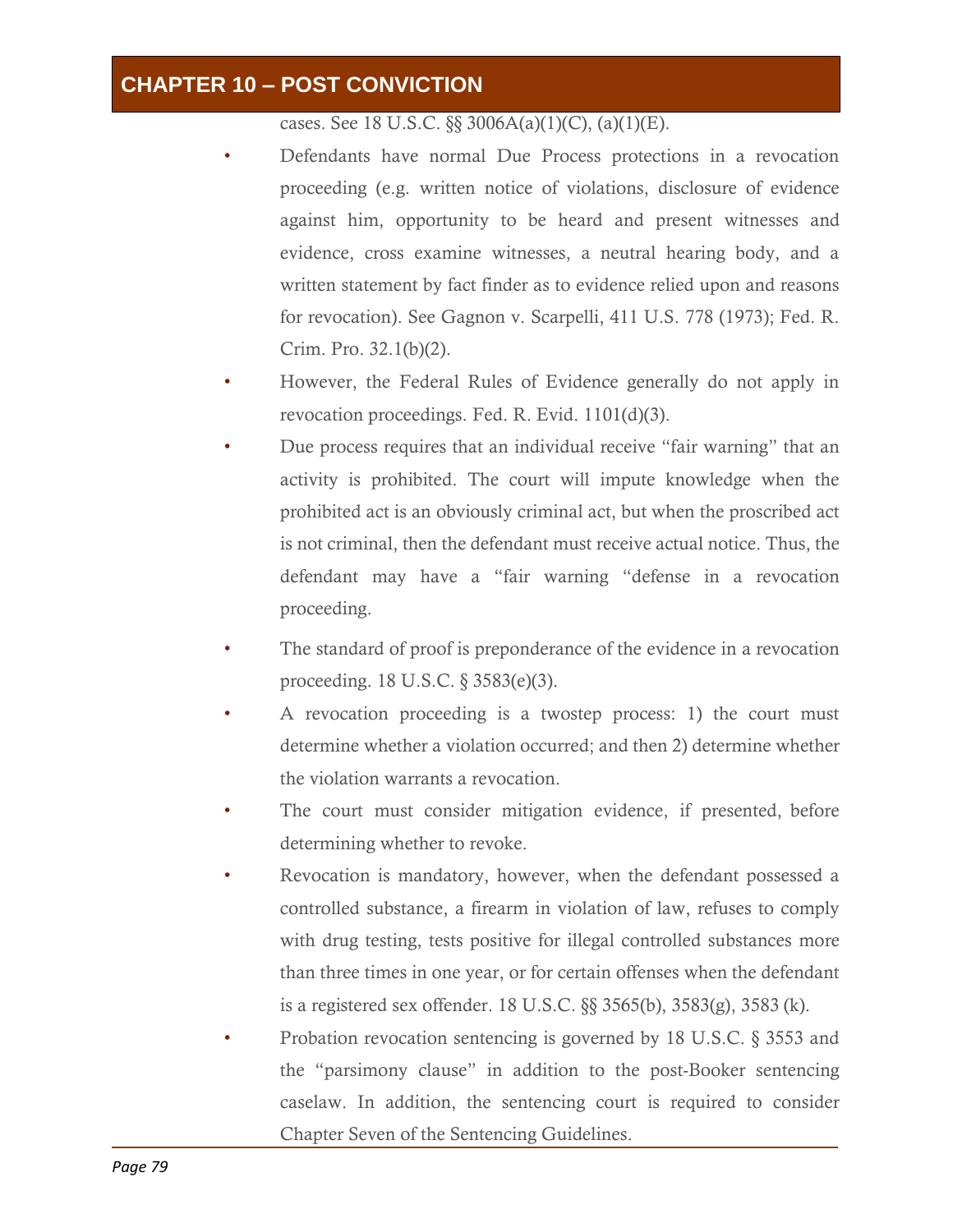- The defendant has a right to allocution and to present mitigation evidence before the court imposes sentence in all revocation proceeding. Fed. R. Crim. Pro.  $32.1(b)(2)(E)$  and (c)(1).
- When sentencing for a probation violation, the court may impose any sentence available at the time of the original sentencing up to the statutory maximum or the Sentencing Guidelines applicable to such violation. Thus, defense counsel must be aware of both the original sentencing range and the Chapter Seven guideline range (and argue for the lower). A probation violation sentence may include a term of custody and a term of supervised release.
- Supervised release revocation sentencings do not incorporate all of the 18 U.S.C. § 3553 factors. The statutory maximum sentence for supervised release violations are established in 18 U.S.C. §§ 3559 and 3583.
- When sentencing for a supervised release violation, the court may include a term of custody and a term of supervised release.
- A revocation sentence may be run either concurrently or consecutively with any other custodial sentence that the defendant is serving. 18 U.S.C.  $§$  3584(a).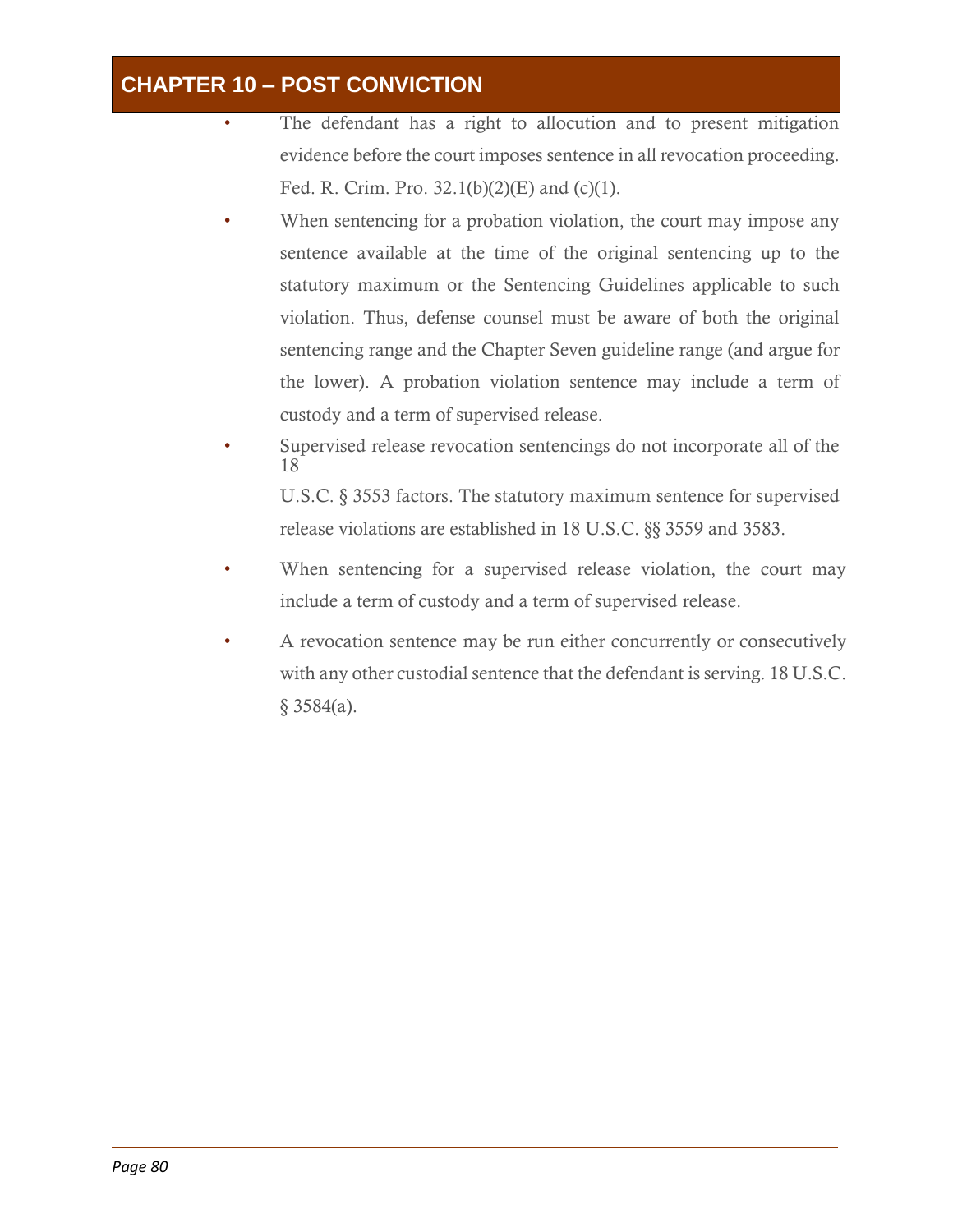## **Bureau of Prisons – Federal Institutions**

## **General Dress Code Policy**

No revealing shorts, sundresses, halter tops, bathing suits, see-through garments of any type, crop tops, low-cut blouses or dresses, leotards, spandex, miniskirts, backless tops, hats or caps, sleeveless garments, skirts two inches or more above the knee, dresses or skirts with a highcut split in the back, front, or side, any clothing that looks like inmate clothing (such as khaki or green military-type clothing). Certain facilities may not allow wire undergarments because they set off the metal detectors. Please check with the facility prior to your visit.

## **Federal Bureau of Prisons Facilities:**

*Contact Information for a particular institution can be found at [http://www.bop.gov](http://www.bop.gov/)*

When scheduling a legal visit, you should call the institution several days before your anticipated visit and request a visit through the inmate's Counselor. At the time of your call, you should have available the inmate's full name and Register Number. The inmate's Register Number can be found on the BOP website under "Inmates." Visiting days vary by institution and can be located on the BOP website. Confirm your clearance prior to your arrival.

## **CorrLinks:**

CorrLinks is an official inmate emailing system through the Federal Bureau of Prisons. CorrLinks permits inmates to communicate with attorneys and individuals on an inmate's approved visiting list. All messages are subject to screening by the prison. It may take one to two hours for an inmate to receive an email. They may receive only text messages. Pictures and other attachments are not permitted. There is a minimal cost for using CorrLinks. An inmate must make a specific request to exchange electronic messages with attorneys or individuals on their approved visiting list. Upon approval of the electronic messaging request, a message is generated through the system directing the recipient to [www.corrlinks.com.](http://www.corrlinks.com/) They may choose to accept or reject the request. The inmate will be notified, and if accepted, messaging may begin.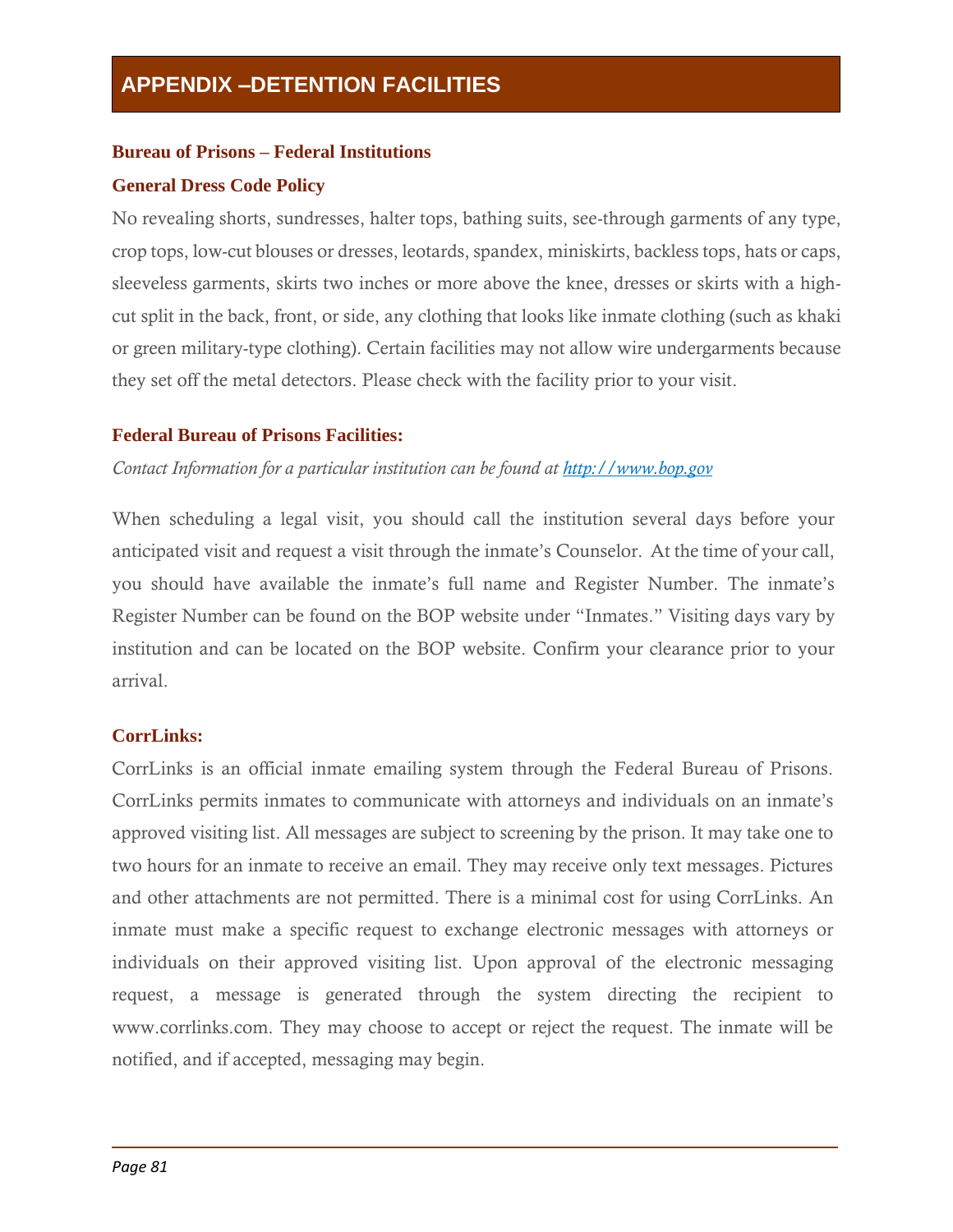## **Discovery Motions**

## IN THE UNITED STATES DISTRICT COURT FOR THE EASTERN DDISTRICT OF ARKANSAS

| UNITED STATES OF AMERICA | Criminal No.           |
|--------------------------|------------------------|
|                          | (Judge)                |
| DFFFNDANT                | (Electronically Filed) |

### DEFENDANT 'S SPECIFIC DISCOVERY REQUEST FOR IMPEACHMENT EVIDENCE PURSUANT TO *GIGLIO v. UNITED STATES*

The Defendant, by and

through undersigned counsel, hereby files this specific request for impeachment evidence pursuant to *Giglio v. United States*, 405 U.S. 150 (1972), averring as follows:

#### 1. Defendant requests that the government provide the following for all witnesses

intended to be called at trial. Please provide any evidence of:

- (a) bias;
- (b) narcotic treatment or habit;
- (c) psychiatric treatment;
- (d) monetary incentives for testimony or conviction;
- (e) leniency or favorable treatment of the witness in exchange for testimony;

(f) arrests (felonies, misdemeanors and summary offenses) before, during or following any cooperation including but not limited to  $\qquad \qquad ;$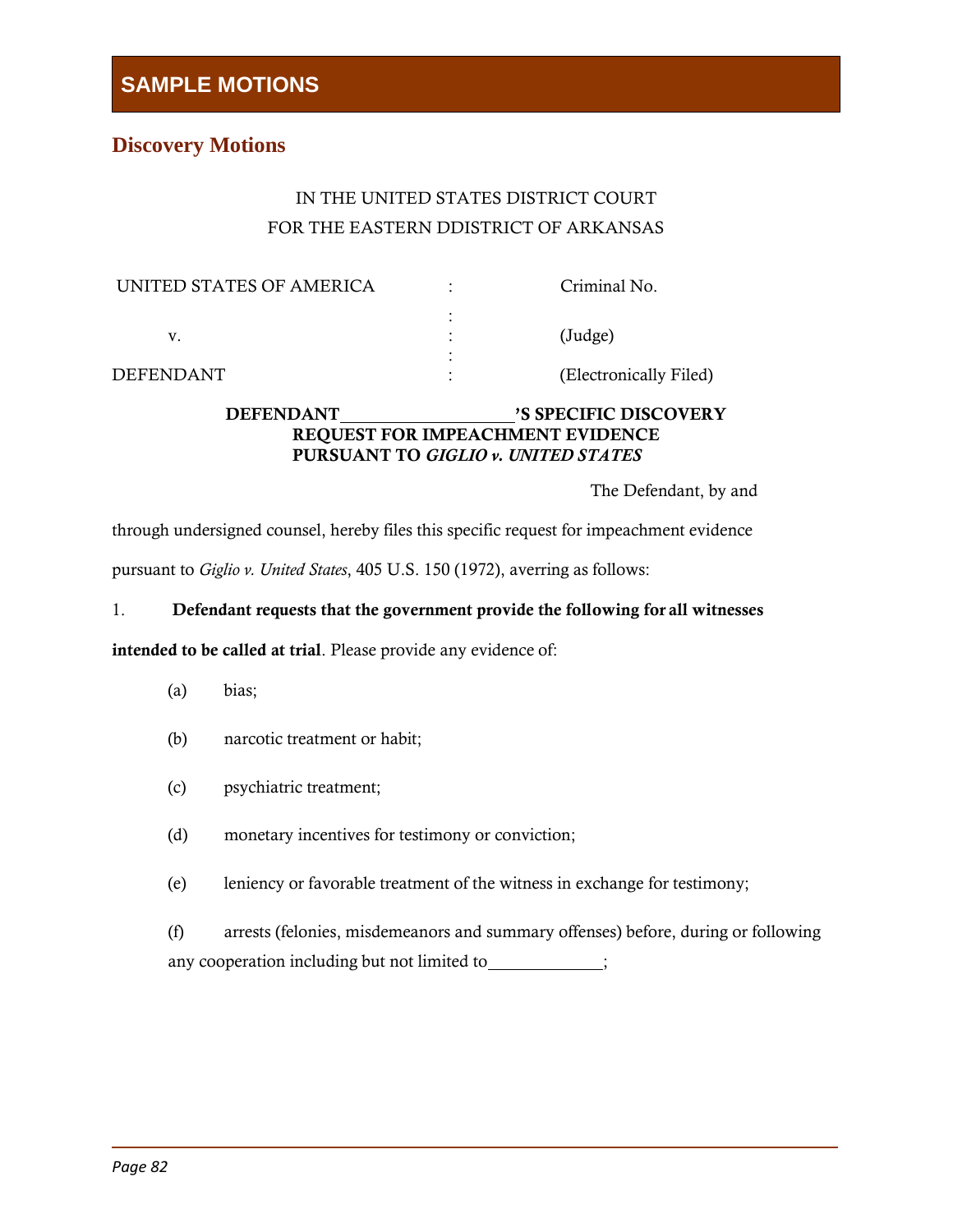2. This request is made pursuant to *Giglio v. United States*, 405 U.S. 150 (1972), where Mr.

Chief Justice Burger found:

[1-3] As long *as Mooney v. Holohan*, 294 U.S. 103, 112, 55 S.Ct. 340, 342, 79 L.Ed. 791 (1935), this Court made clear that deliberate deception of a court and jurors by the presentation of known false evidence is incompatible with Arudimentary demands of justice.@ This was reaffirmed in *Pyle v. Kansas*, 317 U.S. 213, 63 S.Ct. 177, 87 L.Ed.214 (1942). In *Napue v. Illinois*, 360 U.S. 264, 79 S.Ct. 1173, 3 L.Ed. 2d 1217 (1959), wesaid, A[t]he same result obtains when the State, although not soliciting false evidence, allows it to go uncorrected when it appears.@ Id., at 269, 79 S.Ct. at 1177. Thereafter, *Brady v. Maryland*, 373 U.S. at 87, 83 S.Ct., at 1197, held that suppression of material evidence justifies a new trial "irrespective of the good faith or bad faith of the prosecution. *"See* American Bar Association, Project on Standards for Criminal Justice, Prosecution Function and the Defense Function ' 3.11 (a). When the "reliability of a given witness may well be determinative of guilt or innocence,"nondisclosure of evidence affecting credibility falls within this general rule. *Napue*, *supra*, at 269, 79 S.Ct., at 1177.

*Giglio* at 154.

3. The United States Court of Appeals for the District of Columbia explained the reasoning

behind this ruling.

Cross-examination of a witness is a matter of right. Its permissible purposes, among others, are that the witness may be identified with his community so that independent testimony may be sought and offered of his reputation for veracity in his own neighborhood; that the jury may interpret his testimony in the light reflected upon it by knowledge of his environment; and that facts may be brought out tending to discredit the witness by showing that his testimony in chief was untrue or biased.

Prejudice ensues from a denial of the opportunity to place the witness in his proper setting and put the weight of his testimony and his credibility to a test without which the jury cannot fairly appraise them.

*United States v. Fowler*, 465 F.2d 664 (D.C. Cir. 1972).

4. It is well settled that the government must provide this information upon request. "The

rationale for this is clear; 'such evidence is 'evidence favorable to the accused,' so that, if disclosed

and used effectively, it may make the difference between conviction and acquittal.'"

*United States v. Bagley* 473 U.S. at 676, (1985) (quoting *Brady v. Maryland*, 373 U.S. at 87 (1963)).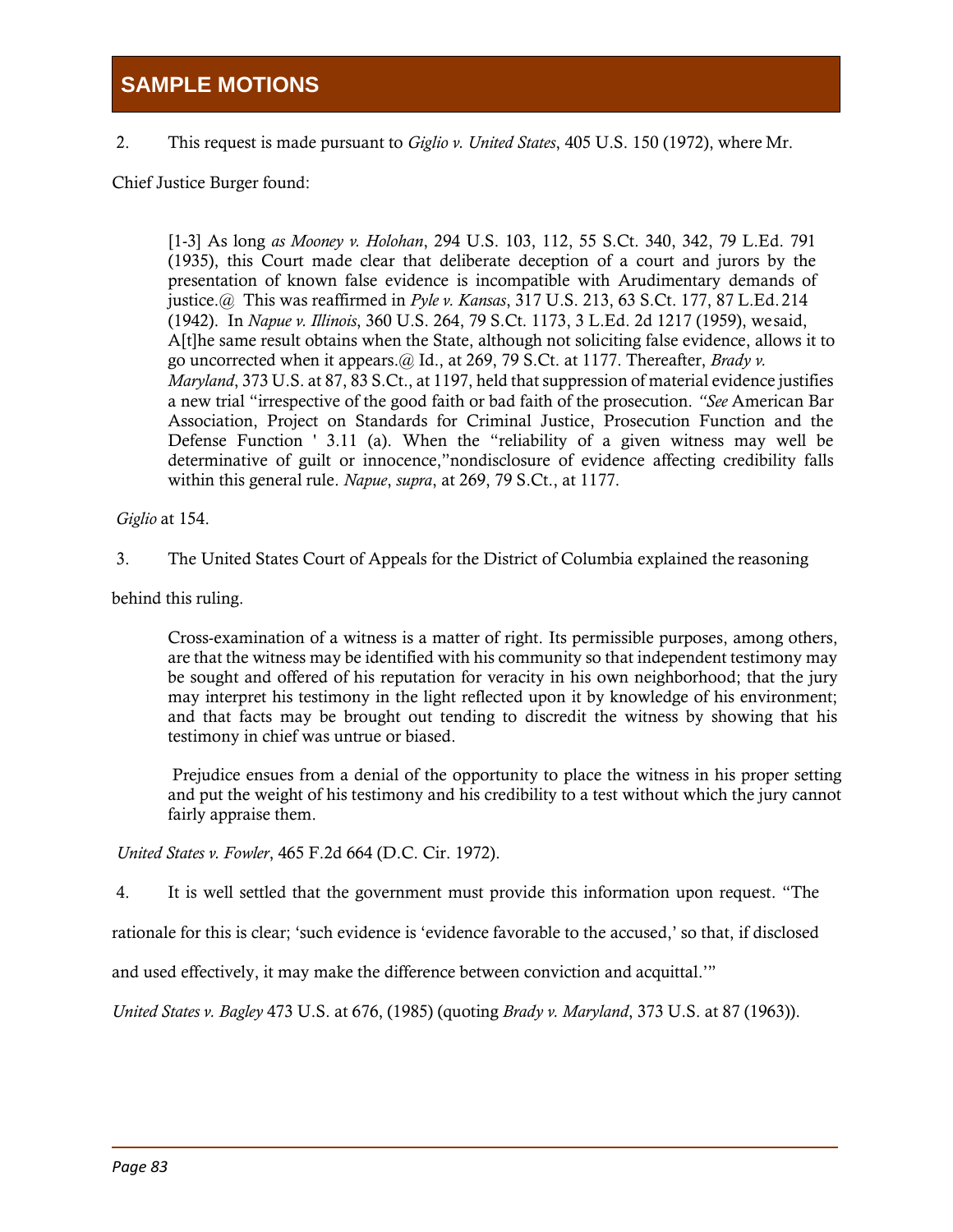5. specifically requests any and all information within the purview of *Giglio v. United States*, 405 U.S. 150 (1972), as set forth above, so that he may properly cross-examine the witnesses and test their credibility.

6. requests this information so that he may properly determine the reputation place the witnesses and test their credibility.

Date: Respectfully submitted,

#### /s/ ATTORNEY ATTORNEY,ESQUIRE

## CERTIFICATE OF SERVICE

I, of the Federal Public Defender's Office, do hereby certify that on this

date I served a copy of the foregoing Specific Discovery Request for Impeachment Evidence

Pursuant to *Giglio v. United States*, via Electronic Case Filing, or by placing a copy in the United

States mail, addressed to the following:

, ESQUIRE United States Attorney's Office

Defendant

Date: Respectfully submitted,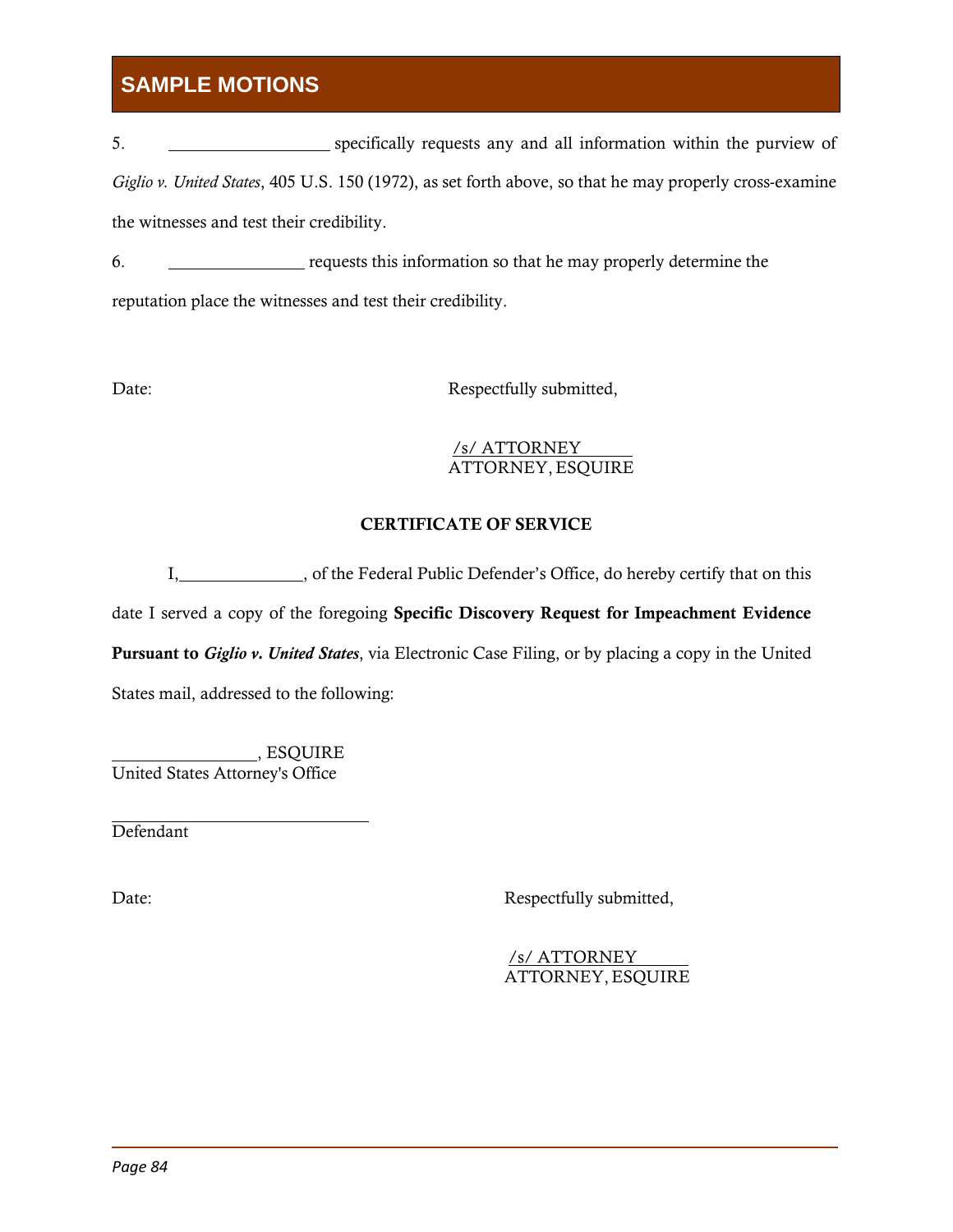## **Dismissal Motion**

## IN THE UNITED STATES DISTRICT COURT FOR THE EASTERN DISTRICT OF ARKANSAS

| UNITED STATES OF AMERICA | Criminal No.           |
|--------------------------|------------------------|
|                          |                        |
|                          | $(\text{Judge})$       |
|                          |                        |
| DFFFNDANT                | (Electronically Filed) |

### MOTION TO DISMISS INDICTMENT

The Defendant, by and through undersigned counsel, files this Motion to Dismiss the Indictment, and in support thereof states as follows:

1. By indictment filed December 19, 2007, [Defendant] was charged with failing to register as a sex offender under the Sex Offender Registration and Notification Act (SORNA) pursuant to 18 U.S.C. § 2250 (a) and 2 (Count I); failure to comply with updating the FBI database in violation of 42 U.S.C. § 14072(i)(1) and 18 U.S.C. § 2 (Count II); and making false statements when he provided information regarding his prior record and place of residence in violation of 18 U.S.C. § 1001 and 2 (Count III); and tampering with a witness, victim or informant for statements to law enforcement regarding the SORNA requirements, in violation of 18 U.S.C. § 1512(b)(3) and 2 (Count IV).

2. On May 13, 2008, Mr. [Defendant] appeared before the Honorable [Judge] and entered a plea of not guilty to the indictment.

3. The Federal Public Defender was appointed and a detention hearing was held on May 19, 2008.

4. Trial in this matter is scheduled for July 7, 2008.

5. [Defendant] moves to dismiss the indictment for the following reasons: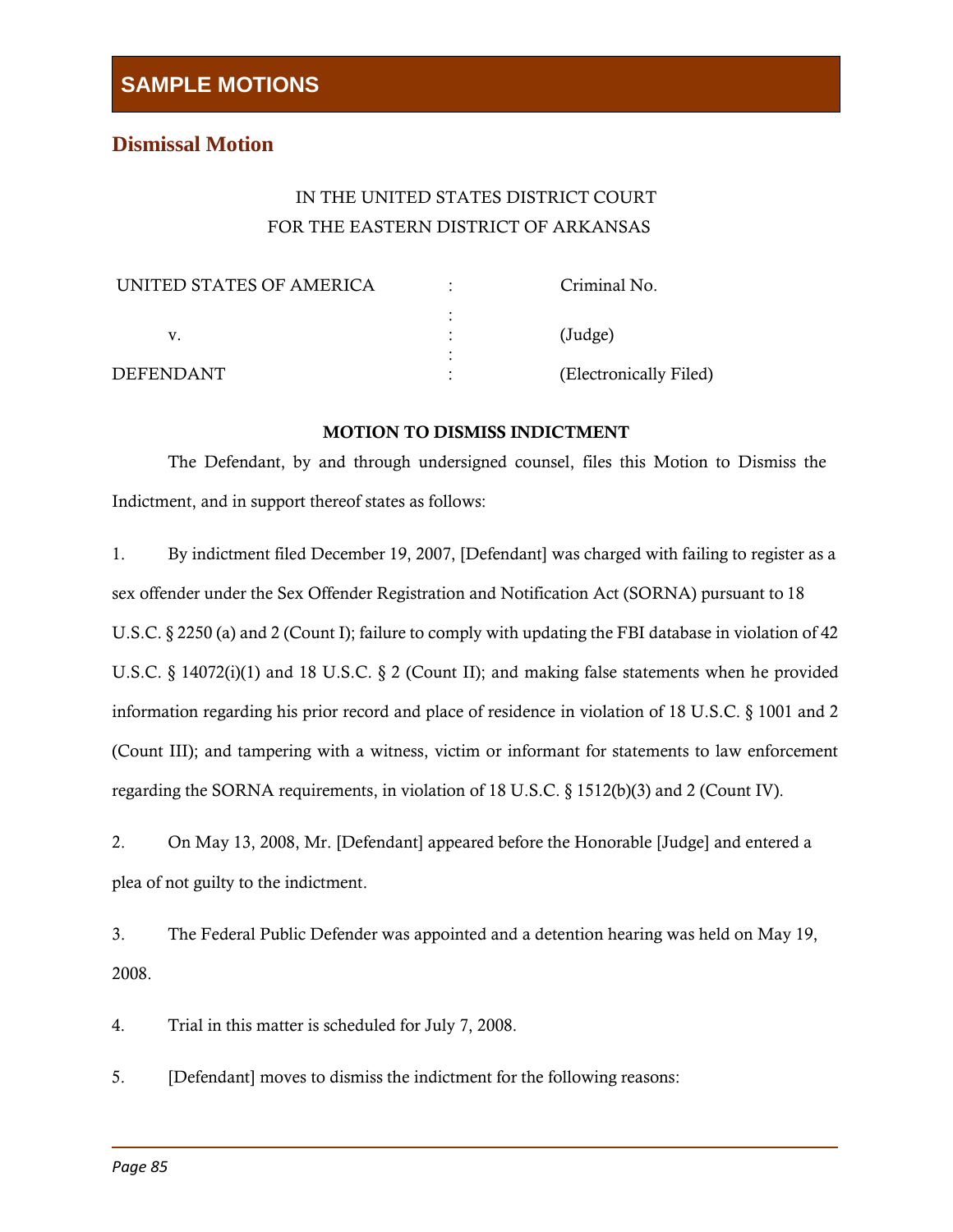A. The Indictment violates the Commerce Clause because (1) Congress cannot force citizens convicted of purely local offenses to register; (2) Congress lacks the power to federalize a local offender's failure to register in a state-run registry, and (3) the jurisdictional element of 18 U.S.C. § 2250 (interstate travel) does not require that the travel be related to the failure to register.

B. The retroactive implementation of SORNA violates the Administrative Procedures Act because it was promulgated without notice and comment.

C. The indictment violates the Tenth Amendment of the United States Constitution because it impermissibly encroaches on State power.

D. The indictment violates the Right to Travel.

E. SORNA does not apply to Mr. [Defendant] because neither Pennsylvania nor New York has implemented the law and therefore the indictment violates the Due Process and the Ex Post Facto Clauses.

F. [Defendant] had no duty to register because the Government did not follow the requirements of the SMART Guidelines in notifying him of the Act's provisions.

G. The Non-Delegation Doctrine was violated by 42 U.S.C. § 16913 (d) which permitted the Attorney General to make the Act retroactive.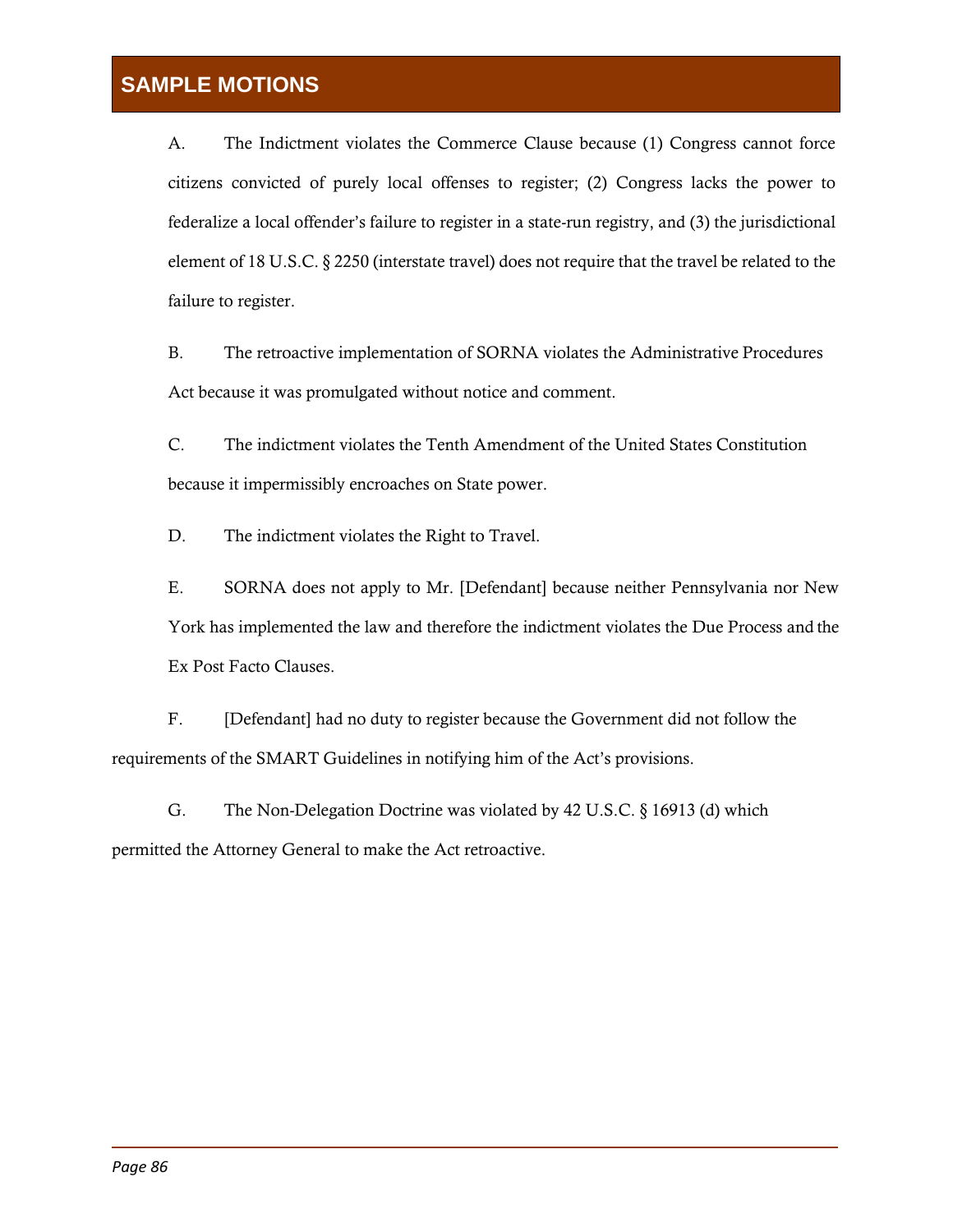WHEREFORE, for the foregoing reasons, [Defendant] respectfully requests that this Honorable Court grant his Motion to Dismiss the Indictment against him.

Date: Respectfully submitted,

### /s/ ATTORNEY ATTORNEY,ESQUIRE

## CERTIFICATE OF SERVICE

I, [Attorney], Esquire, of the Federal Public Defender's Office, do hereby certify that I served a copy of the foregoing MOTION TO DISMISS INDICTMENT via Electronic Case Filing, and/or by placing a copy in the United States mail, and/or by hand delivery, addressed to the following:

AUSA, ESQUIRE United States Attorney's Office

DEFENDANT NAME Address Address Address

Date: Respectfully submitted,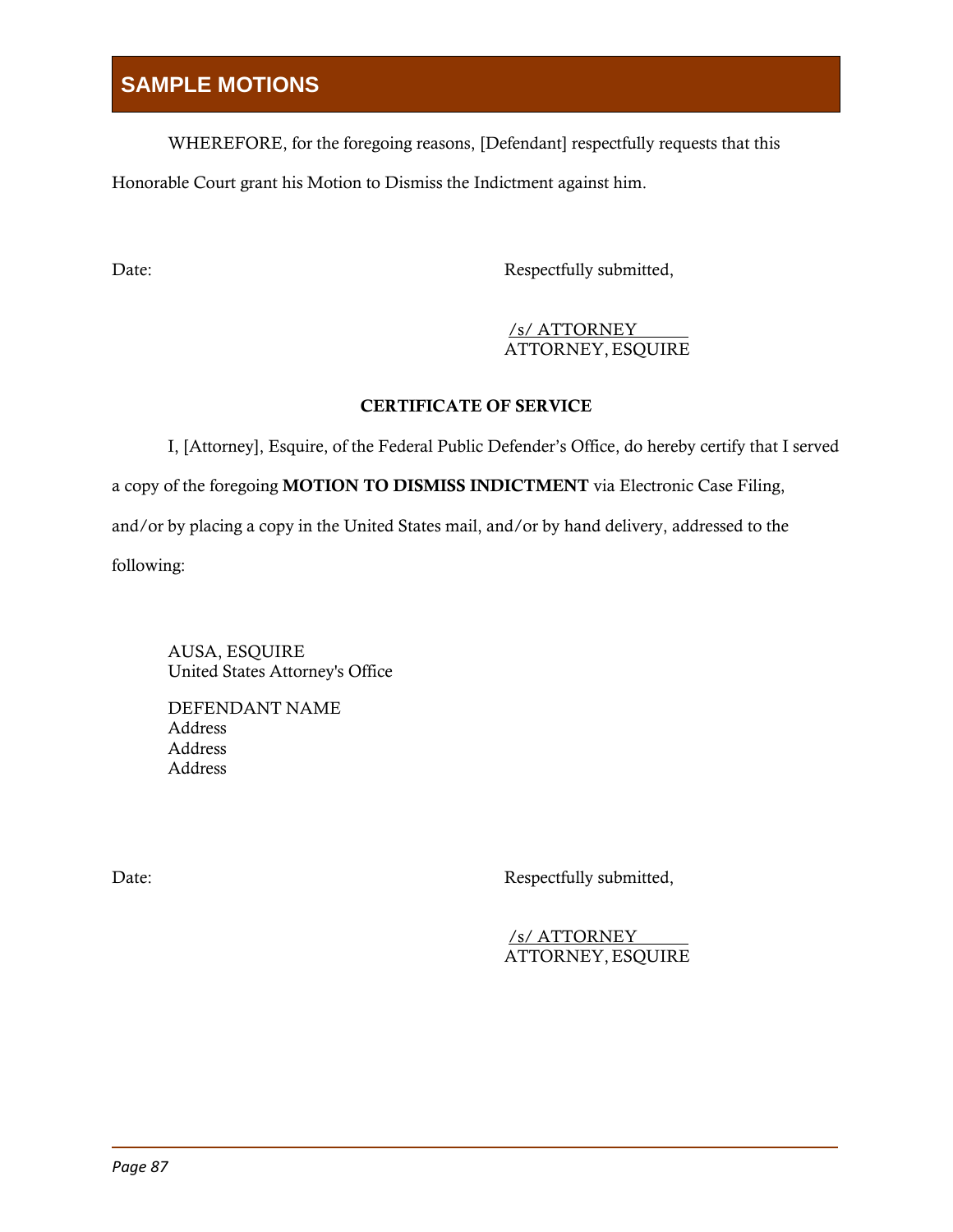#### Motion to Seal a Document

## IN THE UNITED STATES DISTRICT COURT FOR THE EASTERN DISTRICT OF ARKANSAS

| UNITED STATES OF AMERICA | $\bullet$ | Criminal No.     |
|--------------------------|-----------|------------------|
|                          |           |                  |
|                          |           | $(\text{Judge})$ |
|                          |           |                  |
| DEFENDANT                |           | (Under Seal)     |

#### MOTION TO SEAL DOCUMENT

The Defendant, by and through undersigned counsel, pursuant to Local Criminal Rule XX for the Eastern District of Arkansas, and moves to file under seal the accompanying document

based upon the attached declaration in support.

WHEREFORE, for all the foregoing reasons, the Federal Public Defender's Office moves to

seal this Motion and the accompanying documents

Date: Respectfully submitted,

/s/ ATTORNEY ATTORNEY,ESQUIRE

#### CERTIFICATE OF SERVICE

I, Sequire, of the Federal Public Defender's Office, do hereby

certify that I served a copy of the foregoing Motion to Seal Document, via Electronic Case Filing,

and/or by placing a copy in the United States mail, and/or by hand delivery, addressed to the

following:

, ESQUIRE Assistant United States Attorney United States Probation Office

DEFENDANT Address Address Address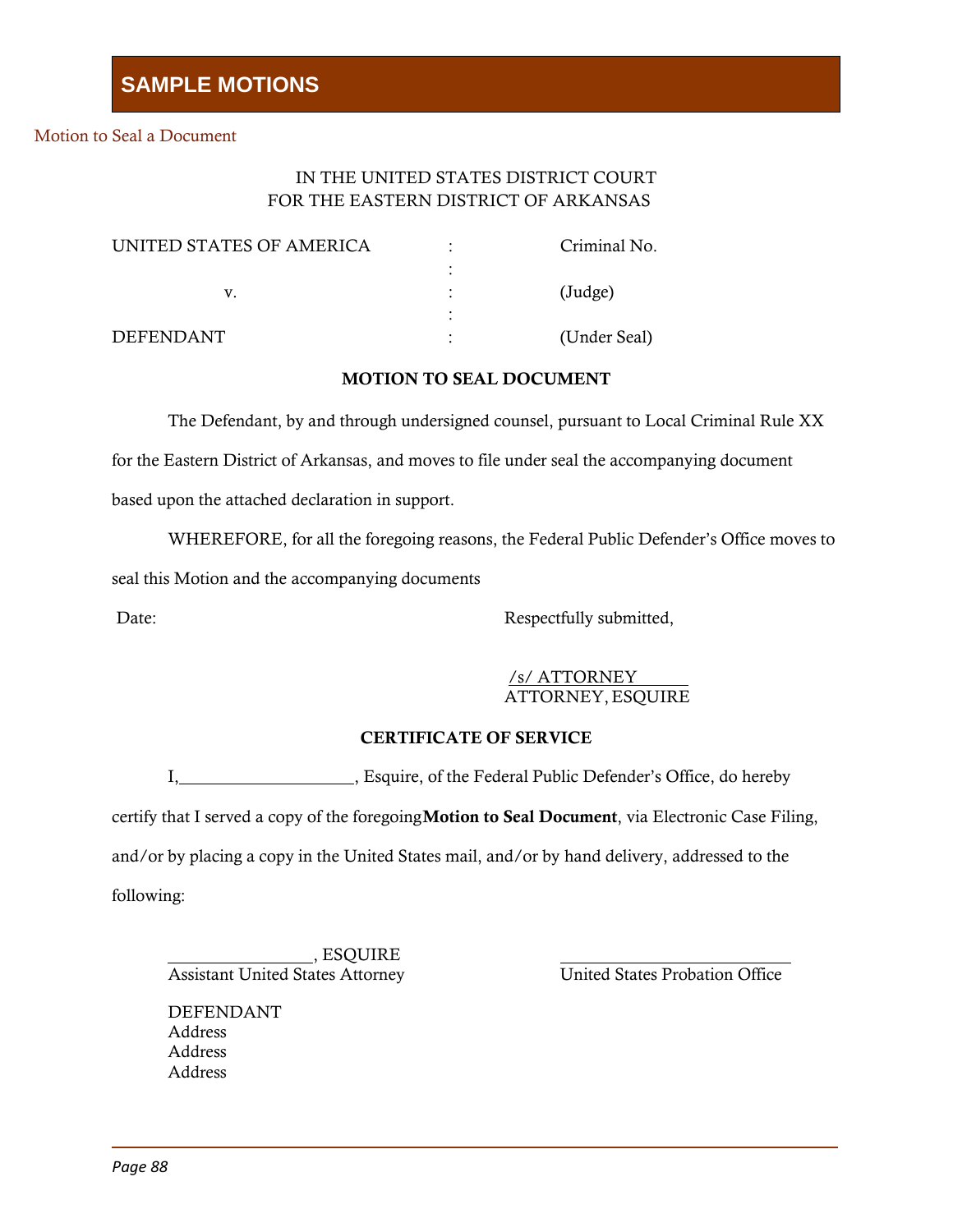Date: Respectfully submitted,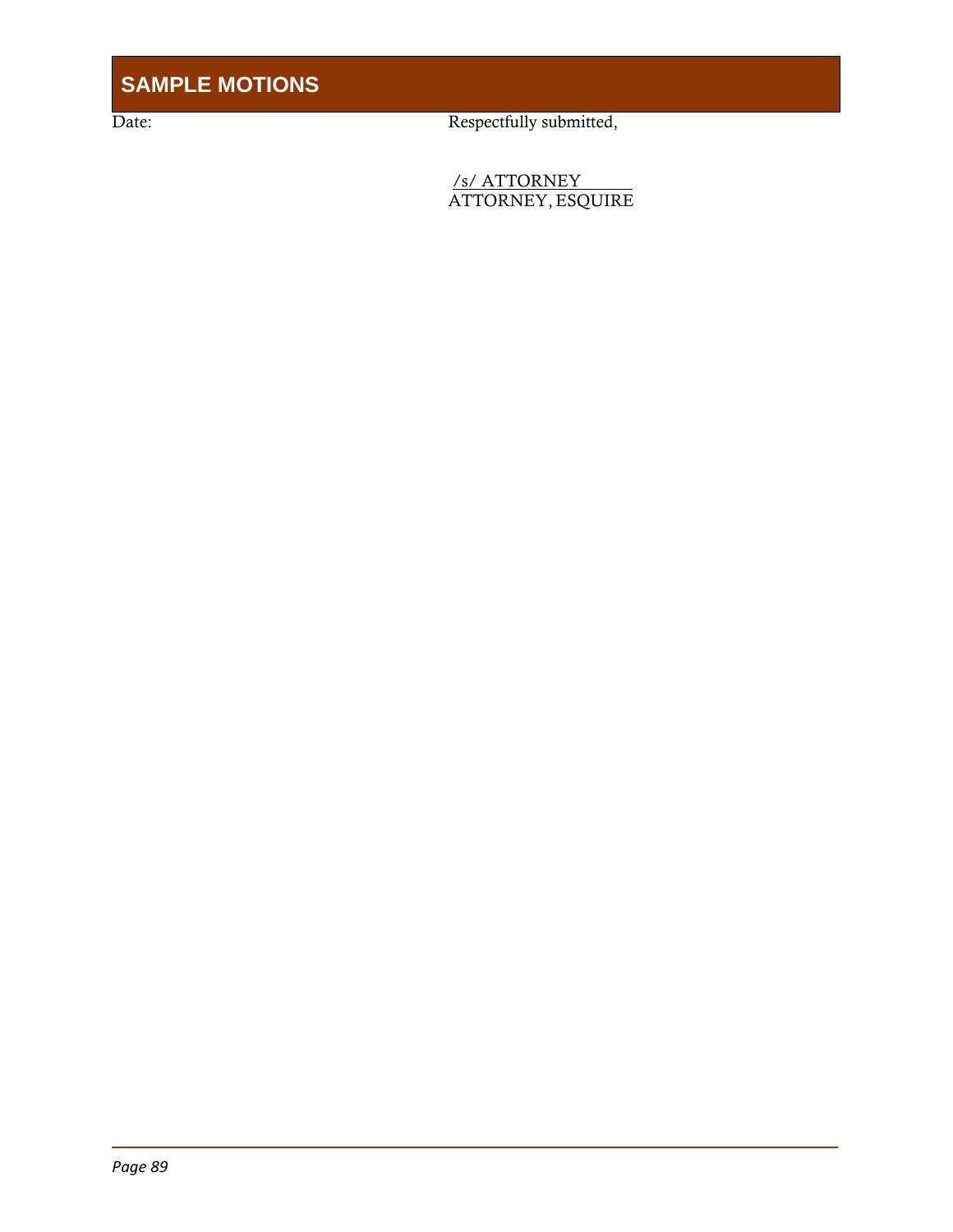## **Ex-Parte Motion for Appointment of Expert Witness**

## IN THE UNITED STATES DISTRICT COURT FOR THE EASTERN DISTRICT OF ARKANSAS

| UNITED STATES OF AMERICA | Criminal No.                |
|--------------------------|-----------------------------|
|                          |                             |
|                          | $(\text{Judge})$            |
|                          |                             |
| <b>DEFENDANT</b>         | <b>Electronically Filed</b> |

## PETITIONER'S EX-PARTE MOTION FOR APPOINTMENT OF EXPORT CONTROLS WITNESS AT GOVERNMENT'S EXPENSE

Petitioner, by his undersigned counsel, moves this Court for an Order authorizing Petitioner's court-appointed counsel to obtain expert services, pursuant to the provisions of 18

U.S.C. §3006A(e), to assist him in developing and verifying the claims raised in Petitioner's Motion to Vacate, Set Aside or Correct Sentence Under 28 U.S.C. Section 2255 and to obtain an opinion on the sine qua non question whether the commodities that Petitioner stands convicted of having exported unlawfully were "defense articles" or "controlled items" at the time of their alleged export.

Accordingly, Petitioner desires to retain the services of an export controls specialist, to wit:

. Mr. focuses his practice on international business transactions, export controls and customs matters. His international business transaction work and export control work involves representing clients in connection with sales of military equipment and includes matters involving the Export Administration Regulations administered by the Department of Commerce and the International Traffic in Arms Regulations administered by the State Department.

This Motion is made on the grounds that Petitioner is financially unable to obtain such expert services and that such expert services are necessary to the full development by the Petitioner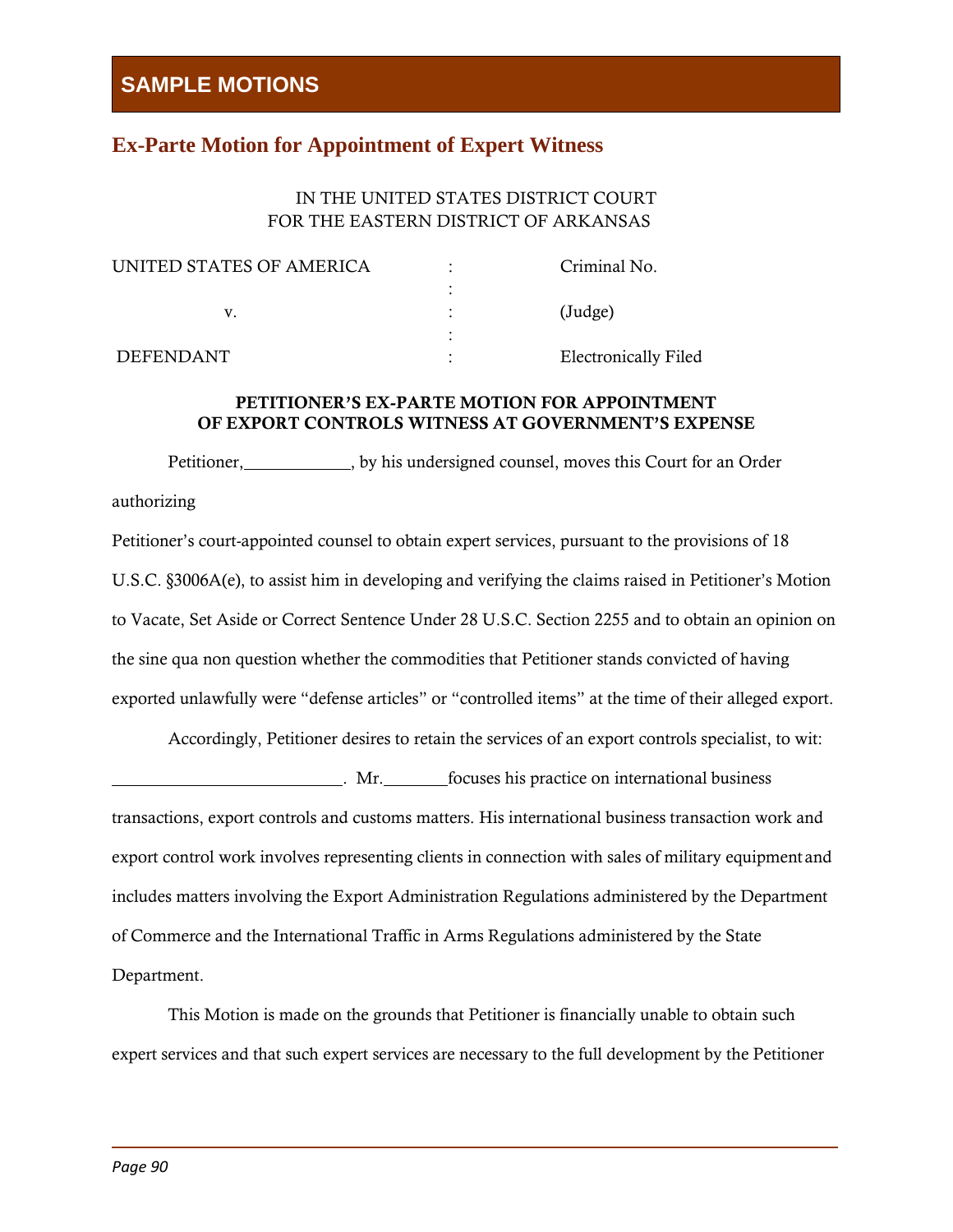of the factual claims before the Court in this Section 2255 proceeding, as more fully appears in the Declaration of Petitioner's Counsel attached hereto.

The proposed expert, has agreed to reduce his normal hourly rate to \$350.00 per hour from \$650 per hour and it is anticipated that he will spend at least ten hours in reviewing records and preparing his report. Therefore, Petitioner further requests that advance authorizationbe granted to obtain services in an amount in excess of the maximum allowed under the provisions of subsection (e)(3) of the Criminal Justice Act, 18 U.S.C. Section 3006A, in order to provide fair compensation for services of an unusual character.

Date: Respectfully submitted,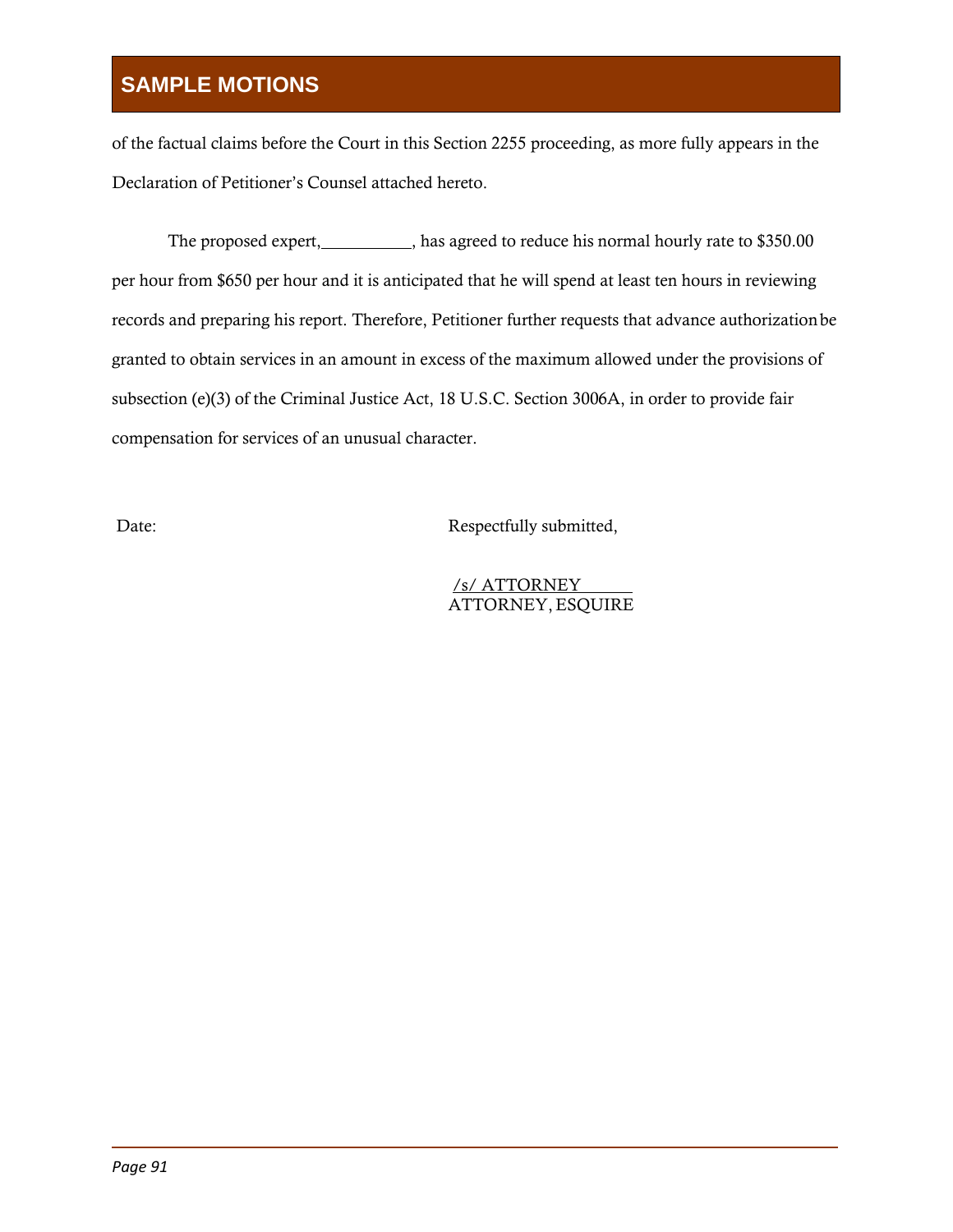#### Suppression Motions:

## IN THE UNITED STATES DISTRICT COURT FOR THE EASTERN DISTRICT OF ARKANSAS

| UNITED STATES OF AMERICA | ٠<br>٠         | Criminal No.           |
|--------------------------|----------------|------------------------|
|                          | ٠              |                        |
| v.                       | $\ddot{\cdot}$ | $(\text{Judge})$       |
|                          | ٠              |                        |
| <b>DEFENDANT</b>         | ٠<br>٠         | (Electronically Filed) |

#### PRETRIAL MOTIONS TO SUPPRESS EVIDENCE

The Defendant, by his attorney, [Attorney], Esquire, of the Federal Public Defender's Office, files this Pretrial Motion to Suppress Evidence, averring as follows:

### I. Procedural History

1. By indictment filed September 10, 2014, the defendant, [Defendant], was charged with felon in possession of a firearm, in violation of 18 U.S.C.  $\S 922(g)(1)$ .

2. On September 16, 2014, Mr. [Defendant] appeared before the Honorable [Judge] and entered a plea of not guilty to the indictment.

3. Trial is currently set for December 8, 2014.

### II. Factual History

4. On March 19, 2014, Officer [Officer] of the Little Rock Police Department was dispatched to [Address], to take a domestic report.

5. Officer [Officer] interviewed [Witness] who allegedly stated that her boyfriend, Mr.

[Defendant], had assaulted her, threatened to "blow her head off," and "pistol whip" her while at their residence, [Address].

6. Ms. [Witness] told the officer that after the argument, Mr. [Defendant] demanded that she leave the house, and that when she refused, Mr. [Defendant] punched her in the face several times.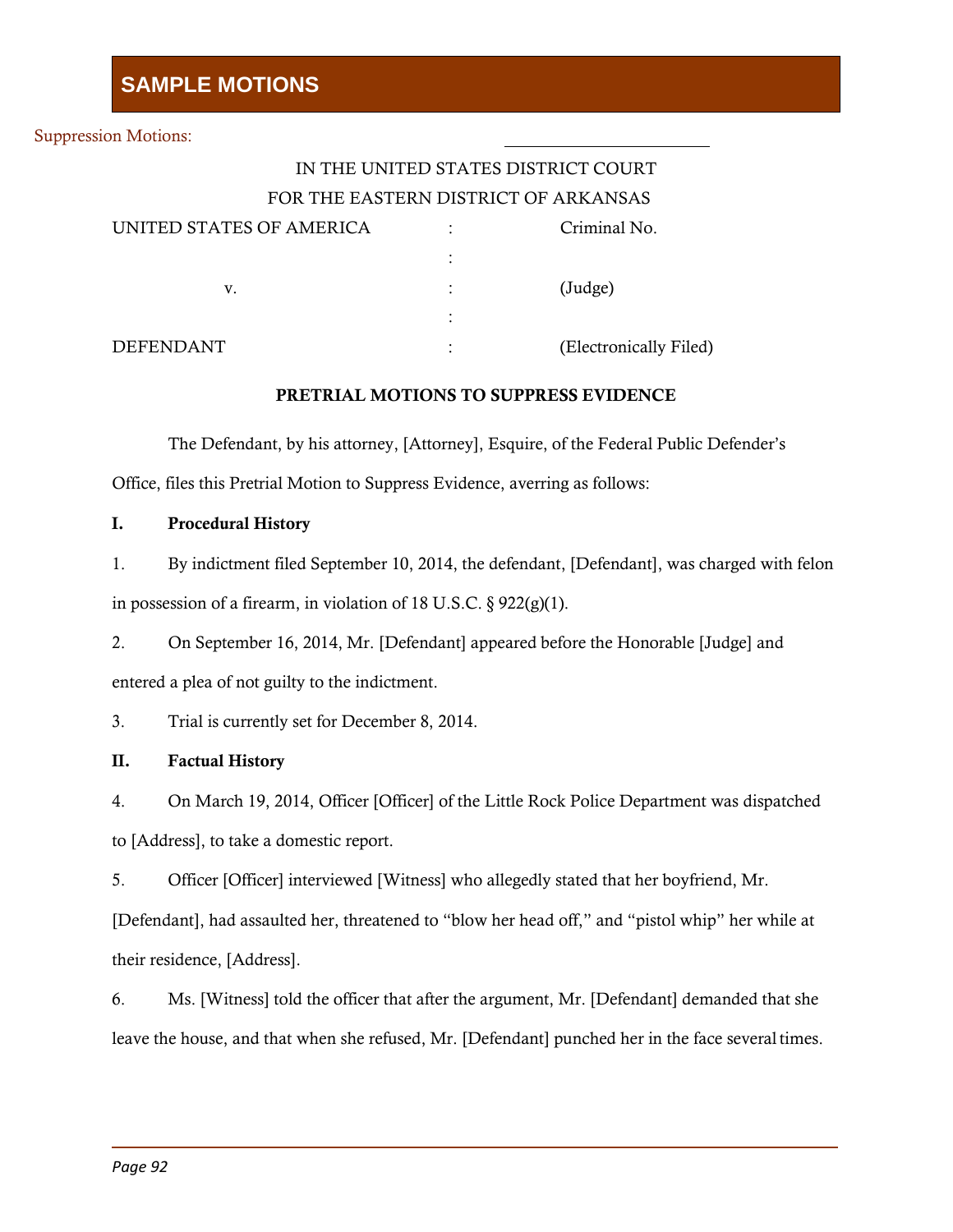7. While Ms. [Witness] was collecting her things to leave, Mr. [Defendant] allegedly statedthat he was going to "blow her head off" if the cops came.

8. Ms. [Witness] left the [Address] and went to her mother's at [Address] and called the police.

9. Officers [Officer] and [Officer] went to [Address], removed Mr. [Defendant] from the residence, and took him into custody.

10. Later, Officer [Officer] transported Ms. [Witness] back to [Address] where she allegedly gave written consent to search the house. A written copy is attached. See (Exhibit A).

11. During a search of the [Address] residence, a silver Ruger .44 Magnum Caliber Super Black Hawk revolver was recovered.

12. Mr. [Defendant] is challenging: 1) Ms. [Witness] consent to search the residence; and 2) his removal from the residence in order to prevent him from objecting to the search.

13. While a third party may give consent to search a place in which both she and the defendant have a legitimate expectation of privacy, a defendant can challenge the validity of the consentgiven by the third party.

14. Ms. [Witness] consent was not valid as Mr. [Defendant] alleges herein that she did notsign the consent to search document.

15. If the consent was not valid as to Ms. [Witness], then Mr. [Defendant] constitutional rights were violated as well. These facts will have to be developed at a hearing.

16. Moreover, in this case, the officers arrested Mr. [Defendant] at his residence.

17. The officers could have asked Mr. [Defendant] for consent but the officers intentionally removed him from the residence in order to avoid any objections to such a search.

18. The officers violated Mr. [Defendant] Fourth Amendment rights when they searched his residence without a warrant and without consent. U.S. CONST., amend IV.

19. Mr. [Defendant] requests that a hearing be held to develop the facts.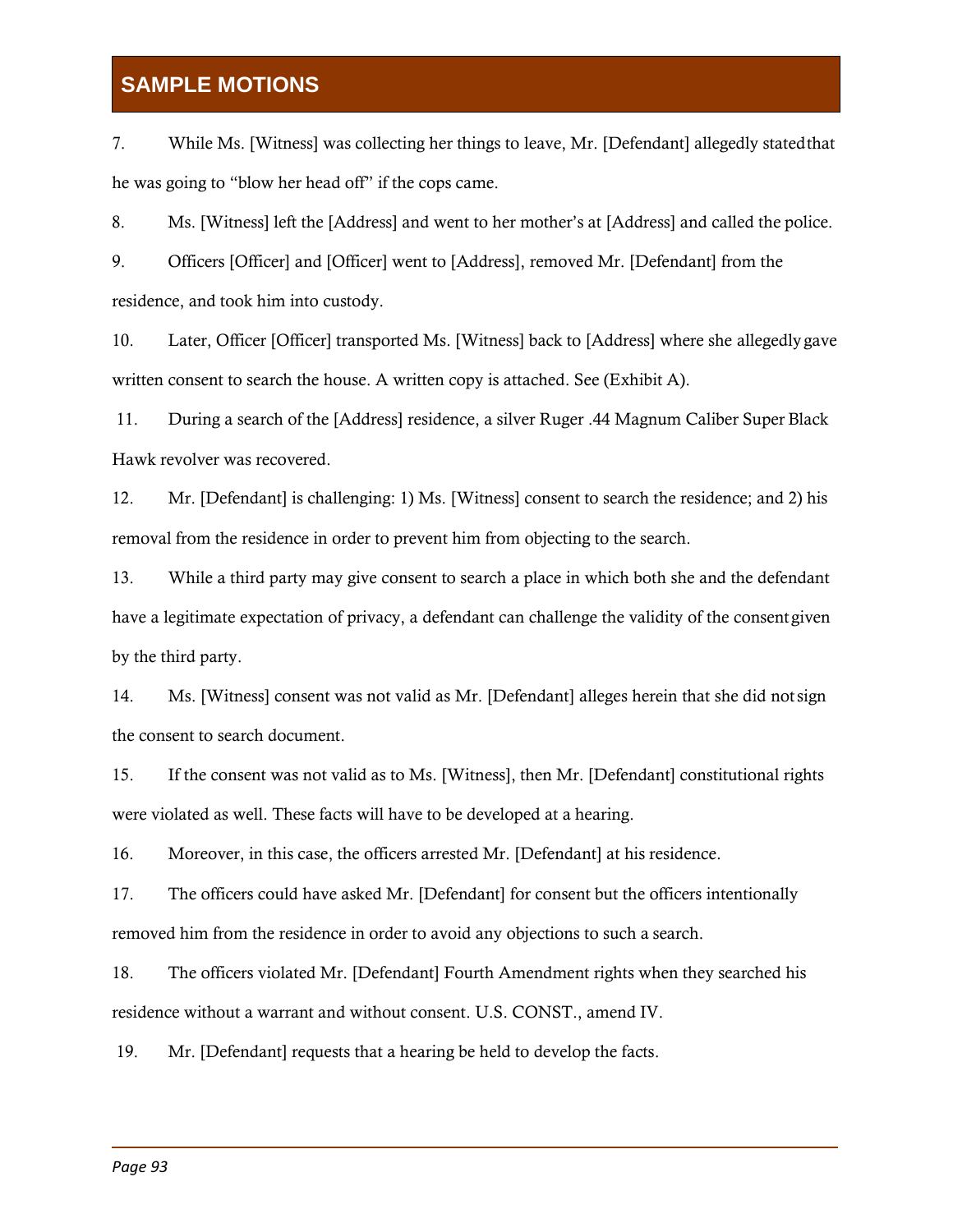WHEREFORE, for the foregoing reasons, Mr. [Defendant] respectfully requests that this

Honorable Court schedule a hearing and thereafter suppress the unlawfully obtained evidence.

Date: Respectfully submitted,

## /s/ ATTORNEY ATTORNEY,ESQUIRE

## CERTIFICATE OF SERVICE

I, [Attorney], Esquire, of the Federal Public Defender's Office, do hereby certify that I served a copy of the foregoing Pretrial Motions to Suppress Evidence, via Electronic Case Filing, and/or by placing a copy in the United States mail, and/or by hand delivery, addressed to the following:

AUSA, ESQUIRE United States Attorney's Office

[DEFENDANT] Address Address Address

Date: Respectfully submitted,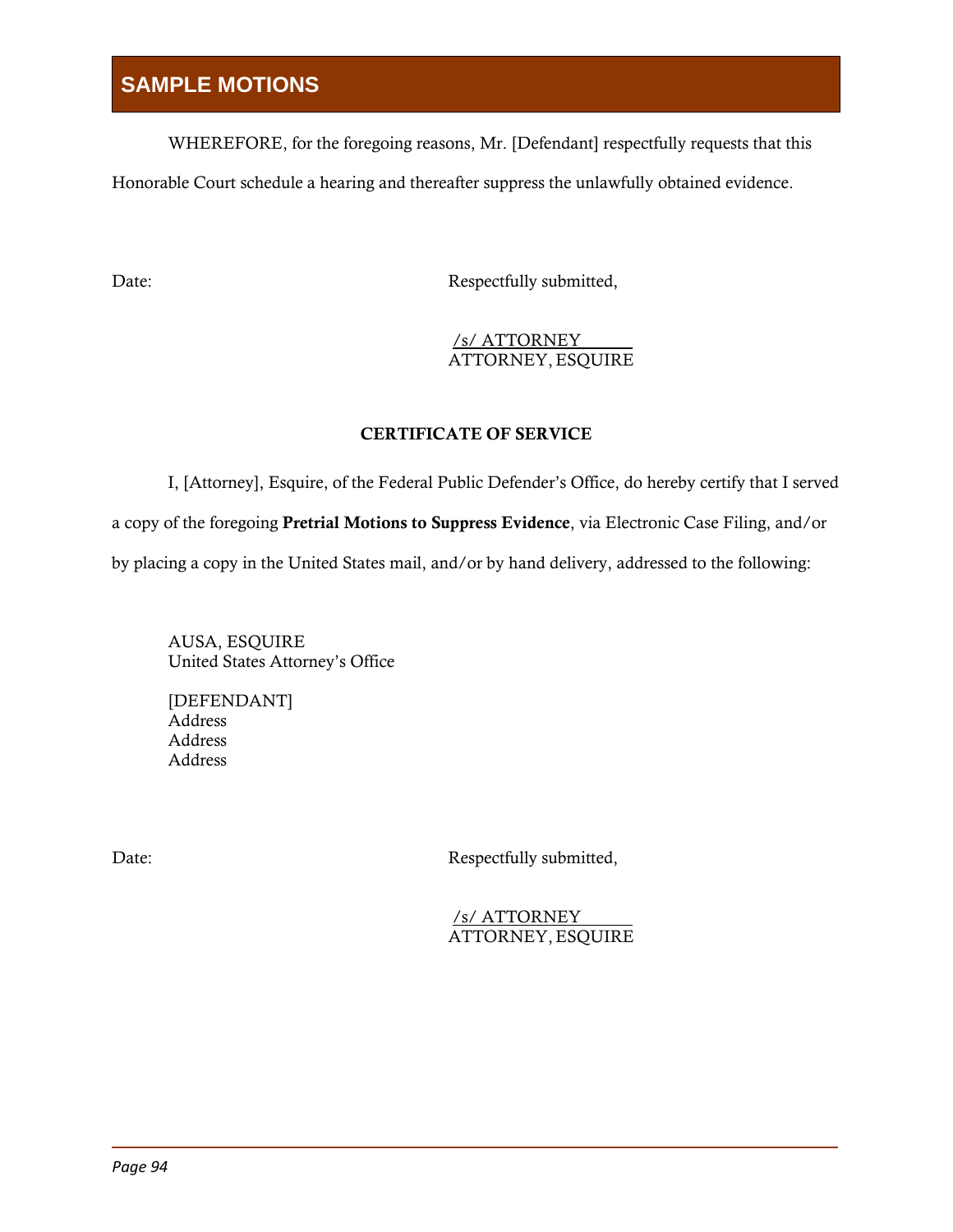## IN THE UNITED STATES DISTRICT COURT FOR THE EASTERN DISTRICT OF ARKANSAS

| UNITED STATES OF AMERICA |   | Criminal No.           |
|--------------------------|---|------------------------|
|                          |   |                        |
| v.                       | ٠ | (Judge)                |
|                          |   |                        |
| <b>DEFENDANT</b>         | ٠ | (Electronically Filed) |

#### PRETRIAL MOTION TO SUPPRESS STATEMENTS

The Defendant, [Defendant], by his attorney [Attorney], Esquire, of the Federal Public Defender's Office, files this Pretrial Motion to Suppress Statements, averring as follows:

1. By indictment filed January 14, 2009, the defendant, [Defendant], was charged with conspiracy to distribute and possess with the intent to distribute more than 100 grams of heroin, in violation of 21 U.S.C.  $\S$  § 846 and 841(a)(1) and (b)(1)(A)(iii), and 18 U.S.C. § 2; and with distribution and possession with the intent to distribute more than 100 grams of heroin, in violation of 21 U.S.C. §  $841(a)(1)$  and (b)(1)(A)(iii), and 18 U.S.C. § 2.

2. Mr. [Defendant] appeared before the Honorable [Judge] on January 27, 2009 and entered a plea of not guilty to the charges.

3. Trial is set for April 6, 2009, and pretrial motions are due on or before February 16, 2009.

4. On December 3rd and 9th, 2008, law enforcement allegedly conducted controlledpurchases of heroin, utilizing an informant, from the defendant, [Defendant].

5. On December 9, 2008, Mr. [Defendant] was arrested.

6. After he was arrested, Mr. [Defendant] was taken to the DEA headquarters. According to agents, Mr. [Defendant] was read his Miranda rights and the following were statements allegedly taken from Mr. [Defendant]: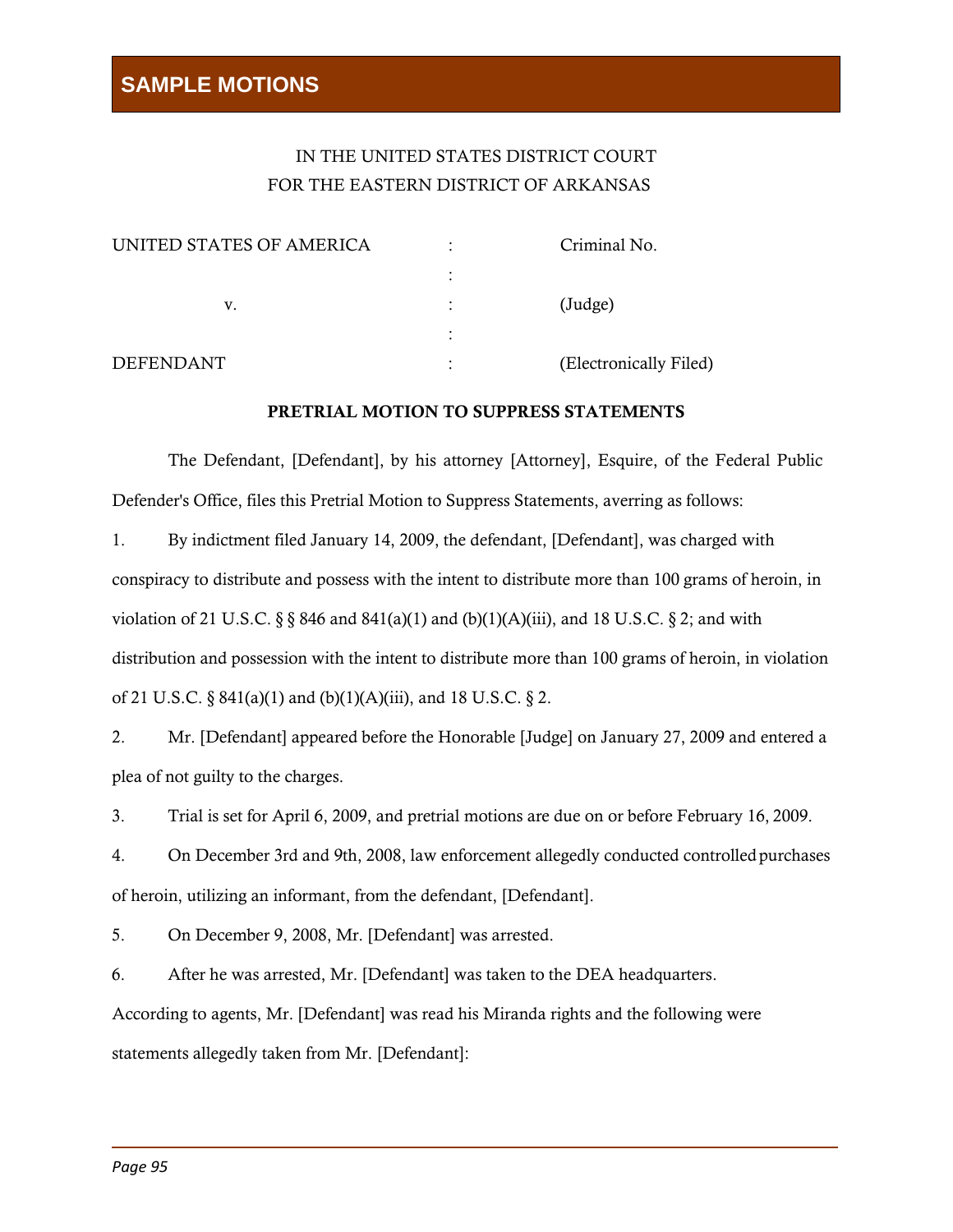[Defendant] related that he was bringing up 100 grams of heroin from Houston and he was going to get paid \$10,000 for this heroin. He then related that he then would have to take \$7000 back to this supplier. He would not give the name of his supplier. [Defendant] also related that he has a few people in Houston that he can get heroin from and that he has got up to 500 grams of heroin at a time from one of his suppliers.

7. Mr. [Defendant] denies that he made these statements. Mr. [Defendant] claims that the arrest left him dizzy as he had fallen to the ground. Moreover, he had used approximately three grams of heroin about twenty minutes before his arrest.

8. Mr. [Defendant] seeks to suppress his statements as he was "dizzy and high," and does not recall much of what was said. U.S. CONST. amend. V.

9. The Government has the burden to establish by a preponderance of the evidence that a challenged confession is voluntary.

10. A hearing is requested so that Mr. [Defendant] can establish that any statements he may have made were not voluntary.

WHEREFORE, for the foregoing reasons, the defendant, [Defendant], respectfully requests that this Honorable Court schedule an evidentiary hearing so that a determination can be made as to the voluntariness of Mr. [Defendant] statements.

Date: Respectfully submitted,

#### /s/ ATTORNEY ATTORNEY,ESQUIRE

## CERTIFICATE OF SERVICE

I, [Attorney] of the Federal Public Defender's Office, do hereby certify that on this date I served a copy of the foregoing Pretrial Motion to Suppress Statements via Electronic Case Filing, and/or by placing a copy in the United States mail, and/or by hand delivery addressed to the following: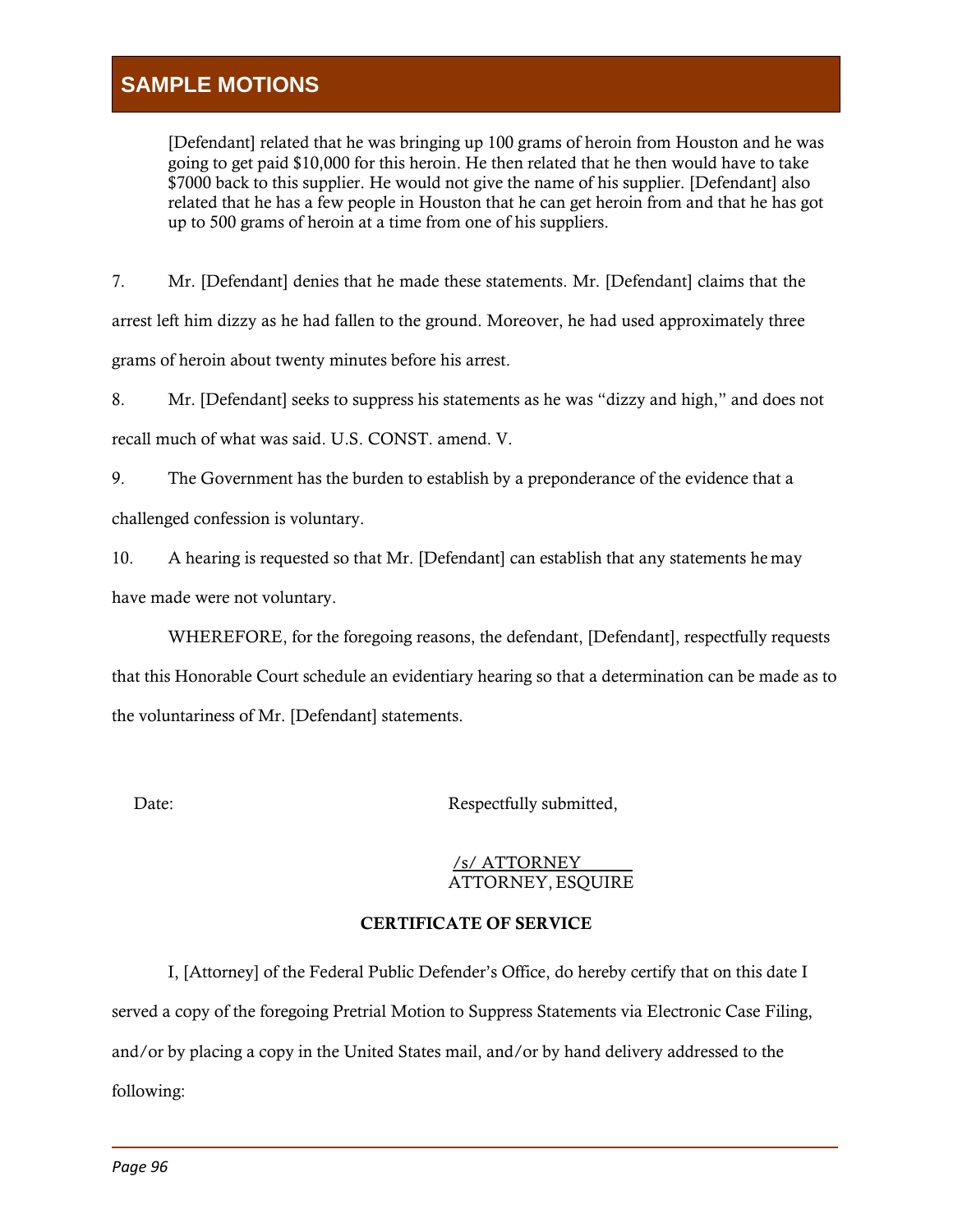AUSA, ESQUIRE United States Attorney's Office

DEFENDANT Address Address Address

Date: Respectfully submitted,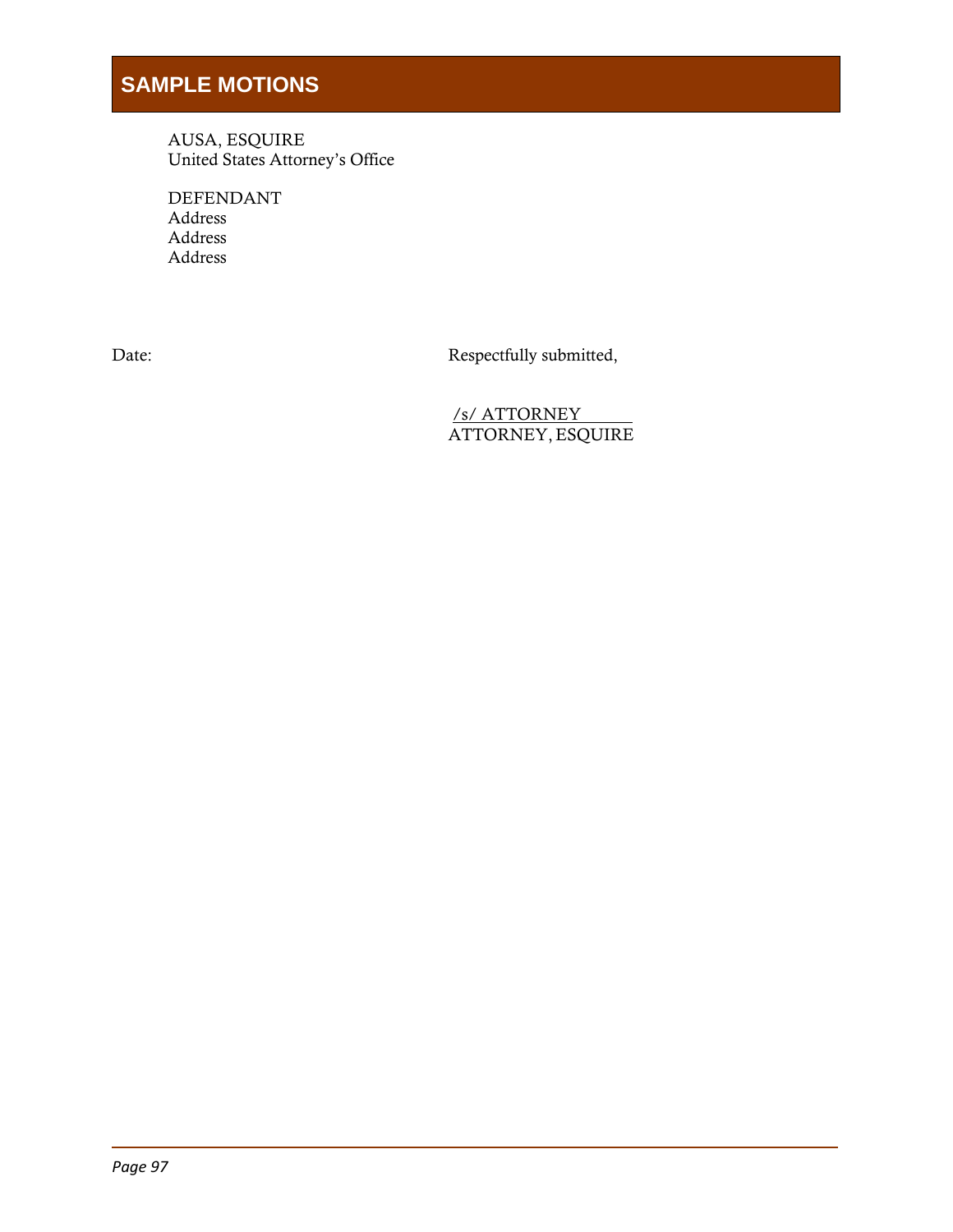## **Severance Motions**

## IN THE UNITED STATES DISTRICT COURT FOR THE EASTERN DISTRICT OF ARKANSAS

| UNITED STATES OF AMERICA | ٠              | Criminal No.           |
|--------------------------|----------------|------------------------|
|                          | ٠              |                        |
| v.                       | $\ddot{\cdot}$ | $(\text{Judge})$       |
|                          |                |                        |
| <b>DEFENDANT</b>         | ٠<br>٠         | (Electronically Filed) |

## DEFENDANT X MOTION FOR SEVERANCE OF DEFENDANTS PURSUANT TO FEDERAL RULE OF CRIMINAL PROCEDURE

## The Defendant, by and through his attorney, Bisquire, files this Motion For Severance and respectfully states:

1. On a 5 Count Superseding Indictment was filed charging and approximately 18 other individuals with:

2. The defendant entered a plea of not guilty to the above charges and was ordered detained.

3. Discovery has been provided by the Government and the trial in this matter is currently scheduled for \_\_\_\_\_\_\_\_\_.

4. Mr. X's case is currently joined with eighteen (18) codefendants who are also listed onthe Superseding Indictment.

5. The Superseding Indictment of alleges that Mr. X and other persons conspired to distribute controlled substances in several locations in Arkansas as well as Louisiana, Texas, Florida, and Georgia.

6. The Discovery in this matter reveals that the Government has conducted extensive surveillance on the majority of the Defendants named in the Superseding Indictment, has observed transactions involving controlled substances and the U.S. has found both controlled substancesand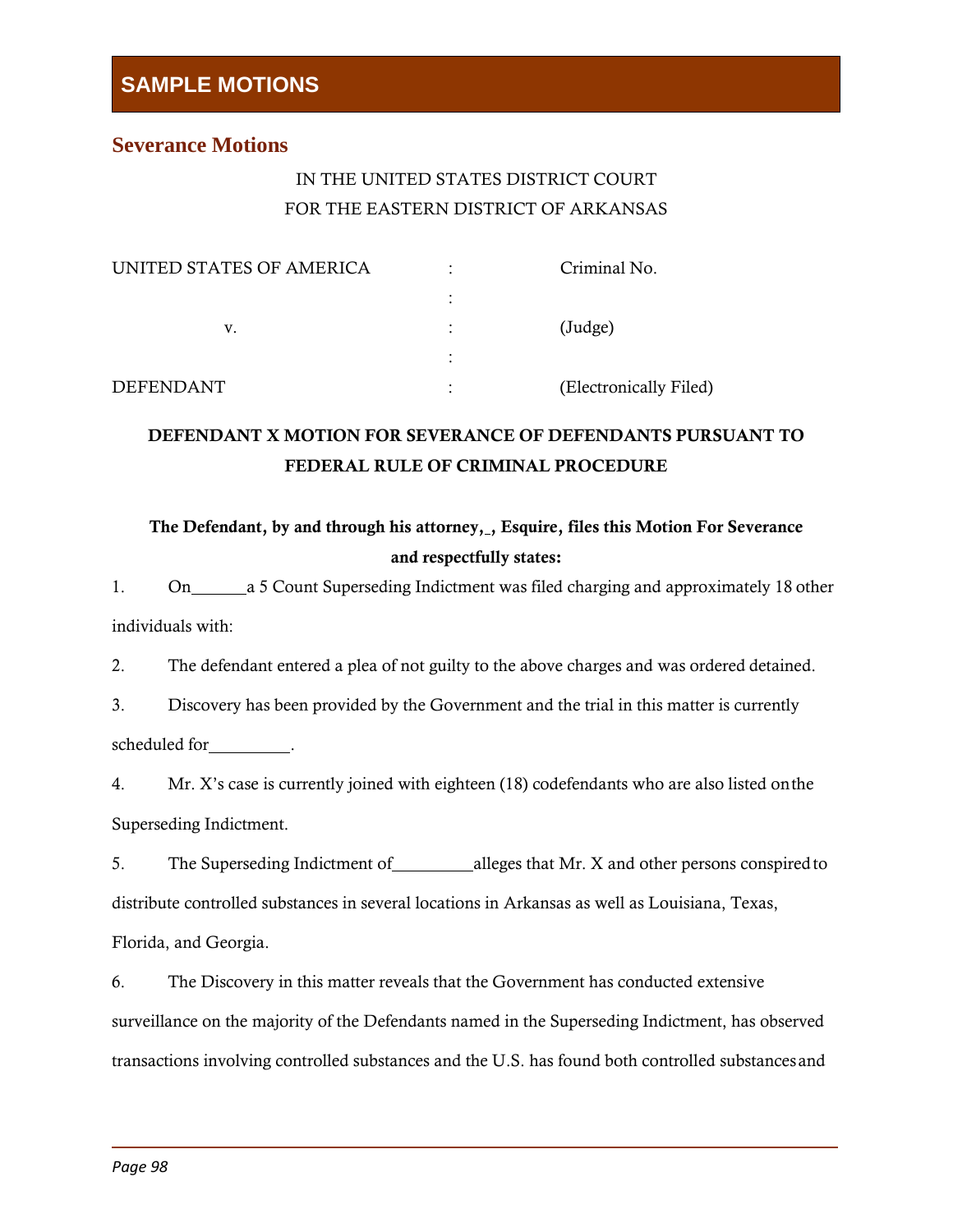large quantities of currency in the residences of several of the co-defendants. Many of these residences are located outside of the Eastern District of Arkansas.

7. A review of the discovery provided to date reveals that, expect for a limited number of text messages and phone calls to one co-defendant and an alleged historical witness, the United States does not have the above forms of evidence against Mr. X in any manner that connects him to the codefendants listed in the Superseding Indictment.

8. In addition, Count Three of the Superseding Indictment charges 12 of Mr. X's codefendants with Criminal Conspiracy to Possess Firearms in Furtherance of Drug Trafficking.

9. A review of the discovery provided by the United States reveals a significant distinction between the evidence and allegations related to Mr. X and the evidence and allegations related tohis Co-Defendants.

10. Mr. X avers that the United States' allegations fail to establish a temporal or logical connection between the charges alleged against him and those alleged against his codefendants.

11. Mr. X avers that the Government's allegations do not provide the necessary link between his actions and the alleged conspiracy.

12. Mr. X avers that a jury impaneled in the above matter will not be able to compartmentalize the evidence against him from that presented against his Codefendants.

13. Mr. X avers that the majority of the Government's witnesses will provide information and testimony unrelated to the allegations against him and that those witnesses testifying against Mr. X will provide information and testimony unrelated to and inadmissible against hisCo-defendants.

14. Mr. X further avers that the language of the Superseding Indictment and the information provided via discovery suggest that the primary focus of the Government's case and the majority of the evidence against his codefendants will not relate to his case and will be prejudicial.

15. Mr. X avers that his case was incorrectly joined with that of his codefendants under Federal Rule of Criminal Procedure 8 in that, the Government has not offered evidence to suggest that he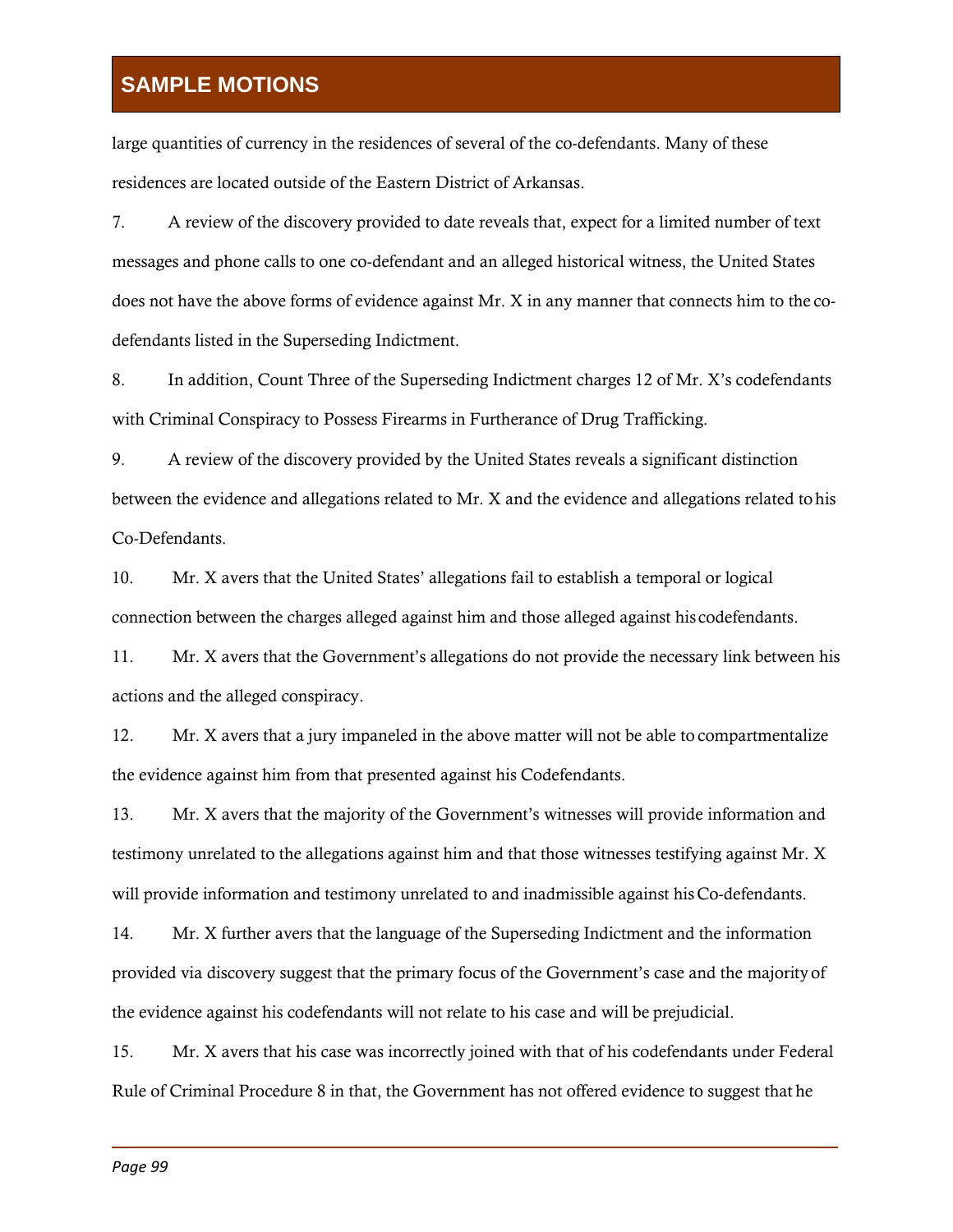and any of his codefendants participated in the same act or transaction constituting the offenses charged.

16. Accordingly, Mr. X avers that a joint trial held on the allegations against him in conjunction with those against his codefendants will prejudice his right to receive a fair trial and that this Court must sever his trial from that of his Codefendants in accordance with Federal Rule of Criminal Procedure 14. .

17. Assistant United States Attorney was contacted by undersigned counsel and she indicated that she does not concur in this Motion.

WHEREFORE, the Defendant respectfully requests that this Honorable Court find his case misjoined with that of his codefendants, or in the alternative, sever his trial on the above captioned charges from the trial scheduled against his Codefendants in accordance with Federal Rule of Criminal Procedure 8 and 14.

Date: Respectfully submitted,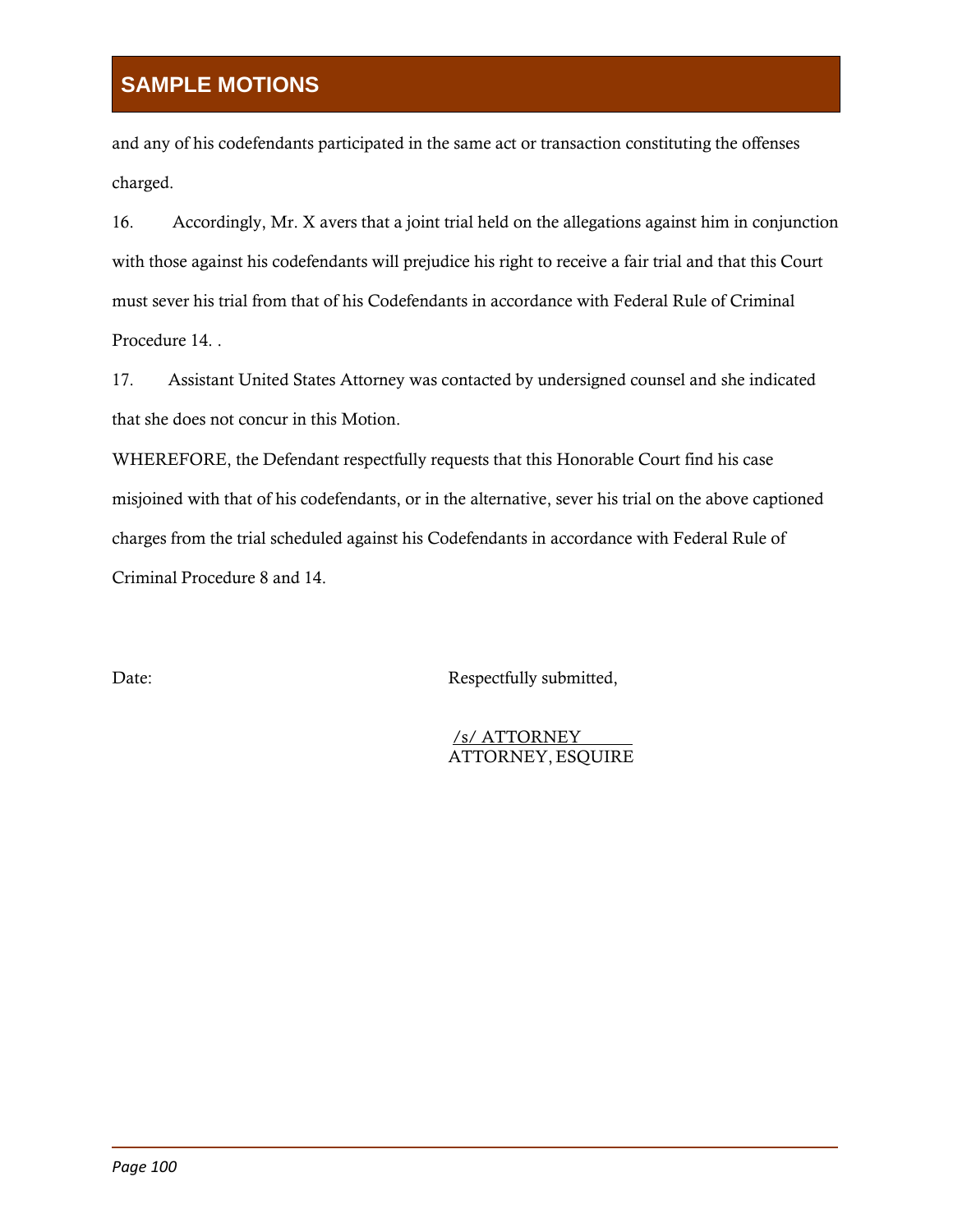### IN THE UNITED STATES DISTRICT COURT FOR THE EASTERN DISTRICT OF ARKANSAS

| UNITED STATES OF AMERICA | ٠         | Criminal No.           |
|--------------------------|-----------|------------------------|
|                          |           |                        |
| V.                       | ٠         | (Judge)                |
|                          | $\bullet$ |                        |
| <b>DEFENDANT</b>         | ٠         | (Electronically Filed) |

#### PRETRIAL MOTION TO SEVER CHARGES

The Defendant, [Defendant], by his attorney, [Attorney], Esquire, of the Federal Public Defender's Office, files this Pretrial Motion to Sever Charges, averring as follows:

1. By indictment filed November 12, 2014, the defendant, [Defendant], was charged with wire fraud, in violation of 18 U.S.C.  $\S$  1343 (6 Counts).

2. By superseding indictment filed April 15, 2015, Mr. [Defendant] was charged with wire fraud, in violation of 18 U.S.C. § 1343 (Counts 1-3); money laundering, in violation of 18 U.S.C. §§ 1956 and 2 (Counts 4-30); aggravated identity theft, in violation of 18 U.S.C. § 1028A(a)(1) (Count 31); felon in possession of a firearm, in violation of 18 U.S.C.  $\S 922(g)(1)$  (Count 32); and a forfeiture allegation, in violation of 18 U.S.C.  $\S$  981(a)(1)(C) and 28 U.S.C.  $\S$  2461(c).

3. On April 28, 2015, Mr. [Defendant] appeared before this Honorable Court and entered a plea of not guilty to the superseding indictment.

4. Trial is currently set for June 9, 2015.

5. The Government is alleging that from November 25, 2012, to November 20, 2014, Mr. [Defendant] orchestrated a scheme to defraud investors using an individual named [Name].

6. Mr. [Name] solicited money from investors to invest in a government program. Investors were guaranteed a return of three times their initial investment.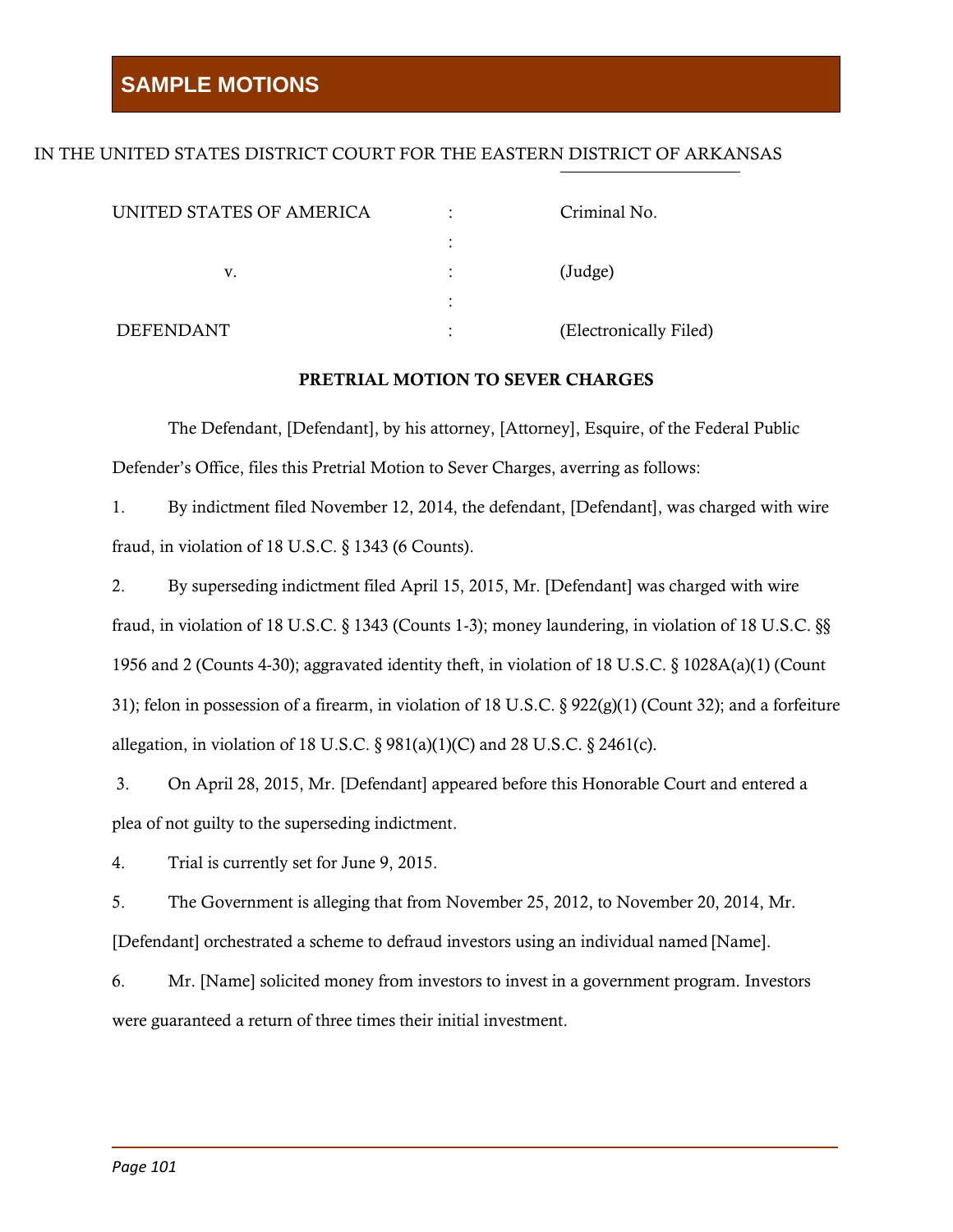7. Mr. [Name] allegedly received more than \$350,000 from approximately nineteen investors, which he claims he turned over to Mr. [Defendant] for investment purposes. The money was allegedly never invested and never returned to the investors.

8. The Government is also alleging in Count 32 of the superseding indictment, felon in possession of a firearm, that [Name] straw purchased a firearm for Mr. [Defendant] on December 24, 2013.

9. Mr. [Defendant] is prohibited from owning or possessing a firearm because of his prior record. There are no allegations that Mr. [Defendant] used or possessed this firearm in relation to any of the fraud allegations.

10. Mr. [Defendant] is asking this Court to sever Count 32, felon in possession, from the remainder of the counts in the superseding indictment.

11. The offense of felon in possession of a firearm was improperly joined with the fraud offenses

and should be severed from the fraud offenses to avoid any prejudice.

12. Rule 8 of the Federal Rules of Criminal Procedure provides:

(a) Joinder of Offenses. The indictment or information may charge a defendant in separate counts with 2 or more offenses if the offenses charged – whether felonies or misdemeanors or both – are of the same or similar character, or are based on the same act or transaction, or are connected with or constitute parts of a common scheme or plan.

See FED. R. CRIM. P. 8(a)

13. Rule 14(a) of the Federal Rules of Criminal Procedure provides:

(a) Relief. If the joinder of offenses or defendants in an indictment, an information, or a consolidation for trial appears to prejudice a defendant or the government, the court may order separate trials of counts, sever the defendants' trials, or provide any other reliefthat justice requires.

See FED. R. CRIM. P. 14(a).

14. The fraud offenses and the firearm offense have nothing in common other than that the

firearm offense occurred during a part of the time frame the fraud offenses are alleged to have

occurred.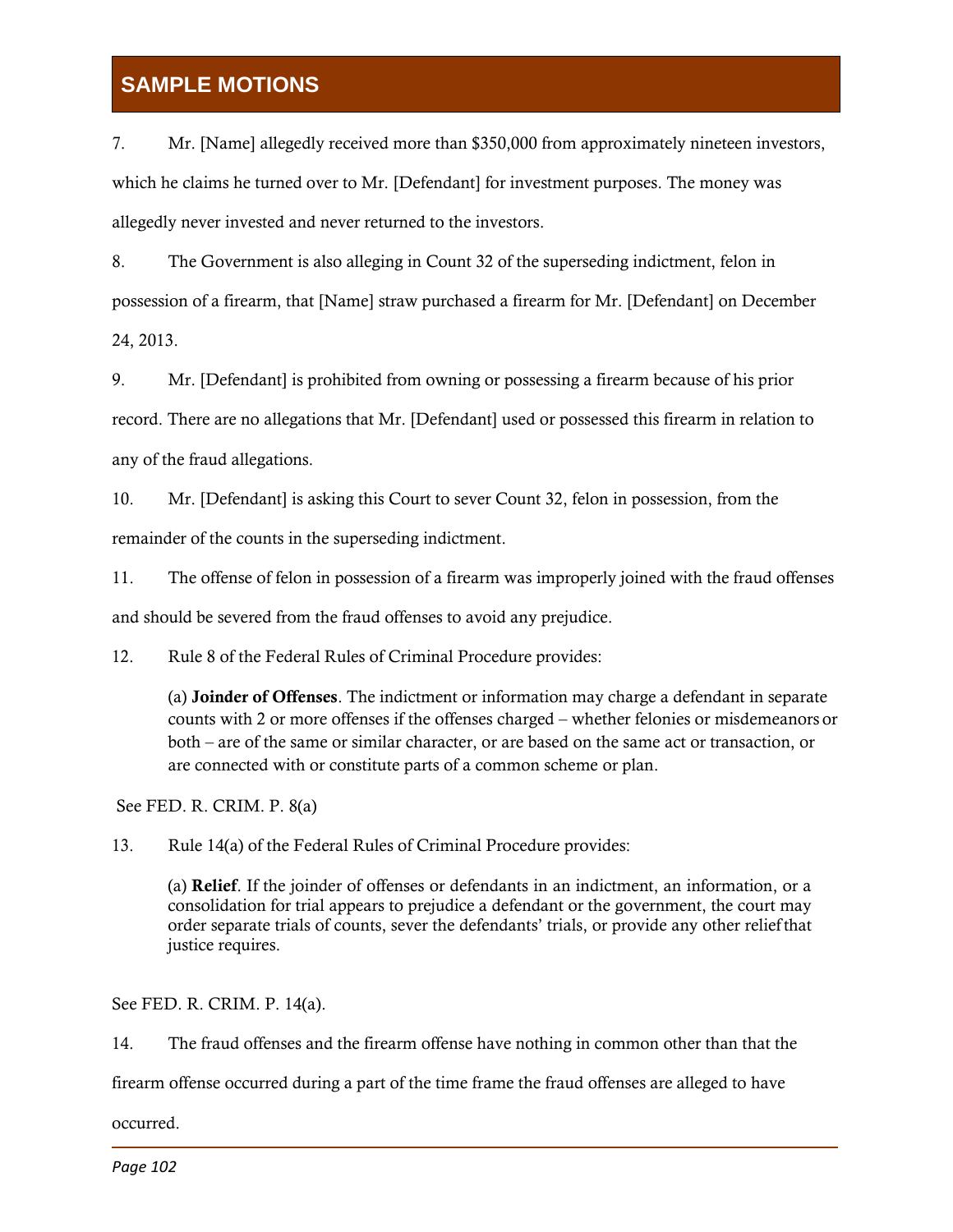15. The Government has not alleged that the firearm was used during or in relation to the fraud offenses, and the introduction into a trial of a firearm on the fraud offenses would prejudice Mr. [Defendant].

16. Mr. [Defendant] is asking this Court to sever Count 32, felon in possession, from the remaining counts of the superseding indictment.

WHEREFORE, for the foregoing reasons, it is respectfully requested that this Honorable Court grant the within Pretrial Motion to Sever Charges.

Date: Respectfully submitted,

## /s/ ATTORNEY ATTORNEY,ESQUIRE

## CERTIFICATE OF SERVICE

I, [Attorney], Esquire, of the Federal Public Defender's Office, do hereby certify that I served a copy of the foregoing Pretrial Motion to Sever Charges, via Electronic Case Filing, and/or by placing a copy in the United States mail, and/or by hand delivery, addressed to the following:

AUSA, ESQUIRE United States Attorney's Office

[DEFENDANT] Address Address Address

Date: Respectfully submitted,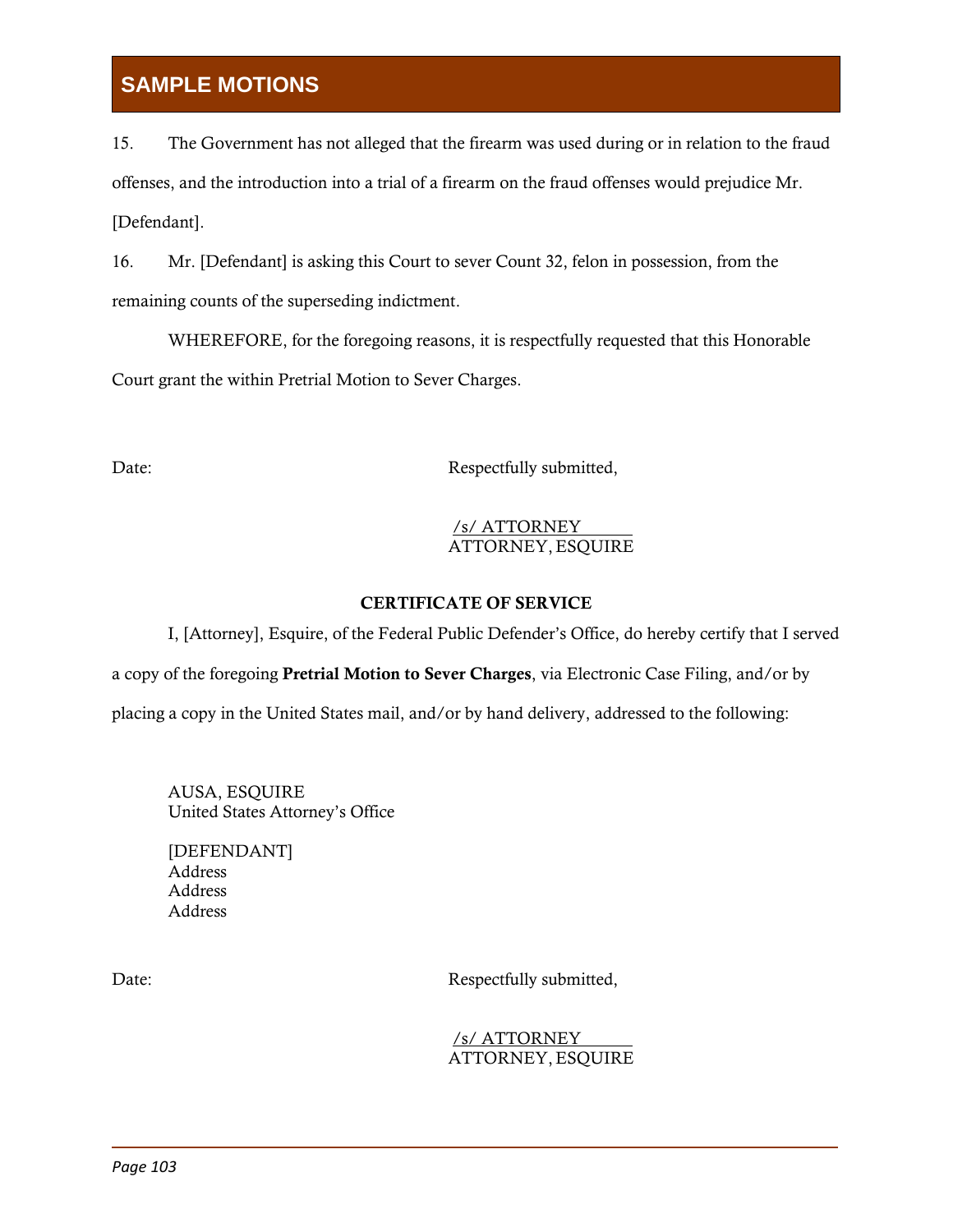#### Motion for Leave to File Interim Voucher

## IN THE UNITED STATES DISTRICT COURT FOR THE EASTERN DISTRICT OF ARKANSAS

| UNITED STATES OF AMERICA | ٠         | Criminal No.           |
|--------------------------|-----------|------------------------|
|                          |           |                        |
| v.                       | ٠         | (Judge)                |
|                          | $\bullet$ |                        |
| <b>DEFENDANT</b>         | ٠         | (Electronically Filed) |

#### MOTION FOR LEAVE TO FILE INTERIM VOUCHER

AND NOW, this day of 1. 20, comes, esquire, and requests permission from the court to file an interim voucher in the above captioned case, respectfully representing asfollows:

1. Undersigned counsel was court appointed to represent on

2. Mr. was charged with violations of .

3. Counsel was served with and reviewed voluminous discovery documents in this matter.

4. In addition, due to the complex nature of this case, numerous interviews of the defendant were conducted via phone and in person at three different prisons.

5. At the time of the indictment was being held at in XXX. Due to his state parole detainer he was transported to\_\_\_\_\_\_\_\_\_where he has been held in state custody since

| 6. | On two occasions counsel has obtained permission for overnight travel to XXX. The prison   |
|----|--------------------------------------------------------------------------------------------|
|    | is located XXX hours from counsel's office and home in XXX, Arkansas. Counsel has incurred |
|    | expenses for lodging, mileage and travel time for these necessary trips.                   |

7. Due to regulations all telephone contact with the defendant is through Global Tel Link and is billed to undersigned counsel.

8. The date for sentencing has not yet been set by this court.

.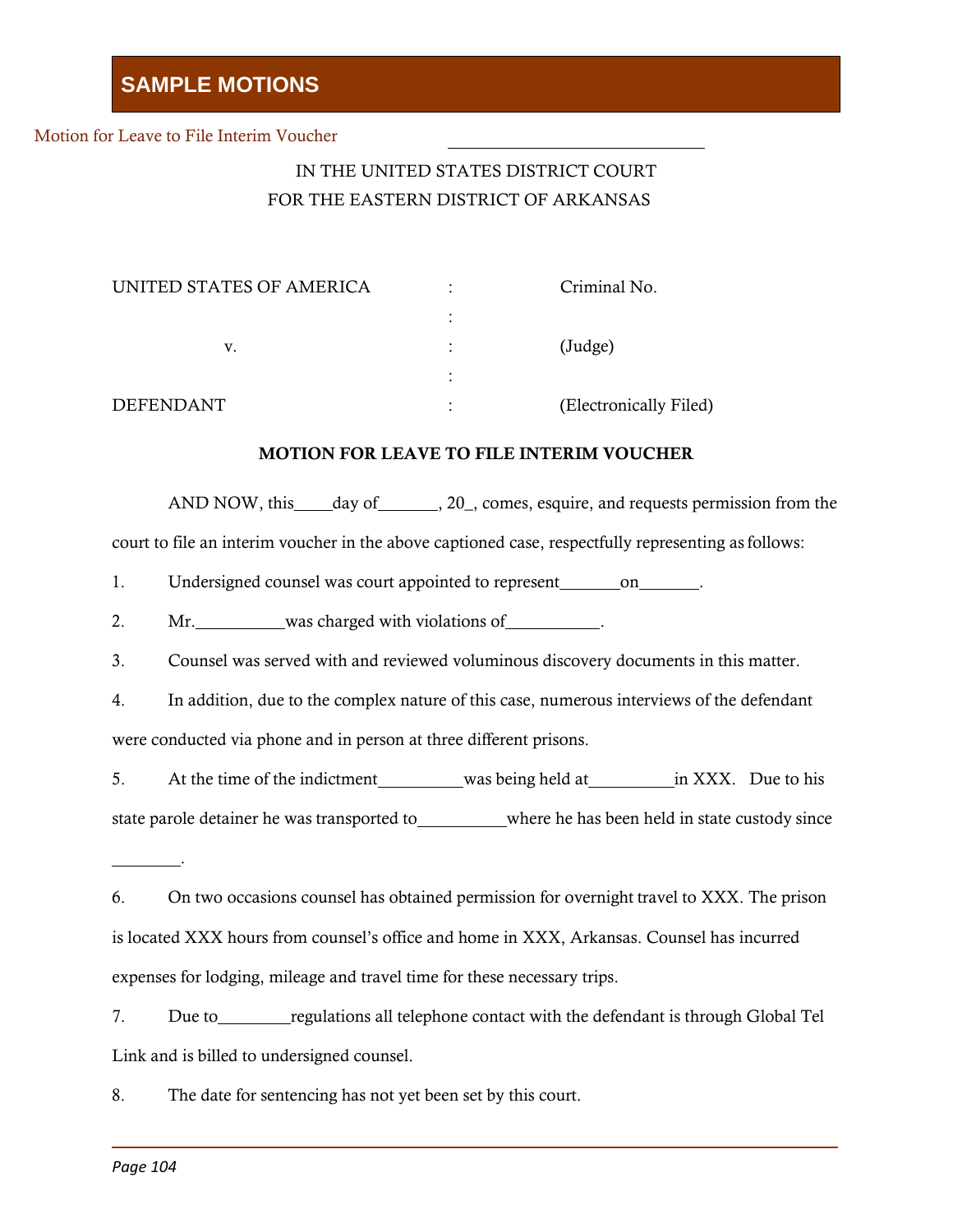9. To date counsel's fees and expenses in this case total \$

10. Due to the complex nature of this case and its extended duration counsel avers that it would be a financial hardship for her not to receive an interim payment of counsel fees and expenses.

11. Accordingly, counsel is requesting a interim payment in the amount of \$

WHEREFORE, undersigned counsel respectfully requests that this court grant this motion

and permit counsel to submit an interim voucher in the amount of \$

Date: Respectfully submitted,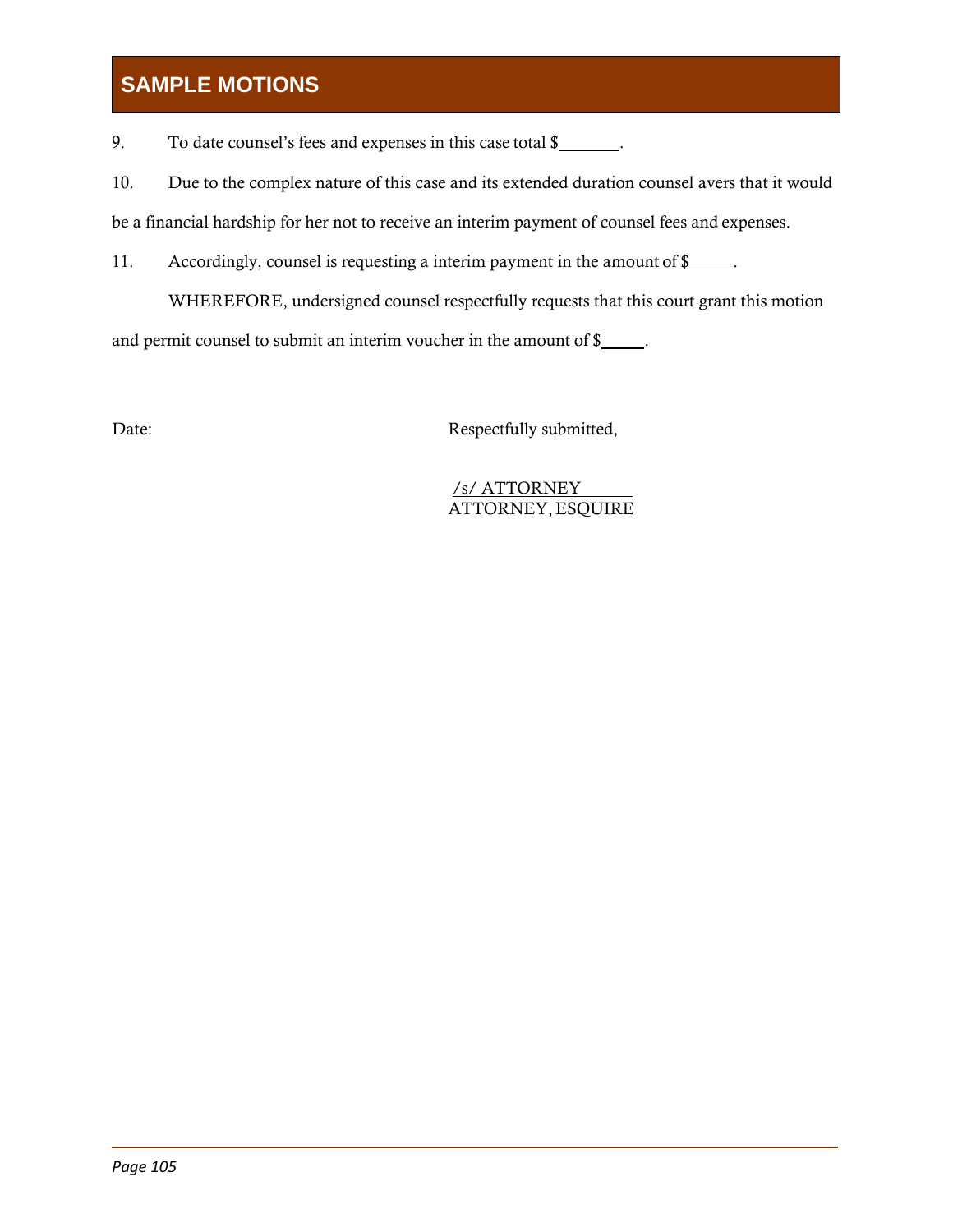### **Motion for Interim Payment**

### IN THE UNITED STATES DISTRICT COURT FOR THE EASTERN DISTRICT OF ARKANSAS

| UNITED STATES OF AMERICA |   | Criminal No.           |
|--------------------------|---|------------------------|
|                          | ٠ |                        |
|                          |   | $(\text{Judge})$       |
|                          |   |                        |
| <b>DEFENDANT</b>         |   | (Electronically Filed) |

#### MOTION FOR INTERIM PAYMENT

AND NOW, this \_\_\_\_\_\_ day of \_\_\_\_\_\_\_\_, 20\_, comes \_\_\_\_\_\_\_, esquire, and requests permission from the court to file an interim payment in the above captioned case, respectfully representing as follows:

1. Undersigned counsel was court appointed to represent on on

2. was charged in this court in a one count criminal information. The defendant was

charged with xxx.

3. On , pled guilty to the information pursuant to a written plea agreement.

4. On the defendant filed a motion to continue her sentencing until after the trials of

her codefendants in order that she may be able to complete her cooperation.

5. This court granted Ms. motion and sentencing is now scheduled for  $\blacksquare$ .

6. To date counsel's fees and expenses in this case total \$ .

7. Counsel does not expect that fees and expenses for the remainder of this case will exceed the statutory limit.

8. Due to the complex nature of this case and its extended duration counsel avers that it would be a financial hardship for her not to receive an interim payment of counsel fees and expenses.

9. Accordingly, counsel is requesting one interim payment in the amount of \$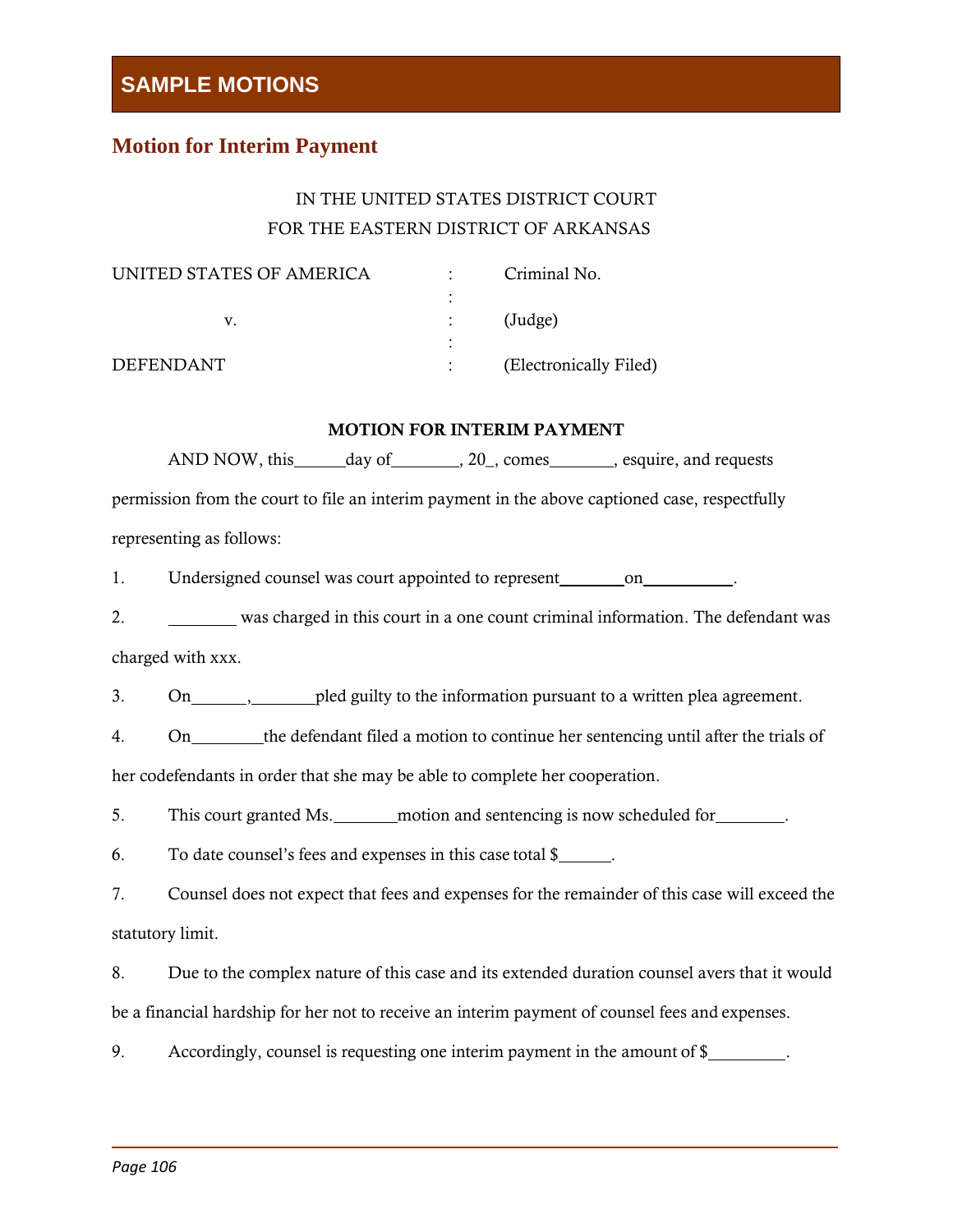WHEREFORE undersigned counsel respectfully requests that this court grant this motion and permit counsel to submit one interim voucher in the amount of \$. The amount of the interim payment together with the final payment will not exceed the statutory threshold requiring approval by the circuit court.

Date: Respectfully submitted,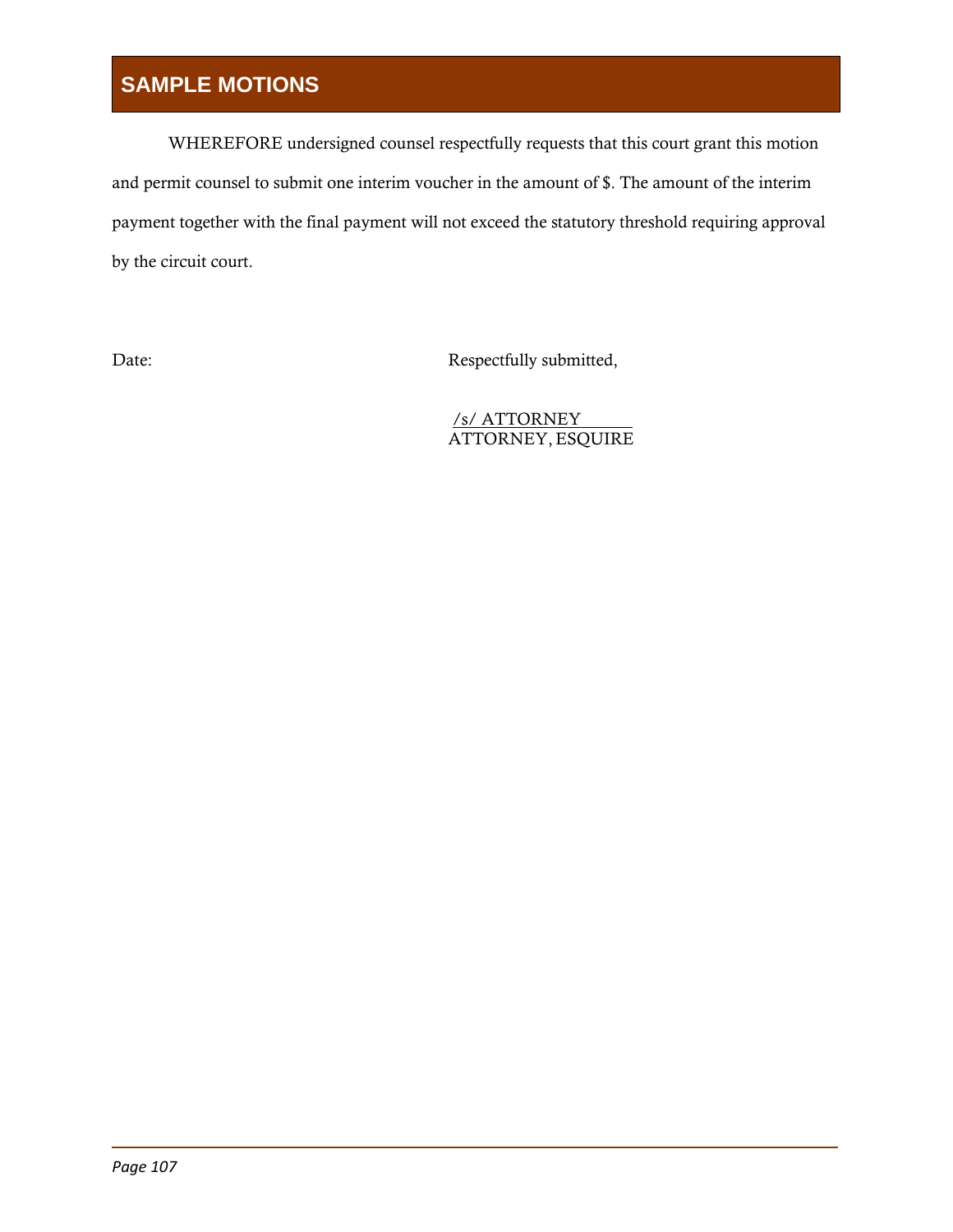### **Motion to Travel Outside of District**

#### IN THE UNITED STATES DISTRICT COURT FOR THE EASTERN DISTRICT OF ARKANSAS

| UNITED STATES OF AMERICA | Criminal No.           |
|--------------------------|------------------------|
|                          |                        |
|                          | $(\text{Judge})$       |
|                          |                        |
| <b>DEFENDANT</b>         | (Electronically Filed) |

#### DEFENSE COUNSEL'S EX-PARTE MOTION TO APPROVE TRAVEL OUTSIDE OF THE EASTERN DISTRICT

AND NOW, this \_\_ day of \_\_\_\_\_\_, 20\_, comes Defendant, by and through his

attorney, **Exquire, and requests that this Court grant this Motion to Approve** Travel, respectfully representing as follows:

1. Defense counsel is court appointed to represent the defendant in the above captioned case.

2. The Defendant was arraigned on and is charged with  $\qquad$ ; in violation of

3. The Defendant has (add procedural history here).

4. State reasons why travel is necessary.

5. Defense counsel is requesting approval to travel to XXX to meet with her

client to discuss the presentence report and determine what, if any, objections should be filed.

6. State how travel will be accomplished. For example: Counsel will travel to XXX in her personal vehicle. The trip will take approximately XXX hours one way from XXX. Because of the extent of travel involved counsel believes that it will be necessary to remain in the XXX area overnight.

7. Counsel requests compensation for travel time, mileage, meals and overnight accommodations.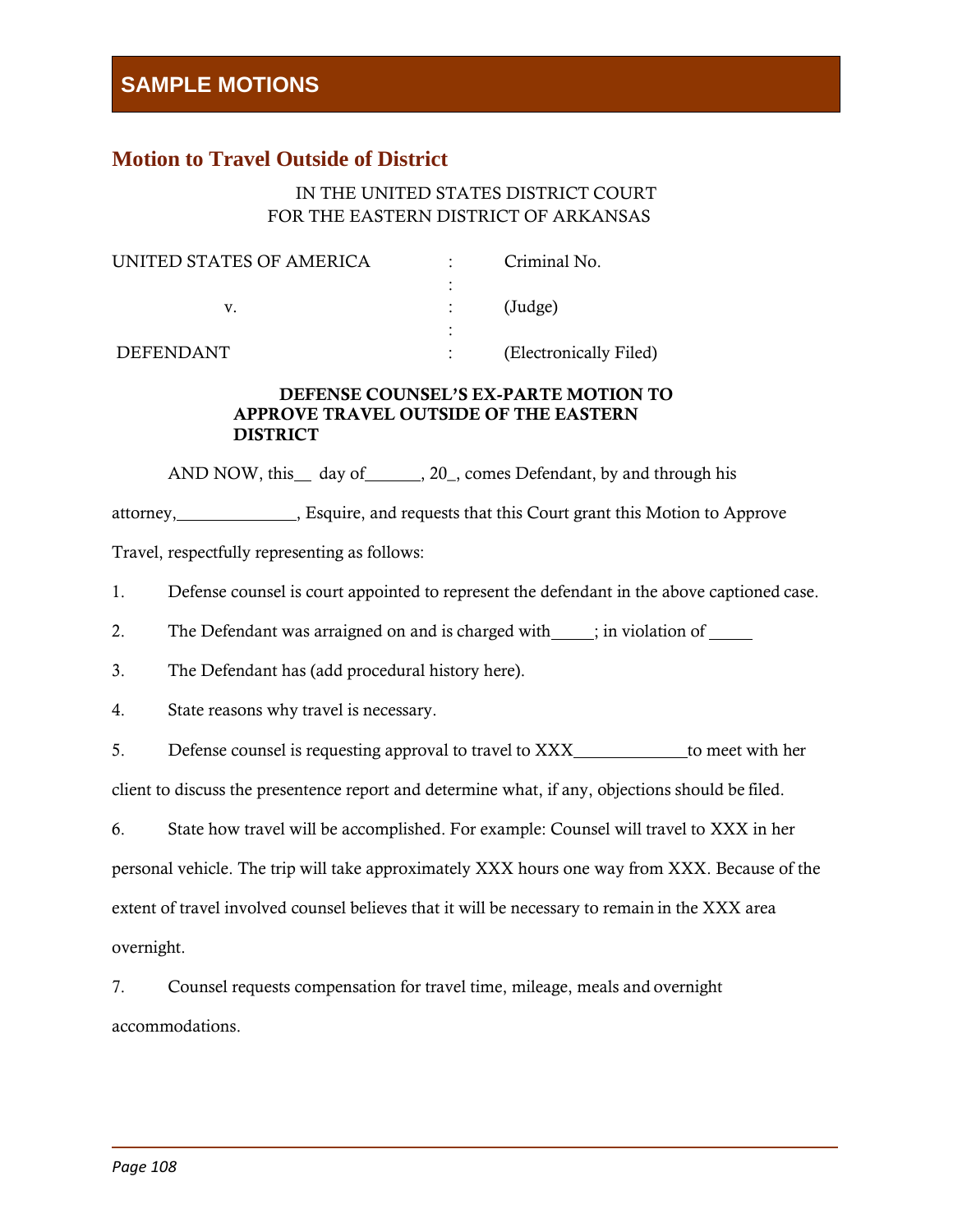8. Counsel believes that the proposed visit to the defendant is necessary in order to review the presentence report with her client and determine what, if any, objections should be filed. The travel will be accomplished in the most economical and expeditious fashion possible.

WHEREFORE, undersigned counsel requests that she be allowed to claim, in addition to other compensation which will be set forth on the CJA 20, travel time to and from SCI , mileage, overnight hotel accommodations and the cost of meals in connection with a visit to the defendant in this case.

Date: Respectfully submitted,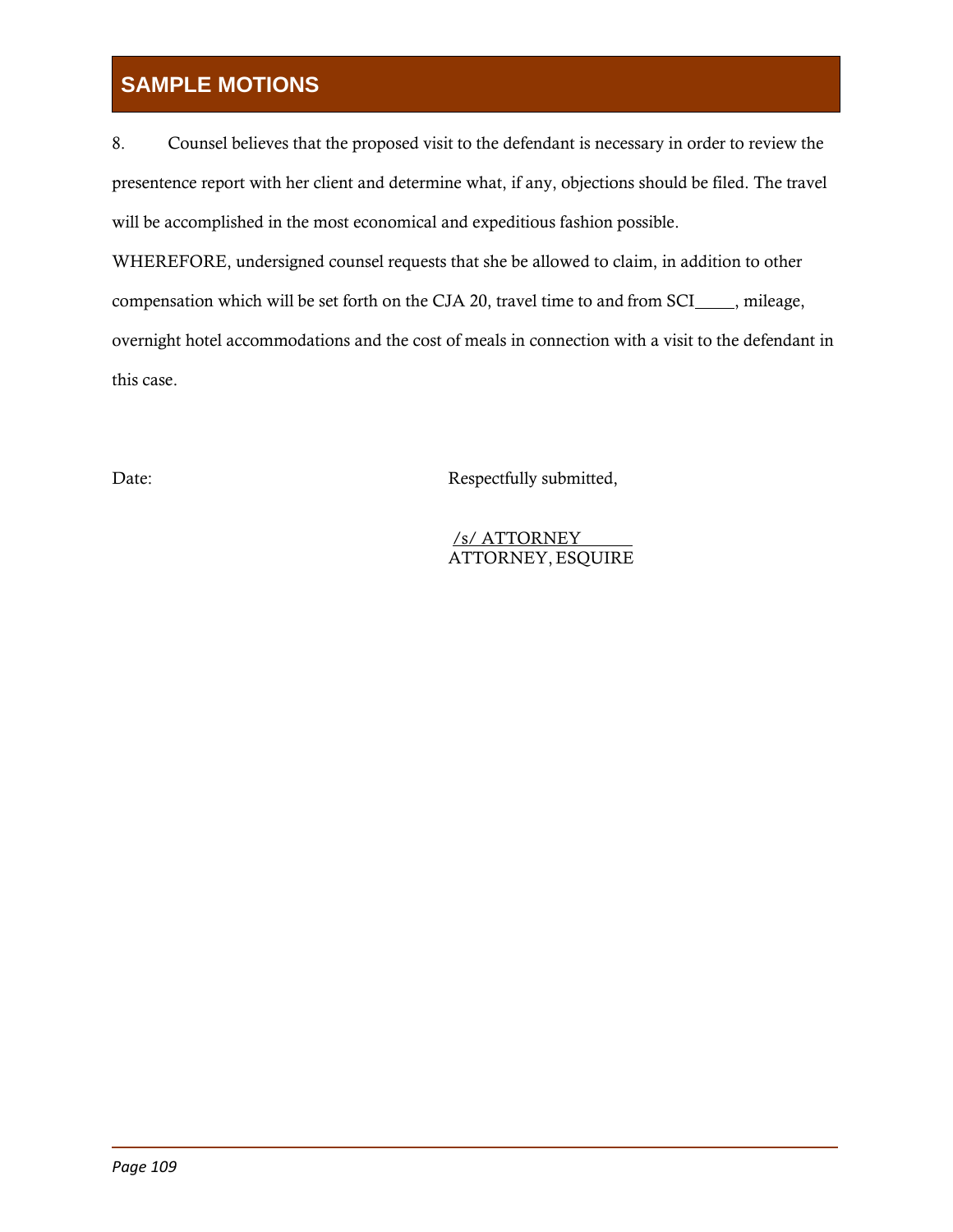### **Motion to Hire Investigator at Government's Expense**

#### IN THE UNITED STATES DISTRICT COURT FOR THE EASTERN DISTRICT OF ARKANSAS

| UNITED STATES OF AMERICA | Criminal No.           |
|--------------------------|------------------------|
|                          |                        |
|                          | $(\text{Judge})$       |
|                          |                        |
| <b>DEFENDANT</b>         | (Electronically Filed) |

#### DEFENDANT'S EX PARTE MOTION FOR APPOINTMENT OF INVESTIGATOR AT GOVERNMENT EXPENSE

Defendant, by his undersigned counsel, moves the Court for an order authorizing Defendant's counsel to obtain the services of a licensed, private investigator, towit: , pursuant to the provisions of 18 U.S.C. §3006A(e), for the purpose of assisting in the preparation of the defense in this case.

This motion is made on the grounds that Defendant is financially unable to obtain such investigative services, and that such investigative services are necessary to the preparation by Defendant of an adequate defense to the charges pending against him as more fully appears in the affidavit of defense counsel attached hereto.

Date: Respectfully submitted,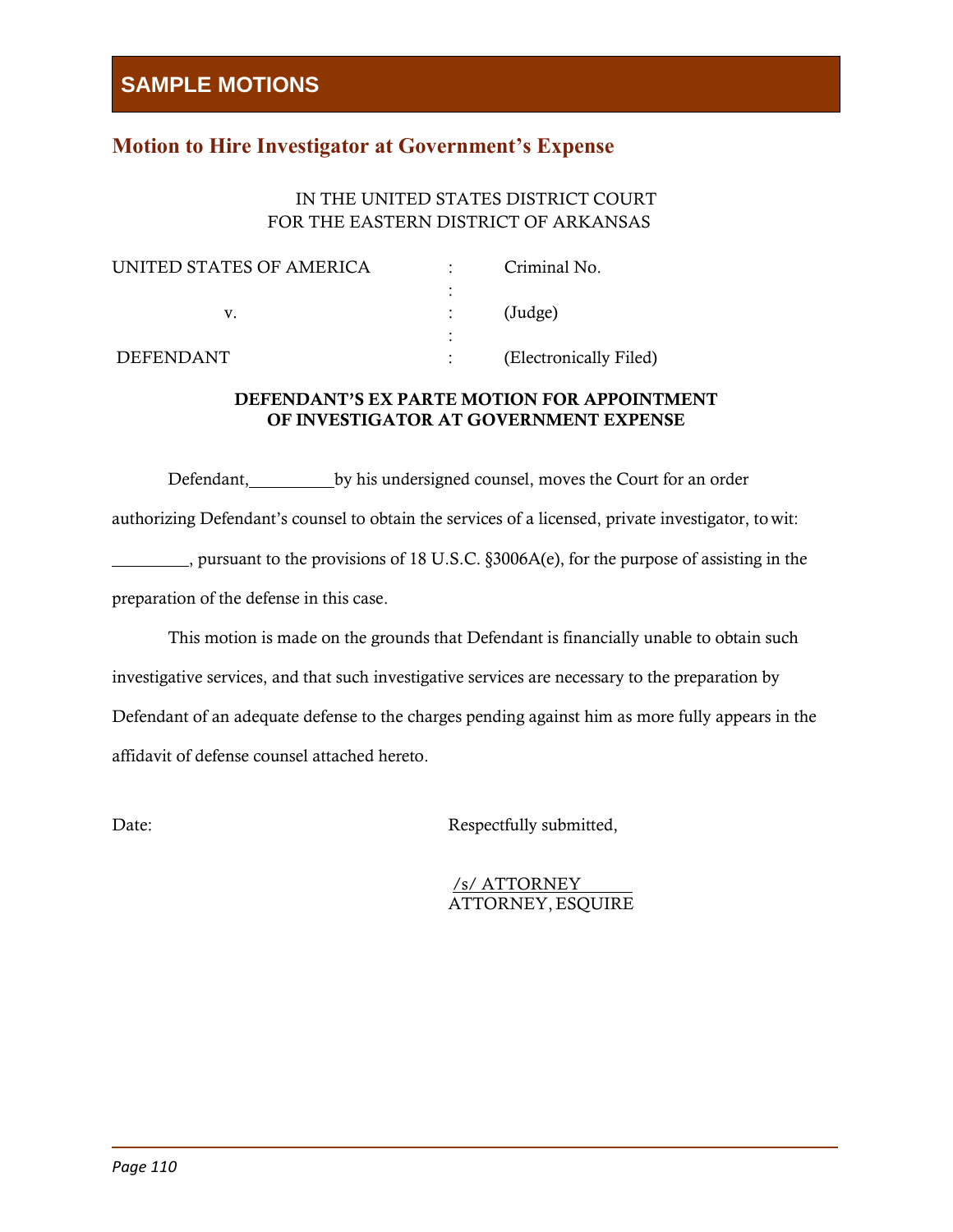#### IN THE UNITED STATES DISTRICT COURT FOR THE EASTERN DISTRICT OF ARKANSAS

| UNITED STATES OF AMERICA | Criminal No.           |
|--------------------------|------------------------|
|                          | (Judge)                |
| DEFENDANT                | (Electronically Filed) |

#### AFFIDAVIT IN SUPPORT OF DEFENDANT'S EX PARTE MOTION FOR APPOINTMENT OF INVESTIGATOR AT GOVERNMENT EXPENSE

State of Arkansas:

: ss

County of xxx :

, being duly sworn, states:

1. I am the attorney for the Defendant in the above-entitled action, having been appointed to represent the Defendant on . This affidavit is submitted in support of Defendant's motion for appointment of , a licensed investigator, to assist in the preparation of the defense in this case.

2. Defendant is charged in a multiple count First Superseding Indictment with possession with intent to distribute cocaine base (crack), cocaine and marijuana in violation of 21 U.S.C. §841(a)(1) and possession of a firearm in relation to a drug trafficking felony in violation of 18 U.S.C. §924(c).

3. Pursuant to discovery proceeding, the government has provided defense counsel with information that one was a passenger in an Uber car in which the Defendant was seated at the time of the Defendant's arrest on , in the vicinity of , Arkansas.

4. I have been informed that the suspected controlled substances seized as a result of a search of said Uber car and the premises situate at \_\_\_\_\_\_\_\_\_\_\_\_\_\_, did not belong to the Defendant, but rather belonged to either or other persons known to her.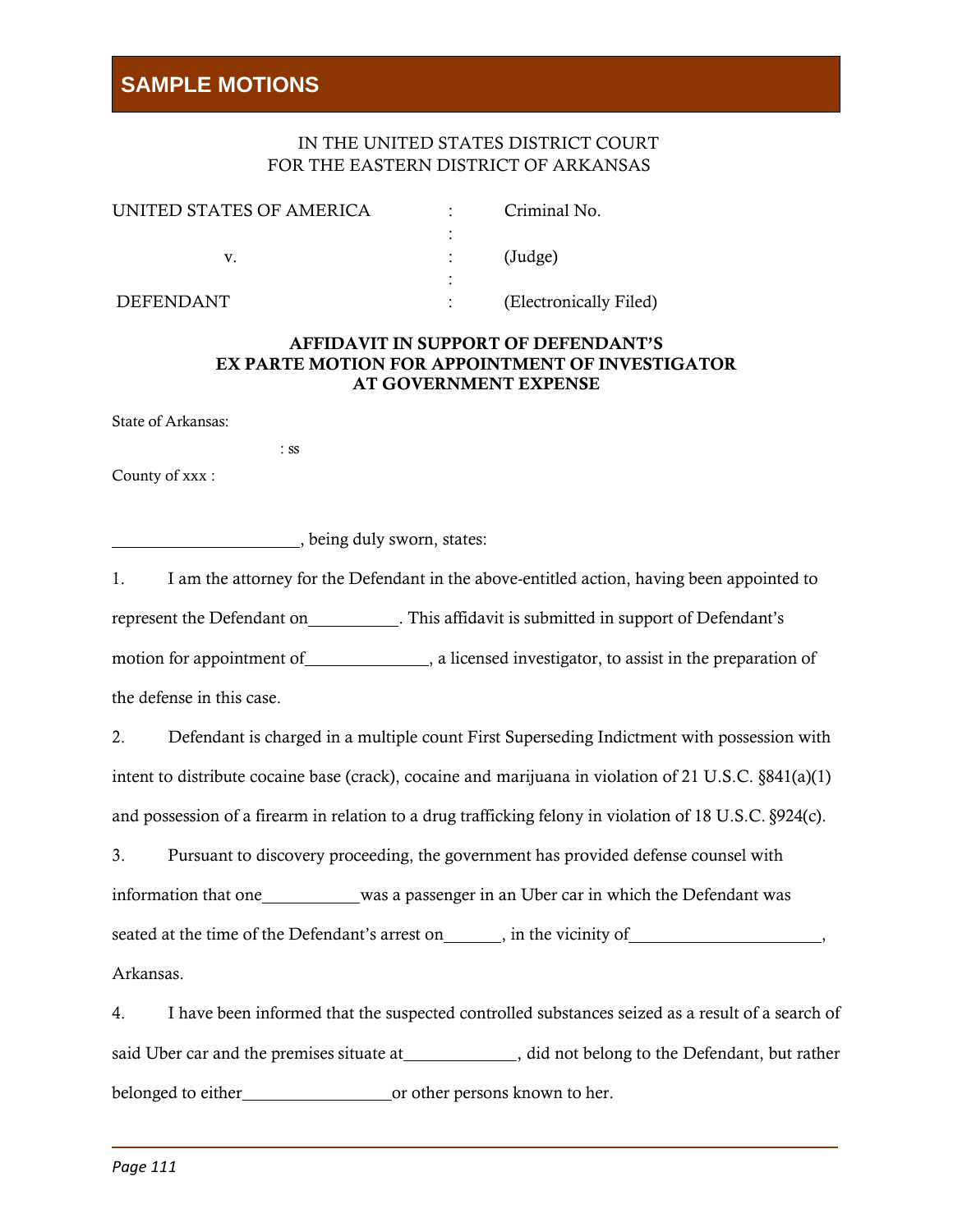5. I have been further informed that no longer resides at Pennsylvania, and her current whereabouts are unknown.

6. It is essential to the preparation of an adequate defense that this potential witness be located and interviewed.

7. Due to the fact that the above witness is believed to be currently residing somewhere in Houston, Texas, and due to the fact that expert investigative techniques must be employed to locate such witness, it is necessary for an adequate defense that I be able to obtain the services of a qualified private investigator to assist me in locating and interviewing such witness.

8. Defendant, as is indicated by Defendant's affidavit of financial status on file herein, is financially unable to obtain and pay for the services of such investigator

Date: Respectfully submitted,

#### /s/ ATTORNEY ATTORNEY,ESQUIRE

SWORN TO AND SUBSCRIBED BEFORE ME THIS DAY OF  $, 20$ .

NOTARY PUBLIC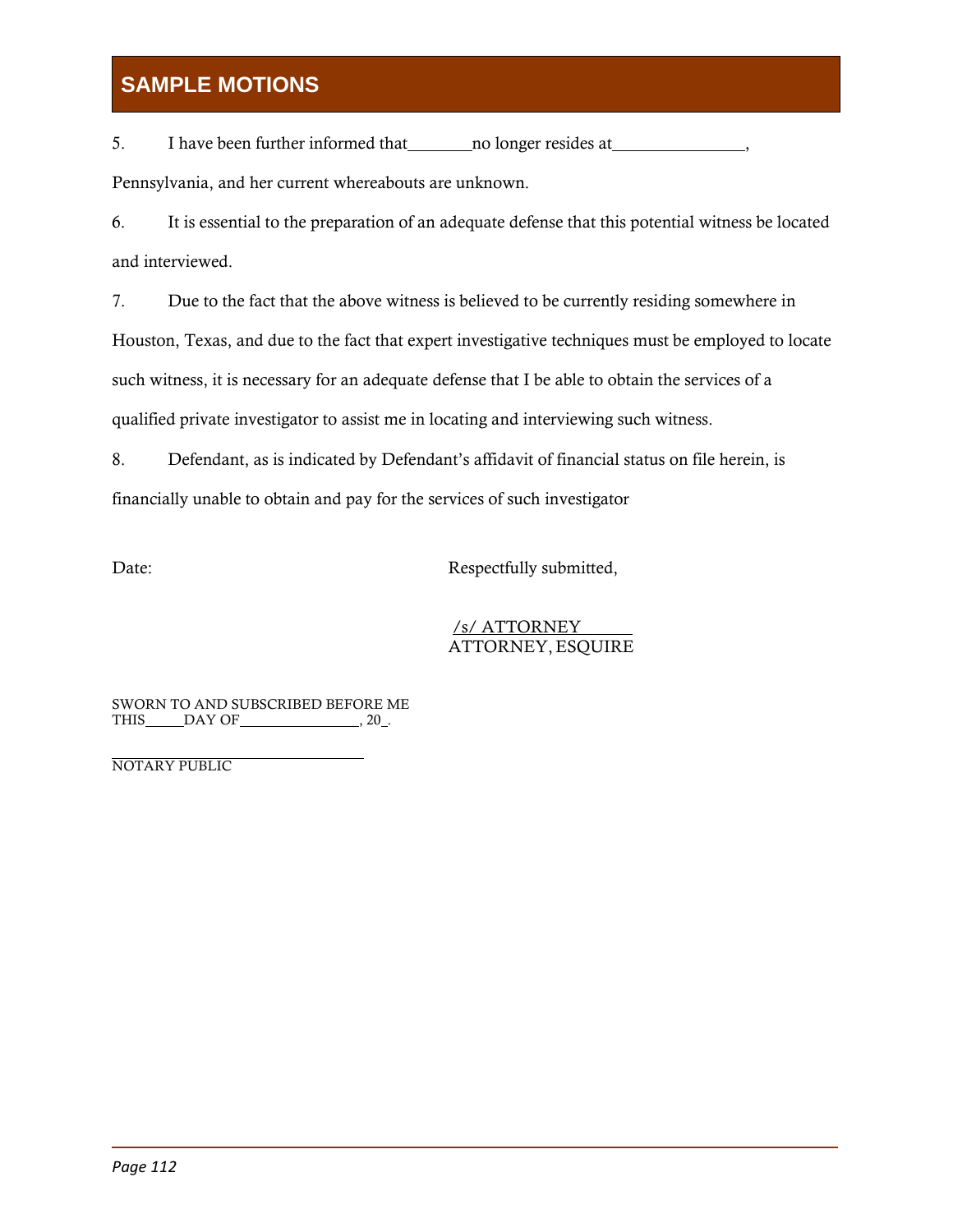### **Motion to Appoint Mitigation Specialist**

#### IN THE UNITED STATES DISTRICT COURT FOR THE EASTERN DISTRICT OF ARKANSAS

| Criminal No.           |
|------------------------|
|                        |
| (Judge)                |
|                        |
| (Electronically Filed) |
|                        |

#### DEFENDANT'S EX PARTE MOTION FOR APPOINTMENT OF MITIGATION SPECIALIST AT GOVERNMENT EXPENSE

Defendant, by his undersigned counsel, moves the Court for an order authorizing Defendant's counsel to obtain the services of a sentencing consultant/mitigation expert, to wit: notice, pursuant to the provisions of 18 U.S.C. §3006A(e), for the purposes of investigating Defendant and his family background and investigating all of the mitigating and aggravating factors in this case.

1. This motion is made on the grounds that Defendant is financially unable to obtain such services, and that such services are necessary to the investigation and presentation by Defendant of mitigating circumstances during the sentencing process as more fully appears in the affidavit of defense counsel attached hereto.

Date: Respectfully submitted,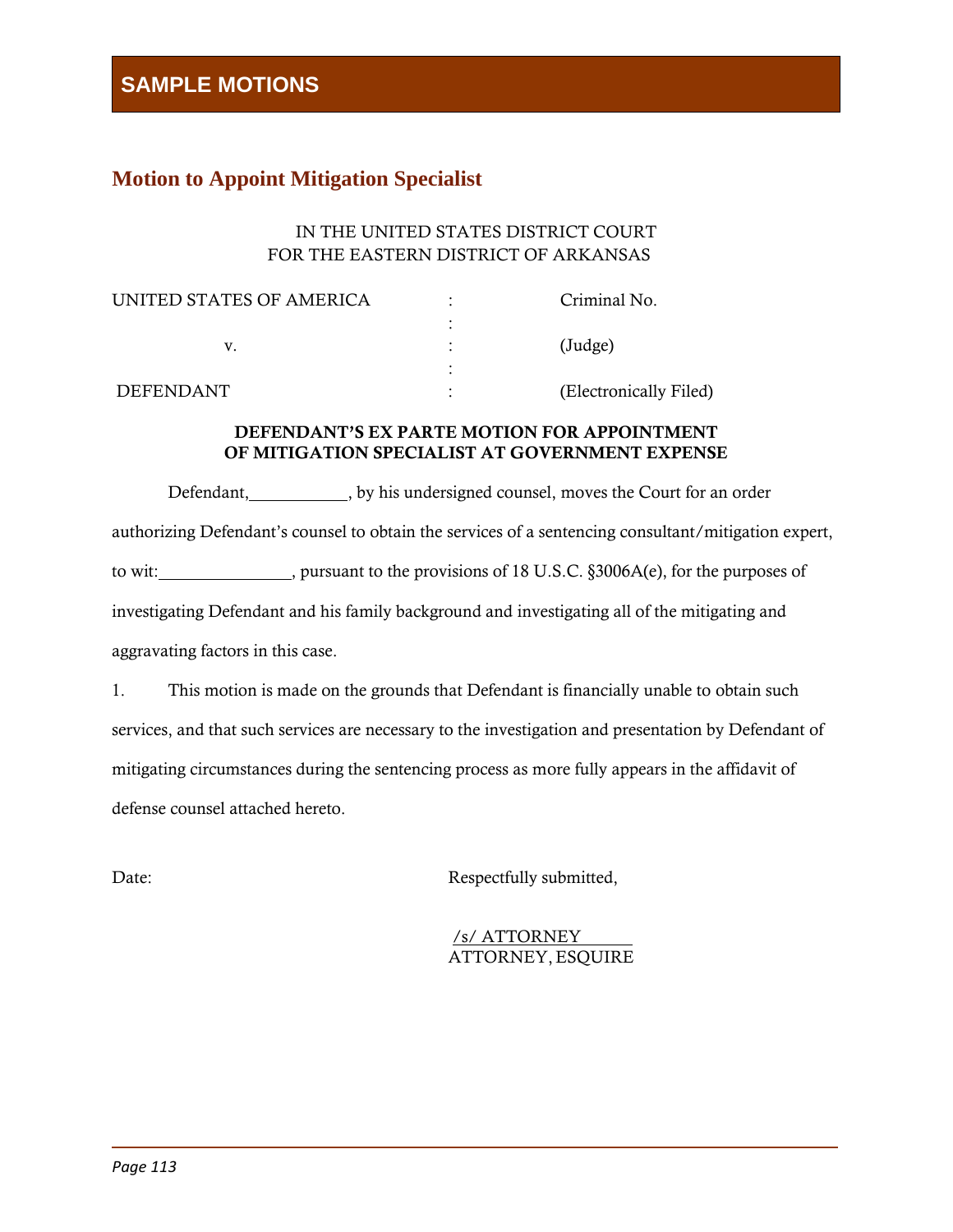#### IN THE UNITED STATES DISTRICT COURT FOR THE EASTERN DISTRICT OF ARKANSAS

| UNITED STATES OF AMERICA |   | Criminal No.           |
|--------------------------|---|------------------------|
|                          |   |                        |
|                          |   | $(\text{Judge})$       |
|                          | ٠ |                        |
| DEFENDANT                |   | (Electronically Filed) |

#### AFFIDAVIT IN SUPPORT OF DEFENDANT'S EX PARTE MOTION FOR MITIGATION EXPERT AT GOVERNMENT EXPENSE

State of Arkansas:

:

County of XXX:

, being duly sworn, states:

1. I am the attorney for the Defendant in the above-entitled action, having been appointed to represent the Defendant on . This affidavit is submitted in support of Defendant's motion for appointment of a mitigation specialist and/or sentencing consultant to investigate Defendant and his family background and to investigate all of the mitigating and aggravating factors in this case.

2. Defendant is charged in an information with conspiracy to possess with intent to distribute heroin in violation of 21 U.S.C. §846.

3. It is necessary for effective representation of Defendant during the sentencing process, that I be able to obtain the services of a qualified mitigation specialist to assist me in the investigation and presentation of mitigation evidence at sentencing. A copy of the resume of the proposed mitigation expert, is attached hereto as Exhibit "A".